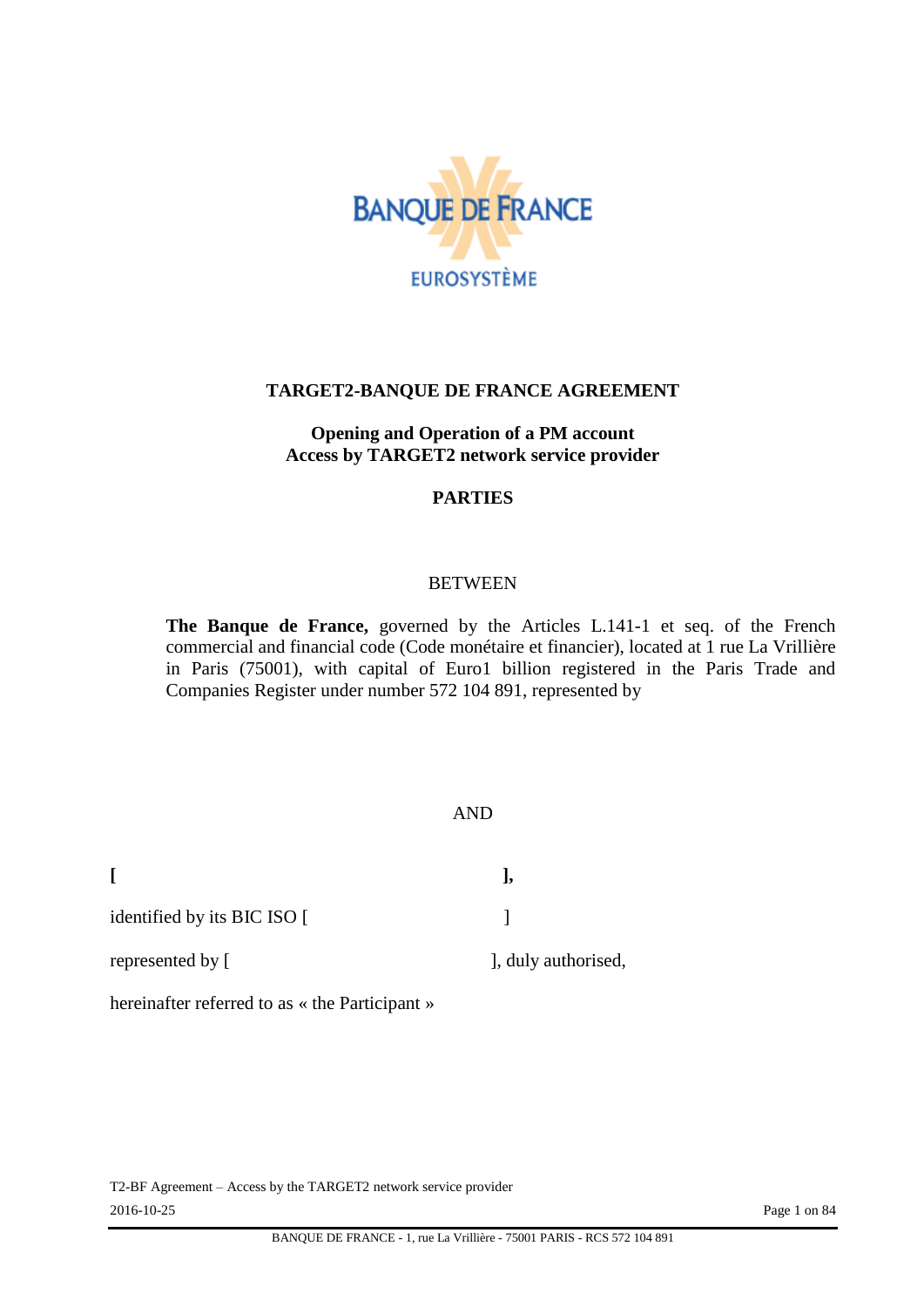# **SECTION I GENERAL PROVISIONS**

#### **Article 1 – Definitions**

This agreement (hereinafter "the T2-BF Agreement") concluded under the Harmonised Conditions exclusively governs the relationship between the concerned Central Bank and its Participants regarding payments in the PM.

For the purposes of the T2-BF Agreement, the following definitions apply :

- 'addressable BIC holder' means an entity which: (a) holds a Business Identifier Code (BIC); (b) is not recognised as an indirect participant; and (c) is a correspondent or customer of a PM account holder or a branch of a PM account holder or an indirect participant, and is able to submit payment orders to and receive payments from a TARGET2 component system via the PM account holder,
- 'AL agreement' means the multilateral aggregated liquidity agreement entered into by the AL group members and their respective AL NCBs, for the purposes of the AL mode,
- 'AL group' means a group composed of AL group members that use the AL mode,
- 'AL group manager' means an AL group member appointed by the other AL group members to manage available liquidity within the AL group during the business day,
- 'AL group member' means a PM account holder which has entered into an AL agreement,
- 'AL mode' means the aggregation of available liquidity on PM accounts,
- 'AL NCB' means a euro area NCB that is party to an AL agreement and acts as the counterparty for the AL group members which participate in its TARGET2 component system,
- 'ancillary system' means a system managed by an entity established in the European Economic Area (EEA) that is subject to supervision and/or oversight by a competent authority and complies with the oversight requirements for the location of infrastructures offering services in euro, as amended from time to time and published on the ECB's website<sup>1</sup>, in which payments and/or financial instruments are exchanged and/or cleared

 $\overline{\phantom{a}}$ 

<sup>&</sup>lt;sup>1</sup> The Eurosystem's current policy for the location of infrastructure is set out in the following statements, which are all available on the ECB's website at www.ecb.europa.eu: (a) the Policy statement on euro payment and settlement systems located outside the euro area of 3 November 1998; (b) The Eurosystem's policy line with regard to consolidation in central counterparty clearing of 27 September 2001; (c) The Eurosystem policy principles on the location and operation of infrastructures settling in euro-denominated payment transaction of 19 July 2007; (d) The Eurosystem policy principles on the location and operation of infrastructures settling euro- denominated payment transactions: specification of legally and operationally located in the euro area of 20 November 2008; and (e)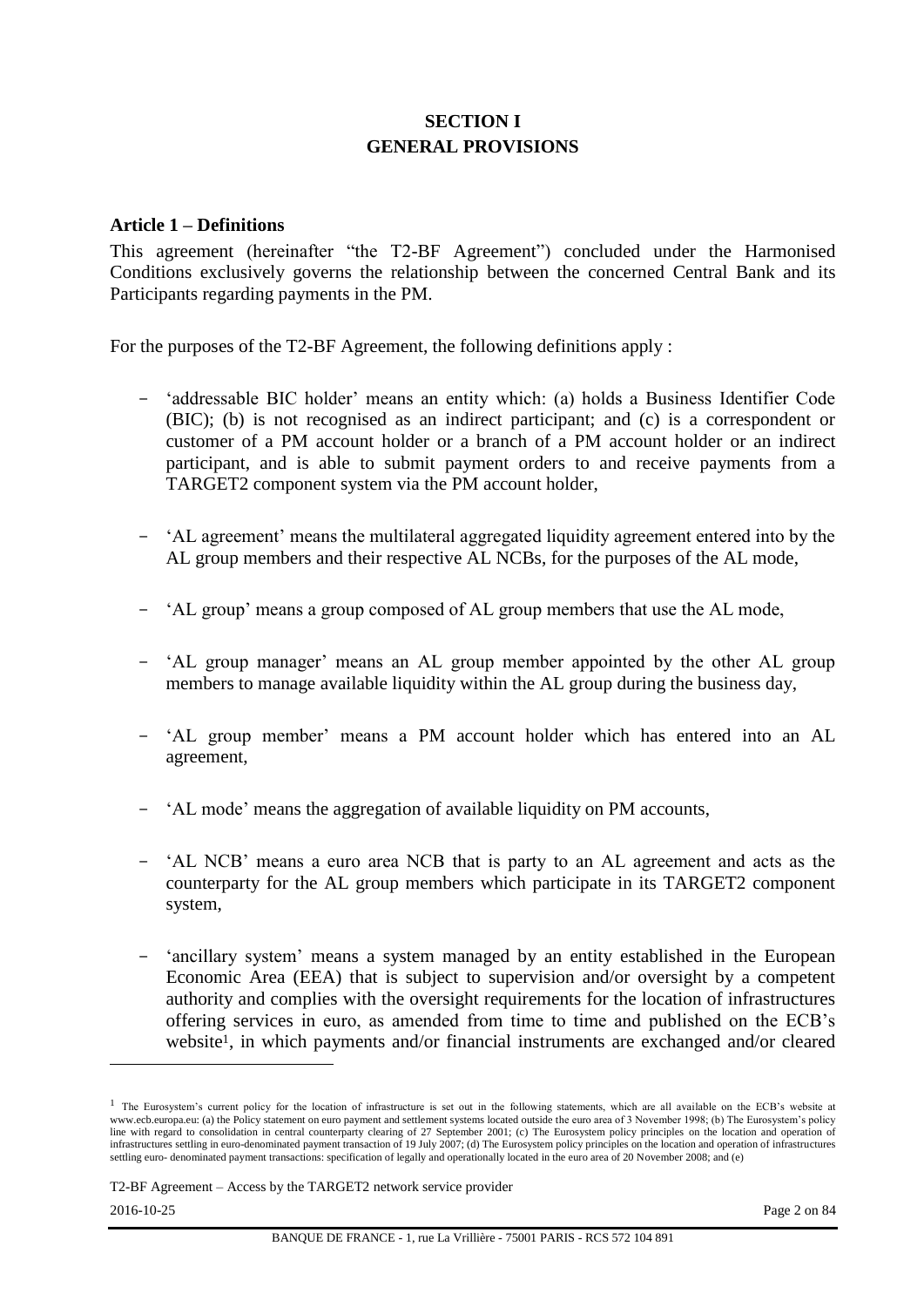while the resulting monetary obligations are settled in TARGET2 in accordance with Guideline ECB/2012/27 on a Trans-European Automated Real-time Gross settlement Express Transfer system (TARGET2)<sup>2</sup> and a bilateral arrangement between the ancillary system and the relevant CB,

- 'available liquidity' (or 'liquidity') means a credit balance on a participant's PM account and, if applicable, any intraday credit line granted by the relevant CB in relation to such account but not yet drawn upon,
- 'Business Identifier Code (BIC)' means a code as defined by ISO Standard  $N^{\circ}$  9362,
- 'branch' means a branch within the meaning of point (17) of Article 4(1), of Regulation (EU) No 575/2013, such as transposed at Article L-511-21 4bis of the Financial and Monetary Code (Code monétaire et financier)
- 'business day' means any day on which TARGET2 is open for the settlement of payment orders, as set out in Appendix V,
- 'CAI group' means a group composed of PM account holders that use the CAI mode,
- 'CAI group manager' means a CAI group member appointed by the other members of the CAI group to monitor and distribute the available liquidity within the CAI group during the business day,
- 'CAI mode' means the provision of consolidated account information in relation to PM accounts via the ICM,
- 'capacity opinion' means a participant-specific opinion that contains an assessment of a participant's legal capacity to enter into and carry out its obligations under this agreement,
- 'central banks (CBs)' means the Eurosystem CBs and the connected NCBs,
- 'connected NCB' means a national central bank (NCB), other than a Eurosystem CB, which is connected to TARGET2 pursuant to a specific agreement,

<sup>2</sup> OJ L 30, 30.1.2013, p. 1.

T2-BF Agreement – Access by the TARGET2 network service provider

l

The Eurosystem oversight policy framework of July 2011, subject to the judgment of 4 March 2015, United Kingdom v European Central Bank, T-496/11, ECLI:EU:T:2015:496..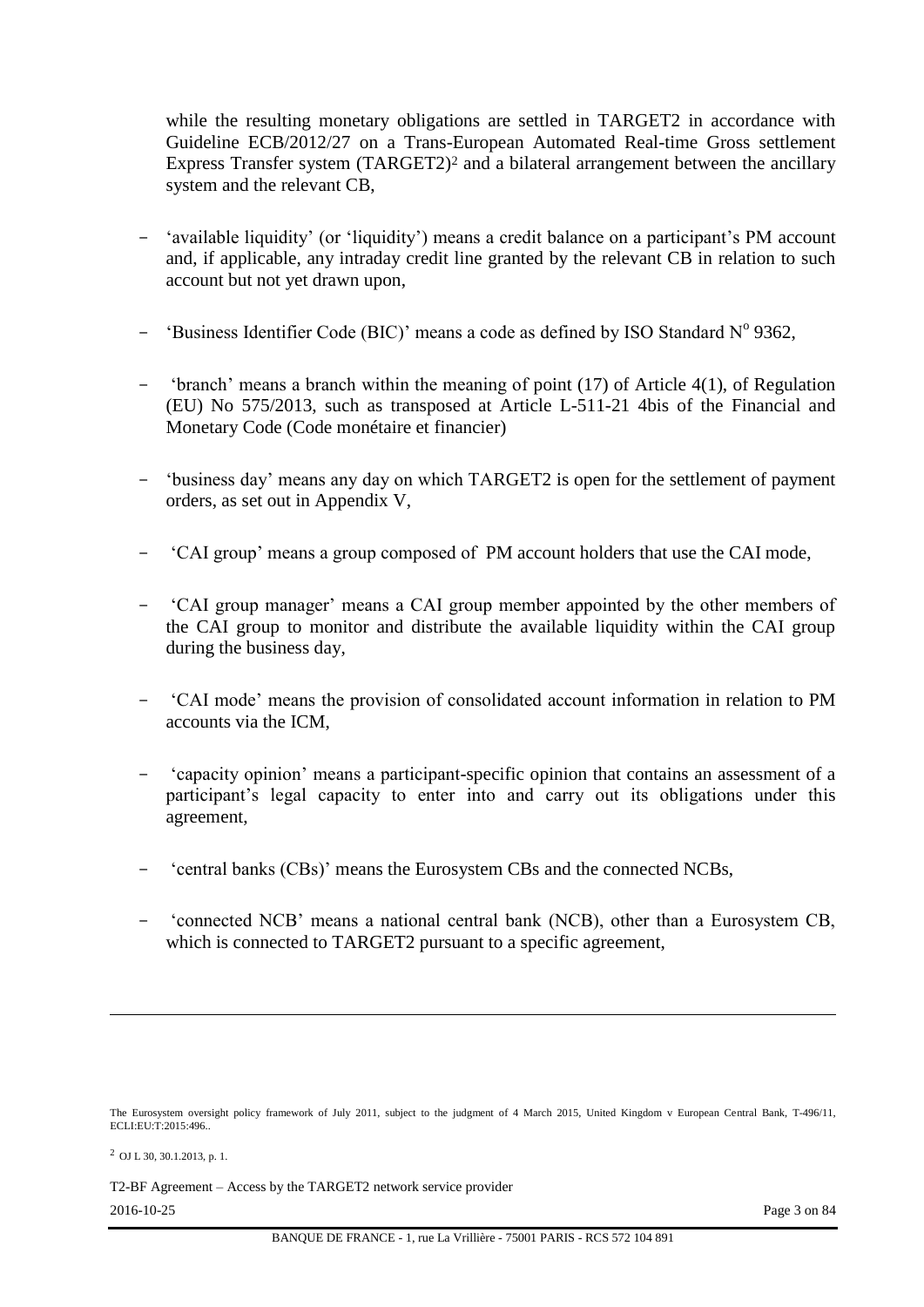- 'Contingency Module' means the SSP module enabling the processing of critical and very critical payments in contingency situations,
- 'credit institution' means either: (a) a credit institution within the meaning of point (1) of Article 4(1) of Regulation (EU)  $N^{\circ}$  575/2013, and that is subject to supervision by a competent authority; or (b) another credit institution within the meaning of Article 123(2) of the Treaty on the Functioning of the European Union that is subject to scrutiny of a standard comparable to supervision by a competent authority,
- 'credit transfer order' means an instruction by a payer to make funds available to a payee by means of a book entry on a PM account,
- 'deposit facility' means a Eurosystem standing facility which counterparties may use to make overnight deposits with an NCB at a pre-specified deposit rate,
- 'deposit facility rate' means the interest rate applicable to the deposit facility,
- 'direct debit authorisation' means a general instruction by a payer to its CB entitling and obliging that CB to debit the payer's account upon a direct debit instruction from a payee,
- 'direct debit instruction' means an instruction from a payee submitted to its CB pursuant to which the CB of the payer debits the payer's account by the amount specified in the instruction, on the basis of a direct debit authorisation,
- 'Dedicated Cash Account (DCA)' means an account held by a DCA holder, opened in TARGET2-BANQUE DE FRANCE, and used for cash payments in relation to securities settlement in T2S
- 'enforcement event' means, with regard to an AL group member:

(a) any event of default referred to in Article 34(1);

(b) any other event of default or event referred to in Article 34(2) in relation to which the BANQUE DE FRANCE has decided, taking into account the seriousness of the event of default or event, that the guarantees taken in accordance with Article 25 should be enforced or a set-off of claims should be triggered in accordance with Article 26; or (c) any decision to suspend or terminate access to intraday credit,

- 'entry disposition' means a payment processing phase during which TARGET2- BANQUE DE FRANCE attempts to settle a payment order which has been accepted pursuant to Article 14, by means of specific procedures, as described in Article 20,
- 'euro area NCB' means the national central bank (NCB) of a Member State whose currency is the euro,
- 'Eurosystem CB' means the ECB or a euro area NCB,

T2-BF Agreement – Access by the TARGET2 network service provider 2016-10-25 Page 4 on 84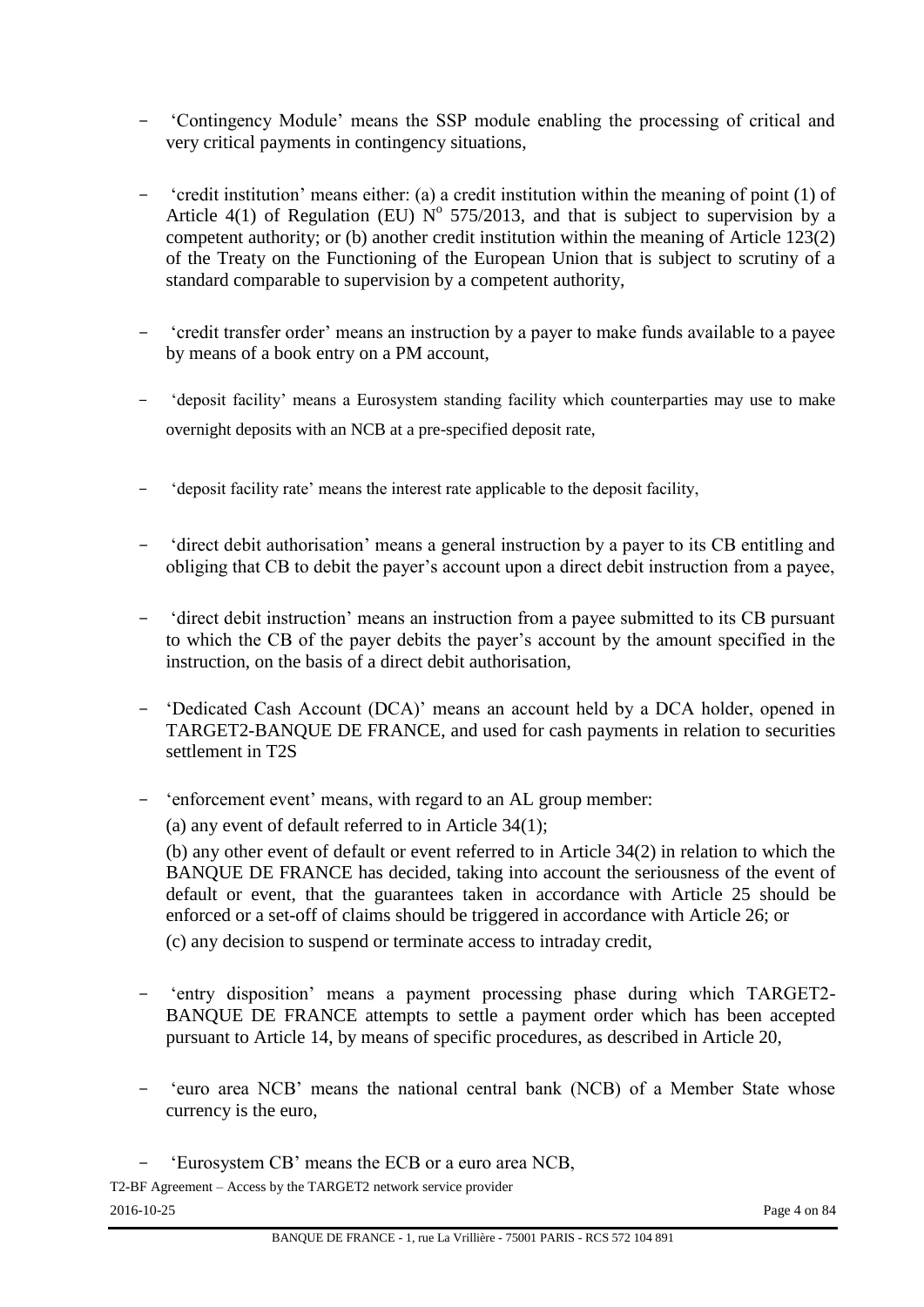- 'event of default' means any impending or existing event, the occurrence of which may threaten the performance by a participant of its obligations under this Agreement or any other rules applying to the relationship between that participant and the BANQUE DE FRANCE or any other CB, including:

> (a) where the participant no longer meets the access criteria laid down in Article 4 or the requirements laid down in Article  $8(1)(a)(i)$ ;

(b) the opening of insolvency proceedings in relation to the participant;

(c) the submission of an application relating to the proceedings referred to in subparagraph (b);

(d) the issue by the participant of a written declaration of its inability to pay all or any part of its debts or to meet its obligations arising in relation to intraday credit;

(e) the entry of the participant into a voluntary general agreement or arrangement with its creditors:

(f) where the participant is, or is deemed by its CB to be, insolvent or unable to pay its debts;

(g) where the participant's credit balance on its PM account or its DCA or all or a substantial part of the participant's assets are subject to a freezing order, attachment, seizure or any other procedure that is intended to protect the public interest or the rights of the participant's creditors;

(h) where participation of the participant in another TARGET2 component system and/or in an ancillary system has been suspended or terminated;

(i) where any material representation or pre-contractual statement made by the participant or which is implied to have been made by the participant under the applicable law is incorrect or untrue;

(j) the assignment of all or a substantial part of the participant's assets,

- 'group' means:

(a) a composition of credit institutions included in the consolidated financial statements of a parent company where the parent company is obliged to present consolidated financial statements under International Accounting Standard 27 (IAS 27), adopted pursuant to Commission Regulation (EC)  $N^{\circ}$  2238/2004<sup>3</sup> and consisting of either:

- (i) a parent company and one or more subsidiaries; or
- (ii) two or more subsidiaries of a parent company;
- or

(b) a composition of credit institutions as referred to in subparagraph (a)(i) or (ii), where a parent company does not present consolidated financial statements in accordance with IAS 27, but may be able to satisfy the criteria defined in IAS 27 for inclusion in consolidated financial statements, subject to the verification of the CB of the PM account holder or, in the case of an AL group, the managing NCB;

l

<sup>3</sup> Commission Regulation (EC) No 2238/2004 of 29 December 2004 amending Regulation (EC) No 1725/2003 adopting certain international accounting standards in accordance with Regulation (EC) No 1606/2002 of the European Parliament and of the Council, as regards IASs IFRS 1, IASs Nos 1 to 10, 12 to 17, 19 to 24, 27 to 38, 40 and 41 and SIC Nos 1 to 7, 11 to 14, 18 to 27 and 30 to 33 (OJ L 394, 31.12.2004, p. 1).

T2-BF Agreement – Access by the TARGET2 network service provider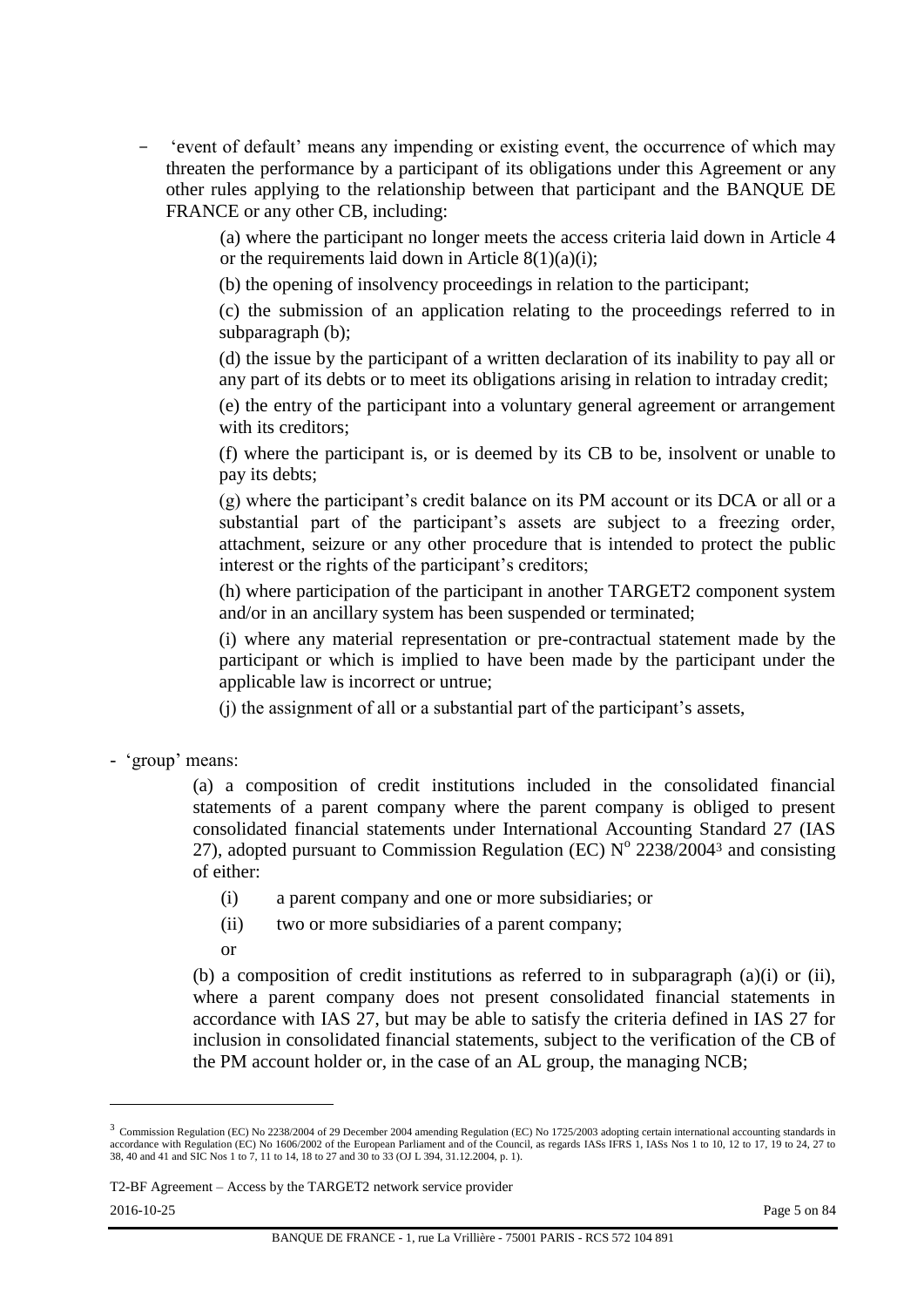- (c) a bilateral or multilateral network of credit institutions that is:
	- (i) organised through a statutory framework determining the affiliation of credit institutions to such a network; or
	- (ii) characterised by self-organised mechanisms of cooperation (promoting, supporting and representing the business interests of its members) and/or economic solidarity going beyond the ordinary cooperation usual between credit institutions whereby such cooperation and solidarity are permitted by credit institutions' by-laws or articles of incorporation or established by virtue of separate agreements;

and in each case referred to in (c) the ECB's Governing Council has approved an application to be considered as constituting a group,

- 'Home Account' means an account opened outside the PM by a CB for an entity that is eligible to become an indirect participant,
- 'Information and Control Module (ICM)' means the SSP module that allows participants to obtain on-line information and gives them the possibility to submit liquidity transfer orders, manage liquidity and initiate backup payment orders in contingency situations,
- 'ICM broadcast message' means information made simultaneously available to all or a selected group of TARGET2 participants via the ICM,
- 'indirect participant' means a credit institution established in the EEA, which has entered into an agreement with a PM account holder to submit payment orders and receive payments via such PM account holder's PM account, and which has been recognised by a TARGET2 component system as an indirect participant,
- 'insolvency proceedings' means insolvency proceedings within the meaning of Article 2(j) of Directive 98/26/EC of the European Parliament and of the Council of 19 May 1998 on settlement finality in payment and securities settlement systems4,
- 'instructing participant' means a TARGET2 participant that has initiated a payment order,
- 'intraday credit' means credit extended for a period of less than one business day,
- 'investment firm' means an investment firm within the meaning of articles L-532-1, L532-18 and L-532-18-1 of the Financial and Monetary Code (Code monétaire et financier) excluding the entities specified in article 531-2 of the Financial and Monetary Code (Code Monétaire et Financier), provided that the investment firm in question is:

 $\overline{\phantom{a}}$ 

<sup>4</sup> OJ L 166, 11.6.1998, p. 45.

T2-BF Agreement – Access by the TARGET2 network service provider 2016-10-25 Page 6 on 84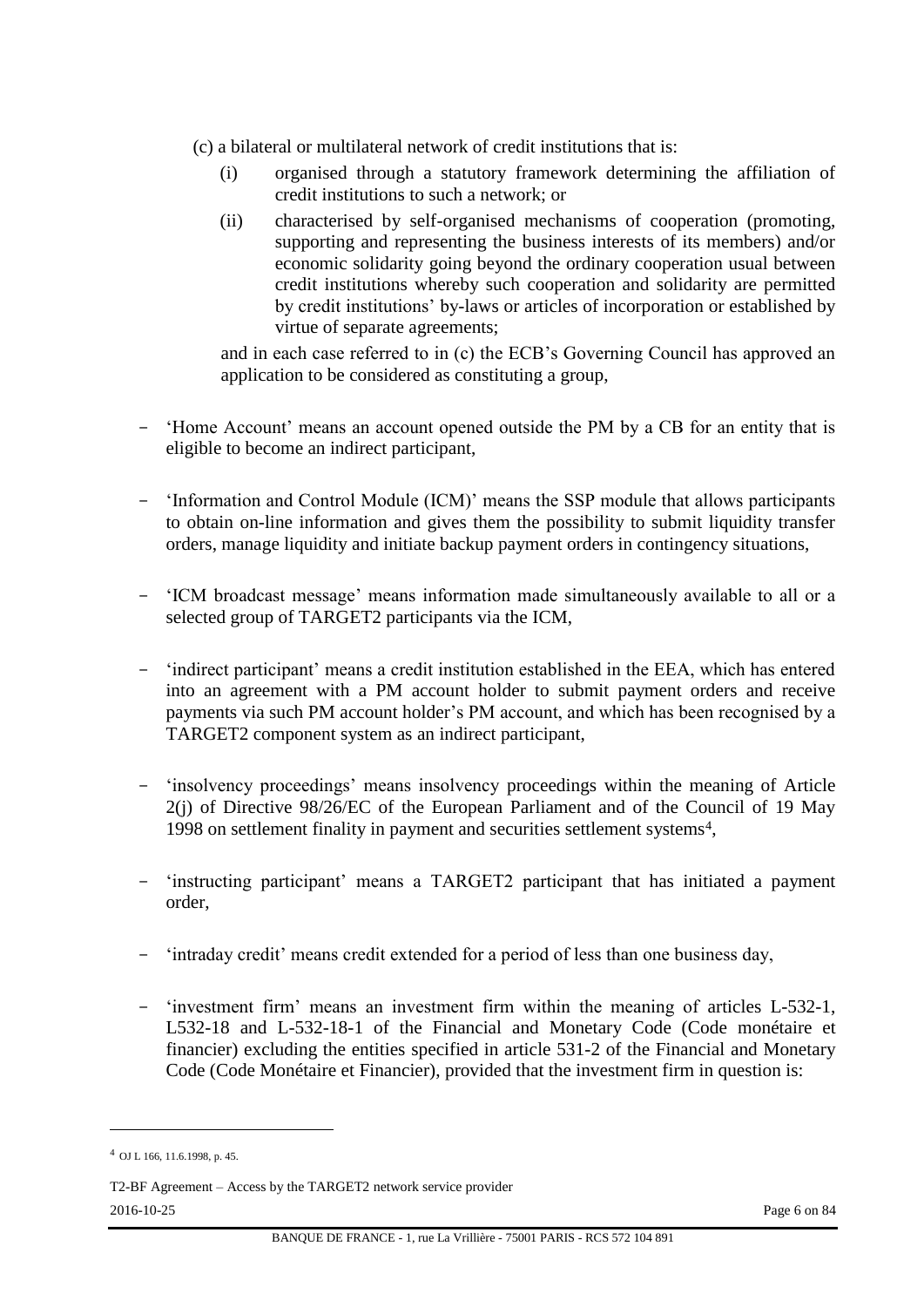- o authorised and supervised by a recognised competent authority, which has been designated as such under Directive 2004/39/EC; and
- o entitled to carry out the activities referred to under article L-321-1 of the Financial and Monetary Code (Code monétaire et financier) points 2 ; 3; 6.1 ; 6.2 and 7.
- 'liquidity transfer order' means a payment order, the main purpose of which is to transfer liquidity between different accounts of the same participant or within a CAI or AL group,
- 'liquidity transfer order MP to DCA' means a payment order of a defined amount from a MP account to a DCA
- 'managing NCB' means the AL NCB of the TARGET2 component system in which the AL group manager participates,
- 'marginal lending facility' means a Eurosystem standing facility which counterparties may use to receive overnight credit from a Eurosystem CB at the pre-specified marginal lending rate,
- 'marginal lending rate' means the interest rate applicable to the marginal lending facility,
- 'multi-addressee access' means the facility by which branches or credit institutions established in the EEA can access the relevant TARGET2 component system by submitting payment orders and/or receiving payments directly to and from the TARGET2 component system; this facility authorises these entities to submit their payment orders through the PM account holder's PM account without that PM Account holder's involvement,
- 'Main PM account' means the PM account to which a DCA is linked and on which any remaining balance must be automatically repatriated from the DCA at the end of the day,
- 'TARGET2 network service provider' means the undertaking appointed by the ECB's Governing Council to provide computerised network connections for the purpose of submitting payment messages in TARGET2,
- 'non-settled payment order' means a payment order that is not settled on the same business day as that on which it is accepted,
- 'participant' (or 'direct participant') means an entity that holds at least one PM account (PM account holder) and/or one DCA (Dedicated Cash Account holder) with a Eurosystem CB,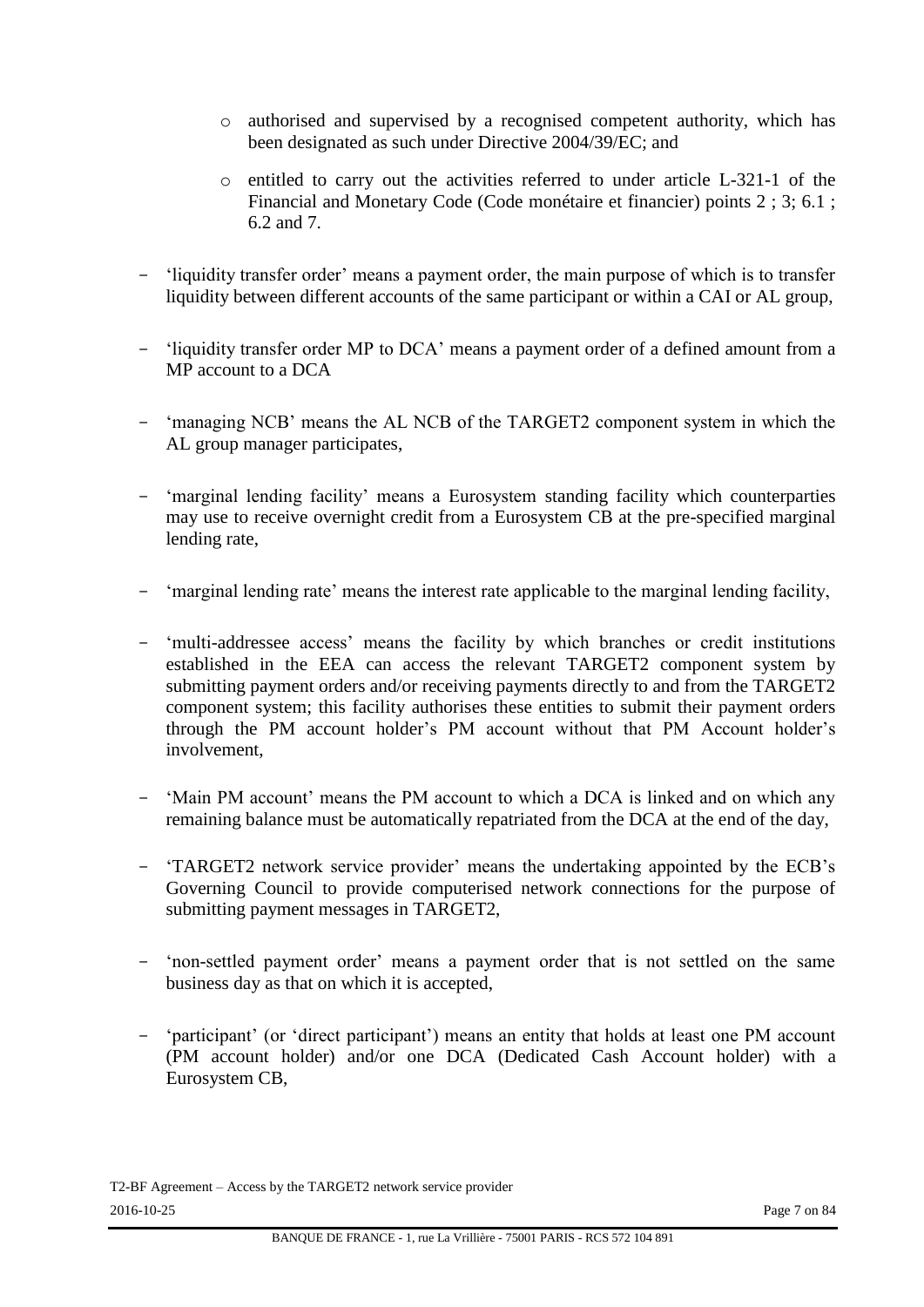- 'payee', except where used in Article 39 of this agreement, means a TARGET2 participant whose PM account will be credited as a result of a payment order being settled,
- 'payer', except where used in Article 39 of this agreement, means a TARGET2 participant whose PM account will be debited as a result of a payment order being settled,
- 'payment order' means a credit transfer order, a liquidity transfer order, a direct debit instruction or a PM to DCA liquidity transfer order,
- 'Payments Module (PM)' means an SSP module in which payments of PM account holders are settled on PM accounts,
- 'PM account' means an account held by a TARGET2 participant in the PM with a CB which is necessary for such TARGET2 participant to:
	- (a) submit payment orders or receive payments via TARGET2; and
	- (b) settle such payments with such CB,
- 'public sector body' means an entity within the 'public sector', the latter term as defined in Article 3 of Council Regulation (EC)  $N^{\circ}$  3603/93 of 13 December 1993 specifying definitions for the application of the prohibitions referred to in Articles 104 and 104b (1) of the Treaty5,
- 'PM to DCA liquidity transfer order' means the instruction to transfer a specified amount of funds from a PM account to a DCA,
- 'Single Shared Platform (SSP)' means the single technical platform infrastructure provided by the SSP-providing NCBs,
- 'SSP-providing NCBs' means the Deutsche Bundesbank, the BANQUE DE FRANCE and the Banca d'Italia in their capacity as the CBs building and operating the SSP for the Eurosystem's benefit,
- 'static data collection form' means a form developed by the BANQUE DE FRANCE for the purpose of registering applicants for TARGET2-BANQUE DE FRANCE services and registering any changes in relation to the provision of such services,
- 'suspension' means the temporary freezing of the rights and obligations of a participant for a period of time to be determined by the BANQUE DE FRANCE,

 $\overline{\phantom{a}}$ 

<sup>5</sup> OJ L 332, 31.12.1993, p. 1.

T2-BF Agreement – Access by the TARGET2 network service provider 2016-10-25 Page 8 on 84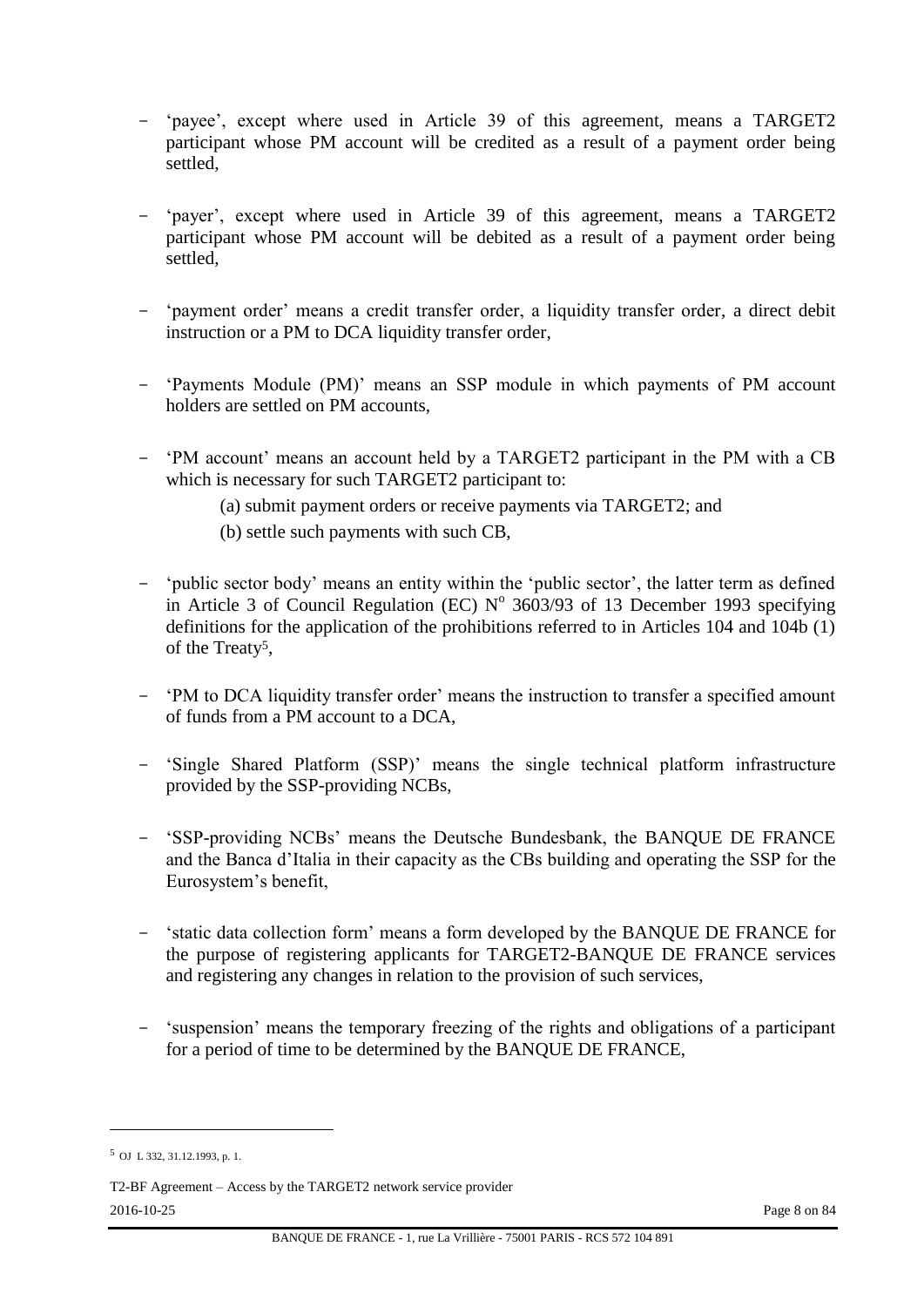- 'TARGET2-BANQUE DE FRANCE' means the TARGET2 component system of the BANQUE DE FRANCE,
- 'TARGET2' means the entirety resulting from all TARGET2 component systems of the CBs,
- 'TARGET2 component system' means any of the CBs' real-time gross settlement (RTGS) systems that form part of TARGET2,
- 'TARGET2 CUG' means a subset of the TARGET2 network service provider's customers grouped for the purpose of their use of the relevant services and products of the TARGET2 network service provider when accessing the PM,
- 'TARGET2 participant' means any participant in any TARGET2 component system,
- 'technical malfunction of TARGET2' means any difficulty, defect or failure in the technical infrastructure and/or the computer systems used by TARGET2-BANQUE DE FRANCE, or any other event that makes it impossible to execute and complete the sameday processing of payments in TARGET2-BANQUE DE FRANCE,
- 'User Detailed Functional Specifications (UDFS)' means the most up-to-date version of the UDFS, which is the technical documentation that details how a participant interacts with TARGET2.

#### **Article 1 bis – Scope**

The present Agreement governs the relationship between the BANQUE DE FRANCE and the PM account holder as far as the opening and the operation of the PM account are concerned.

#### **Article 2 – Appendices**

1. The following appendices form an integral part of this Agreement:

| Appendix I    | : Technical specifications for the processing of payment orders |
|---------------|-----------------------------------------------------------------|
| Appendix II   | : TARGET2 compensation scheme                                   |
| Appendix III  | : Terms of reference for capacity and country opinions          |
| Appendix IV   | : Business continuity and contingency procedures                |
| Appendix V    | : Operating schedule                                            |
| Appendix VI   | : Fee schedule and invoicing                                    |
| Appendix VII  | : Aggregated liquidity agreement                                |
| Appendix VIII | : Provisions for cash operations                                |
| Appendix IX   | : Additional provisions                                         |
| Appendix X    | : Signatures and accreditations                                 |

2. In the event of any conflict or inconsistency between the content of any appendix and the content of any other provision in this agreement, the latter shall prevail.

T2-BF Agreement – Access by the TARGET2 network service provider 2016-10-25 Page 9 on 84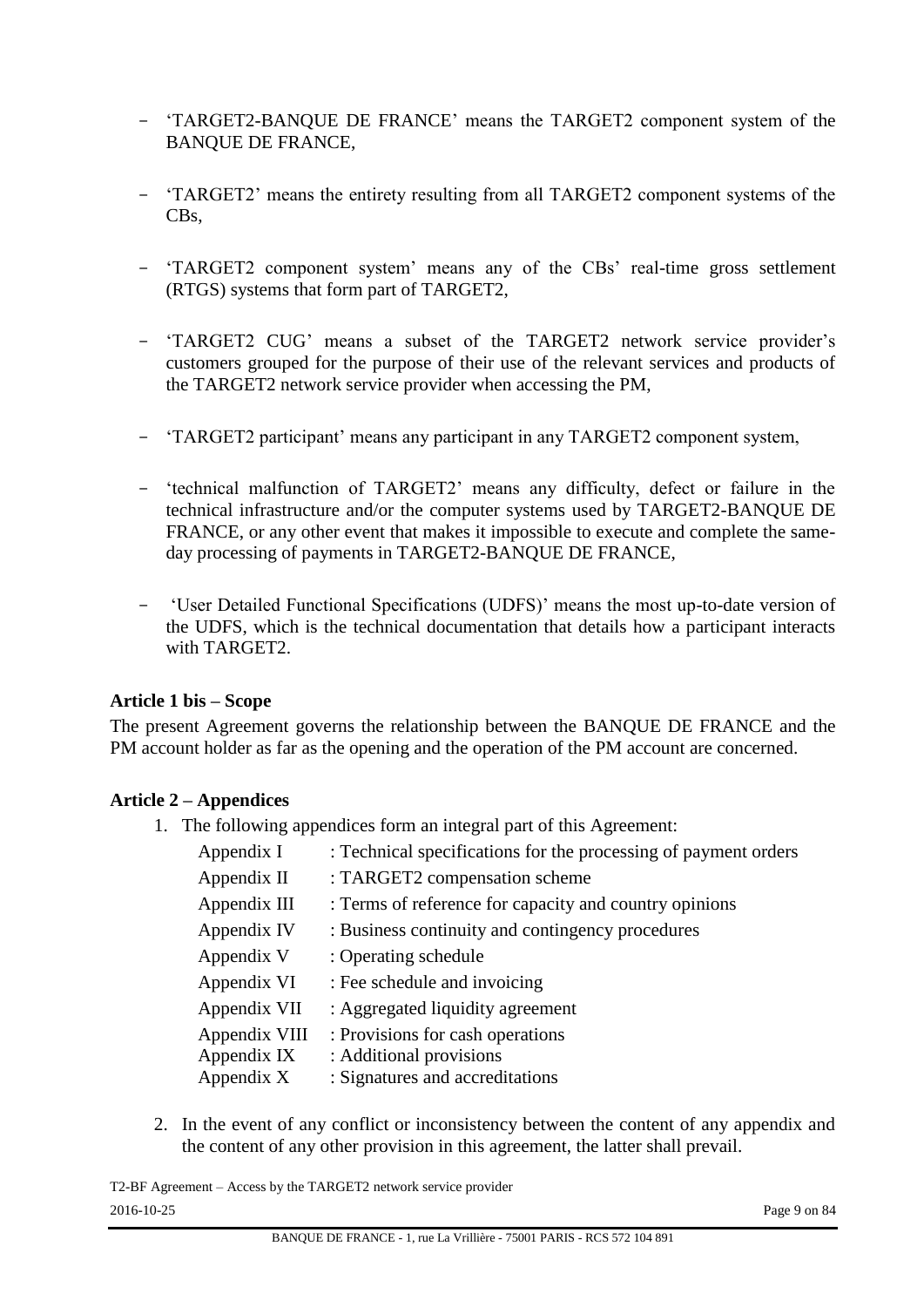# **Article 3 – General description of TARGET2-BANQUE DE FRANCE and TARGET2**

1. TARGET2 provides real-time gross settlement for payments in euro, with settlement in central bank money across PM accounts and DCAs.

2. The following payment orders are processed in TARGET2-BANQUE DE FRANCE:

(a) payment orders directly resulting from or made in connection with Eurosystem monetary policy operations;

(b) settlement of the euro leg of foreign exchange operations involving the Eurosystem;

(c) settlement of euro transfers resulting from transactions in cross-border large-value netting systems;

(d) settlement of euro transfers resulting from transactions in euro retail payment systems of systemic importance;

(e) settlement of the cash leg of securities transactions;

(f) PM to DCA liquidity transfer orders; and

(g) any other payment orders in euro addressed to TARGET2 participants.

3. TARGET2 is established and functions on the basis of the SSP. The Eurosystem specifies the SSP's technical configuration and features. The SSP services are provided by the SSP-providing NCBs for the benefit of the Eurosystem CBs, pursuant to separate agreements.

4. The BANQUE DE FRANCE is the provider of services under the T2-BF Agreement. Acts and omissions of the SSP-providing NCBs shall be considered acts and omissions of the BANQUE DE FRANCE, for which it shall assume liability in accordance with Article 31 below. Participation pursuant to the T2-BF Agreement shall not create a contractual relationship between PM account holders and the SSP-providing NCBs when the latter act in that capacity. Instructions, messages or information which a PM account holder receives from, or sends to, the SSP in relation to the services provided under the T2-BF Agreement are deemed to be received from, or sent to, the BANQUE DE FRANCE.

5. TARGET2 is legally structured as a multiplicity of payment systems composed of all the TARGET2 component systems, which are designated as 'systems' under the national laws implementing Directive 98/26/EC. TARGET2-BANQUE DE FRANCE is designated as a 'system' under the article L.330-1 of the Monetary and Financial Code (Code monétaire et financier).

6. Participation in TARGET2 takes effect via participation in a TARGET2 component system. The T2-BF Agreement describes the mutual rights and obligations of PM account holders in TARGET2-BANQUE DE FRANCE and the BANQUE DE FRANCE. The rules on the processing of payment orders (Title IV) refer to all payment orders submitted or payments received by any PM account holder.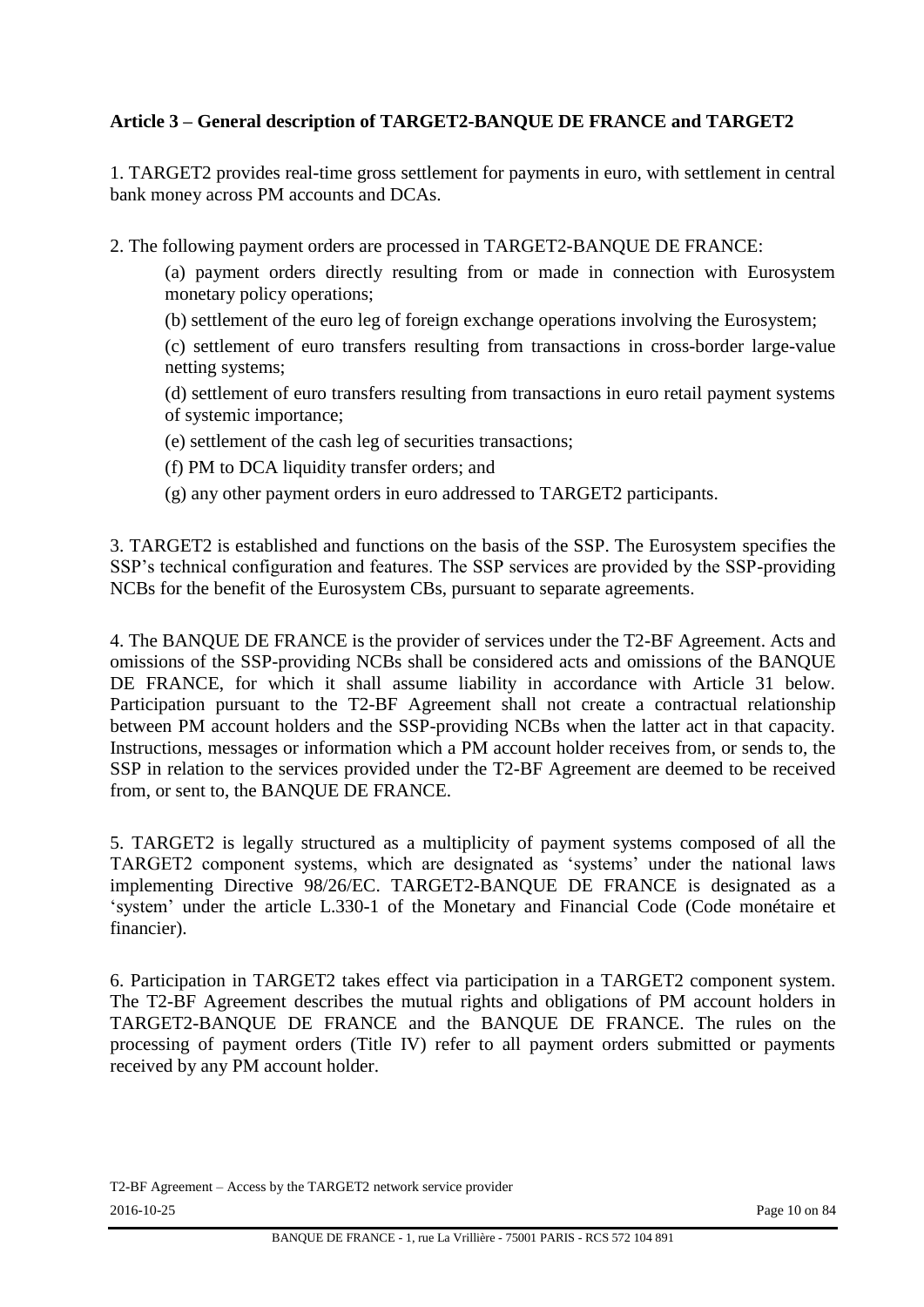# **SECTION II PARTICIPATION**

#### **Article 4 – Access criteria**

1. The following types of entities are eligible for direct participation in TARGET2-BANQUE DE FRANCE:

(a) credit institutions established in the EEA, including when they act through a branch established in the EEA or in Monaco;

(b) credit institutions established outside the EEA, provided that they act through a branch established in the EEA;

(c) NCBs of Member States and the ECB;

provided that the entities referred to in subparagraphs (a) and (b) are not subject to restrictive measures adopted by the Council of the European Union or Member States pursuant to Article 65(1)(b), Article 75 or Article 215 of the Treaty, the implementation of which, in the view of the BANQUE DE FRANCE after informing the ECB, is incompatible with the smooth functioning of TARGET2.

2. The BANQUE DE FRANCE may, at its discretion, also admit the following entities as direct participants:

(a) treasury departments of central or regional governments of Member States active in the money markets;

(b) public sector bodies of Member States authorised to hold accounts for customers;

(c) investment firms established in the EEA;

(d) entities managing ancillary systems and acting in that capacity;

(e) credit institutions or any of the entities of the types listed under subparagraphs (a) to (d), in both cases where these are established in a country with which the Union has entered into a monetary agreement allowing access by any of such entities to payment systems in the Union subject to the conditions set out in the monetary agreement and provided that the relevant legal regime applying in the country is equivalent to the relevant Union legislation.

3. Electronic money institutions, within the meaning of the national law provisions implementing Article 2(1) of Directive 2009/110/EC of the European Parliament and of the Council of 16 September 2009 on the taking up, pursuit and prudential supervision of the business of electronic money institutions amending Directives 2005/60/EC and 2006/48/EC and repealing Directive 2000/46/EC, are not entitled to participate in TARGET2-BANQUE DE FRANCE.

#### **Article 5 – PM account holders**

1. PM account holders in TARGET2-BANQUE DE FRANCE shall comply with the requirements set out in Article 8(1) and (2). They shall have at least one PM account with the BANQUE DE FRANCE.

T2-BF Agreement – Access by the TARGET2 network service provider 2016-10-25 Page 11 on 84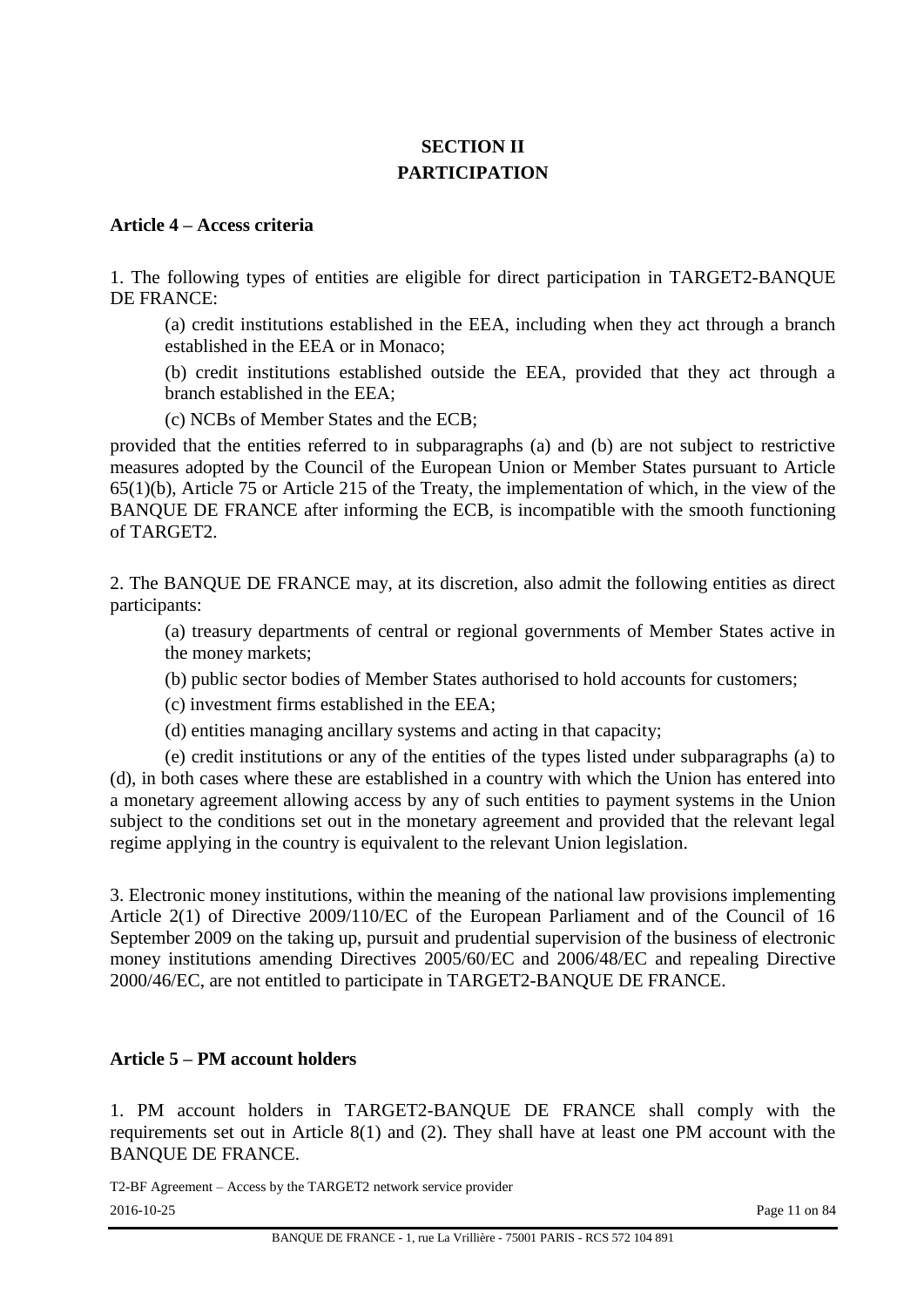2. PM account holders may designate addressable BIC holders, regardless of their place of establishment.

3. PM account holders may designate entities as indirect participants, provided that the conditions laid down in Article 6 are met.

4. Multi-addressee access through branches may be provided as follows:

(a) A credit institution within the meaning of Article  $4(1)(a)$  or (b), which has been admitted as a PM account holder, may grant access to its PM account to one or more of its branches established in the EEA in order to submit payment orders and/or receive payments directly, provided that the BANQUE DE FRANCE has been informed accordingly.

(b) Where a branch of a credit institution has been admitted as a PM Account holder, the other branches of the same legal entity and/or its head office, in both cases provided that they are established in the EEA, may access the branch's PM account, provided that it has informed the BANQUE DE FRANCE.

# **Article 6 – Indirect participants**

1. Credit institutions established in the EEA may each enter into a contract with one PM account holder that is either a credit institution within the meaning of Article 4(1)(a) or (b), or a CB, in order to submit payment orders and/or receive payments, and to settle them via the PM account of that PM account holder. TARGET2-BANQUE DE FRANCE shall recognise indirect participants by registering such indirect participation in the TARGET2 directory, the latter as described in Article 9.

2. Where a PM account holder, which is a credit institution within the meaning of Article 4(1)(a) or (b), and an indirect participant belong to the same group, the PM account holder may expressly authorise the indirect participant to use the PM account holder's PM account directly to submit payment orders and/or receive payments by way of group-related multi-addressee access.

#### **Article 7 – PM account holder's responsibility**

1. For the avoidance of doubt, payment orders submitted or payments received by indirect participants pursuant to Article 6, and by branches under Article 5(4), shall be deemed to have been submitted or received by the PM account holder itself.

2. The PM account holder shall be bound by such payment orders, regardless of the content of, or any non-compliance with, the contractual or other arrangements between that PM account holder and any of the entities referred to in paragraph 1.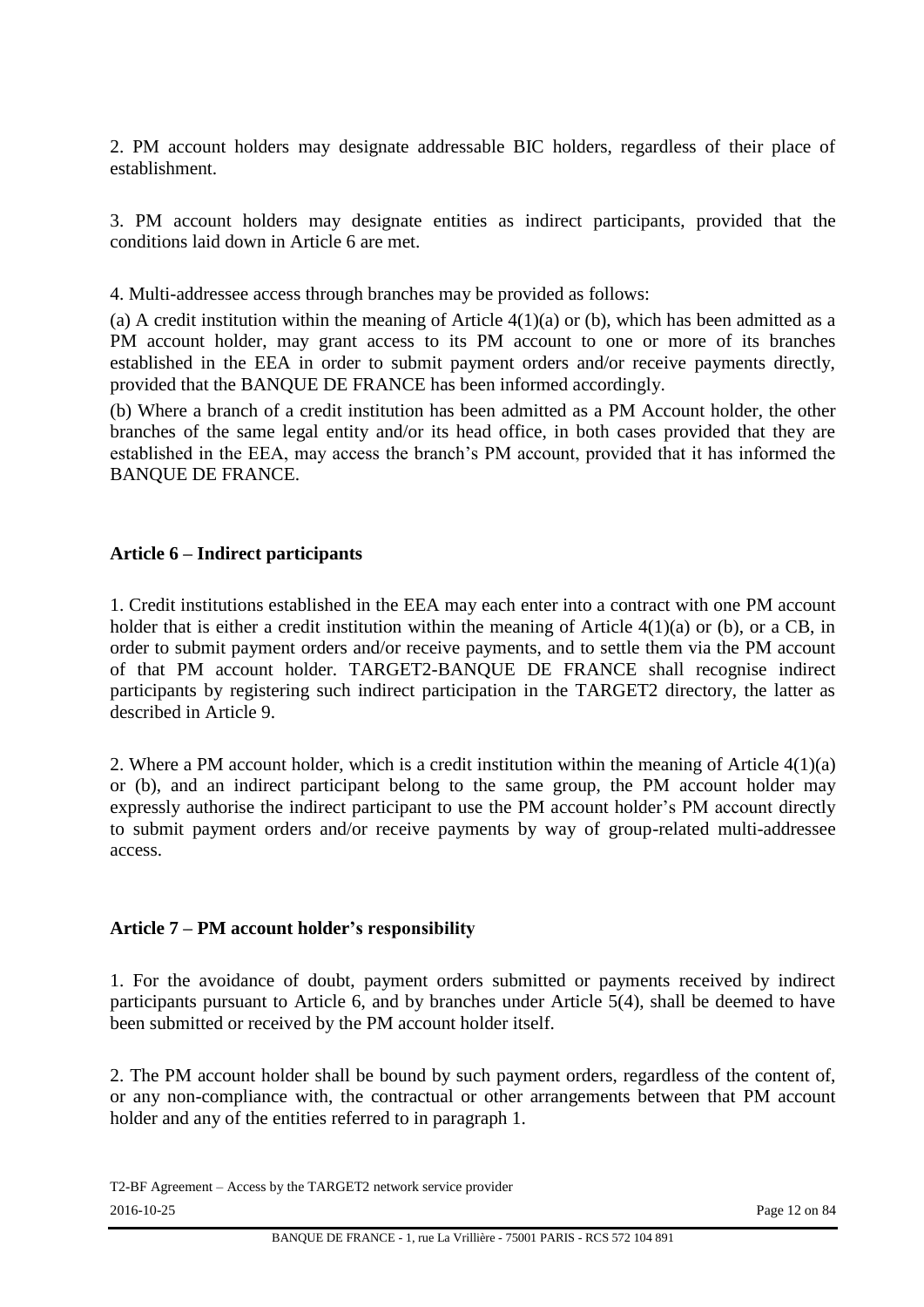3. A PM account holder accepting its PM account to be designated as the Main PM account shall be bound by any invoices related to the opening and operation of each Dedicated Cash Account linked to that PM account, as set out in Appendix VI to this Agreement, regardless of the content of, or any non-compliance with, contractual or other arrangements between that PM account holder and the DCA holder.

4. A Main PM account holder shall be bound by any invoices, as set out in Appendix VI to this Agreement, for the linkage to each DCA to which the PM account is linked.

5. A PM account holder that also holds a DCA used for auto-collateralisation shall be liable for any penalties levied in accordance with paragraph 3 of of Article 54 (BDF4) of the decision 2015-01 of 22 April 2015 concerning the operation of the BANQUE DE FRANCE's monetary policy and intraday credit, as amended.

# **Article 8 – Application procedure**

1. To join TARGET2-BANQUE DE FRANCE, applicant participants shall:

(a) fulfil the following technical requirements:

(i) install, manage, operate and monitor and ensure the security of the necessary IT infrastructure to connect to TARGET2-BANQUE DE FRANCE and submit payment orders to it. In doing so, applicant participants may involve third parties, but retain sole liability. In particular, applicant participants shall enter into an agreement with the TARGET2 network service provider to obtain the necessary connection and admissions, in accordance with the technical specifications in Appendix I; and

(ii) have passed the tests required by the BANQUE DE FRANCE; and

(b) fulfil the following legal requirements:

(i) provide a capacity opinion in the form specified in Appendix III, unless the information and representations to be provided in such capacity opinion have already been obtained by the BANQUE DE FRANCE in another context; and

(ii) for the entities referred to in Article  $4(1)(b)$ , provide a country opinion in the form specified in Appendix III, unless the information and representations to be provided in such country opinion have already been obtained by the BANQUE DE FRANCE in another context.

- 2. The BANQUE DE FRANCE shall reject the application to participate if:
	- (a) access criteria referred to in Article 4 are not met;
	- (b) one or more of the participation criteria referred to in paragraph 1 are not met; and/or

(c) in the BANQUE DE FRANCE's assessment, such participation would endanger the overall stability, soundness and safety of TARGET2-BANQUE DE FRANCE or of any other TARGET2 component system, or would jeopardise the BANQUE DE FRANCE's performance of its tasks as described in articles L-141-1 of the Monetary and Financial Code (Code monétaire et financier) and the Statute of the European System of Central Banks and of the European Central Bank, or poses risks on the grounds of prudence.

T2-BF Agreement – Access by the TARGET2 network service provider 2016-10-25 Page 13 on 84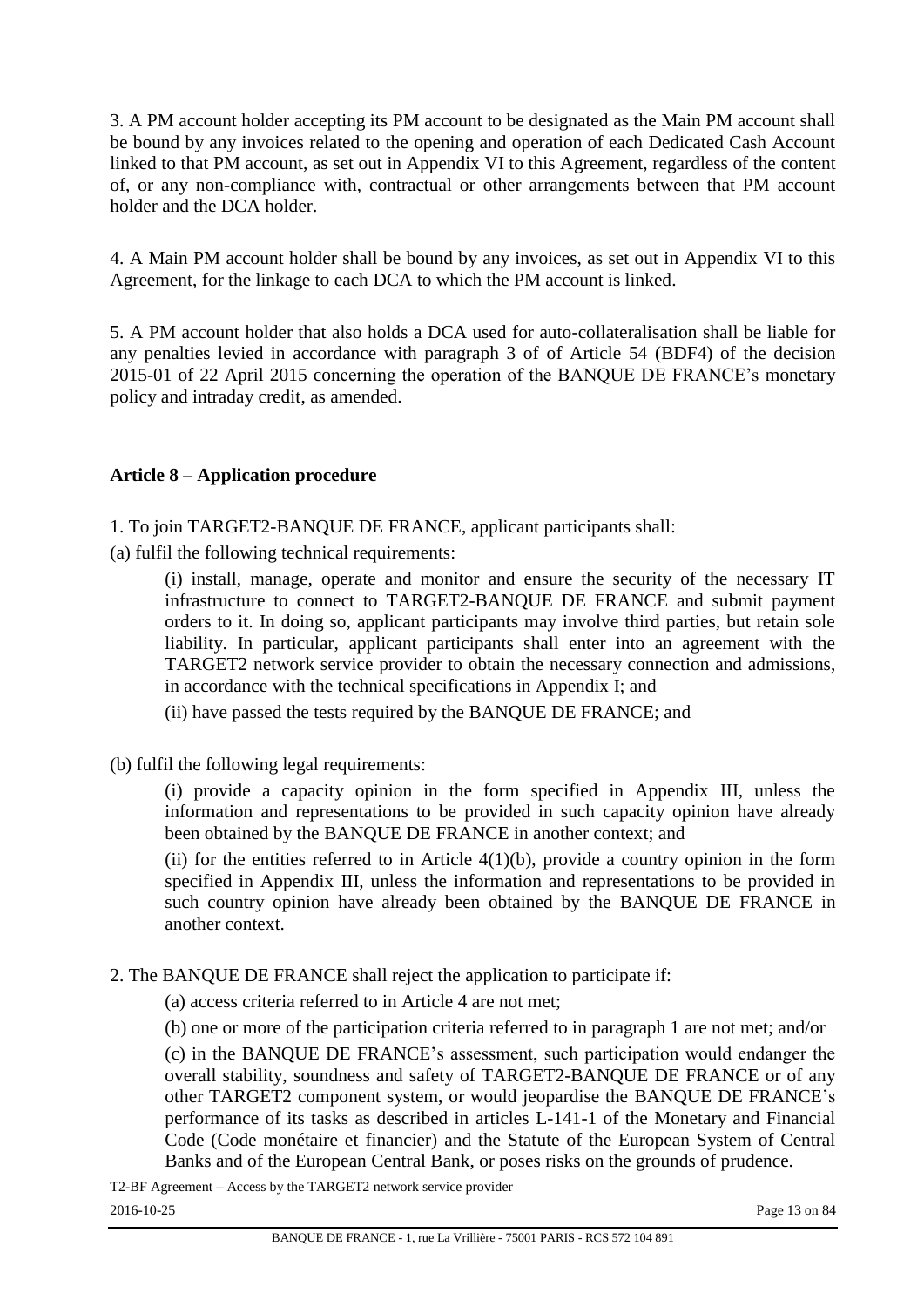## **Article 9 – TARGET2 directory**

1. The TARGET2 directory is the database of BICs used for the routing of payment orders addressed to:

- (a) PM account holders and their branches with multi-addressee access;
- (b) indirect participants of TARGET2, including those with multi-addressee access; and
- (c) addressable BIC holders of TARGET2.

It shall be updated weekly.

- 2. Unless otherwise requested by the PM account holder, its BIC(s) shall be published in the TARGET2 directory.
- 3. PM account holders may only distribute the TARGET2 directory to their branches and entities with multi-addressee access.
- 4. Entities specified in paragraph 1(b) and (c) shall only use their BIC in relation to one PM account holder.
- 5. PM account holders acknowledge that the BANQUE DE FRANCE and other CBs may publish participants' names and BICs. In addition, names and BICs of indirect participants registered by PM account holders may be published and PM account holders shall ensure that indirect participants have agreed to such publication.

# **SECTION III OBLIGATIONS OF THE PARTIES**

#### **Article 10 – Obligations of the BANQUE DE FRANCE and the participants**

- 1. The BANQUE DE FRANCE shall offer the services described in Section IV. Save where otherwise provided in the T2-BF Agreement or required by law, the BANQUE DE FRANCE shall use all reasonable means within its power to perform its obligations under the T2-BF Agreement, without guaranteeing a result.
- 2. Participants shall pay to the BANQUE DE FRANCE the fees laid down in Appendix VI.
- 3. Participants shall ensure that they are connected to TARGET2-BANQUE DE FRANCE on business days, in accordance with the operating schedule in Appendix V.

T2-BF Agreement – Access by the TARGET2 network service provider 2016-10-25 Page 14 on 84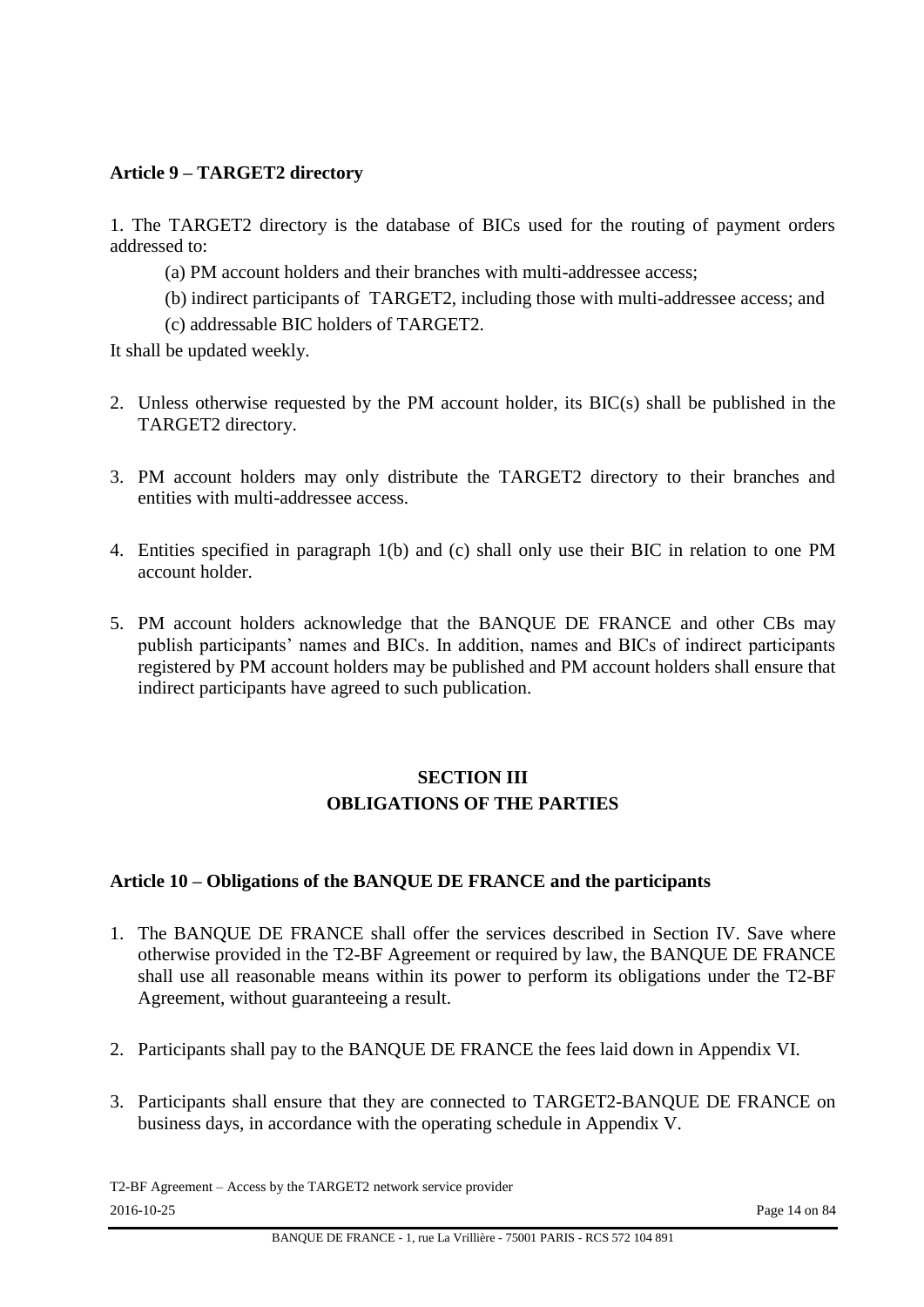4. The participant represents and warrants to the BANQUE DE FRANCE that the performance of its obligations under the T2-BF Agreement does not breach any law, regulation or by-law applicable to it or any agreement by which it is bound.

# **Article 11 – Cooperation and information exchange**

1. In performing their obligations and exercising their rights under the T2-BF Agreement, the BANQUE DE FRANCE and participants shall cooperate closely to ensure the stability, soundness and safety of TARGET2-BANQUE DE FRANCE. They shall provide each other with any information or documents relevant for the performance of their respective obligations and the exercise of their respective rights under the T2-BF Agreement, without prejudice to any banking secrecy obligations.

2. The BANQUE DE FRANCE shall establish and maintain a system support desk to assist participants in relation to difficulties arising in connection with system operations.

3. Up-to-date information on the SSP's operational status shall be available on the TARGET2 Information System (T2IS). The T2IS may be used to obtain information on any event affecting the normal operation of TARGET2.

4. The BANQUE DE FRANCE may either communicate messages to participants by means of an ICM broadcast or by any other means of communication.

5. Participants are responsible for the timely update of existing static data collection forms and the submission of new static data collection forms to the BANQUE DE FRANCE. Participants are responsible for verifying the accuracy of information relating to them that is entered into TARGET2-BANQUE DE FRANCE by the BANQUE DE FRANCE.

6. The BANQUE DE FRANCE shall be deemed to be authorised to communicate to the SSPproviding NCBs any information relating to participants which the SSP-providing NCBs may need in their role as service administrators, in accordance with the contract entered into with the TARGET2 network service provider.

7. Participants shall inform the BANQUE DE FRANCE about any change in their legal capacity and relevant legislative changes affecting issues covered by the country opinion relating to them.

8. Participants shall inform the BANQUE DE FRANCE of:

(a) any new indirect participant, addressable BIC holder or entity with multi-addressee access which they register; and

(b) any changes to the entities listed in paragraph (a).

9. Participants shall immediately inform the BANQUE DE FRANCE if an event of default occurs in relation to them.

T2-BF Agreement – Access by the TARGET2 network service provider 2016-10-25 Page 15 on 84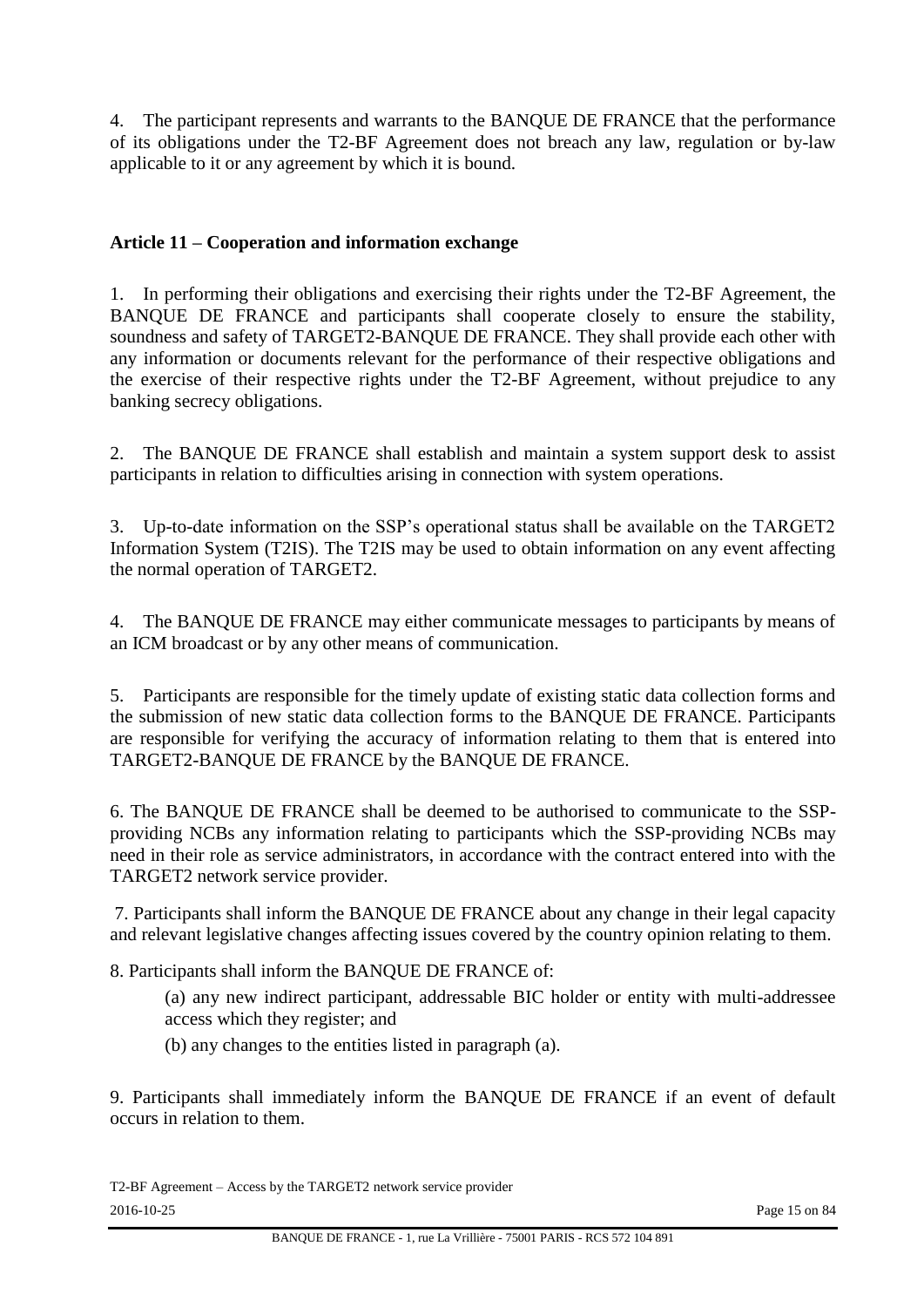#### **SECTION IV**

#### **MANAGEMENT OF PM ACCOUNTS AND PROCESSING OF PAYMENT ORDERS**

#### **Article 12 – Opening and management of PM accounts**

1. The BANQUE DE FRANCE shall open and operate at least one PM account for each participant. Upon request by a participant acting as a settlement bank, the BANQUE DE FRANCE shall open one or more sub-accounts in TARGET2-BANQUE DE FRANCE to be used for dedicating liquidity.

2. No debit balance should be allowed on PM accounts opened in the books of the BANQUE DE FRANCE except in thoses cases provided by the AL agreement and/or by the General Council's Monetary Committee of the BANQUE DE FRANCE regarding the BANQUE DE FRANCE's instruments and procedures for monetary policy and intraday credit.

3. PM accounts and their sub-accounts shall either be remunerated at zero per cent or the deposit facility rate, whichever is lower, unless they are used to hold required minimum reserves. In such a case, the calculation and payment of remuneration of holdings of minimum reserves shall be governed by Council Regulation (EC) No 2531/98 of 23 November 1998 concerning the application of minimum reserves by the European Central Bank and Regulation (EC) No 1745/2003 of the European Central Bank of 12 September 2003 on the application of minimum reserves (ECB/2003/9).

4. In addition to the settlement of payment orders in the Payments Module, a PM account may be used to settle payment orders to and from Home Accounts, according to the rules laid down by the BANQUE DE FRANCE.

5. Participants shall use the ICM to obtain information on their liquidity position. The BANQUE DE FRANCE shall provide a daily statement of accounts to any participant that has opted for such service.

#### **Article 13 – Types of payment orders**

The following are classified as payment orders for the purposes of TARGET2:

- (a) credit transfer orders;
- (b) direct debit instructions carried out under a direct debit authorisation;
- (c) liquidity transfer orders and
- (d) PM to DCA liquidity transfer orders.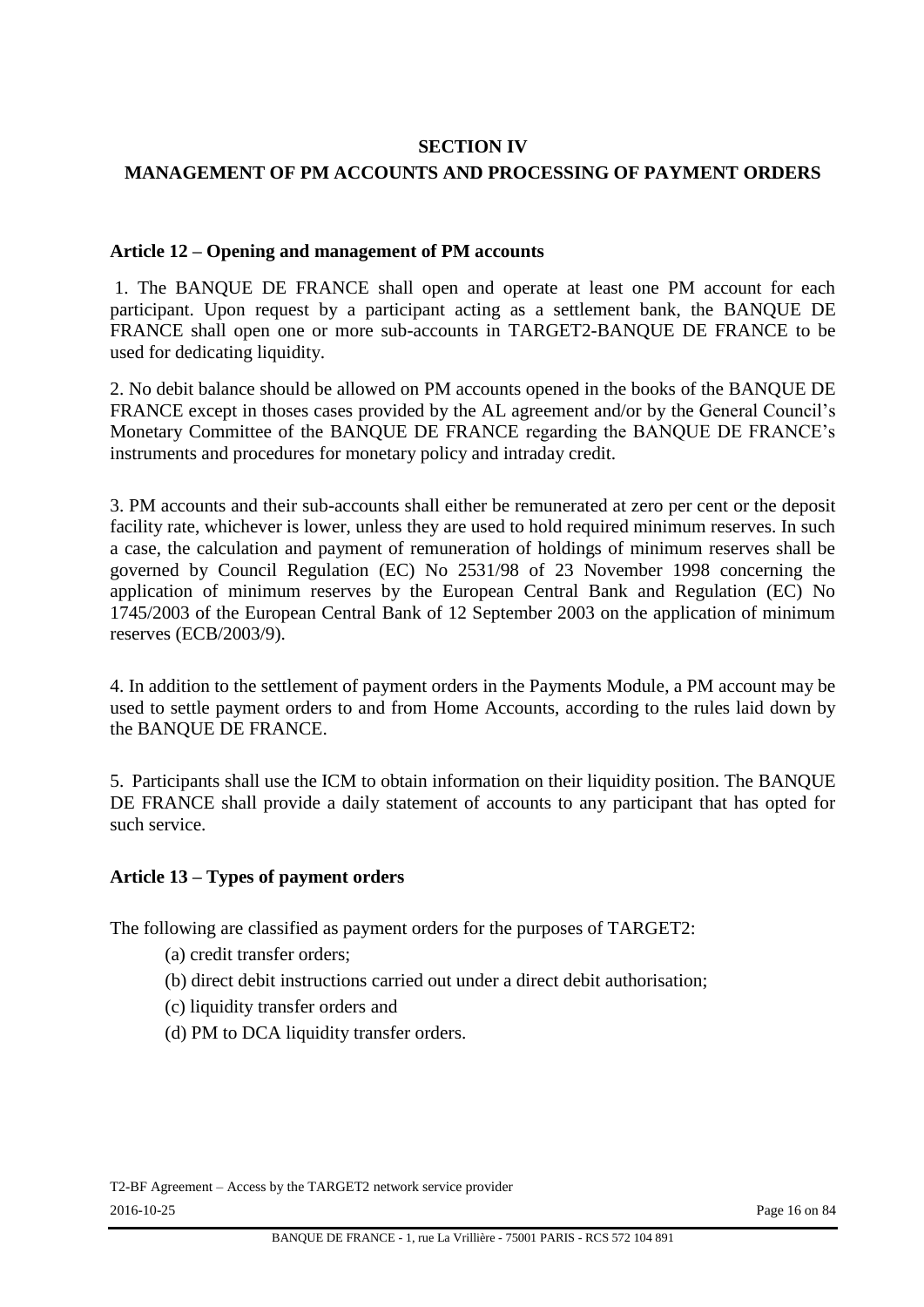# **Article 14 – Acceptance and rejection of payment orders**

1. Payment orders submitted by participants are deemed accepted by the BANQUE DE FRANCE if:

(a) the payment message complies with the rules established by the TARGET2 network service provider;

(b) the payment message complies with the formatting rules and conditions of TARGET2- BANQUE DE FRANCE and passes the double-entry check described in Appendix I; and

(c) in cases where a payer or a payee has been suspended, the suspended participant's CB's explicit consent has been obtained.

2. The BANQUE DE FRANCE shall immediately reject any payment order that does not fulfil the conditions laid down in paragraph 1. The BANQUE DE FRANCE shall inform the participant of any rejection of a payment order, as specified in Appendix I.

3. The SSP determines the timestamp for the processing of payment orders on the basis of the time when it receives and accepts the payment order.

#### **Article 15 – Priority rules**

1. Instructing participants shall designate every payment order as one of the following:

(a) normal payment order (priority class 2);

- (b) urgent payment order (priority class 1);
- (c) highly urgent payment order (priority class 0).

If a payment order does not indicate the priority, it shall be treated as a normal payment order.

2. Highly urgent payment orders may only be designated by:

(a) CBs; and

(b) participants, in cases of payments to and from CLS International Bank and liquidity transfers in relation to ancillary system settlement using the Ancillary System Interface (ASI).

All payment instructions submitted by an ancillary system through the ASI to debit or credit the participants' PM accounts and all PM to DCA liquidity transfer orders submitted shall be deemed to be highly urgent payment orders.

3. Liquidity transfer orders initiated via the ICM are urgent payment orders.

4. In the case of urgent and normal payment orders, the payer may change the priority via theICM with immediate effect. It shall not be possible to change the priority of a highly urgent payment order.

T2-BF Agreement – Access by the TARGET2 network service provider 2016-10-25 Page 17 on 84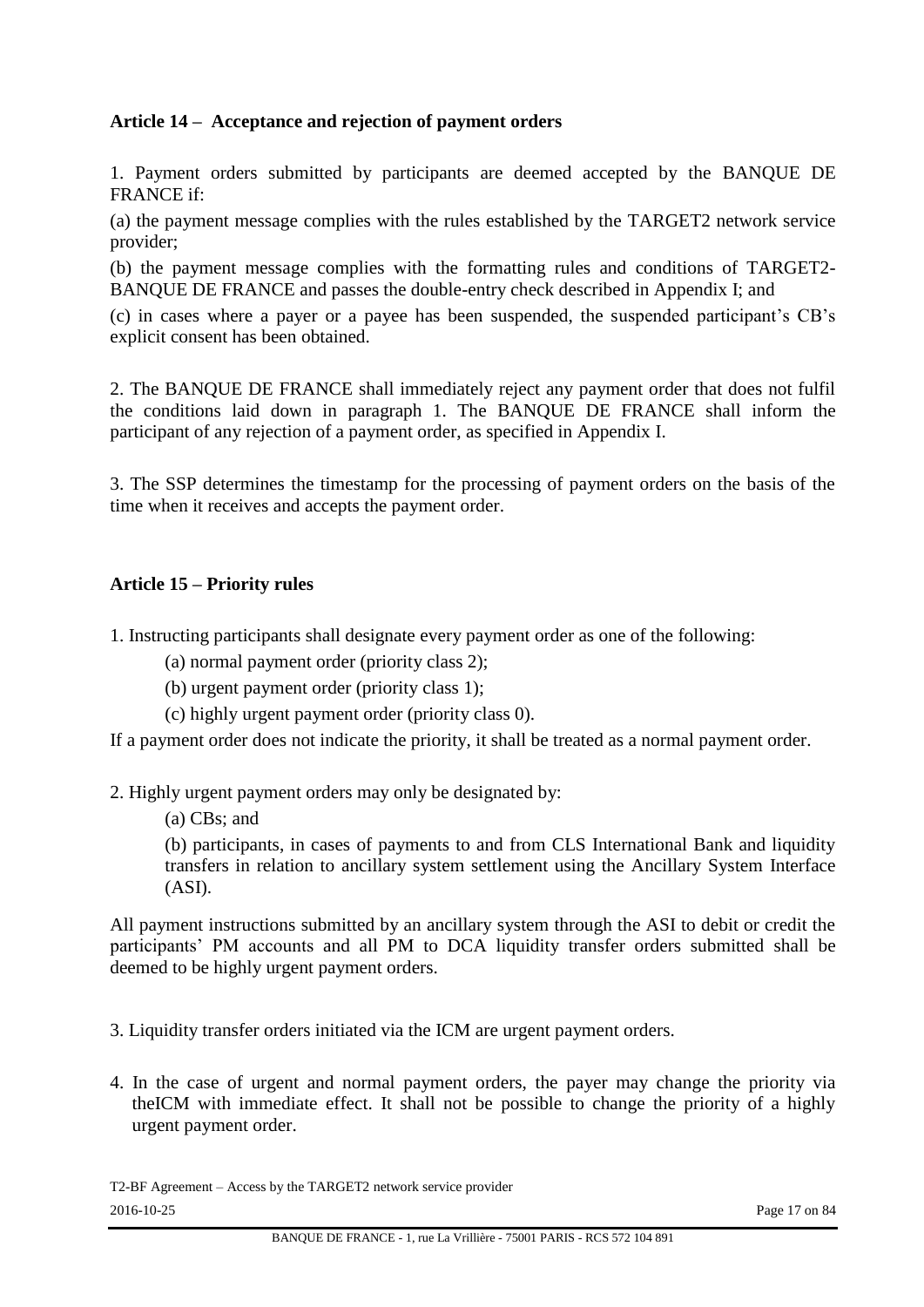# **Article 16 – Liquidity limits**

1. A participant may limit the use of available liquidity for payment orders in relation to other TARGET2 participants, except any of the CBs, by setting bilateral or multilateral limits. Such limits may only be set in relation to normal payment orders.

2. Limits may only be set by or in relation to an AL group in its entirety. Limits shall not be set in relation to either a single PM account of an AL group member or by AL group members in relation to each other.

3. By setting a bilateral limit, a participant instructs the BANQUE DE FRANCE that an accepted payment order shall not be settled if the sum of its outgoing normal payment orders to another TARGET2 participant's PM account minus the sum of all incoming urgent and normal payments from such TARGET2 participant's PM account would exceed this bilateral limit.

4. A participant may set a multilateral limit for any relationship that is not subject to a bilateral limit. A multilateral limit may only be set if the participant has set at least one bilateral limit. If a participant sets a multilateral limit, it instructs the BANQUE DE FRANCE that an accepted payment order shall not be settled if the sum of its outgoing normal payment orders to all TARGET2 participants' PM accounts in relation to which no bilateral limit has been set, minus the sum of all incoming urgent and normal payments from such PM accounts would exceed this multilateral limit.

5. The minimum amount of any of the limits shall be EUR 1 million. A bilateral or a multilateral limit with an amount of zero shall be treated as if no limit has been set. Limits between zero and EUR 1 million are not possible.

6. Limits may be changed in real time with immediate effect or with effect from the next business day via the ICM. If a limit is changed to zero, it shall not be possible to change it again on the same business day. The setting of a new bilateral or multilateral limit shall only be effective from the next business day.

#### **Article 17 - Liquidity reservation facilities**

1. Participants may reserve liquidity for highly urgent or urgent payment orders via the ICM.

2. The AL group manager may only reserve liquidity for the AL group in its entirety. Liquidity shall not be reserved for single accounts within an AL group.

3. By requesting to reserve a certain amount of liquidity for highly urgent payment orders, a participant instructs the BANQUE DE FRANCE only to settle urgent and normal payment orders if there is available liquidity after the amount reserved for highly urgent payment orders has been deducted.

T2-BF Agreement – Access by the TARGET2 network service provider 4. By requesting to reserve a certain amount of liquidity for urgent payment orders, a participant instructs the BANQUE DE FRANCE only to settle normal payment orders if there is available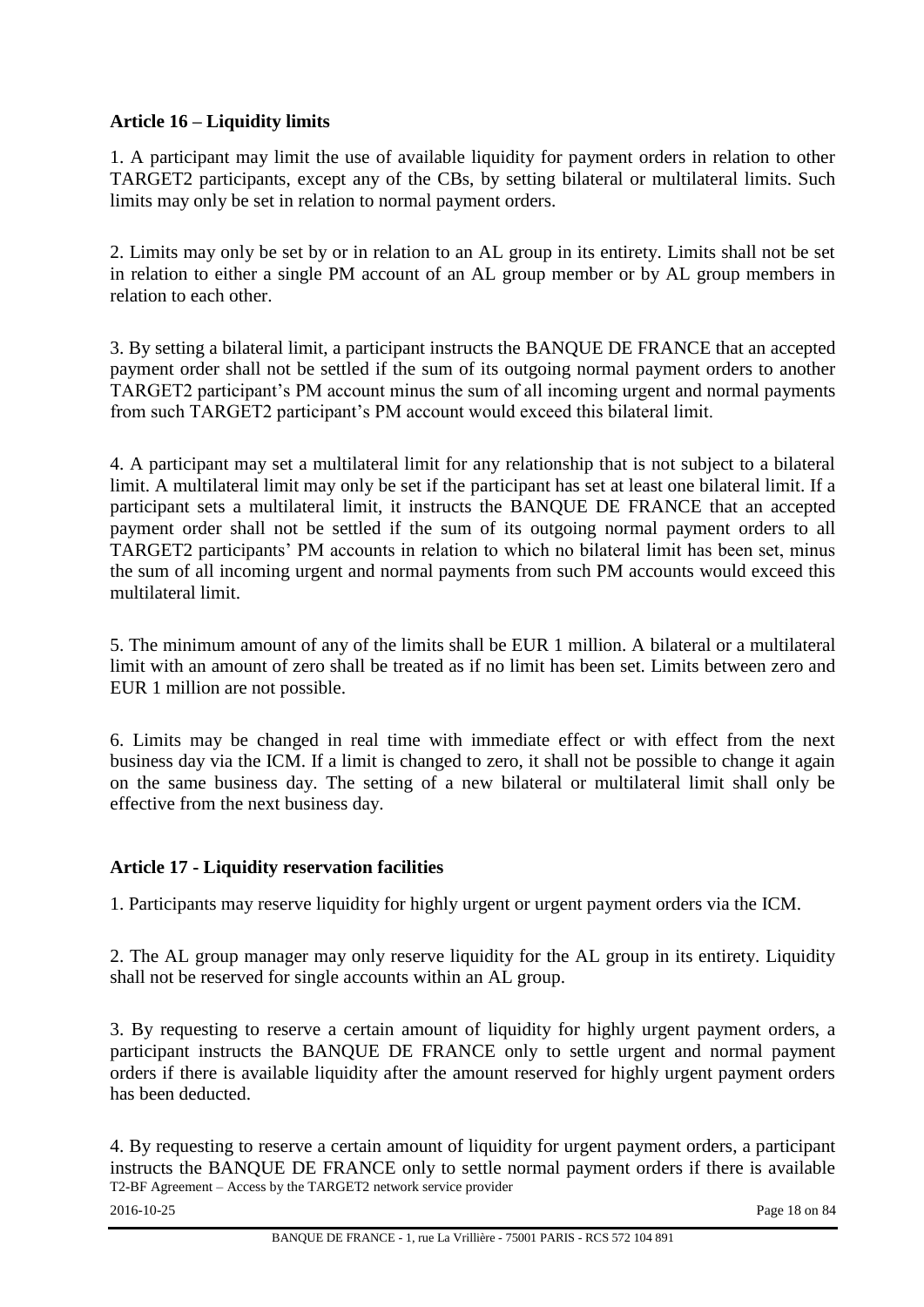liquidity after the amount reserved for urgent and highly urgent payment orders has been deducted.

5. After receipt of the reservation request the BANQUE DE FRANCE shall check whether the amount of liquidity on the participant's PM account is sufficient for the reservation. If this is not the case, only the liquidity available on the PM account shall be reserved. The rest of the requested liquidity shall be reserved if additional liquidity becomes available.

6. The level of the liquidity reservation may be changed. Participants may make a request via the ICM to reserve new amounts with immediate effect or with effect from the next business day.

#### **Article 17a – Standing instructions for liquidity reservation and dedication of liquidity**

1. Participants may predefine the default amount of liquidity reserved for highly urgent or urgent payment orders via the ICM. Such standing instruction or a change to such instruction shall take effect from the next business day.

2. Participants may predefine via the ICM the default amount of liquidity set aside for ancillary system settlement. Such standing instruction or a change to such instruction shall take effect from the next business day. Participants shall be deemed to have instructed the BANQUE DE FRANCE to dedicate liquidity on their behalf if the relevant ancillary system so requests.

#### **Article 18 – Predetermined settlement times**

1. Instructing participants may predetermine the settlement time of the payment orders within a business day by using the Earliest Debit Time Indicator or the Latest Debit Time Indicator.

2. When the Earliest Debit Time Indicator is used, the accepted payment order is stored and only entered into the entry disposition at the indicated time.

3. When the Latest Debit Time Indicator is used, the accepted payment order shall be returned as non-settled if it cannot be settled by the indicated debit time. 15 minutes prior to the defined debit time, the instructing participant shall be sent an automatic notification via the ICM. Instructing participant may also use the Latest Debit Time Indicator solely as a warning indicator. In such cases, the payment order concerned shall not be returned.

4. Instructing participants can change the Earliest Debit Time Indicator and the Latest Debit Time Indicator via the ICM.

5. Further technical details are contained in Appendix I.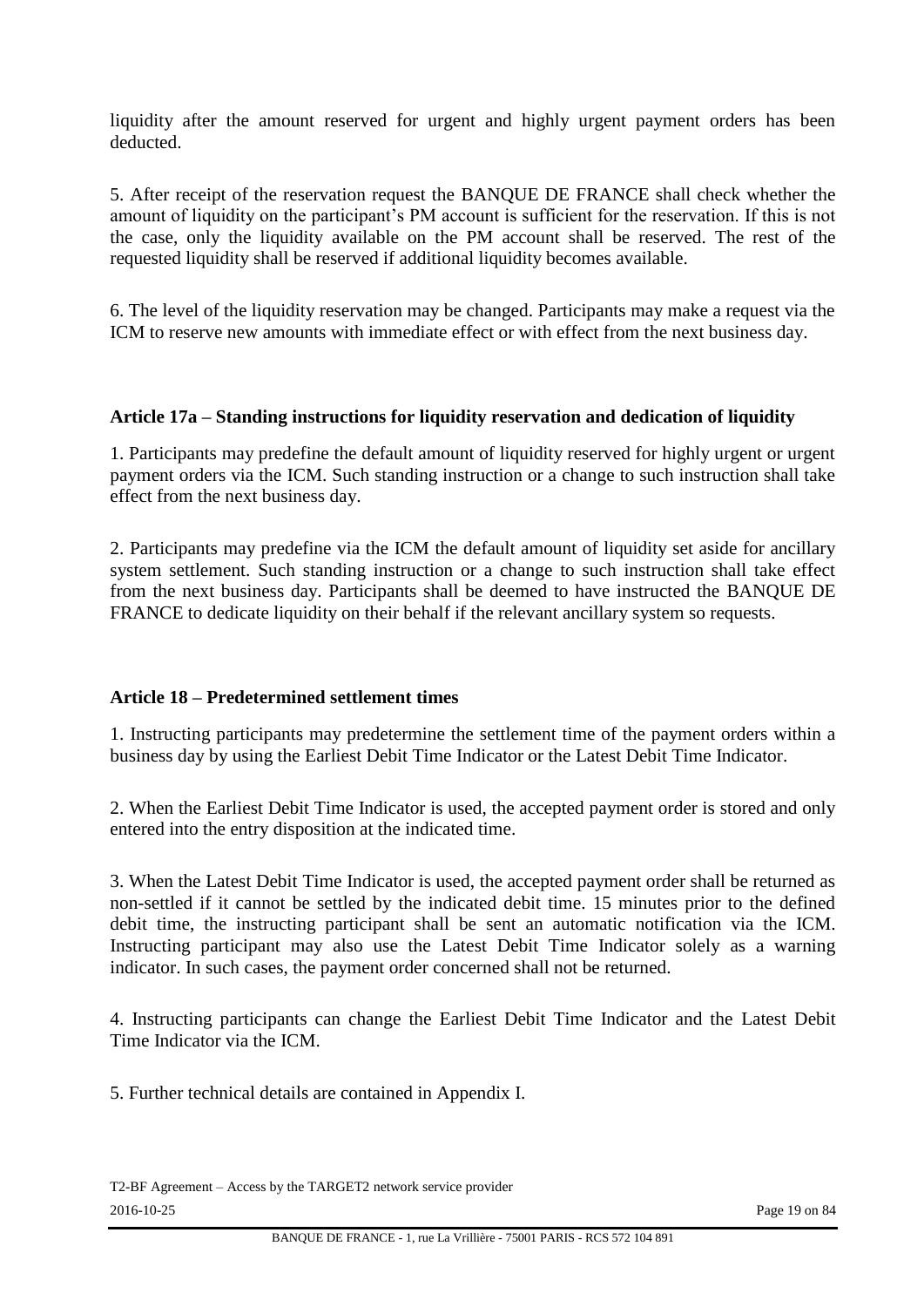# **Article 19 – Payment orders submitted in advance**

1. Payment orders may be submitted up to five business days before the specified settlement date (warehoused payment orders).

2. Warehoused payment orders shall be accepted and entered into the entry disposition on the date specified by the instructing participant at the start of daytime processing, as referred to in Appendix V. They shall be placed in front of payment orders of the same priority.

3. Article 15(3), Article 22(2) and Article 29(1)(a) shall apply *mutatis mutandis* to warehoused payment orders.

#### **Article 20 – Settlement of payment orders in the entry disposition**

1. Unless instructing participants have indicated the settlement time in the manner described in Article 18, accepted payment orders shall be settled immediately or at the latest by the end of the business day on which they were accepted, provided that sufficient funds are available on the payer's PM account and taking into account any liquidity limits and liquidity reservations as referred to in Articles 16 and 17.

2. Funding may be provided by:

(a) the available liquidity on the PM account; or

(b) incoming payments from other TARGET2 participants, subject to the applicable optimisation procedures.

3. For highly urgent payment orders the 'first in, first out' (FIFO) principle shall apply. This means that highly urgent payment orders shall be settled in chronological order. Urgent and normal payment orders shall not be settled for as long as highly urgent payment orders are queued.

4. For urgent payment orders the FIFO principle shall also apply. Normal payment orders shall not be settled if urgent and highly urgent payment orders are queued.

5. By derogation from paragraphs 3 and 4, payment orders with a lower priority (or of the same priority but accepted later) may be settled before payment orders with a higher priority (or of the same priority which were accepted earlier), if the payment orders with a lower priority would net out with payments to be received and result on balance in a liquidity increase for the payer.

6. Normal payment orders shall be settled in accordance with the FIFO by-passing principle. This means that they may be settled immediately (independently of other queued normal payments accepted at an earlier time) and may therefore breach the FIFO principle, provided that sufficient funds are available.

Further details on the settlement of payment orders in the entry disposition are contained in Appendix I.

T2-BF Agreement – Access by the TARGET2 network service provider 2016-10-25 Page 20 on 84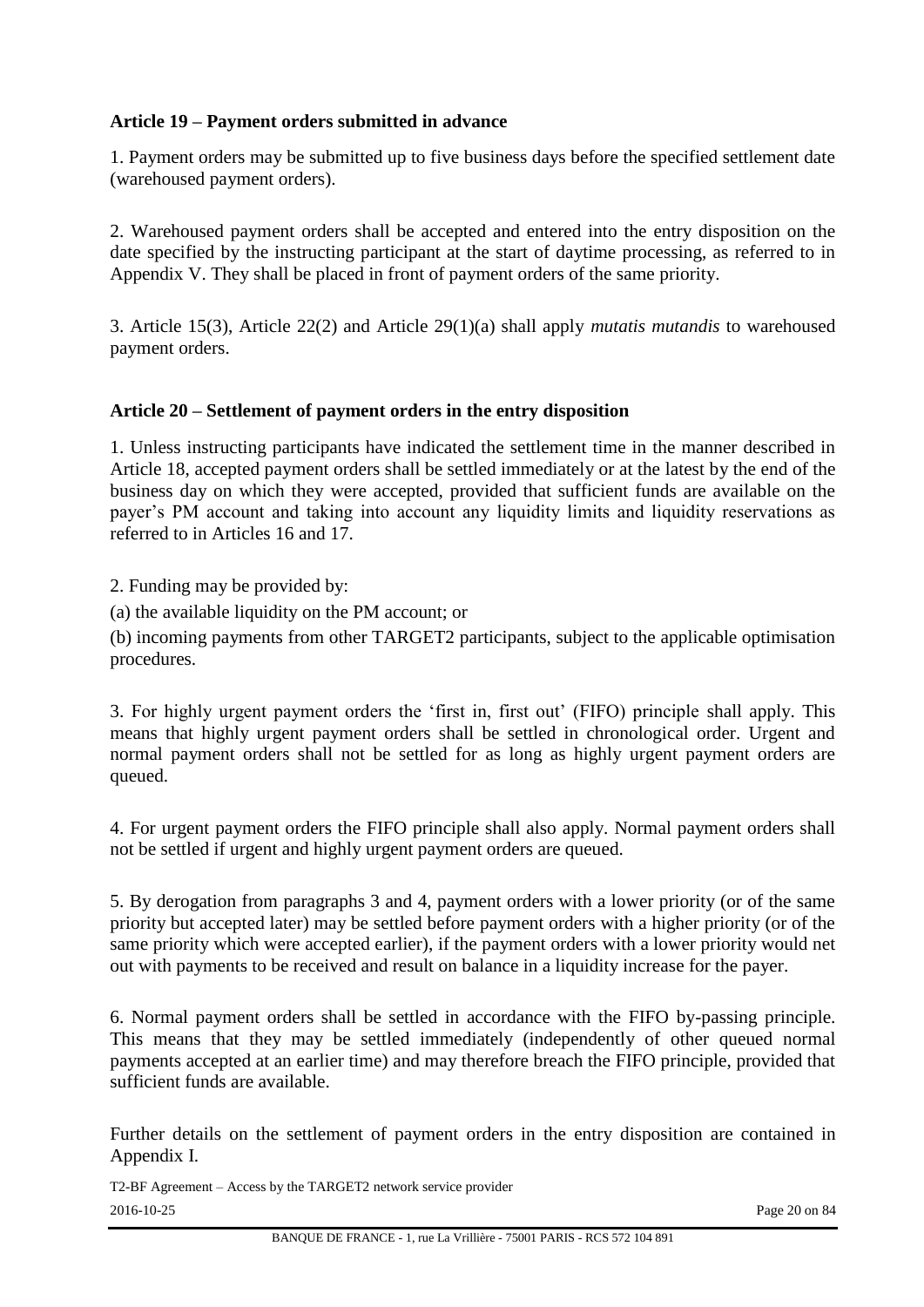## **Article 21 – Settlement and return of queued payment orders**

1. Payment orders that are not settled immediately in the entry disposition shall be placed in the queues in accordance with the priority to which they were designated by the relevant participant, as referred to in Article 15.

2. To optimise the settlement of queued payment orders, the BANQUE DE FRANCE may use the optimisation procedures described in Appendix I.

3. Except for highly urgent payment orders, the payer may change the queue position of payment orders in a queue, i.e. reorder them, via the ICM. Payment orders may be moved either to the front or to the end of the respective queue with immediate effect at any time during daytime processing, as referred to in Appendix V.

4. At the request of a payer, the BANQUE DE FRANCE or, in the case of an AL group, the CB of the AL group manager may decide to change the queue position of a highly urgent payment order (except for highly urgent payment orders in the context of settlement procedures 5 and 6) provided that this change would not affect the smooth settlement by ancillary systems in TARGET2 or would not otherwise give rise to systemic risk.

5. Liquidity transfer orders initiated in the ICM shall be immediately returned as non-settled if there is insufficient liquidity. Other payment orders shall be returned as non-settled if they cannot be settled by the cut-off times for the relevant message type, as specified in Appendix V.

#### **Article 22 – Entry of payment orders into the system and their irrevocability**

- 1. For the purposes of the first sentence of Article 3(1) of Directive 98/26/EC and of the II and the III of articles 330-1 of the Financial and Monetary Code (Code Monétaire et Financier) , payment orders are deemed entered into TARGET2-BANQUE DE FRANCE at the moment that the relevant participant's PM account is debited.
- 2. Payment orders may be revoked until they are entered into TARGET2-BANQUE DE FRANCE in accordance with paragraph 1. Payment orders that are included in an algorithm, as referred to in Appendix I, may not be revoked during the period that the algorithm is running.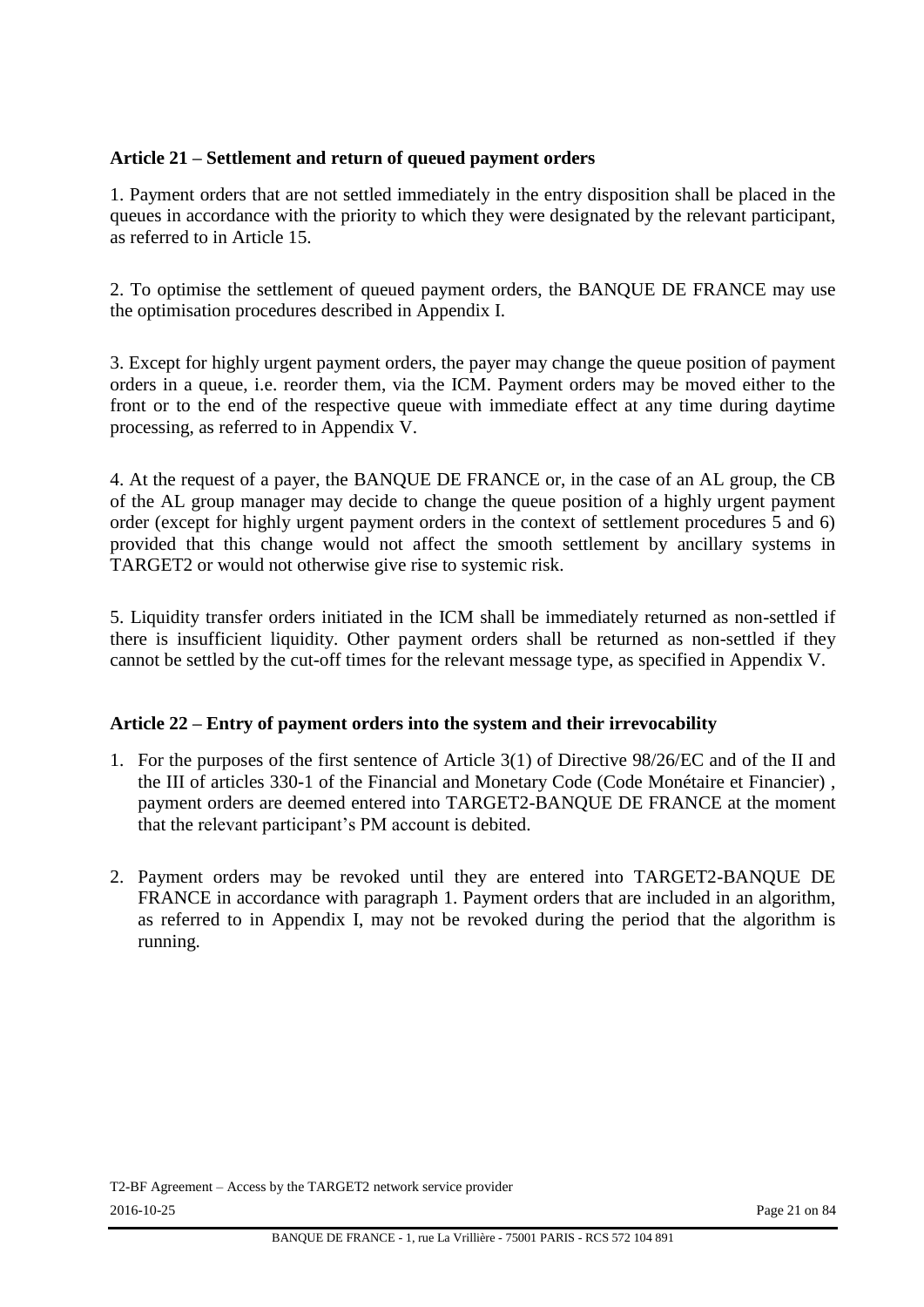# **SECTION V LIQUIDITY POOLING**

#### **Article 23 – Liquidity pooling modes**

The BANQUE DE FRANCE shall offer a consolidated account information (CAI) mode and an aggregated liquidity (AL) mode.

#### **Article 24 – Consolidated account information mode**

1. The following may use the CAI mode:

(a) a credit institution and/or its branches (whether or not such entities participate in the same TARGET2 component system), provided that the entities concerned have several PM accounts identified by different BICs; or

(b) two or more credit institutions which belong to the same group and/or their branches, each having one or more PM accounts identified by different BICs.

2. (a) Under the CAI mode, each member of the CAI group and their respective CBs are provided with the list of PM accounts of the group members and the following additional information consolidated at the level of the CAI group:

(i) intraday credit lines (if applicable);

- (ii) balances, including balances on sub-accounts;
- (iii) turnover;
- (iv) settled payments;
- (v) queued payment orders.

(b) The CAI group manager and its respective CB shall have access to information on each of the above items in relation to any PM account of the CAI group.

(c) Information referred to in this paragraph is provided via the ICM.

- 3. The CAI group manager shall be entitled to initiate liquidity transfers via the ICM between the PM accounts, including their sub-accounts, forming part of the same CAI group.
- 4. A CAI group may also include PM accounts which are included in an AL group. In such a case, all the PM accounts of the AL group shall form part of the CAI group.
- 5. Where two or more PM accounts form part of an AL group and, at the same time, of a CAI group (comprising additional PM accounts), the rules applicable to the AL group shall prevail as to the relationship within the AL group.
- 6. A CAI group, which includes PM accounts of an AL group, may appoint a CAI group manager that is different from the AL group manager.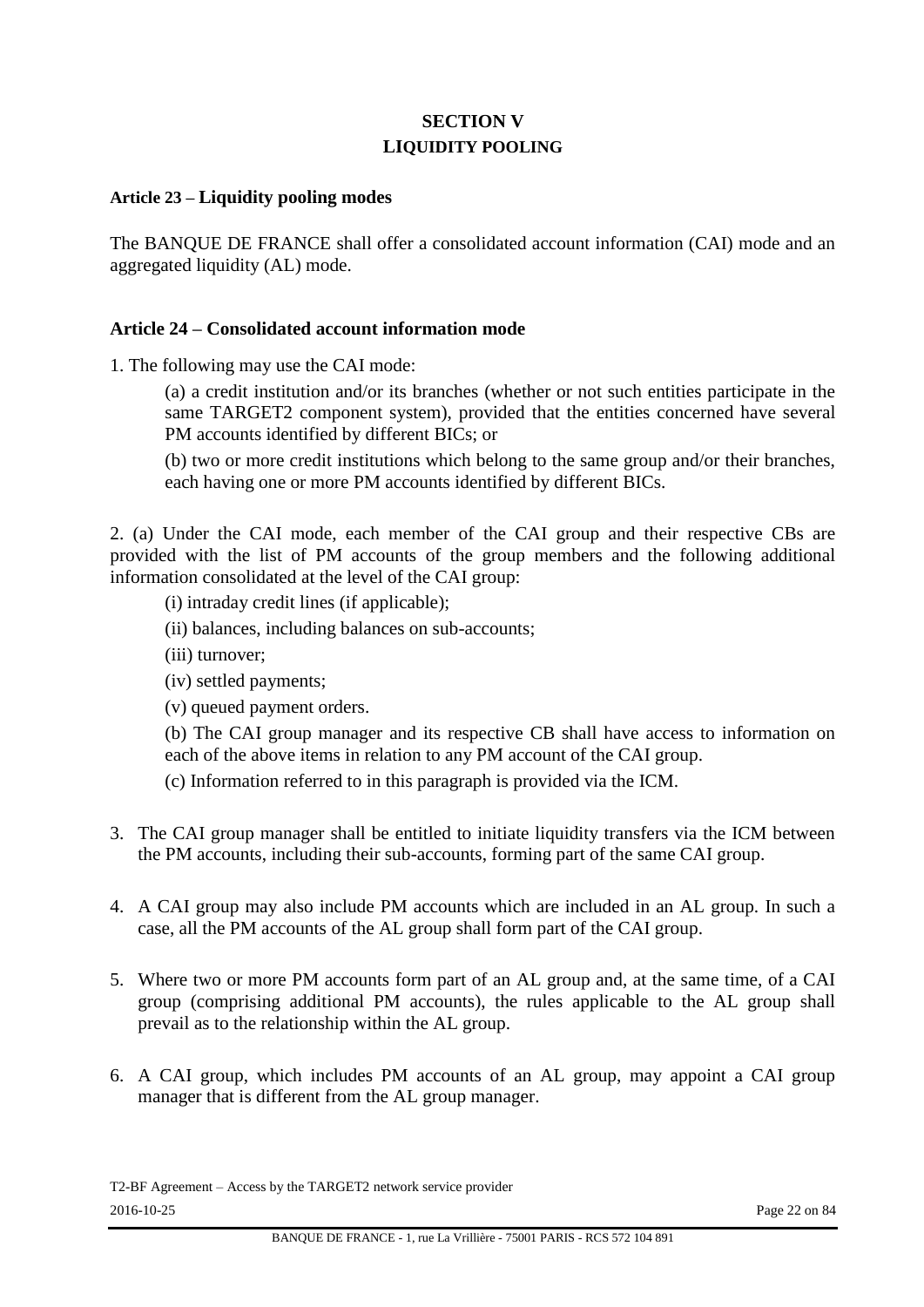7. The procedure for obtaining authorisation to use the AL mode, set out in Article 25(4) and (5), shall apply *mutatis mutandis* to the procedure for obtaining authorisation to use the CAI mode. The CAI group manager shall not address an executed CAI mode agreement to the managing NCB.

# **Article 25 – Aggregated liquidity mode**

1. The following may use the AL mode:

(a) a credit institution and/or its branches (whether or not such entities participate in the same TARGET2 component system), provided that the entities concerned are established in the euro area and have several PM accounts identified by different BICs;

(b) branches established in the euro area (whether or not such branches participate in the same TARGET2 component system) of a credit institution established outside the euro area, provided that such branches have several PM accounts identified by different BICs; or

(c) two or more credit institutions referred to in subparagraph (a) and/or branches referred to in subparagraph (b) which belong to the same group.

In each case referred in subparagraphs (a) to (c) it shall also be a requirement that the entities concerned have established intraday credit arrangements with the respective euro area NCB.

2. Under the AL mode, for the purpose of checking whether a payment order is sufficiently covered, available liquidity on all the AL group members' PM accounts is aggregated. Notwithstanding the above, the bilateral PM account relationship between the AL group member and its AL NCB shall continue to be governed by the arrangements of the relevant TARGET2 component system, subject to the modifications set out in the AL agreement. Intraday credit extended to any AL group member on its PM account may be covered by the available liquidity on the other PM accounts held by such AL group member or PM accounts held by any other AL group members with the same or any other AL NCB.

3. In order to use the AL mode, one or more PM account holder meeting the criteria in paragraph 1 shall enter into an AL agreement with the BANQUE DE FRANCE and, if applicable, other CBs of the TARGET2 component systems in which other AL group members participate. A PM account holder may only enter into one AL agreement in relation to a particular PM account. The AL agreement shall be in conformity with the relevant template in Appendix VII.

4. Each AL group shall designate an AL group manager. In the event that the AL group consists of only one PM account holder, this account holder shall act as the AL group manager. The AL group manager shall address to the managing NCB a written request to use the AL mode (containing static data collection forms as provided by BANQUE DE FRANCE), together with the executed AL agreement on the basis of the template provided by the managing NCB. The remaining AL group members shall address their written requests (containing static data collection forms as provided by BANQUE DE FRANCE) to their respective AL NCBs. The managing NCB may request any additional information or document that it deems appropriate in order to decide on the request. In addition, the managing NCB, in agreement with the other AL NCBs, may require the insertion of any additional provision in the AL agreement that it deems appropriate in order to ensure the proper and timely discharge of any existing and/or future obligation of all AL group members towards any AL NCB.

T2-BF Agreement – Access by the TARGET2 network service provider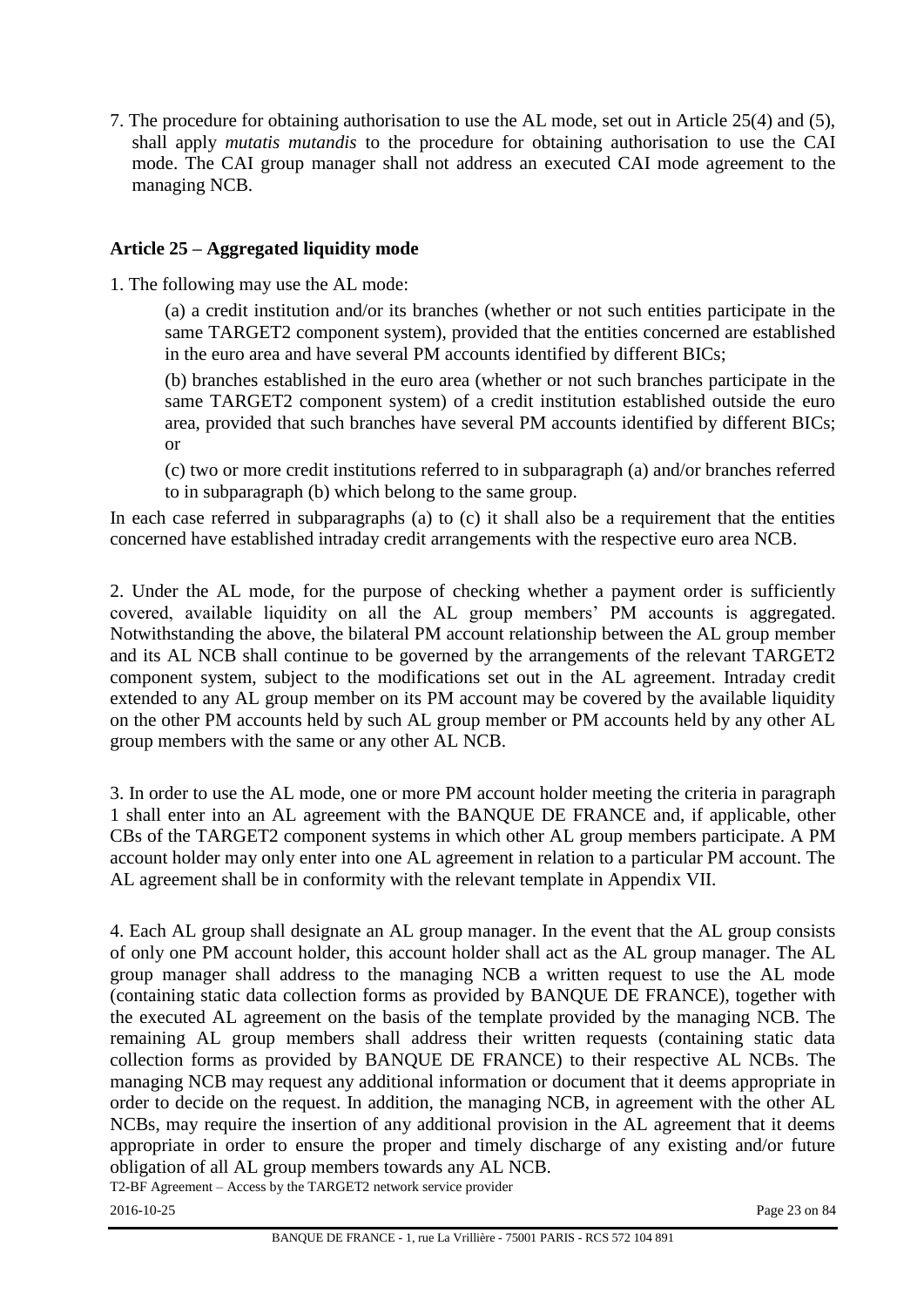5. The managing NCB shall verify whether the applicants fulfil the requirements to form an AL group and whether the AL agreement has been properly executed. To this end, the managing NCB may liaise with the other AL NCBs. The managing NCB's decision shall be addressed, in writing, to the AL group manager within one month of receipt of the request referred to in paragraph 4 by the managing NCB, or, if the managing NCB requests additional information, within one month of receipt of such information by the managing NCB. Any rejection decision shall contain reasons for the rejection.

6. AL group members shall automatically have access to the CAI mode.

7. The provision of information and all interactive control measures within an AL group shall be accessed via the ICM.

# **Article 25a – Pledge/enforcement**

- 1. The BANQUE DE FRANCE's current and future claims arising from the legal relationship between an AL group member and the BANQUE DE FRANCE and which are secured by the pledge pursuant to article L. 211-38 II of the Monetary and Financial Code (Code monétaire et financier), under Article 36(1) and (2) of the T2-BF Agreement shall include the BANQUE DE FRANCE's claims against such AL group member arising under the AL agreement to which both are party.
- 2. The PM account of the PM account holder is intended to collateralize the operations processed in TARGET2-BANQUE DE FRANCE in the form of central bank money.

#### **Article 26 – Set-off of claims under Article 36(4) and (5)**

On the occurrence of an enforcement event, any claim of the BANQUE DE FRANCE against such AL group member shall be automatically and immediately accelerated and shall be subject to Article 36(4) and (5) of the T2-BF Agreement.

# **SECTION VI SECURITY REQUIREMENTS AND CONTINGENCY PROCEDURES**

#### **Article 27 – Business continuity and contingency procedures**

In the event of an abnormal external event or any other event which affects the operation of the SSP, the business continuity and contingency procedures described in Appendix IV shall apply.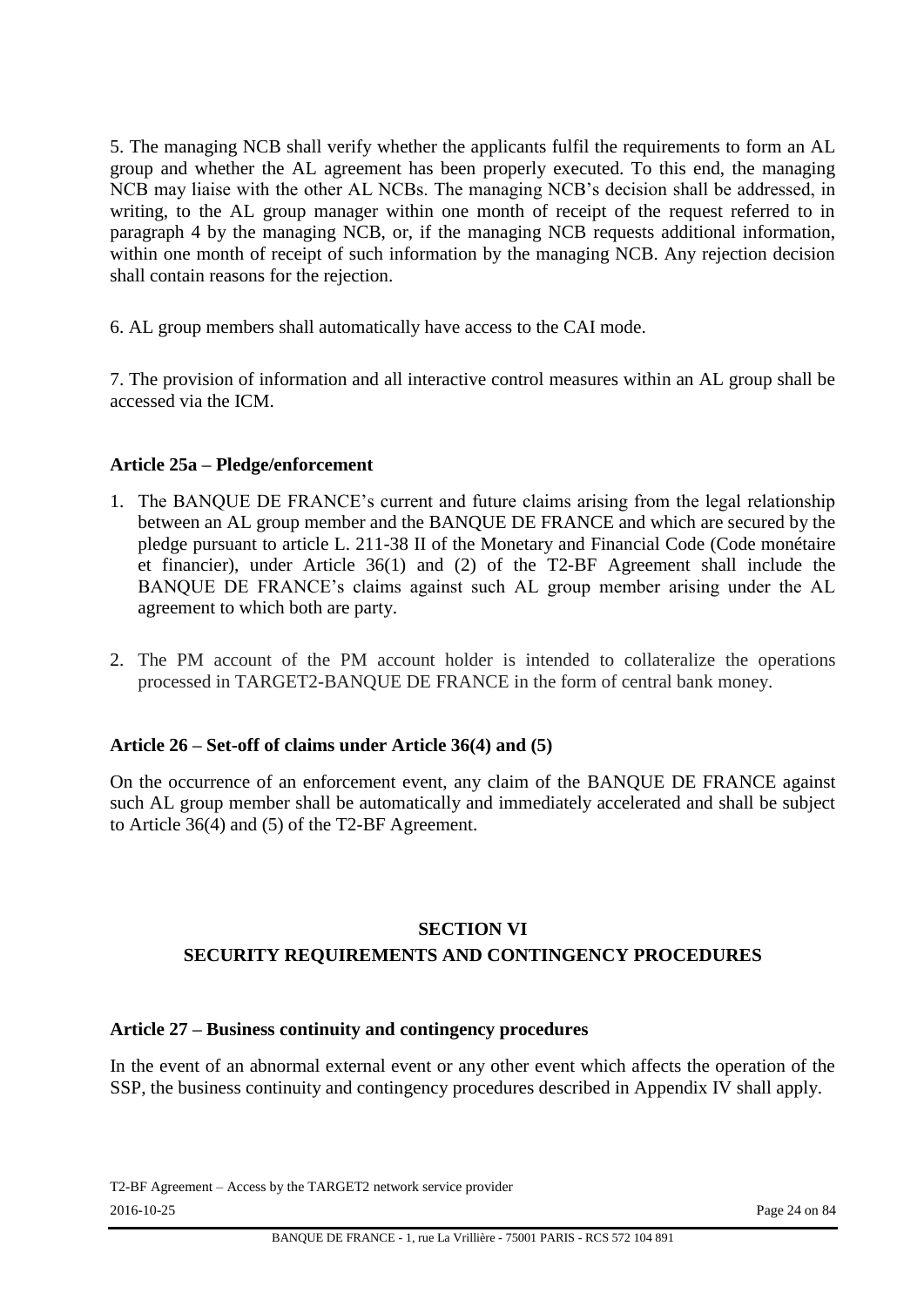#### **Article 28 – Security requirements**

1. Participants shall implement adequate security controls to protect their systems from unauthorised access and use. Participants shall be exclusively responsible for the adequate protection of the confidentiality, integrity and availability of their systems.

- 2. Participants shall inform the BANQUE DE FRANCE of any security-related incidents in their technical infrastructure and, where appropriate, security-related incidents that occur in the technical infrastructure of the third party providers. The BANQUE DE FRANCE may request further information about the incident and, if necessary, request that the participant take appropriate measures to prevent a recurrence of such an event.
- 3. The BANQUE DE FRANCE may impose additional security requirements on all participants and/or on participants that are considered critical by the BANQUE DE FRANCE.

#### **SECTION VII**

#### **THE INFORMATION AND CONTROL MODULE**

#### **Article 29 – Use of the ICM**

1. The ICM:

- (a) allows participants to access information relating to their accounts and to manage liquidity;
- (b) may be used to initiate liquidity transfer orders; and
- (c) allows participants to initiate backup liquidity redistribution and backup contingency payments in the event of a failure of the participant's access to the SSP.
- 2. Further technical details relating to the ICM are contained in Appendix I.

#### **SECTION VIII**

#### **COMPENSATION, LIABILITY REGIME AND EVIDENCE**

#### **Article 30 – Compensation scheme**

T2-BF Agreement – Access by the TARGET2 network service provider If a payment order cannot be settled on the same business day on which it was accepted due to a technical malfunction of TARGET2, the BANQUE DE FRANCE shall offer to compensate the direct participants concerned in accordance with the special procedure laid down in Appendix II.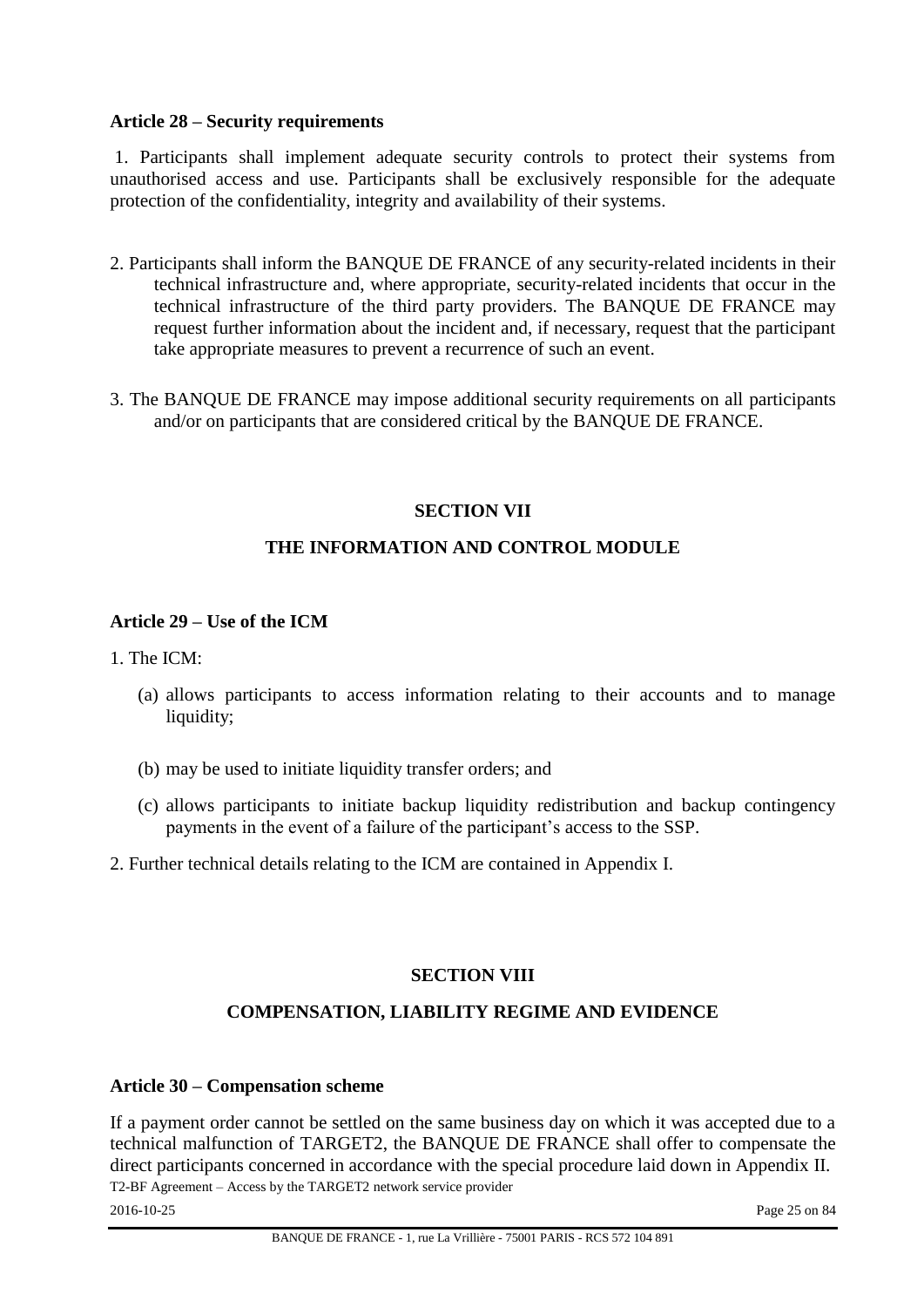# **Article 31 – Liability regime**

1. In performing their obligations pursuant to this agreement, the BANQUE DE FRANCE and the participants shall be bound by a general duty of reasonable care in relation to each other.

2. The BANQUE DE FRANCE shall be liable to its participants in cases of fraud (including but not limited to wilful misconduct) or gross negligence, for any loss arising out of the operation of TARGET2-BANQUE DE FRANCE. In cases of ordinary negligence, the BANQUE DE FRANCE's liability shall be limited to the participant's direct loss, i.e. the amount of the transaction in question and/or the loss of interest thereon, excluding any consequential loss.

3.The BANQUE DE FRANCE is not liable for any loss that results from any malfunction or failure in the technical infrastructure (including but not limited to the BANQUE DE FRANCE's computer infrastructure, programmes, data, applications or networks), if such malfunction or failure arises in spite of the BANQUE DE FRANCE having adopted those measures that are reasonably necessary to protect such infrastructure against malfunction or failure, and to resolve the consequences of such malfunction or failure (the latter including but not limited to initiating and completing the business continuity and contingency procedures referred to in Appendix IV).

4. The BANQUE DE FRANCE shall not be liable:

(a) to the extent that the loss is caused by the participant; or

(b) if the loss arises out of external events beyond the BANQUE DE FRANCE's reasonable control (*force majeure*).

5. Notwithstanding articles L-133-12 to L-133-14 and articles L-133-21 and 133-22 of the Monetary and Financial Code (Code monétaire et financier), paragraphs 1 to 4 shall apply to the extent that the BANQUE DE FRANCE's liability can be excluded.

6. The BANQUE DE FRANCE and the participants shall take all reasonable and practicable steps to mitigate any damage or loss referred to in this Article.

7. In performing some or all of its obligations under the T2-BF Agreement, the BANQUE DE FRANCE may commission third parties in its own name, particularly telecommunications or other network providers or other entities, if this is necessary to meet the BANQUE DE FRANCE's obligations or is standard market practice. The BANQUE DE FRANCE's obligation shall be limited to the due selection and commissioning of any such third parties and the BANQUE DE FRANCE's liability shall be limited accordingly. For the purposes of this paragraph, the SSP-providing NCBs shall not be considered as third parties.

#### **Article 32 – Evidence**

1. Unless otherwise provided in the present Agreement, all payment and payment processingrelated messages in relation to TARGET2, such as confirmations of debits or credits, or

T2-BF Agreement – Access by the TARGET2 network service provider 2016-10-25 Page 26 on 84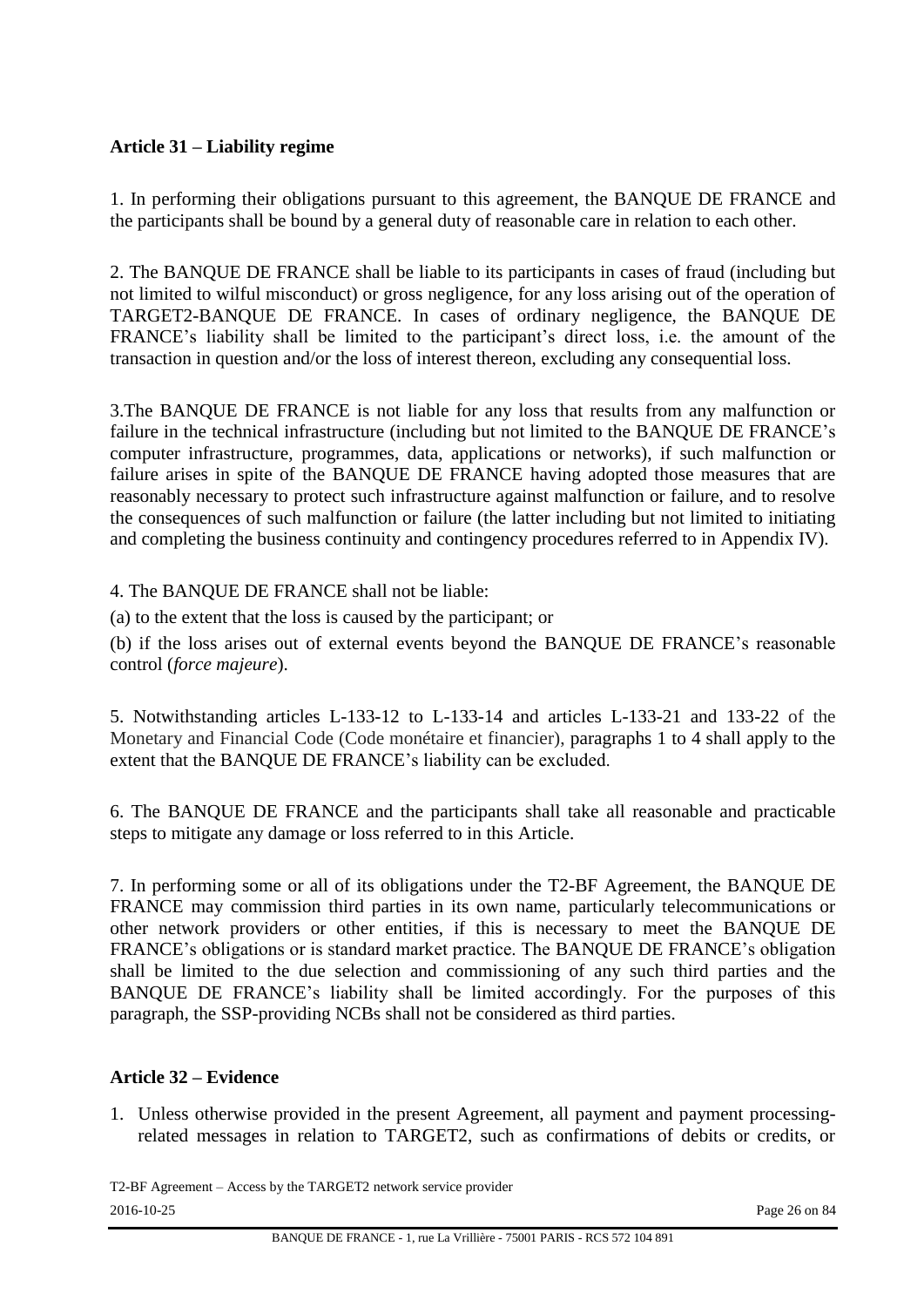statement messages, between the BANQUE DE FRANCE and participants shall be made through the TARGET2 network service provider.

- 2. Electronic or written records of the messages retained by the BANQUE DE FRANCE or by the TARGET2 network service provider shall be accepted as a means of evidence of the payments processed through the BANQUE DE FRANCE. The saved or printed version of the original message of the TARGET2 network service provider shall be accepted as a means of evidence, regardless of the form of the original message.
- 3. If a participant's connection to the TARGET2 network service provider fails, the participant shall use the alternative means of transmission of messages laid down in Appendix IV. In such cases, the saved or printed version of the message produced by the BANQUE DE FRANCE shall have the same evidential value as the original message, regardless of its form.
- 4. The BANQUE DE FRANCE shall keep complete records of payment orders submitted and payments received by participants in accordance with the legal provisions from the time at which such payment orders are submitted and payments are received, provided that such complete records shall cover a minimum of five years for any participant in TARGET2 that is subject to continuous vigilance pursuant to restrictive measures adopted by the Council of the European Union or Member States, or more if required by specific regulations.
- 5. The BANQUE DE FRANCE's own books and records (whether kept on paper, microfilm, microfiche, by electronic or magnetic recording, in any other mechanically reproducible form or otherwise) shall be accepted as a means of evidence of any obligations of the participants and of any facts and events that the parties rely on.

#### **SECTION IX**

# **TERMINATION OF PARTICIPATION AND CLOSURE OF ACCOUNTS**

#### **Article 33 – Duration and ordinary termination of participation**

- 1. Without prejudice to Article 34, participation in TARGET2-BANQUE DE FRANCE is for an indefinite period of time.
- 2. A participant may terminate its participation in TARGET2-BANQUE DE FRANCE at any time giving 14 business days' notice thereof, unless it agrees a shorter notice period with the BANQUE DE FRANCE.
- 3. The BANQUE DE FRANCE may terminate a participant's participation in TARGET2- BANQUE DE FRANCE at any time giving three months' notice thereof, unless it agrees a different notice period with that participant.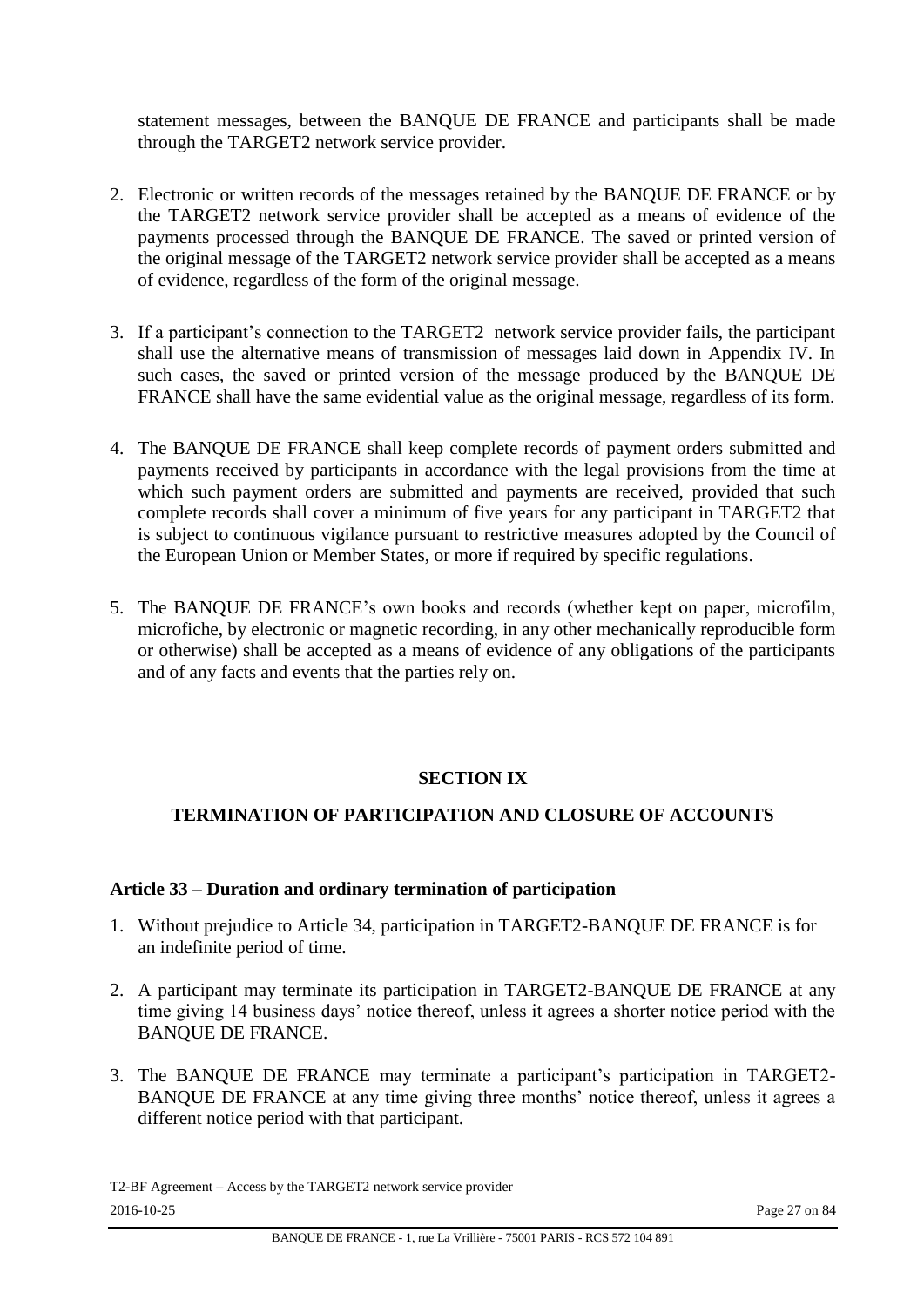- 4. On termination of participation, the confidentiality duties laid down in Article 38 remain in force for a period of five years starting on the date of termination.
- 5. On termination of participation, the PM accounts of the participant concerned shall be closed in accordance with Article 35.

#### **Article 34 – Suspension and extraordinary termination of participation**

- 1. A PM account holder's participation in TARGET2-BANQUE DE FRANCE shall be immediately terminated without prior notice or suspended if one of the following events of default occurs:
	- (a) the opening of insolvency proceedings; and/or
	- (b) the PM account holder no longer meets the access criteria laid down in Article 4.

For the purposes of this paragraph, the taking of resolution action within the meaning of Directive 2014/59/EU of the European Parliament and of the Council<sup>6</sup> against a PM account holder shall not automatically qualify as the opening of insolvency proceedings.

2. The BANQUE DE FRANCE may terminate without prior notice or suspend the PM account holder's participation in TARGET2-BANQUE DE FRANCE if:

(a) one or more events of default (other than those referred to in paragraph 1) occur;

(b) the PM account holder is in material breach of this agreement;

(c) the PM account holder fails to carry out any material obligation to the BANQUE DE FRANCE;

(d) the PM account holder is excluded from, or otherwise ceases to be a member of, a TARGET2 CUG;

(e) any other PM account holder-related event occurs which, in the BANQUE DE FRANCE's assessment, would threaten the overall stability, soundness and safety of TARGET2- BANQUE DE FRANCE or of any other TARGET2 component system, or which would jeopardise the BANQUE DE FRANCE's performance of its tasks as described in Articles L-141 et seq. of the Monetary and Financial Code (Code monétaire et financier) and in the Statute of the European System of Central Banks and of the European Central Bank, or poses risks on the grounds of prudence; and/or

(f) an NCB suspends or terminates the PM account holder's access to intraday credit pursuant to paragraph 12 of Annex III of Guideline (EU) 2013/47 of the ECB of 5 December 2012 on a Trans-European Automated Real-time Gross settlement Express Transfer system (TARGET2), as amended.

T2-BF Agreement – Access by the TARGET2 network service provider 2016-10-25 Page 28 on 84

l

<sup>6</sup> Directive 2014/59/EU of the European Parliament and of the Council of 15 May 2014 establishing a framework for the recovery and resolution of credit institutions and investment firms and amending Council Directive 82/891/EEC, and Directives 2001/24/EC, 2002/47/EC, 2004/25/EC, 2005/56/EC, 2007/36/EC, 2011/35/EU, 2012/30/EU and 2013/36/EU, and Regulations (EU) No 1093/2010 and (EU) No 648/2012, of the European Parliament and of the Council (OJ L 173, 12.6.2014, p. 190).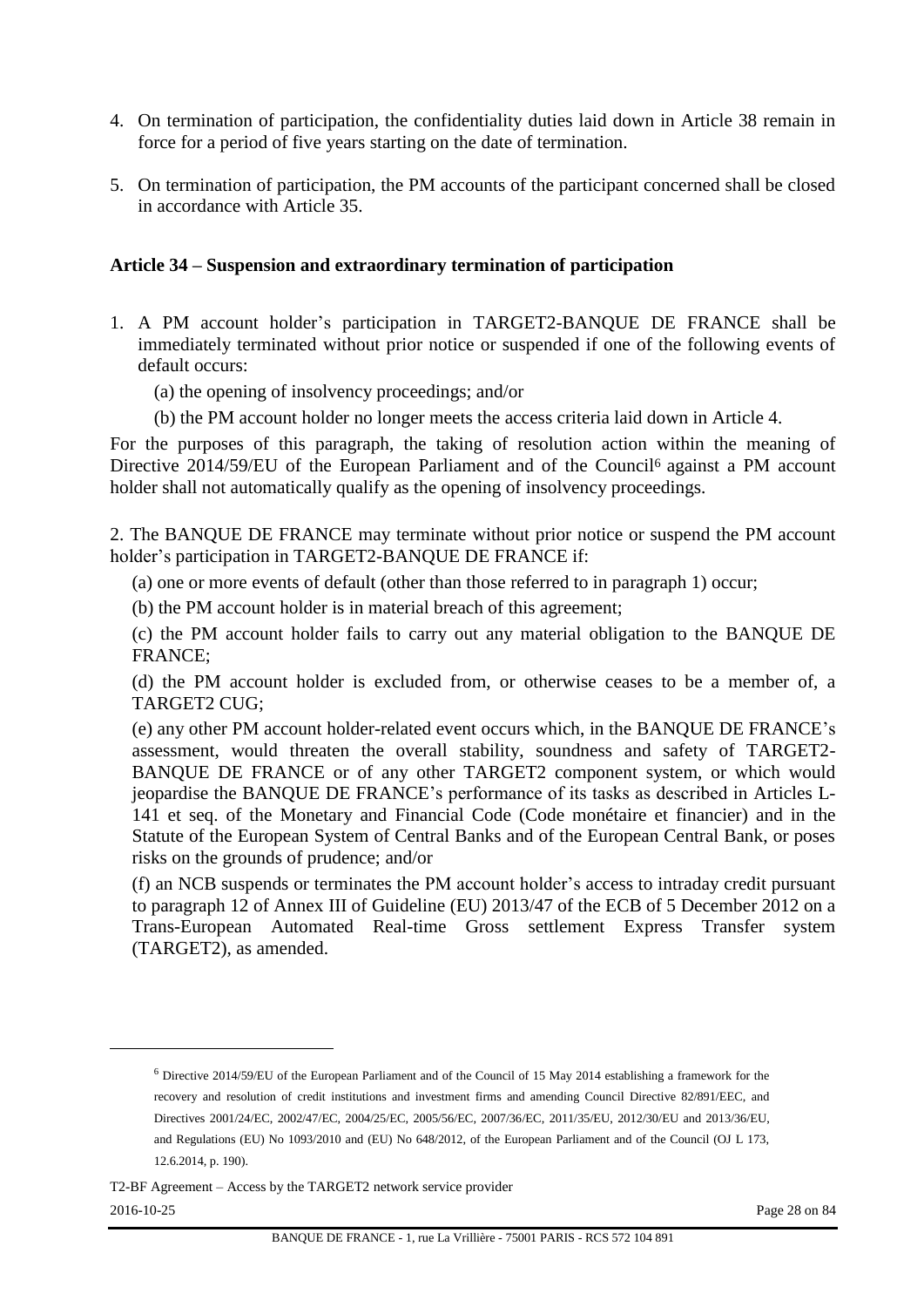3. In exercising its discretion under paragraph 2, the BANQUE DE FRANCE shall take into account, inter alia, the seriousness of the event of default or events mentioned in subparagraphs  $(a)$  to  $(c)$ .

4. (a) In the event that the BANQUE DE FRANCE suspends or terminates a PM account holder's participation in TARGET2-BANQUE DE FRANCE under paragraph 1 or 2, the BANQUE DE FRANCE shall immediately inform, by means of an ICM broadcast message or a T2S broadcast message, that PM account holder, other CBs and PM account holders and DCA holders in all of the TARGET2 component systems of such suspension or termination. Such message shall be deemed to have been issued by the home CB of the PM account holder and DCA holder that receives the message.

(b) Once such an ICM broadcast message has been received by the PM account holders, the latter shall be deemed informed of the termination/suspension of a PM account holder's participation in TARGET2-BANQUE DE FRANCE or another TARGET2 component system. The PM account holders shall bear any losses arising from the submission of a payment order to PM account holders whose participation has been suspended or terminated if such payment order was entered into TARGET2-BANQUE DE FRANCE after receipt of the ICM broadcast message.

5. The BANQUE DE FRANCE can decide, without notice, to suspend, limit or terminate a PM account holder's access to intraday credit if this PM account holder is deemed to pose risks on the grounds of prudence. In any such case, the BANQUE DE FRANCE immediately notifies in writing the ECB, the other participating NCBs and connected CBs. If required, the Governing Council decides upon the consistent implementation of measures taken within the framework of all the systems composing TARGET2.

6. If the Eurosystem decides to suspend, limit or terminate access of any counterparty to monetary policy instruments on the grounds of prudence, or in case of default, the BANQUE DE FRANCE immediately and without notice implements this decision with regards to intraday credit.

7. Upon termination of a PM account holder's participation, TARGET2-BANQUE DE FRANCE shall not accept any new payment orders from such PM account holder. Payment orders in the queue, warehoused payment orders or new payment orders in favour of such PM account holder shall be returned.

8. If a PM account holder is suspended from TARGET2-BANQUE DE FRANCE, all its incoming payments and outgoing payment orders shall be stored and only entered into the entry disposition after they have been explicitly accepted by the suspended PM account holder's CB.

#### **Article 35 – Closure of PM accounts**

1. PM account holders may close their PM accounts at any time provided they give the BANQUE DE FRANCE 14 business days' notice thereof.

T2-BF Agreement – Access by the TARGET2 network service provider 2016-10-25 Page 29 on 84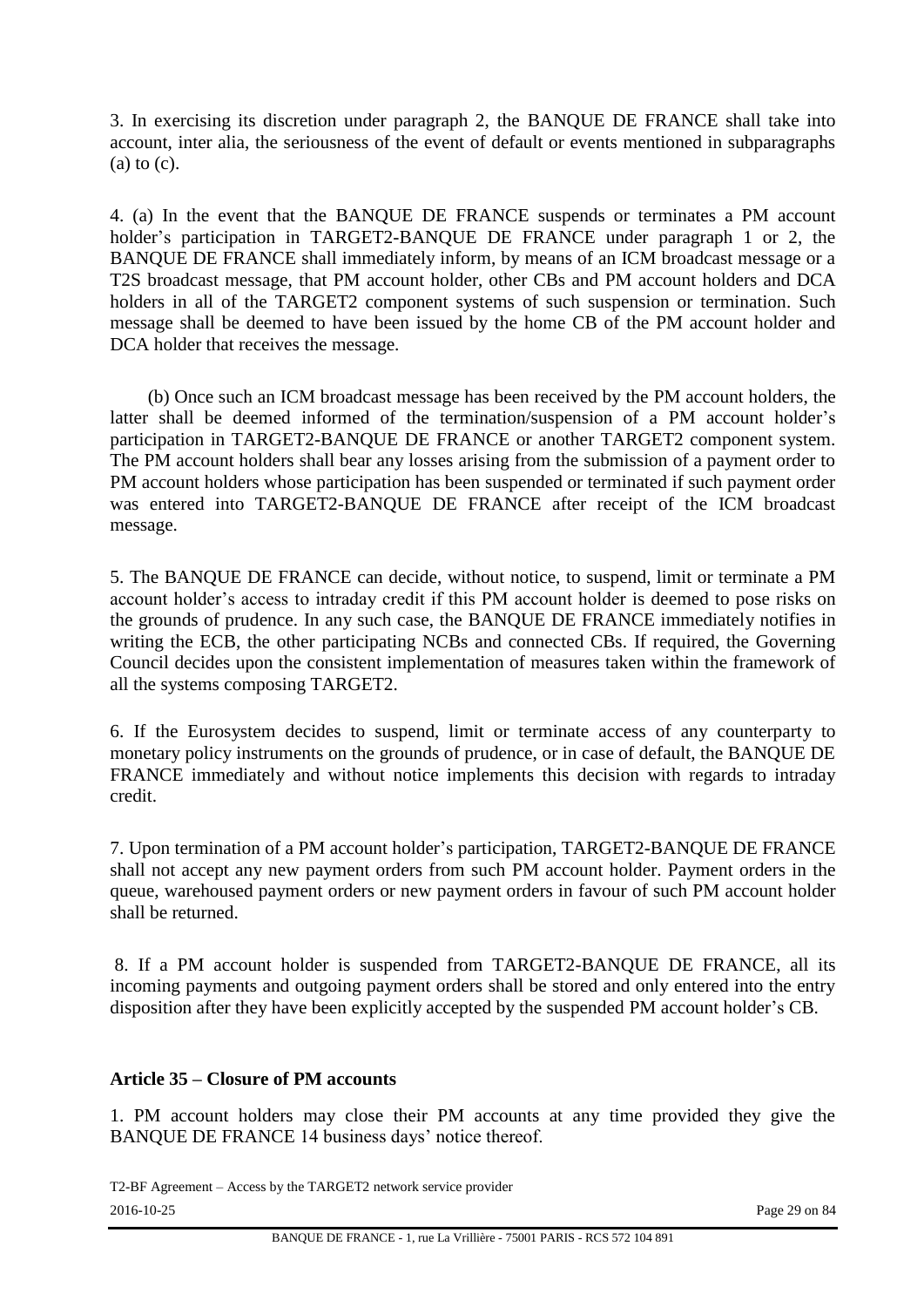2. On termination of participation, pursuant to either Article 33 or 34, the BANQUE DE FRANCE shall close the PM accounts of the holder concerned, after having:

- (a) settled or returned any queued payment orders; and
- (b) made use of its rights of pledge and set-off under Article 36.

## **SECTION X**

#### **FINAL PROVISIONS**

#### **Article 36 – The BANQUE DE FRANCE's rights of pledge and set-off**

1. A participant's current and future claims towards the BANQUE DE FRANCE arising from a credit balance on the PM account shall be transferred to the BANQUE DE FRANCE as collateral, for any or future claim of the BANQUE DE FRANCE towards the participant. Such collateral shall be established by the mere fact that the funds have been credited to the participant's PM account.

2. On the occurrence of:

(a) an event of default, referred to in Article 34(1); or

(b) any other event of default or event referred to in Article 34(2) that has led to the termination or suspension of the participant's participation to TARGET2-BANQUE DE FRANCE,

notwithstanding the commencement of any insolvency proceedings towardsa participant and notwithstanding any assignment, judicial or other attachment or other disposition of or in respect of the participant's rights, all obligations of the participant shall be automatically and immediately accelerated, without prior notice and without the need for any prior approval of any authority, so as to be immediately due. In addition, the mutual obligations of the participant and the BANQUE DE FRANCE shall automatically be set off against each other, and the party owing the higher amount shall pay to the other the difference.

3. The BANQUE DE FRANCE shall promptly give the participant notice of any set-off pursuant to paragraph 4 after such set-off has taken place.

4. The BANQUE DE FRANCE may without prior notice debit any participant's PM account by any amount which the participant owes the BANQUE DE FRANCE resulting from the legal relationship between the participant and the BANQUE DE FRANCE.

## **Article 37 – Security rights in relation to funds on sub-accounts**

1. The BANQUE DE FRANCE shall have a pledge in the meaning of articles L.211-38 II of the Monetary and Financial Code (Code monétaire et financier) over the balance on a participant's sub-account opened for the settlement of ancillary system-related payment instructions under the arrangements between the relevant ancillary system and its CB. Such balance shall collateralise

T2-BF Agreement – Access by the TARGET2 network service provider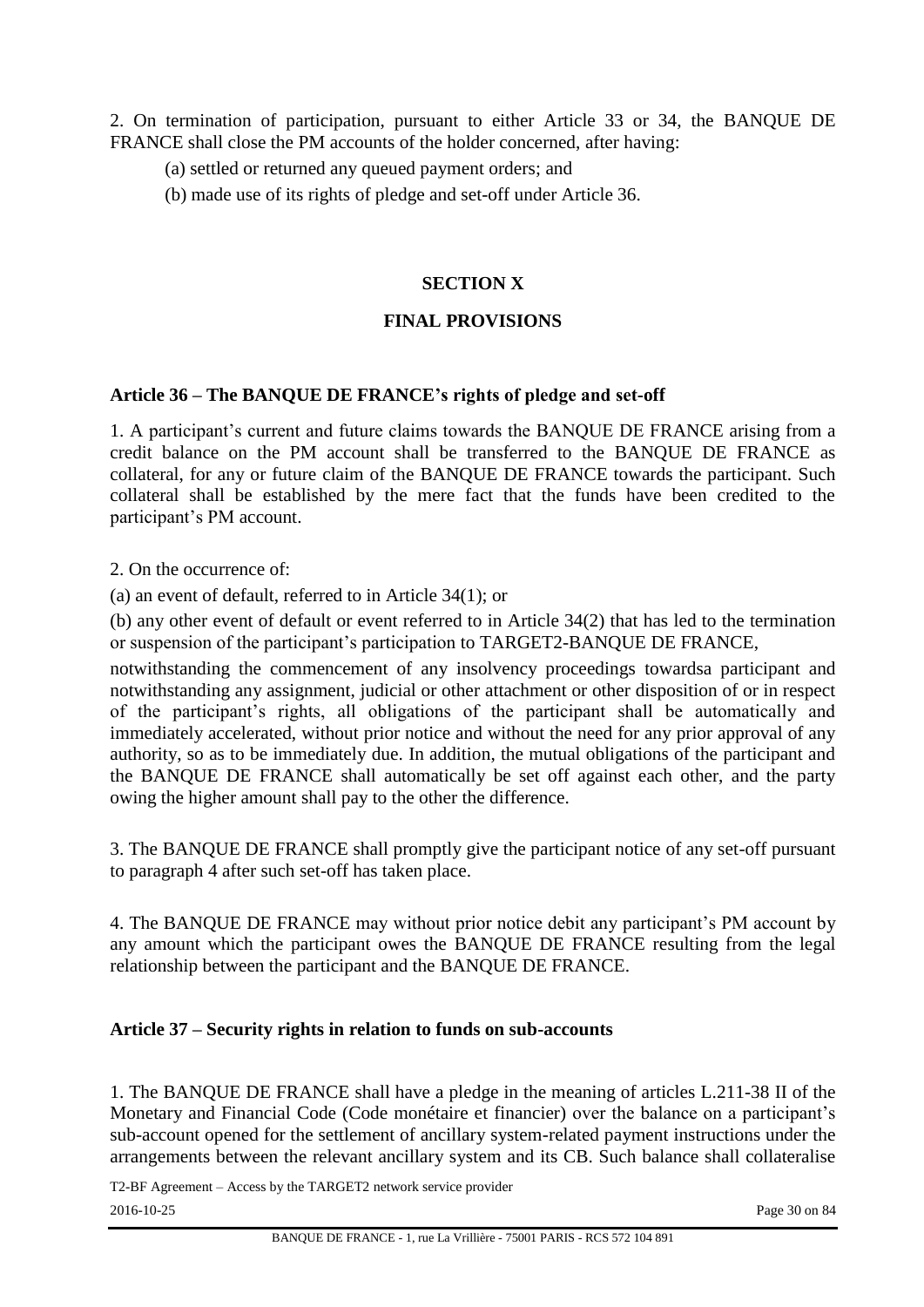the participant's obligation referred to in paragraph 7 towards the BANQUE DE FRANCE in relation to such settlement.

2. The BANQUE DE FRANCE shall freeze the balance on the sub-account of the participant upon communication by the ancillary system (via a 'start-of-cycle' message). Where applicable, the BANQUE DE FRANCE shall thereafter increase or reduce the frozen balance by crediting or debiting cross-system settlement payments to or from the sub-account or crediting liquidity transfers to the sub-account. Such freezing shall expire upon communication by the ancillary system (via an 'end-of-cycle' message).

3. By confirming the freezing of the balance on the participant's sub-account, the BANQUE DE FRANCE guarantees to the ancillary system payment up to the amount of this particular balance. By confirming, where applicable, the increase or reduction of the frozen balance upon crediting or debiting cross-system settlement payments to or from the sub-account or crediting liquidity transfers to the sub-account, the guarantee is automatically increased or reduced in the amount of the payment. Without prejudice to the abovementioned increase or reduction of the guarantee, the guarantee shall be irrevocable, unconditional and payable on first demand. If the BANQUE DE FRANCE is not the ancillary system's CB, the BANQUE DE FRANCE shall be deemed instructed to issue the abovementioned guarantee to the ancillary system's CB.

4. In the absence of any insolvency proceedings in relation to the participant, the ancillary system-related payment instructions for the squaring of the participant's settlement obligation shall be settled without drawing on the guarantee and without recourse to the security right over the balance on the participant's sub-account.

5. In the event of the participant's insolvency, the ancillary system-related payment instruction for the squaring of the participant's settlement obligation shall be a first demand for payment under the guarantee; the debiting of the instructed amount from the participant's sub-account (and crediting of the ancillary system's technical account) shall therefore equally involve the discharge of the guarantee obligation by the BANQUE DE FRANCE and a realisation of its collateral right over the balance on the participant's sub-account.

6. The guarantee shall expire upon communication by the ancillary system that the settlement has been completed (via an 'end-of-cycle' message).

7. The participant shall be obliged to reimburse to the BANQUE DE FRANCE any payment made by the latter under such guarantee.

#### **Article 38 – Confidentiality**

1. The BANQUE DE FRANCE shall keep confidential all sensitive or secret information, including when such information relates to payment, technical or organisational information belonging to the participant, participants from the same group or the participant's customers, unless the participant or its customer has given its written consent to disclose or such disclosure is permitted or required under French law.

T2-BF Agreement – Access by the TARGET2 network service provider 2016-10-25 Page 31 on 84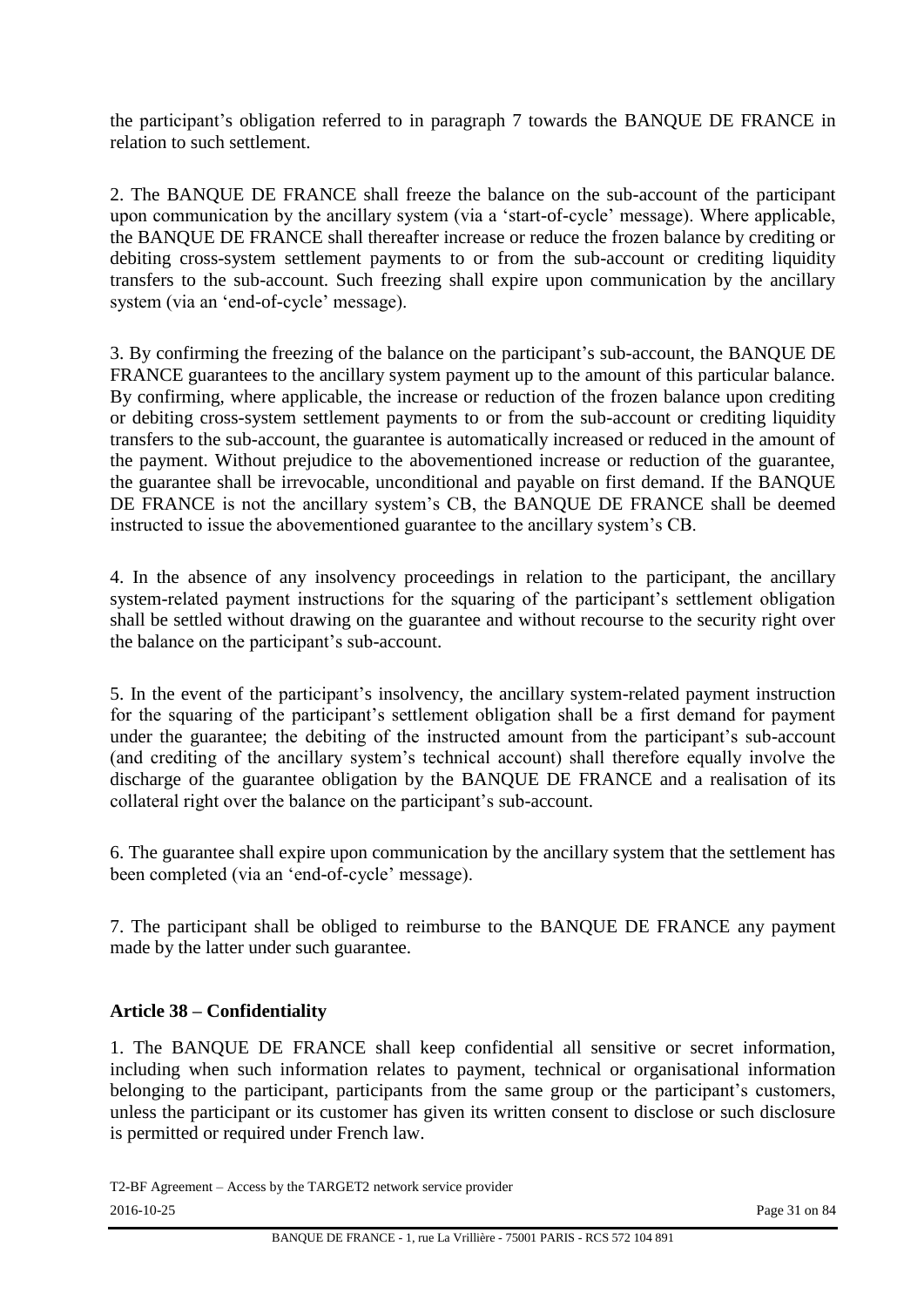2. By derogation from paragraph 1, the participant agrees that the BANQUE DE FRANCE may disclose payment, technical or organisational information regarding the participant, participants from the same group or the participant's customers obtained in the course of the operation of TARGET2-BANQUE DE FRANCE to other CBs or third parties that are involved in the operation of TARGET2-BANQUE DE FRANCE, to the extent that this is necessary for the efficient functioning of TARGET2 or the monitoring of the participant's or its group's exposure, or to supervisory and oversight authorities of Member States and the Union to the extent that this is necessary for the performance of their public tasks, and provided in all such cases that the disclosure is not in conflict with the applicable law. The BANQUE DE FRANCE shall not be liable for the financial and commercial consequences of such disclosure.

3. By derogation from paragraph 1 and provided this does not make it possible, whether directly or indirectly, to identify the participant or the participant's customers, the BANQUE DE FRANCE may use, disclose or publish payment information regarding the participant or the participant's customers for statistical, historical, scientific or other purposes in the exercise of its public functions or of functions of other public entities to whom the information is disclosed.

4. Information relating to the operation of TARGET2-BANQUE DE FRANCE to which participants have had access, may only be used for the purposes laid down under the present agreement. Participants shall keep such information confidential, unless the BANQUE DE FRANCE has explicitly given its written consent to disclose. Participants shall ensure that any third parties to whom they outsource, delegate or subcontract tasks which have or may have an impact on the performance of their obligations under the T2-BF Agreement are bound by the confidentiality requirements in this Article.

5. The BANQUE DE FRANCE shall be authorised, in order to settle payment orders, to process and transfer the necessary data to the TARGET2 network service provider.

#### **Article 39 – Data protection, prevention of money laundering, administrative or restrictive measures and related issues**

1. Participants shall be deemed to be aware of, and shall comply with, all obligations on them relating to legislation on data protection, prevention of money laundering and the financing of terrorism, proliferation-sensitive nuclear activities and the development of nuclear weapons delivery systems, in particular in terms of implementing appropriate measures concerning any payments debited or credited on their PM accounts. Participants shall also acquaint themselves with the TARGET2 network service provider's data retrieval policy prior to entering into the contractual relationship with the TARGET2 network service provider.

2. Participants shall be deemed to have authorised the BANQUE DE FRANCE to obtain any information relating to them from any financial or supervisory authority or trade body, whether national or foreign, if such information is necessary for the participant's participation in TARGET2-BANQUE DE FRANCE.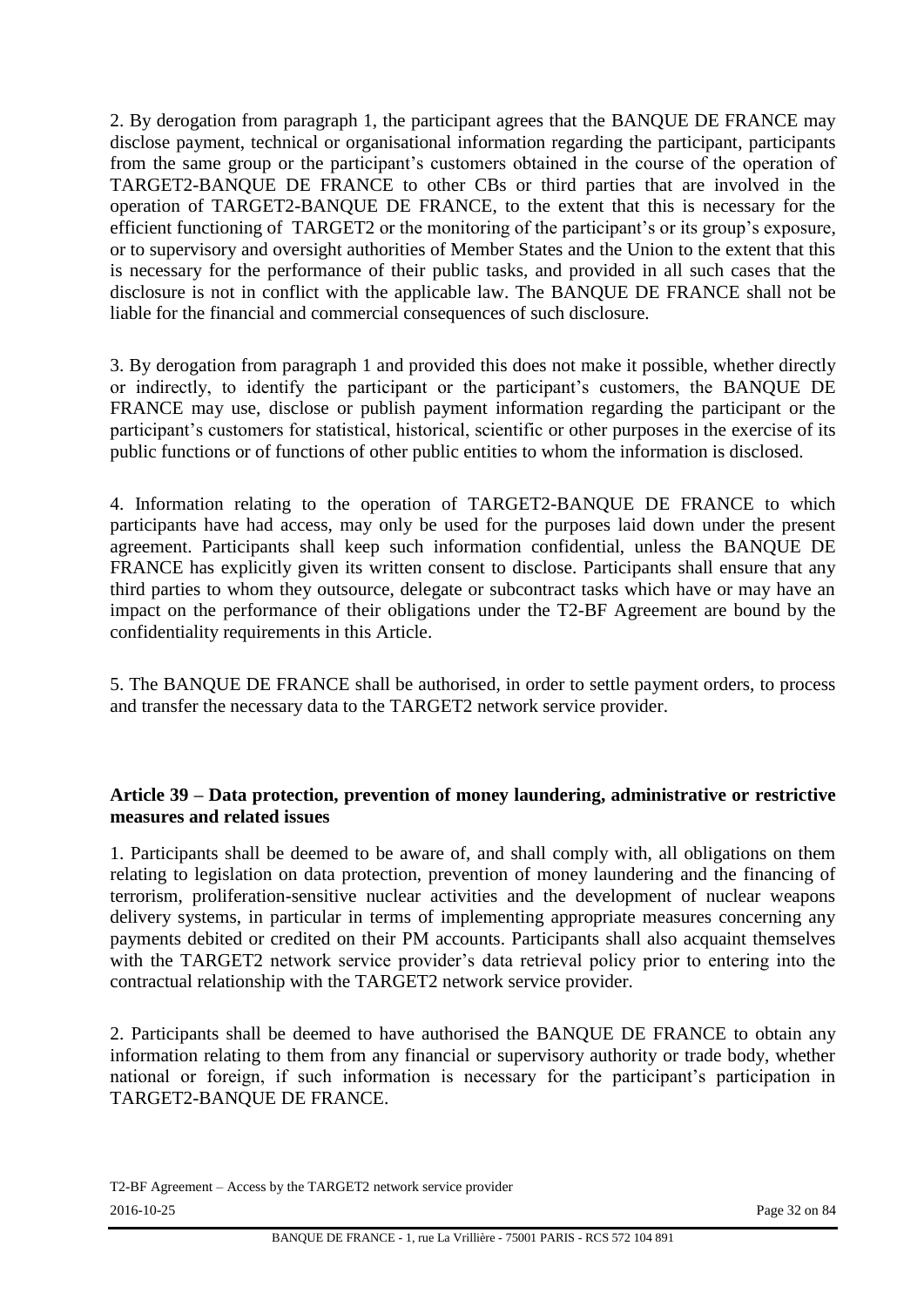3. Participants, when acting as the payment service provider of a payer or payee, shall comply with all requirements resulting from administrative or restrictive measures imposed pursuant to Article 75 or 215 of the Treaty to which they are subject, including with respect to notification and/or the obtaining of consent from a competent authority in relation to the processing of transactions. In addition:

(a) when the BANQUE DE FRANCE is the payment service provider of a participant that is a payer:

(i) the participant shall make the required notification or obtain consent on behalf of the central bank that is primarily required to make notification or obtain consent, and shall provide the BANQUE DE FRANCE with evidence of having made a notification or having received consent;

(ii) the participant shall not enter any credit transfer order into TARGET2 until it has obtained confirmation from the BANQUE DE FRANCE that the required notification has been made or the consent has been obtained by or on behalf of the payment service provider of the payee;

(b) when the BANQUE DE FRANCE is a payment service provider of a participant that is a payee, the participant shall make the required notification or obtain consent on behalf of the central bank that is primarily required to make notification or obtain consent, and shall provide the BANQUE DE FRANCE with evidence of having made a notification or having received consent.

For the purposes of this paragraph, the terms 'payment service provider', 'payer' and 'payee' shall have the meanings ascribed to them in the applicable administrative or restrictive measures.

#### **Article 40 – Notices**

1. Except where otherwise provided for in the T2-BF Agreement, all notices required or permitted pursuant to the T2-BF Agreement shall be sent by registered post, facsimile or otherwise in writing or by an authenticated message through the TARGET2 network service provider. Notices to the BANQUE DE FRANCE shall be submitted to the head of the SERI at the BANQUE DE FRANCE, at the address indicated on the ICM by the BANQUE DE FRANCE. Notices to the participant shall be sent to it at the address, fax number or its BIC address as the participant may from time to time notify to the BANQUE DE FRANCE.

2. To prove that a notice has been sent, it shall be sufficient to prove that the notice was delivered to the relevant address or that the envelope containing such notice was properly addressed and posted.

3. All notices shall be given in French and, if required, in English. The French notices are the only legally valid notices.

4. Participants shall be bound by all forms and documents of the BANQUE DE FRANCE that the participants have filled in and/or signed, including but not limited to static data collection forms, as referred to in Article 8(2)(a), and information provided under Article 11(5), which were submitted in compliance with paragraphs 1 and 2 and which the BANQUE DE FRANCE reasonably believes to have received from the participants, their employees or agents.

T2-BF Agreement – Access by the TARGET2 network service provider 2016-10-25 Page 33 on 84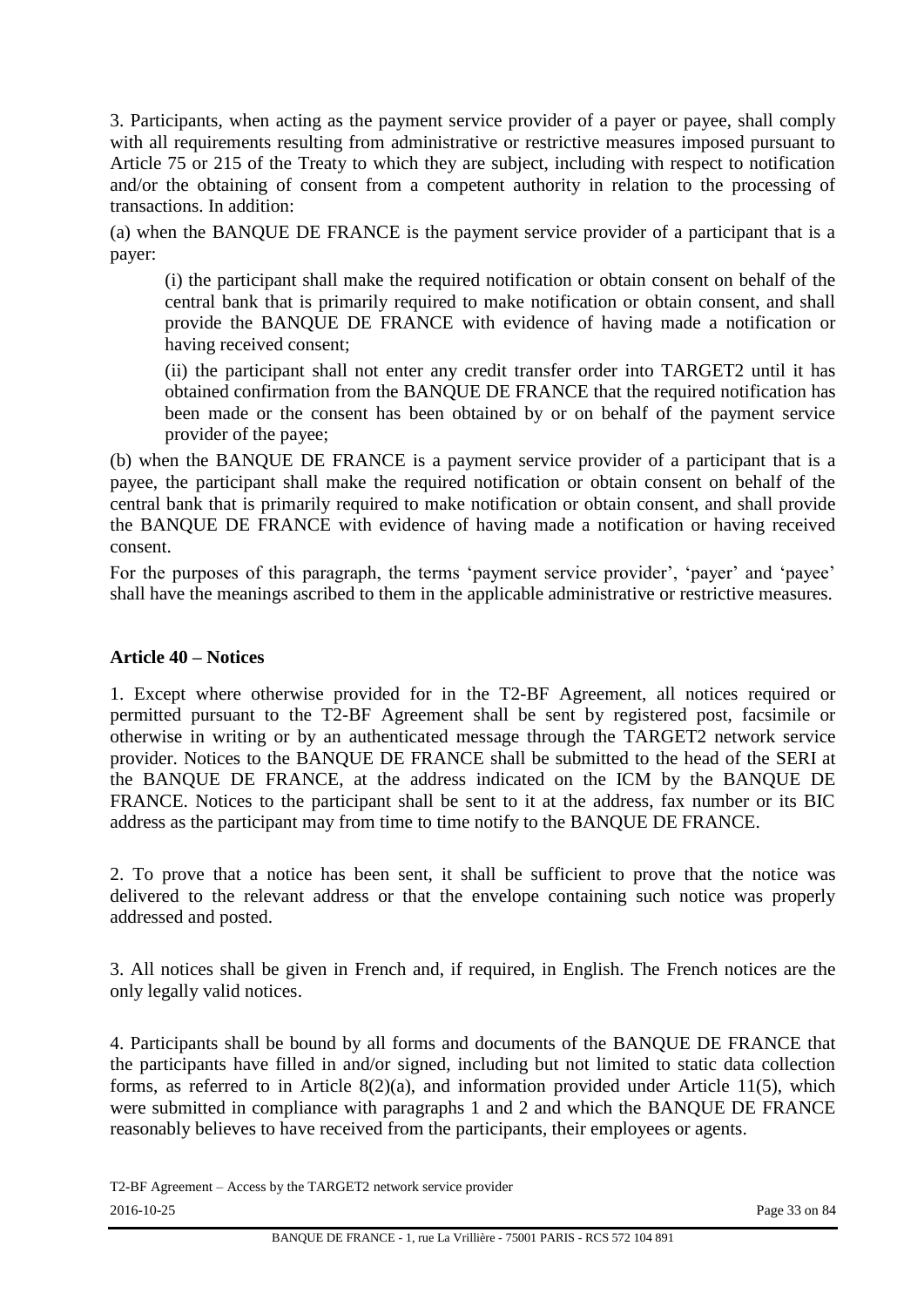The provisions of this article are complemented by Appendix X on the signatures and accreditations.

#### **Article 41 – Contractual relationship with TARGET2 network service provider**

1. For the purposes of the T2-BF Agreement, the TARGET2 network service provider is SWIFT. Each participant shall enter into a separate agreement with SWIFT regarding the services to be provided by SWIFT in relation to the participant's use of TARGET2-BANQUE DE FRANCE. The legal relationship between a participant and SWIFT shall be exclusively governed by SWIFT's terms and conditions.

2. Each participant shall also participate in a TARGET2 CUG, as specified by the SSP-providing NCBs acting as the SWIFT service administrator for the SSP. Admission and exclusion of a participant to or from a TARGET2 CUG shall take effect once communicated to SWIFT by the SWIFT service administrator.

3. Participants shall comply with the TARGET2 SWIFT Service Profile, as made available by the BANQUE DE FRANCE.

4. The services to be provided by SWIFT shall not form part of the services to be performed by the BANQUE DE FRANCE in respect of TARGET2.

5. The BANQUE DE FRANCE shall not be liable for any acts, errors or omissions of SWIFT (including its directors, staff and subcontractors) as provider of SWIFT services, or for any acts, errors or omissions of network providers selected by participants to gain access to the SWIFT network.

#### **Article 42 – Amendment procedure**

The BANQUE DE FRANCE may at any time unilaterally amend the T2-BF Agreement, including its Appendices. Amendments to the T2-BF Agreement, including its Appendices, shall be announced by means of circulars. Amendments shall be deemed to have been accepted unless the participant expressly objects within 14 days of being informed of such amendments. In the event that a participant objects to the amendment, the BANQUE DE FRANCE is entitled immediately to terminate that participant's participation in TARGET2- BANQUE DE FRANCE and close any of its PM accounts.

# **Article 43 – Third party rights**

1. Any rights, interests, obligations, responsibilities and claims arising from or relating to the T2- BF Agreement shall not be transferred, pledged or assigned by participants to any third party without the BANQUE DE FRANCE's written consent.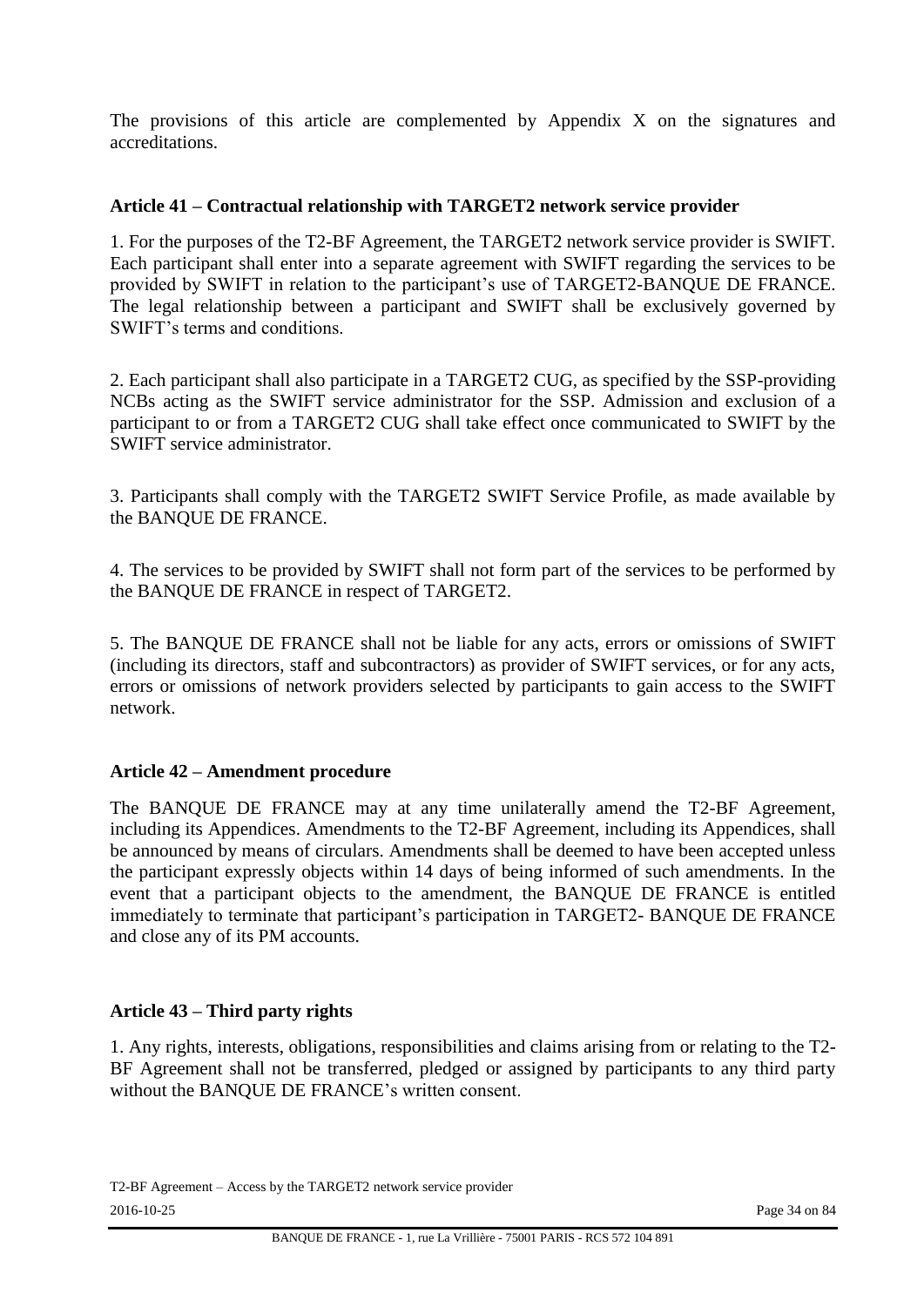2. The T2-BF Agreement does not create any rights in favour of or obligations in relation to any entity other than the BANQUE DE FRANCE and participants in TARGET2-BANQUE DE FRANCE.

#### **Article 44 – Governing law, jurisdiction and place of performance**

1. The bilateral relationship between the BANQUE DE FRANCE and participants in TARGET2- BANQUE DE FRANCE shall be governed by French law.

2. Without prejudice to the competence of the Court of Justice of the European Union, any dispute arising from a matter relating to the relationship referred to in paragraph 1 falls under the exclusive competence of the competent courts of the Tribunal de commerce de Paris.

3. The place of performance concerning the legal relationship between the BANQUE DE FRANCE and the participants shall be France.

#### **Article 45 - Severability**

If any provision in the T2-BF Agreement is or becomes invalid, this shall not prejudice the applicability of all the other provisions of the T2-BF Agreement.

#### **Article 46 – Entry into force and binding nature**

1. The T2-BF Agreement becomes effective from the date of the signature by both parties.

2. By requesting a PM Account in TARGET2-BANQUE DE FRANCE, applicant participants automatically agree to the T2-BF Agreement between themselves and in relation to the BANQUE DE FRANCE.

In two copies, on …

For the BANQUE DE FRANCE FOR the **PM account holder** 

(stamp and signature of an authorised person) (stamp and signature of an authorised person)

T2-BF Agreement – Access by the TARGET2 network service provider 2016-10-25 Page 35 on 84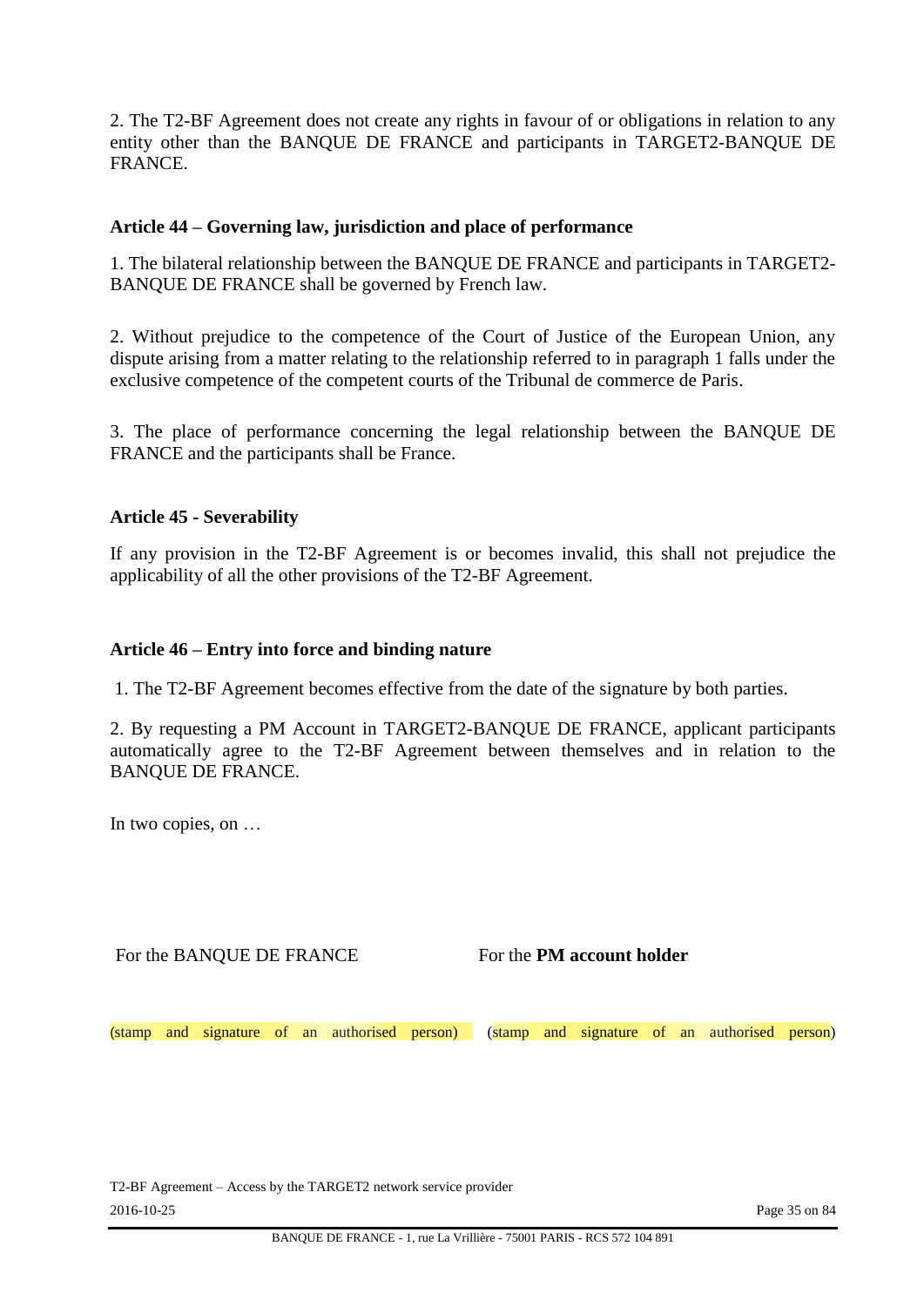# **TECHNICAL SPECIFICATIONS FOR THE PROCESSING OF PAYMENT ORDERS**

In addition to the Harmonised Conditions, the following rules shall apply to the processing of payment orders:

#### 1. **Technical requirements for participation in TARGET2-BANQUE DE FRANCE regarding infrastructure, network and formats**

(1) TARGET2 uses SWIFT services for the exchange of messages. Each participant therefore needs a connection to SWIFT's Secure IP Network. Each participant's PM account shall be identified by an eight- or 11-digit SWIFT BIC. Furthermore, each participant shall pass a series of tests to prove its technical and operational competence before it may participate in TARGET2-BANQUE DE FRANCE.

(2) For the submission of payment orders and the exchange of payment messages in the PM the SWIFTNet FIN Y-copy service shall be used. A dedicated SWIFT Closed User Group (CUG) shall be set up for this purpose. Payment orders within such TARGET2 CUG shall be directly addressed to the receiving TARGET2 participant by entering its BIC in the header of the SWIFTNet FIN message.

(3) For the information and control services the following SWIFT Net services may be used:

- (a) SWIFT Net InterAct;
- (b) SWIFT Net FileAct; and/or
- (c) SWIFT Net Browse.

(4) The security of the message exchange between participants shall rely exclusively on SWIFT's Public Key Infrastructure (PKI) service. Information on the PKI service is available in the documentation provided by SWIFT.

(5) The 'bilateral relationship management' service provided by SWIFT's Relationship Management Application (RMA) shall only be used with the central destination BIC of the SSP and not for payment messages between TARGET2 participants.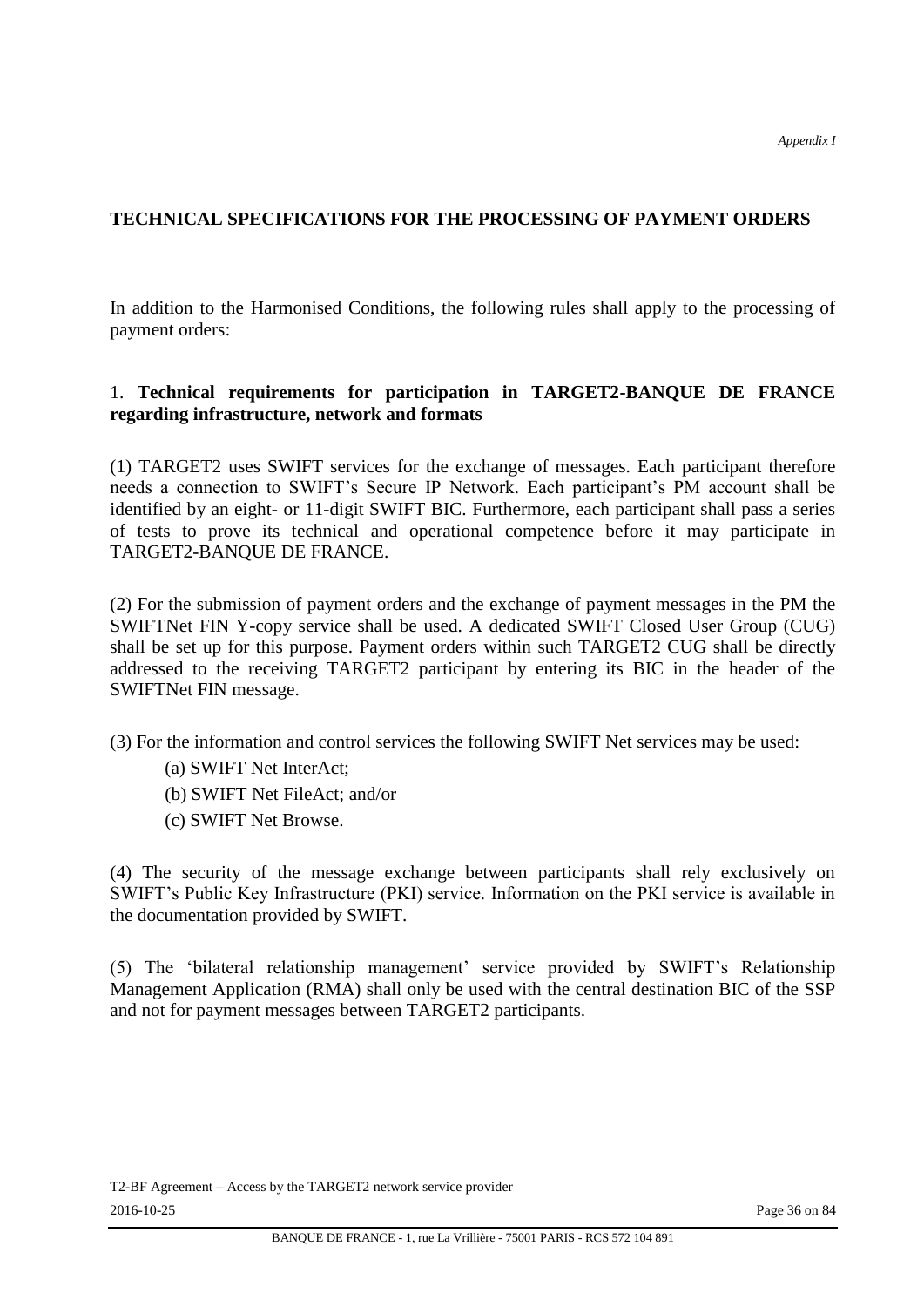## **2. Payment message types**

|  |  | (1) The following SWIFT Net FIN/SWIFT system message types are processed: |  |
|--|--|---------------------------------------------------------------------------|--|
|  |  |                                                                           |  |
|  |  |                                                                           |  |

| Message Type         | Type of use | Description                                              |  |  |  |
|----------------------|-------------|----------------------------------------------------------|--|--|--|
| <b>MT</b> 103        | Mandatory   | Customer payment                                         |  |  |  |
| MT 103+              | Mandatory   | Customer payment (Straight<br><b>Through Processing)</b> |  |  |  |
| <b>MT 202</b>        | Mandatory   | Bank-to-bank payment                                     |  |  |  |
| MT <sub>202COV</sub> | Mandatory   | Cover payments                                           |  |  |  |
| MT 204               | Optional    | Direct debit payment                                     |  |  |  |
| <b>MT011</b>         | Optional    | Delivery notification                                    |  |  |  |
| <b>MT012</b>         | Optional    | Sender notification                                      |  |  |  |
| MT 019               | Mandatory   | Abort notification                                       |  |  |  |
| <b>MT 900</b>        | Optional    | Confirmation of debit/Credit                             |  |  |  |
|                      |             | line change                                              |  |  |  |
| MT 910               | Optional    | Confirmation of credit/Credit                            |  |  |  |
|                      |             | line change                                              |  |  |  |
| MT 940/950           | Optional    | (Customer) statement message                             |  |  |  |

MT 011, MT 012 and MT 019 are SWIFT system messages.

(2) When they register with TARGET2-BANQUE DE FRANCE, direct participants shall declare which optional message types they will use, with the exception of MT 011 and MT 012 messages in relation to which direct participants shall decide from time to time whether or not to receive them with reference to specific messages.

(3) Participants shall comply with the SWIFT message structure and field specifications, as defined in the SWIFT documentation and under the restrictions set out for TARGET2, as described in Chapter 9.1.2.2 of the User Detailed Functional Specifications (UDFS), Book 1.

(4) Field contents shall be validated at the level of TARGET2-BANQUE DE FRANCE in accordance with the UDFS requirements. Participants may agree among each other on specific

T2-BF Agreement – Access by the TARGET2 network service provider 2016-10-25 Page 37 on 84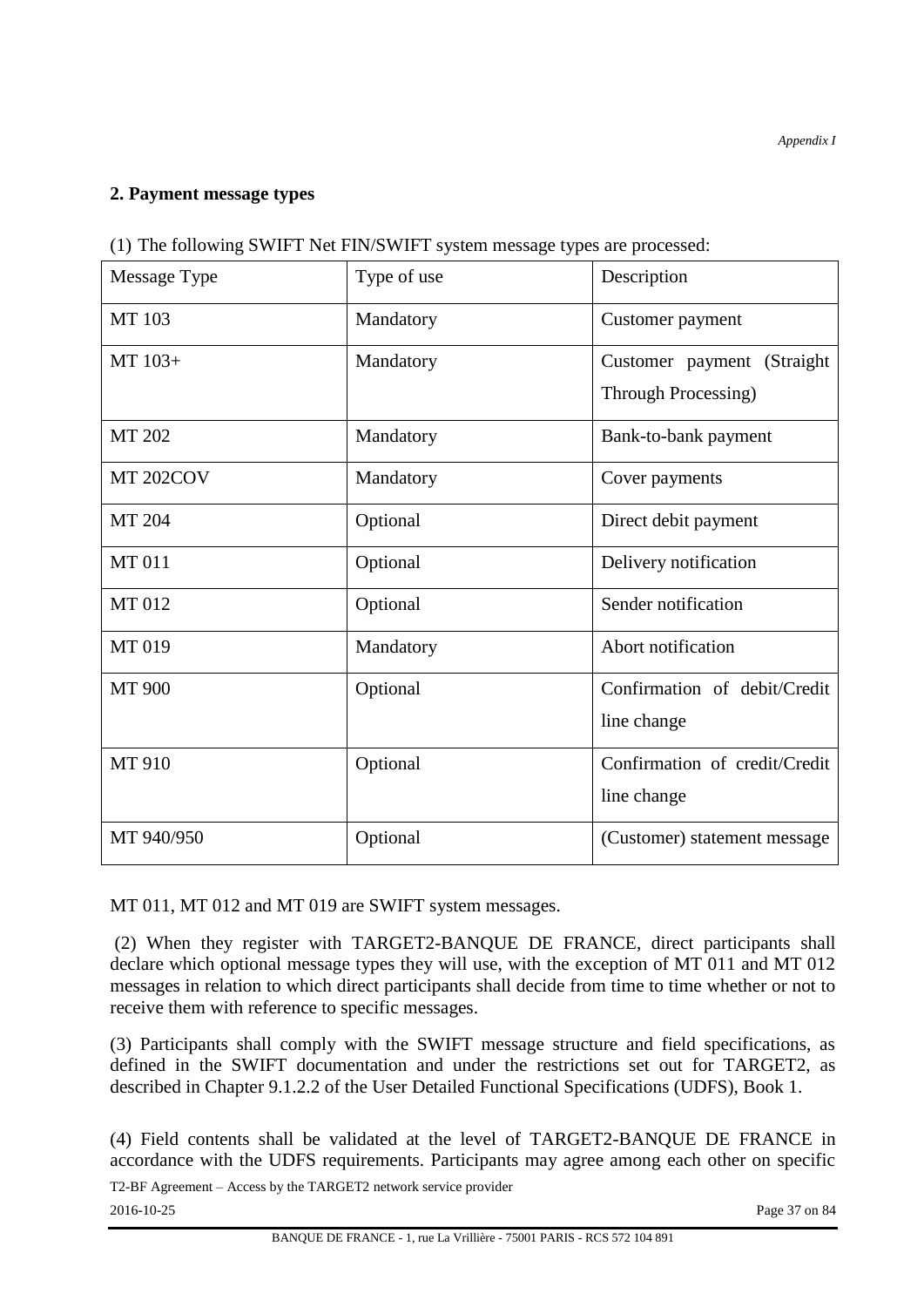rules regarding the field contents. However, in TARGET2-BANQUE DE FRANCE there shall be no specific checks as to whether participants comply with any such rules.

(5) MT 202COV messages shall be used for making cover payments, i.e. payments made by correspondent banks to settle (cover) credit transfer messages which are submitted to a customer's bank by other, more direct means. Customer details contained in MT 202COV shall not be displayed in the ICM.

#### **3. Double-entry check**

(1) All payment orders shall pass a double-entry check, the aim of which is to reject payment orders that have been submitted more than once by mistake.

| Details                                  | Part of the SWIFT message | Field                      |
|------------------------------------------|---------------------------|----------------------------|
| Sender                                   | Basic header              | LT address                 |
| Message type                             | Application header        | Message type               |
| Receiver                                 | Application header        | <b>Destination address</b> |
| Transaction reference<br>number<br>(TRN) | Text block                | : 20                       |
| Related reference                        | Text block                | : 21                       |
| Value date                               | Text block                | :32                        |
| Amount                                   | Text block                | :32                        |

(2) The following fields of the SWIFT message types shall be checked:

(3) If all the fields described in subparagraph 2 in relation to a newly submitted payment order are identical to those in relation to a payment order that has already been accepted, the newly submitted payment order shall be returned.

#### 4. **Error codes**

If a payment order is rejected, the instructing participant shall receive an abort notification (MT 019) indicating the reason for the rejection by using error codes. The error codes are defined in Chapter 9.4.2 of the UDFS.

#### **5. Predetermined settlement times**

(1) For payment orders using the Earliest Debit Time Indicator, the codeword '/FROTIME/' shall be used.

T2-BF Agreement – Access by the TARGET2 network service provider 2016-10-25 Page 38 on 84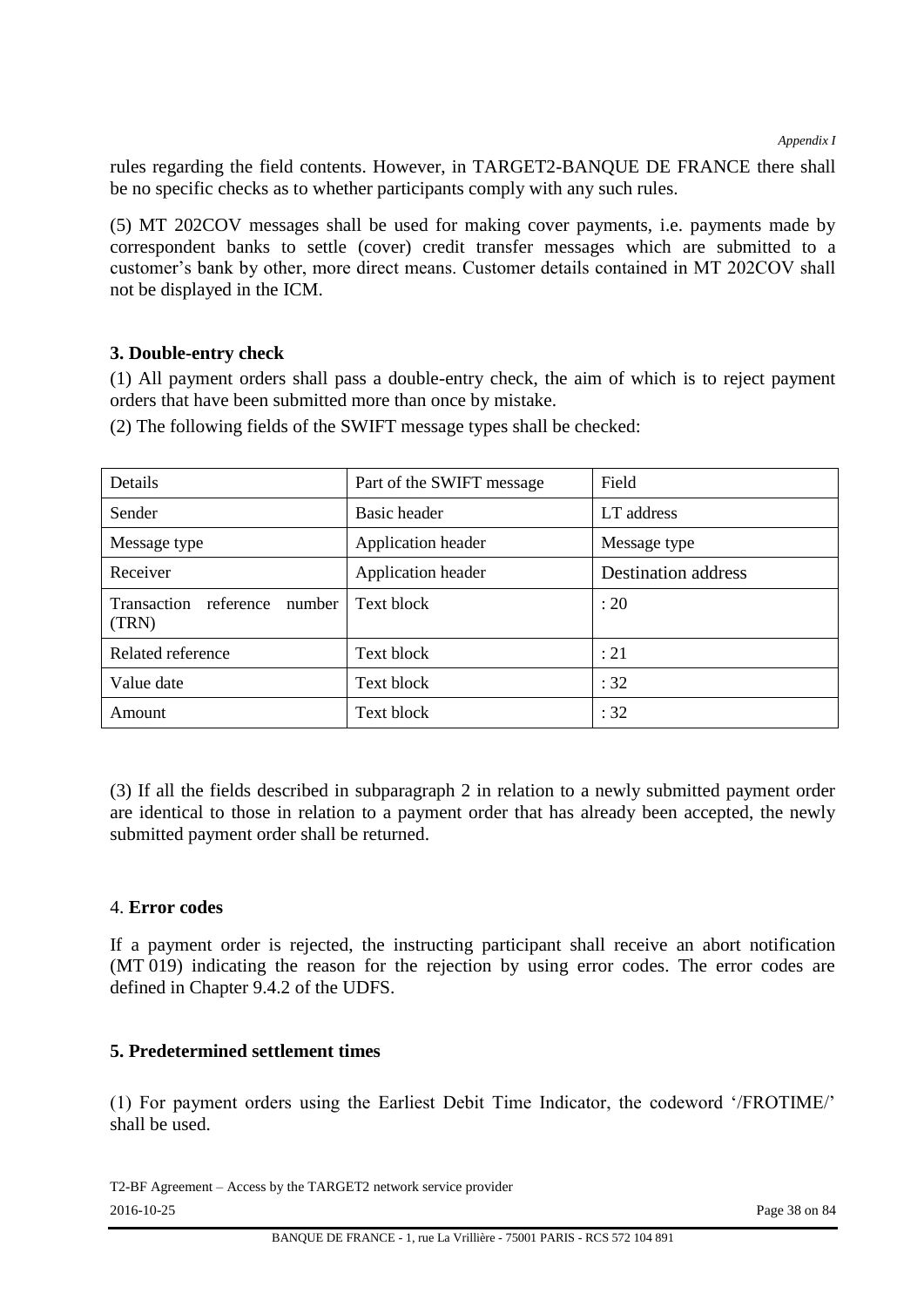(2) For payment orders using the Latest Debit Time Indicator, two options shall be available:

(a) Codeword '/REJTIME/': if the payment order cannot be settled by the indicated debit time, the payment order shall be returned.

(b) Codeword '/TILTIME/': if the payment order cannot be settled by the indicated debit time, the payment order shall not be returned but shall be kept in the relevant queue.

Under both options, if a payment order with a Latest Debit Time Indicator is not settled 15 minutes prior to the time indicated therein, a notification shall automatically be sent via the ICM.

(3) If the codeword '/CLSTIME/' is used, the payment shall be treated in the same way as a payment order referred to in subparagraph 2(b).

## **6. Settlement of payment orders in the entry disposition**

(1) Offsetting checks and, if appropriate, extended offsetting checks (both terms as defined in paragraphs 2 and 3) shall be carried out on payment orders entered into the entry disposition to provide quick, liquidity-saving gross settlement of payment orders.

(2) An offsetting check shall determine whether the payee's payment orders that are at the front of the highly urgent or, if inapplicable, the urgent queue are available to be offset against the payer's payment order (hereinafter 'offsetting payment orders'). If an offsetting payment order does not provide sufficient funds for the respective payer's payment order in the entry disposition, it shall be determined whether there is sufficient available liquidity on the payer's PM account.

(3) If the offsetting check fails, the BANQUE DE FRANCE may apply an extended offsetting check. An extended offsetting check determines whether offsetting payment orders are available in any of the payee's queues regardless of when they joined the queue. However, if in the queue of the payee there are higher priority payment orders addressed to other TARGET2 participants, the FIFO principle may only be breached if settling such an offsetting payment order would result in a liquidity increase for the payee**.** 

## **7. Settlement of payment orders in the queue**

(1) The treatment of payment orders placed in queues depends on the priority class to which it was designated by the instructing participant.

(2) Payment orders in the highly urgent and urgent queues shall be settled by using the offsetting checks described in paragraph 6, starting with the payment order at the front of the queue in cases where there is an increase in liquidity or there is an intervention at queue level (change of queue position, settlement time or priority, or revocation of the payment order).

(3) Payments orders in the normal queue shall be settled on a continuous basis including all highly urgent and urgent payment orders that have not yet been settled. Different optimisation

T2-BF Agreement – Access by the TARGET2 network service provider 2016-10-25 Page 39 on 84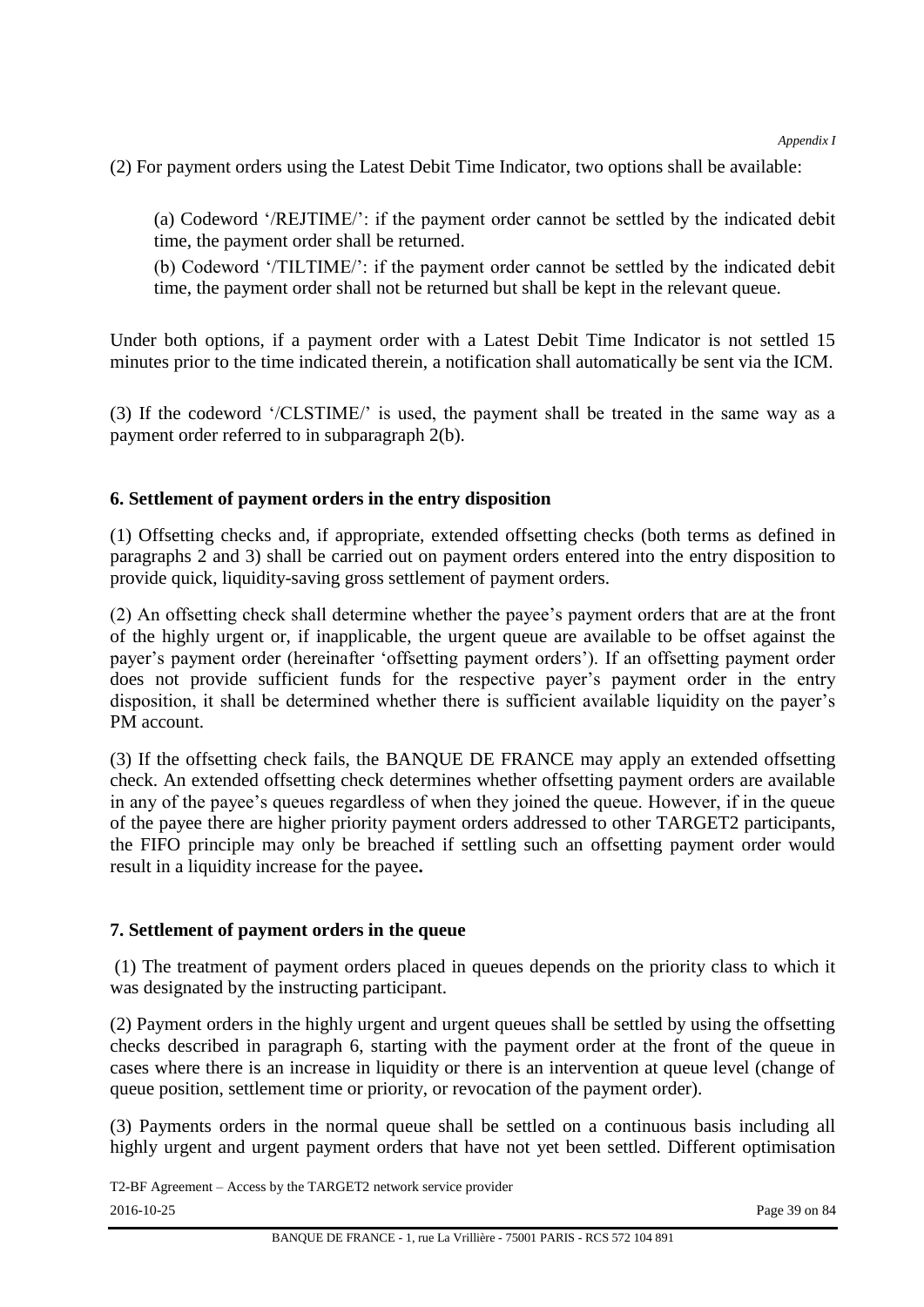*Appendix I*

mechanisms (algorithms) are used. If an algorithm is successful, the included payment orders will be settled; if an algorithm fails, the included payment orders will remain in the queue. Three algorithms (1 to 3) shall be applied to offset payment flows. By means of Algorithm 4, settlement procedure 5 (as defined in Chapter 2.8.1 of the UDFS) shall be available for the settlement of payment instructions of ancillary systems. To optimise the settlement of highly urgent ancillary system transactions on participants' sub-accounts, a special algorithm (Algorithm 5) shall be used.

(a) Under Algorithm 1 ('all-or-nothing') the BANQUE DE FRANCE shall, both for each relationship in respect of which a bilateral limit has been set and also for the total sum of relationships for which a multilateral limit has been set:

(i) calculate the overall liquidity position of each TARGET2 participant's PM account by establishing whether the aggregate of all outgoing and incoming payment orders pending in the queue is negative or positive and, if it is negative, check whether it exceeds that participant's available liquidity (the overall liquidity position shall constitute the 'total liquidity position'); and

(ii) check whether limits and reservations set by each TARGET2 participant in relation to each relevant PM account are respected.

If the outcome of these calculations and checks is positive for each relevant PM account, the BANQUE DE FRANCE and other CBs involved shall settle all payments simultaneously on the PM accounts of the TARGET2 participants concerned.

(b) Under Algorithm 2 ('partial') the BANQUE DE FRANCE shall:

(i) calculate and check the liquidity positions, limits and reservations of each relevant PM account as under Algorithm 1; and

(ii) if the total liquidity position of one or more relevant PM accounts is negative, extract single payment orders until the total liquidity position of each relevant PM account is positive.

Thereafter, the BANQUE DE FRANCE and the other CBs involved shall, provided there are sufficient funds, settle all remaining payments (except the extracted payment orders) simultaneously on the PM accounts of the TARGET2 participants concerned.

When extracting payment orders, the BANQUE DE FRANCE shall start from the TARGET2 participant's PM account with the highest negative total liquidity position and from the payment order at the end of the queue with the lowest priority. The selection process shall only run for a short time, to be determined by the BANQUE DE FRANCE at its discretion.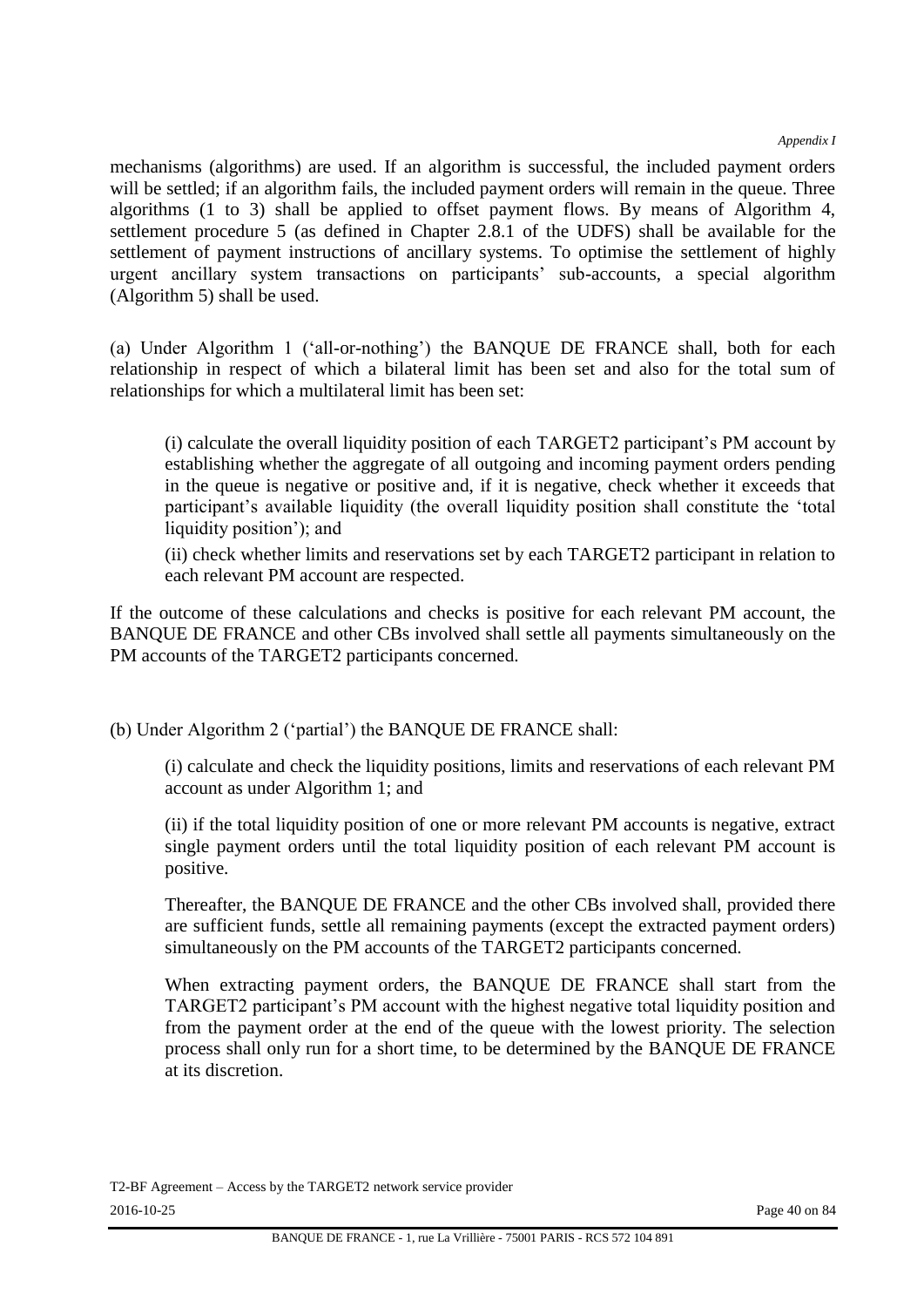*Appendix I*

# (c) Under Algorithm 3 ('multiple') the BANQUE DE FRANCE shall:

(i) compare pairs of TARGET2 participants' PM accounts to determine whether queued payment orders can be settled within the available liquidity of the two TARGET2 participants' PM accounts concerned and within the limits set by them (by starting from the pair of PM accounts with the smallest difference between the payment orders addressed to each other), and the CBs involved shall book those payments simultaneously on the two TARGET2 participants' PM accounts; and

(ii) if, in relation to a pair of PM accounts as described under point (i), liquidity is insufficient to fund the bilateral position, extract single payment orders until there is sufficient liquidity. In this case the CBs involved shall settle the remaining payments, except the extracted ones, simultaneously on the two TARGET2 participants' PM accounts.

After performing the checks specified under subparagraphs (i) to (ii), the BANQUE DE FRANCE shall check the multilateral settlement positions (between a participant's PM account and other TARGET2 participants' PM accounts in relation to which a multi-lateral limit has been set). For this purpose, the procedure described under subparagraphs (i) to (ii) shall apply *mutatis mutandis*.

(d) Under Algorithm 4 ('partial plus ancillary system settlement') the BANQUE DE FRANCE shall follow the same procedure as for Algorithm 2, but without extracting payment orders in relation to the settlement of an ancillary system (which settles on a simultaneous multilateral basis).

(e) Under Algorithm 5 ('ancillary system settlement via sub-accounts') the BANQUE DE FRANCE shall follow the same procedure as for Algorithm 1, subject to the modification that the BANQUE DE FRANCE shall start Algorithm 5 via the ASI and shall only check whether sufficient funds are available on participants' sub-accounts. Moreover, no limits and reservations shall be taken into account. Algorithm 5 shall also run during night-time settlement.

(4) Payment orders entered into the entry disposition after the start of any of Algorithms 1 to 4 may nevertheless be settled immediately in the entry disposition if the positions and limits of the TARGET2 participants' PM accounts concerned are compatible with both the settlement of these payment orders and the settlement of payment orders in the current optimisation procedure. However, two algorithms shall not run simultaneously.

(5) During daytime processing the algorithms shall run sequentially. As long as there is no pending simultaneous multilateral settlement of an ancillary system, the sequence shall be as follows:

(a) Algorithm 1;

(b) if Algorithm 1 fails, then Algorithm 2;

(c) if Algorithm 2 fails, then Algorithm 3, or if Algorithm 2 succeeds, repeat Algorithm 1.

When simultaneous multilateral settlement ('procedure 5') in relation to an ancillary system is pending, Algorithm 4 shall run.

T2-BF Agreement – Access by the TARGET2 network service provider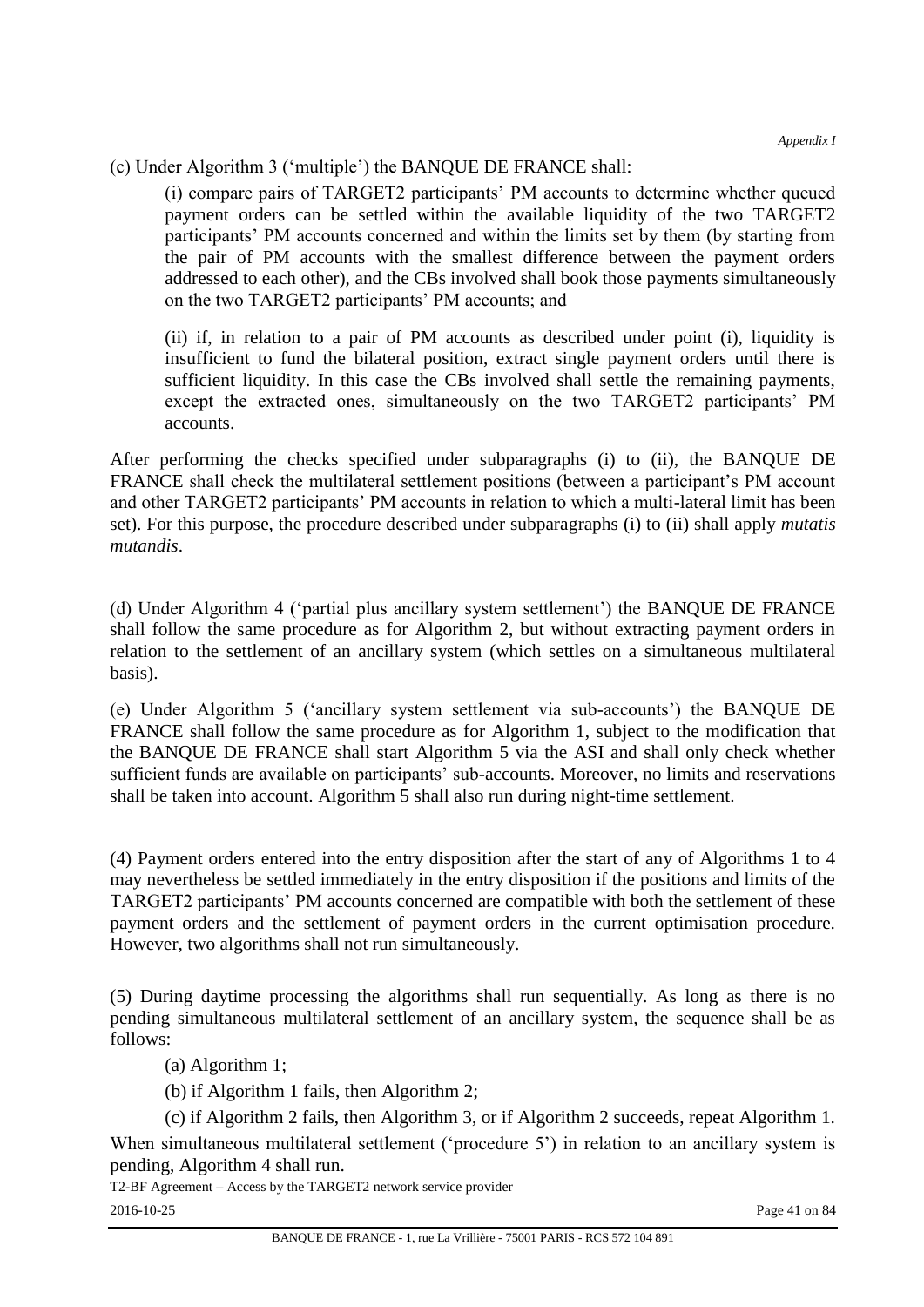(6) The algorithms shall run flexibly by setting a pre-defined time lag between the application of different algorithms to ensure a minimum interval between the running of two algorithms. The time sequence shall be automatically controlled. Manual intervention shall be possible.

(7) While included in a running algorithm, a payment order shall not be reordered (change of the position in a queue) or revoked. Requests for reordering or revocation of a payment order shall be queued until the algorithm is complete. If the payment order concerned is settled while the algorithm is running, any request to reorder or revoke shall be rejected. If the payment order is not settled, the participant's requests shall be taken into account immediately.

## **8. Use of the ICM**

(1) The ICM may be used for obtaining information and managing liquidity. SWIFT's Secure IP Network (SIPN) shall be the underlying technical communications network for exchanging information and running control measures.

(2) With the exception of warehoused payment orders and static data information, only data in relation to the current business day shall be available via the ICM. The screens shall be offered in English only.

(3) Information shall be provided in 'pull' mode, which means that each participant has to ask to be provided with information.

(4) The following modes shall be available for using the ICM:

(a) Application-to-application mode (A2A)

In A2A, information and messages are transferred between the PM and the participant's internal application. The participant therefore has to ensure that an appropriate application is available for the exchange of XML messages (requests and responses) with the ICM via a standardised interface. Further details are contained in the ICM User Handbook and in Book 4 of the UDFS.

(b) User-to-application mode (U2A)

U2A permits direct communication between a participant and the ICM. The information is displayed in a browser running on a PC system (SWIFT Alliance WebStation or another interface, as may be required by SWIFT). For U2A access the IT infrastructure has to be able to support cookies and JavaScript. Further details are described in the ICM User Handbook.

(5) Each participant shall have at least one SWIFT Alliance WebStation, or another interface, as may be required by SWIFT, to have access to the ICM via U2A.

(6) Access rights to the ICM shall be granted by using SWIFT's 'Role Based Access Control'. The SWIFT 'Non- repudiation of emission' (NRE) service, which may be used by participants, allows the recipient of an XML message to prove that such message has not been altered.

T2-BF Agreement – Access by the TARGET2 network service provider 2016-10-25 Page 42 on 84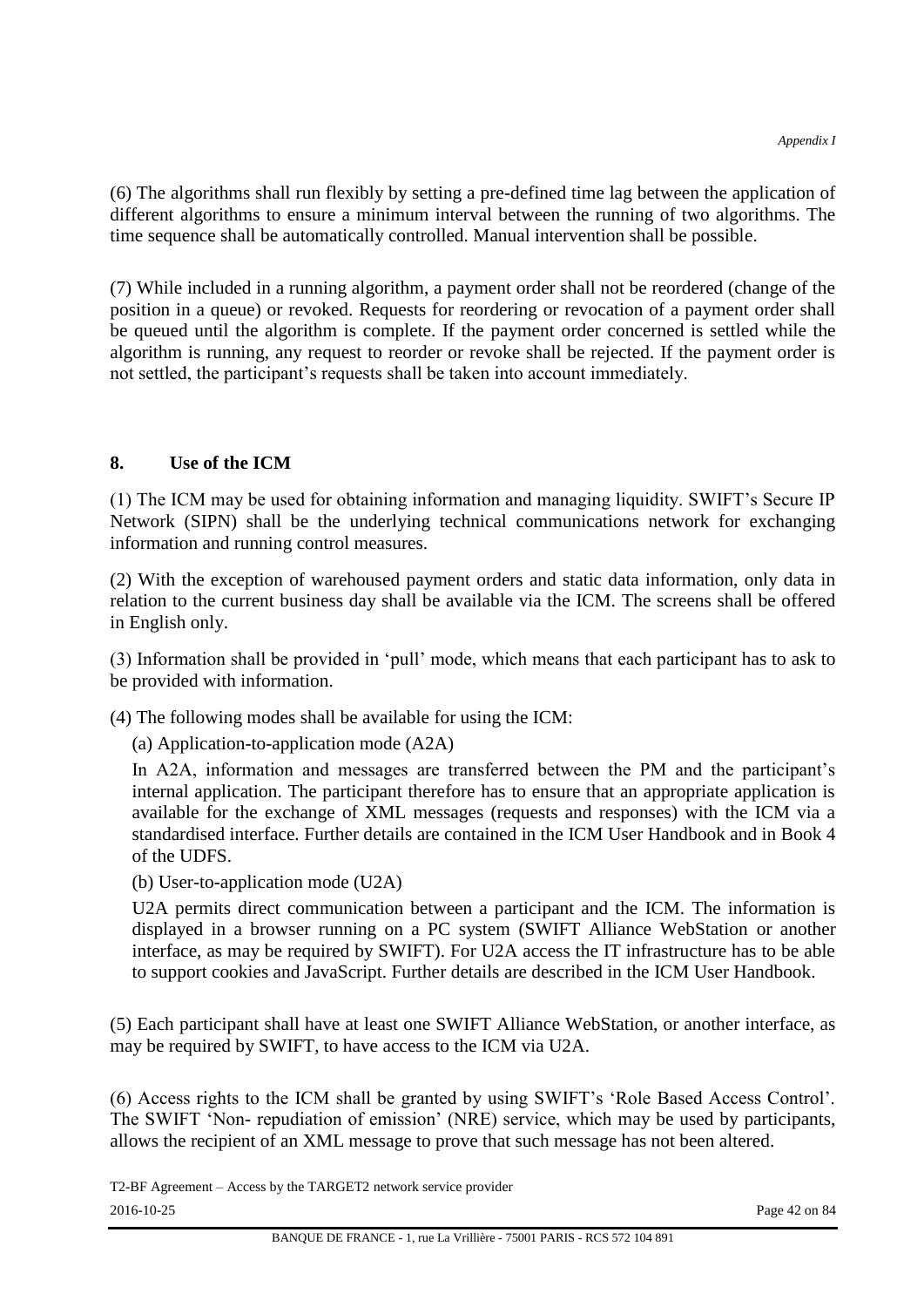(7) If a participant has technical problems and is unable to submit any payment order, it may generate preformatted backup liquidity redistribution and backup contingency payments by using the ICM. The BANQUE DE FRANCE shall open such functionality upon request of the participant.

(8) Participants may also use the ICM to transfer liquidity:

- (a) from their PM account to their account outside the PM (their HAM account;
- (b) between the PM account and the participant's sub-accounts; and
- (c) from the PM account to the mirror account managed by the ancillary system.
- (d) by means of a PM to DCA liquidity transfer order.

#### 9. **The UDFS and the ICM User Handbook**

Further details and examples explaining the above rules are contained in the UDFS and the ICM User Handbook, as amended from time to time and published on the BANQUE DE FRANCE's website and the ECB's website in English.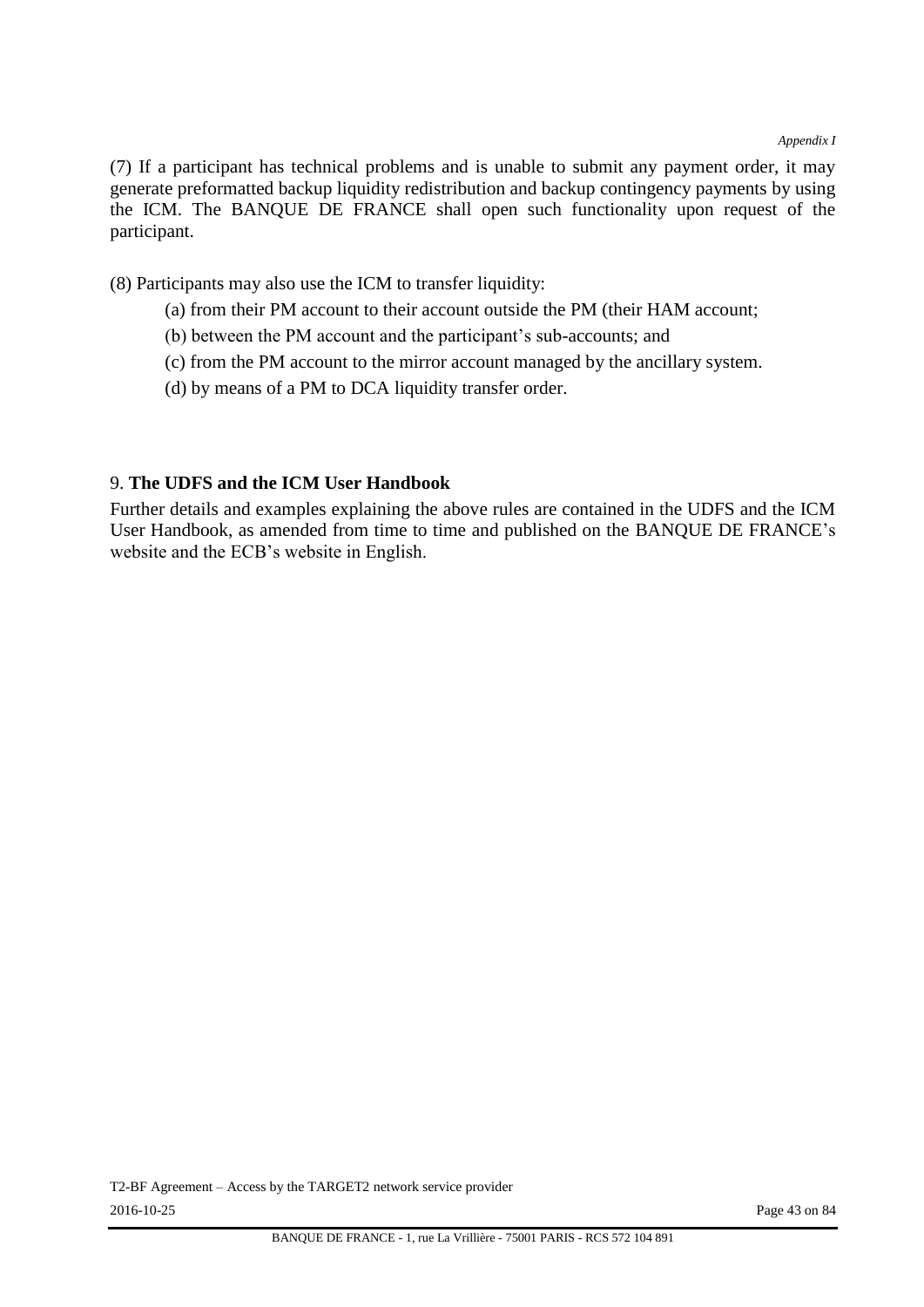## **TARGET2 COMPENSATION SCHEME**

#### **1. General principles**

- (a) If there is a technical malfunction of TARGET2, direct participants may submit claims for compensation in accordance with the TARGET2 compensation scheme laid down in this Appendix.
- (b) Unless otherwise decided by the ECB's Governing Council, the TARGET2 compensation scheme shall not apply if the technical malfunction of TARGET2 arises out of external events beyond the reasonable control of the CBs concerned or as a result of acts or omissions by third parties.
- (c) Compensation under the TARGET2 compensation scheme shall be the only compensation procedure offered in the event of a technical malfunction of TARGET2. Participants may, however, use other legal means to claim for losses. If a participant accepts a compensation offer under the TARGET2 compensation scheme, this shall constitute the participant's irrevocable agreement that it thereby waives all claims in relation to the payment orders concerning which it accepts compensation (including any claims for consequential loss) it may have against any CB, and that the receipt by it of the corresponding compensation payment constitutes full and final settlement of all such claims. The participant shall indemnify the CBs concerned, up to a maximum of the amount received under the TARGET2 compensation scheme, in respect of any further claims which are raised by any other participant or any other third party in relation to the payment order or payment concerned.
- (d) The making of a compensation offer shall not constitute an admission of liability by the BANQUE DE FRANCE or any other CB in respect of a technical malfunction of TARGET2.

#### **2. Conditions for compensation offers**

(a) A payer may submit a claim for an administration fee and interest compensation if, due to a technical malfunction of TARGET2, a payment order was not settled on the business day on which it was accepted.

(b) A payee may submit a claim for an administration fee if due to a technical malfunction of TARGET2 it did not receive a payment that it was expecting to receive on a particular business day. The payee may also submit a claim for interest compensation if one or more of the following conditions are met:

(i) in the case of participants that have access to the marginal lending facility: due to a technical malfunction of TARGET2, a payee had recourse to the marginal lending facility; and/or

T2-BF Agreement – Access by the TARGET2 network service provider 2016-10-25 Page 44 on 84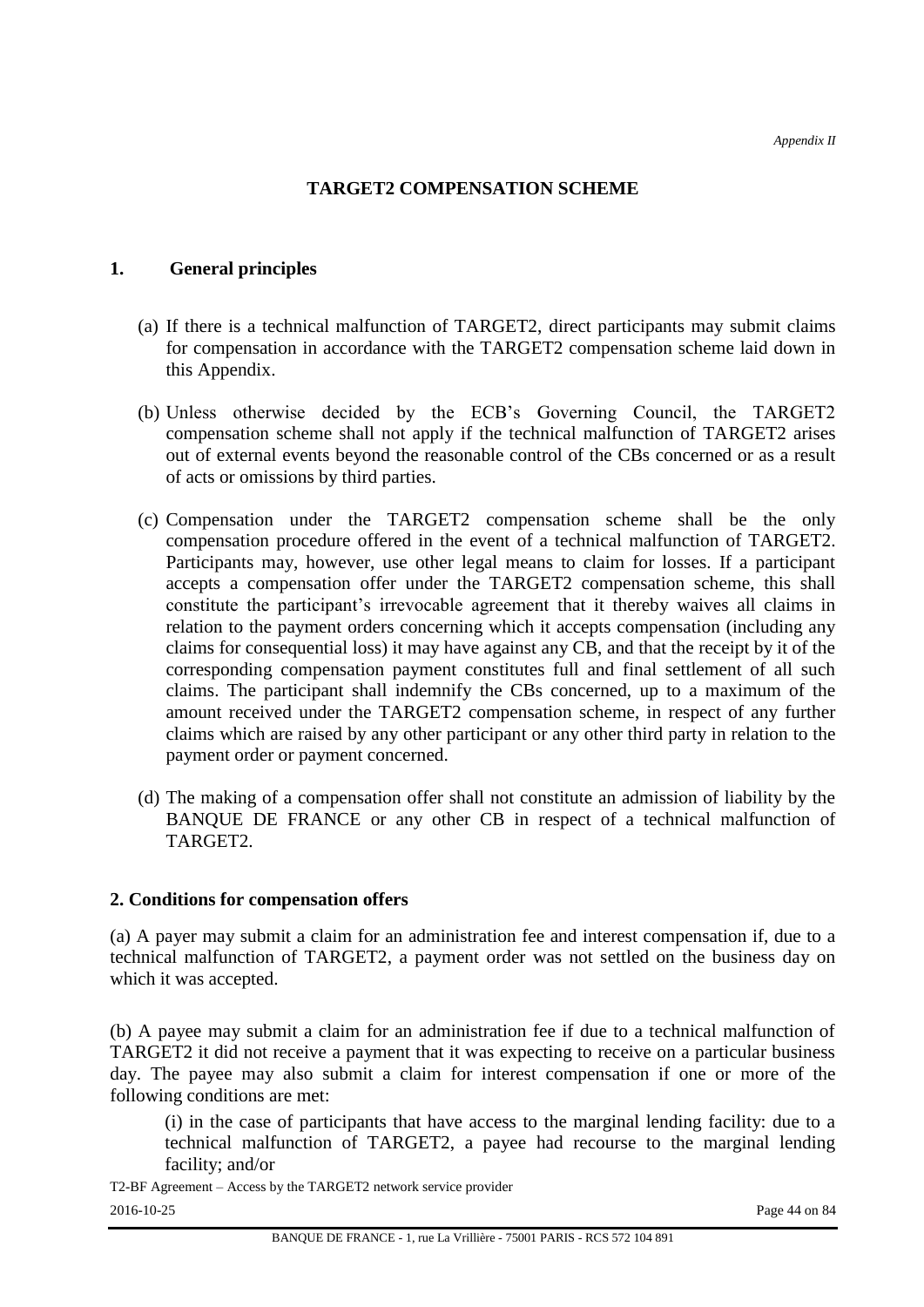(ii) in the case of all participants: it was technically impossible to have recourse to the money market or such refinancing was impossible on other, objectively reasonable grounds.

#### **3. Calculation of compensation**

(a) With respect to a compensation offer for a payer:

(i) the administration fee shall be EUR 50 for the first non-settled payment order, EUR 25 for each of the next four such payment orders and EUR 12,50 for each further such payment order. The administration fee shall be calculated separately in relation to each payee;

(ii) interest compensation shall be determined by applying a reference rate to be fixed from day to day. This reference rate shall be the lower of the euro overnight index average (EONIA) rate and the marginal lending rate. The reference rate shall be applied to the amount of the payment order not settled as a result of the technical malfunction of TARGET2 for each day in the period from the date of the actual or, in relation to payment orders referred to in paragraph 2(b)(ii), intended submission of the payment order until the date on which the payment order was or could have been successfully settled. Any proceeds made by placing funds resulting from non-settled payment orders on deposit with the Eurosystem shall be deducted from the amount of any compensation; and

(iii) no interest compensation shall be payable if and in so far as funds resulting from non-settled payment orders were placed in the market or used to fulfil minimum reserve requirements.

(b) With respect to a compensation offer for a payee:

(i) the administration fee shall be EUR 50 for the first non-settled payment order, EUR 25 for each of the next four such payment orders and EUR 12,50 for each further such payment order. The administration fee shall be calculated separately in relation to each payer;

(ii) the method set out in subparagraph (a)(ii) for calculating interest compensation shall apply except that interest compensation shall be payable at a rate equal to the difference between the marginal lending rate and the reference rate, and shall be calculated on the amount of any recourse to the marginal lending facility occurring as a result of the technical malfunction of TARGET2.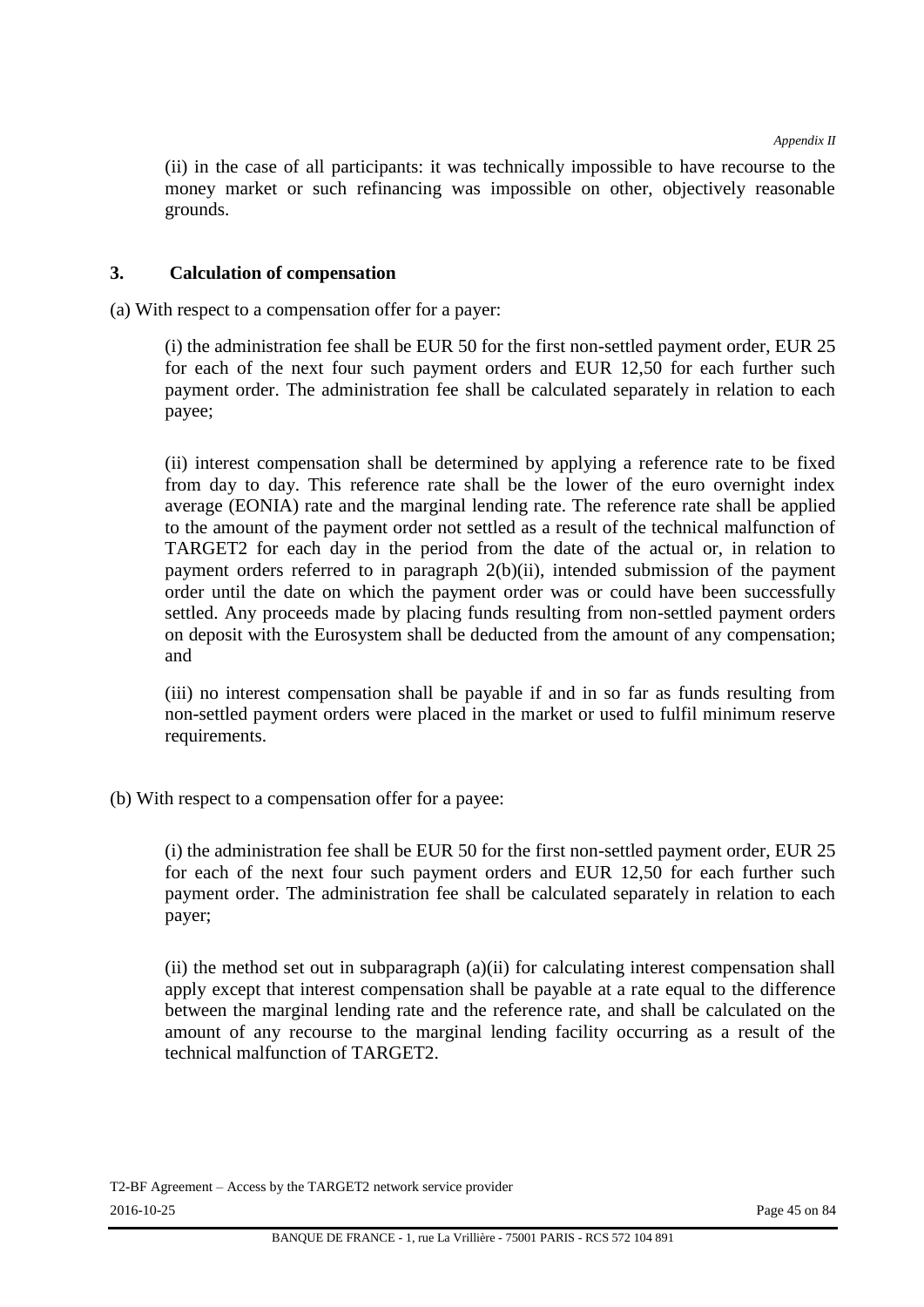#### **4. Procedural rules**

(a) A claim for compensation shall be submitted on the claim form available on the website of the BANQUE DE FRANCE in English. Payers shall submit a separate claim form in respect of each payee and payees shall submit a separate claim form in respect of each payer. Sufficient additional information and documents shall be provided to support the information indicated in the claim form. Only one claim may be submitted in relation to a specific payment or payment order.

(b) Within four weeks of a technical malfunction of TARGET2, participants shall submit their claim forms to the BANQUE DE FRANCE. Any additional information and evidence requested by the BANQUE DE FRANCE shall be supplied within two weeks of such request being made.

(c) The BANQUE DE FRANCE shall review the claims and forward them to the ECB. Unless otherwise decided by the ECB's Governing Council and communicated to the participants, all received claims shall be assessed no later than 14 weeks after the technical malfunction of TARGET2 occurs.

(d) The BANQUE DE FRANCE shall communicate the result of the assessment referred to in subparagraph (c) to the relevant participants. If the assessment entails a compensation offer, the participants concerned shall, within four weeks of the communication of such offer, either accept or reject it, in respect of each payment or payment order comprised within each claim, by signing a standard letter of acceptance (in the form available on the website of the BANQUE DE FRANCE). If such letter has not been received by the BANQUE DE FRANCE within four weeks, the participants concerned shall be deemed to have rejected the compensation offer.

(e) The BANQUE DE FRANCE shall make compensation payments on receipt of a participant's letter of acceptance of compensation. No interest shall be payable on any compensation payment.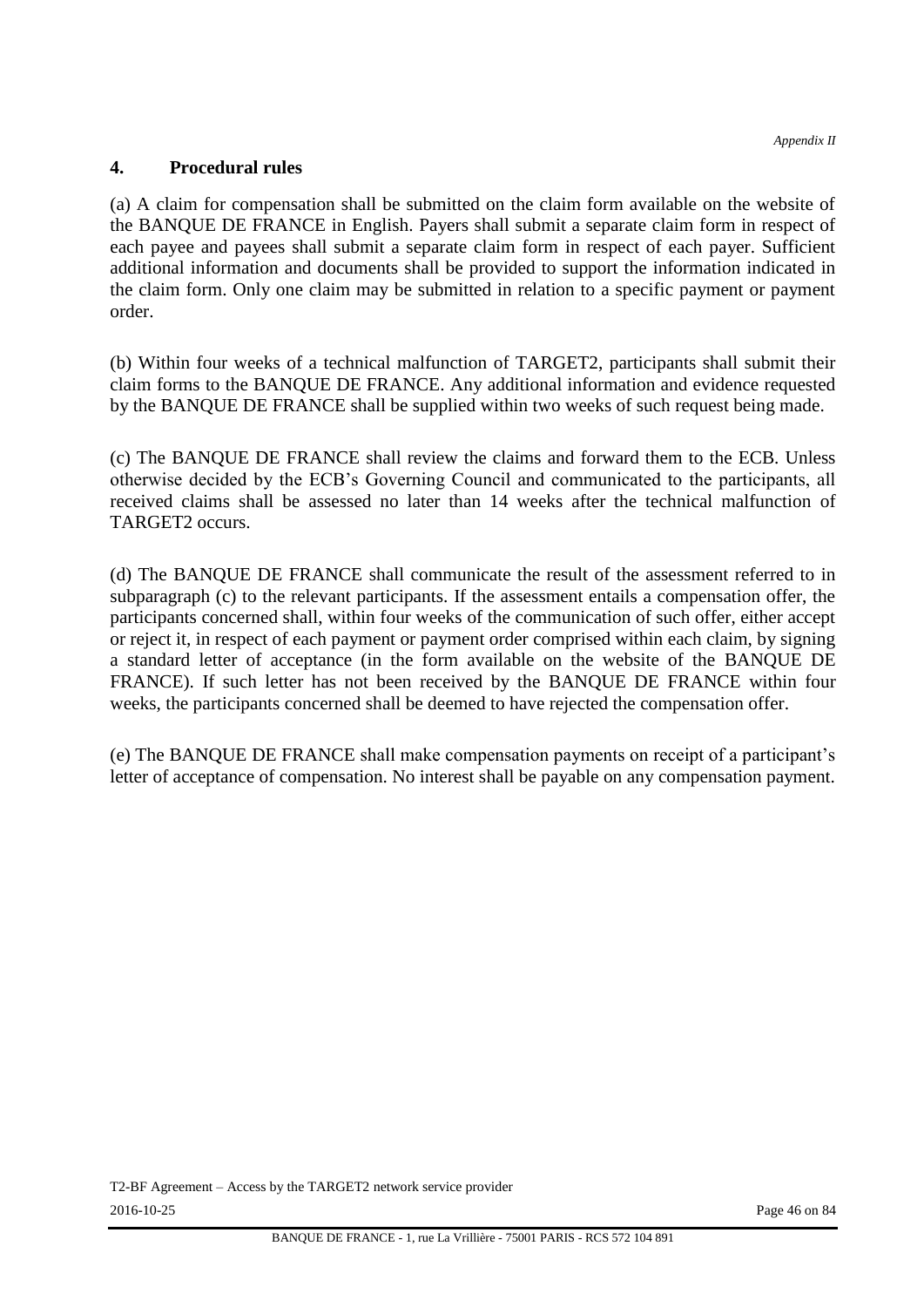# **TERMS OF REFERENCE FOR CAPACITY AND COUNTRY OPINIONS**

# **Terms of reference for capacity opinions for participants in TARGET2**

BANQUE DE FRANCE [address]

**Participation in the [name of the system]**  [location]

[date]

Dear Sir or Madam,

We have been asked to provide this Opinion as [in-house or external] legal advisers to [specify] name of Participant or branch of Participant] in respect of issues arising under the laws of [jurisdiction in which the Participant is established; hereinafter the 'jurisdiction'] in connection with the participation of [specify name of Participant] (hereinafter the 'Participant') in the [name of the TARGET2 component system] (hereinafter the 'System').

This Opinion is confined to the laws of [jurisdiction] as they exist as on the date of this Opinion. We have made no investigation of the laws of any other jurisdiction as a basis for this Opinion, and do not express or imply any opinion in this regard. Each of the statements and opinions presented below applies with equal accuracy and validity under the laws of [jurisdiction], whether or not the Participant acts through its head office or one or more branches established inside or outside of [jurisdiction] in submitting payment orders and receiving payments.

## 1. **DOCUMENTS EXAMINED**

For the purposes of this Opinion, we have examined:

(1) a certified copy of the [specify relevant constitutional documents] of the Participant such as is/are in effect on the date hereof;

(2) [if applicable] an extract from the [specify relevant company register] and [if applicable] [register of credit institutions or analogous register];

(3) [to the extent applicable] a copy of the Participant's licence or other proof of authorisation to provide banking, investment, funds transfer or other financial services in [jurisdiction];

T2-BF Agreement – Access by the TARGET2 network service provider 2016-10-25 Page 47 on 84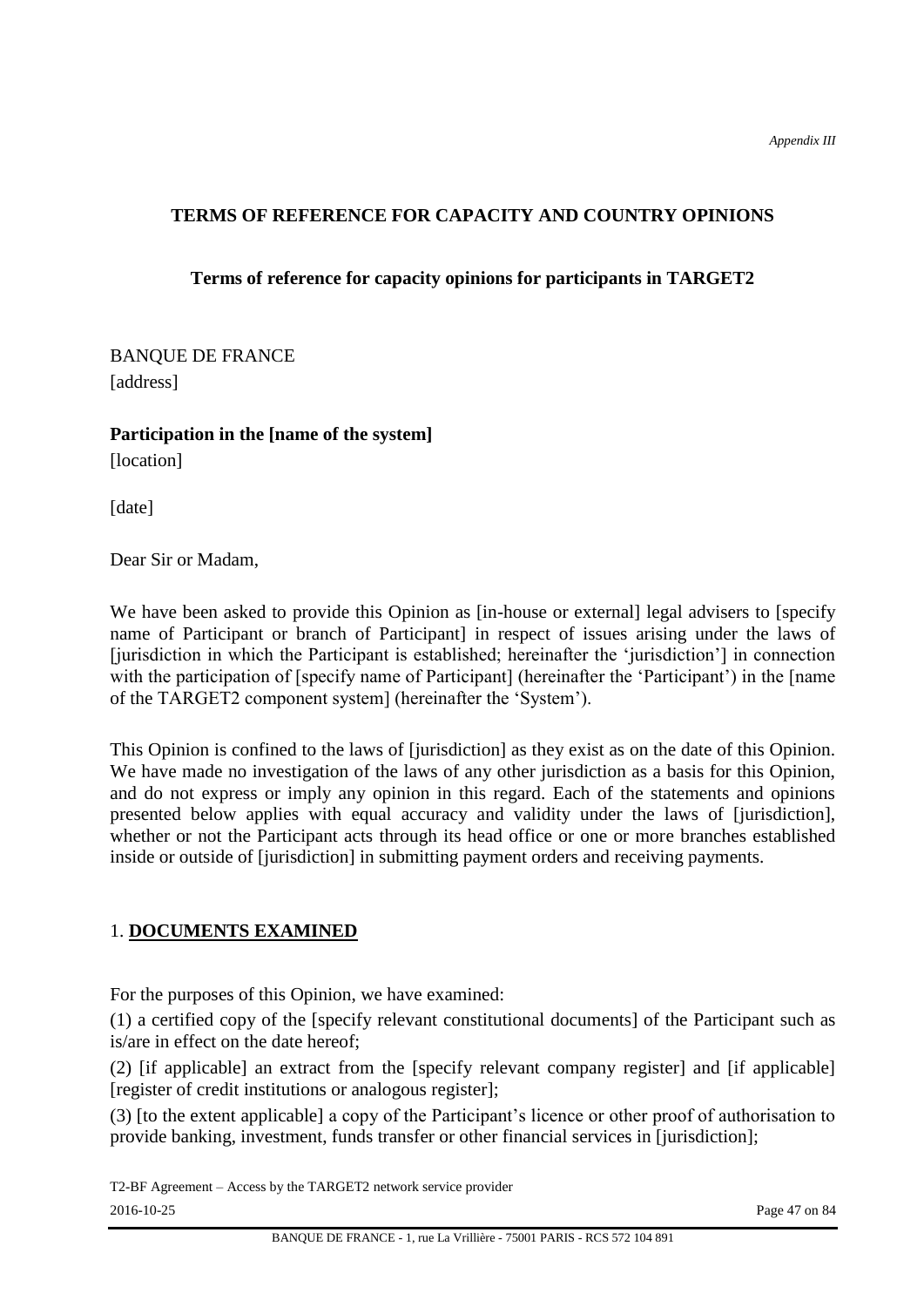(4) [if applicable] a copy of a resolution adopted by the board of directors or the relevant governing body of the Participant on [insert date], [insert year], evidencing the Participant's agreement to adhere to the System Documents, as defined below; and

(5) [specify all powers of attorney and other documents constituting or evidencing the requisite power of the person or persons signing the relevant System Documents (as defined below) on behalf of the Participant];

and all other documents relating to the Participant's constitution, powers and authorisations necessary or appropriate for the provision of this Opinion (hereinafter the 'Participant Documents').

For the purposes of this Opinion, we have also examined:

(1) the T2-BF Agreement dated [insert date] (hereinafter the 'Rules'); and

 $(2)$  […].

The Rules and the […] shall be referred to hereinafter as the 'System Documents' (and collectively with the Participant Documents as the 'Documents').

# 2. **ASSUMPTIONS**

For the purposes of this Opinion we have assumed in relation to the Documents that:

(1) the System Documents with which we have been provided are originals or true copies;

(2) the terms of the System Documents and the rights and obligations created by them are valid and legally binding under the laws of France by which they are expressed to be governed, and the choice of the laws of France to govern the System Documents is recognised by the laws of France;

(3) the Participant Documents are within the capacity and power of and have been validly authorised, adopted or executed and, where necessary, delivered by the relevant parties; and

(4) the Participant Documents are binding on the parties to which they are addressed, and there has been no breach of any of their terms.

# 3. **OPINIONS REGARDING THE PARTICIPANT**

A. The Participant is a corporation duly established and registered or otherwise duly incorporated or organised under the laws of [jurisdiction].

B. The Participant has all the requisite corporate powers to execute and perform the rights and obligations under the System Documents to which it is party.

C. The adoption or execution and the performance by the Participant of the rights and obligations under the System Documents to which the Participant is party will not in any way breach any provision of the laws or regulations of [jurisdiction] applicable to the Participant or the Participant Documents.

T2-BF Agreement – Access by the TARGET2 network service provider 2016-10-25 Page 48 on 84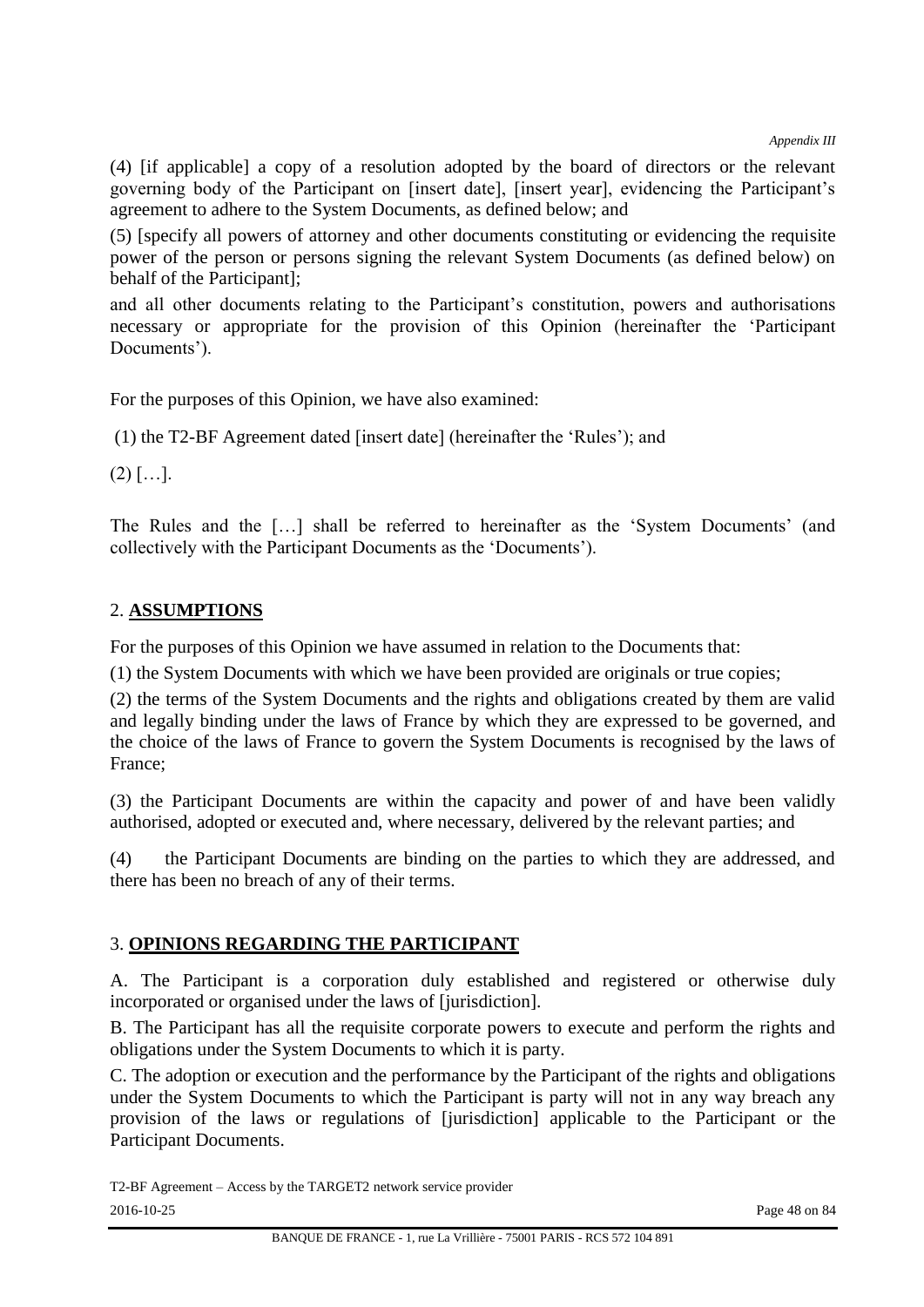*Appendix III*

D. No additional authorisations, approvals, consents, filings, registrations, notarisations or other certifications of or with any court or governmental, judicial or public authority that is competent in [jurisdiction] are required by the Participant in connection with the adoption, validity or enforceability of any of the System Documents or the execution or performance of the rights and obligations thereunder.

E. The Participant has taken all necessary corporate action and other steps necessary under the laws of [jurisdiction] to ensure that its obligations under the System Documents are legal, valid and binding.

This Opinion is stated as of its date and is addressed solely to BANQUE DE FRANCE and the [Participant]. No other persons may rely on this Opinion, and the contents of this Opinion may not be disclosed to persons other than its intended recipients and their legal counsel without our prior written consent, with the exception of the European Central Bank and the national central banks of the European System of Central Banks [and [the national central bank/relevant regulatory authorities] of [jurisdiction]].

Yours faithfully,

[signature]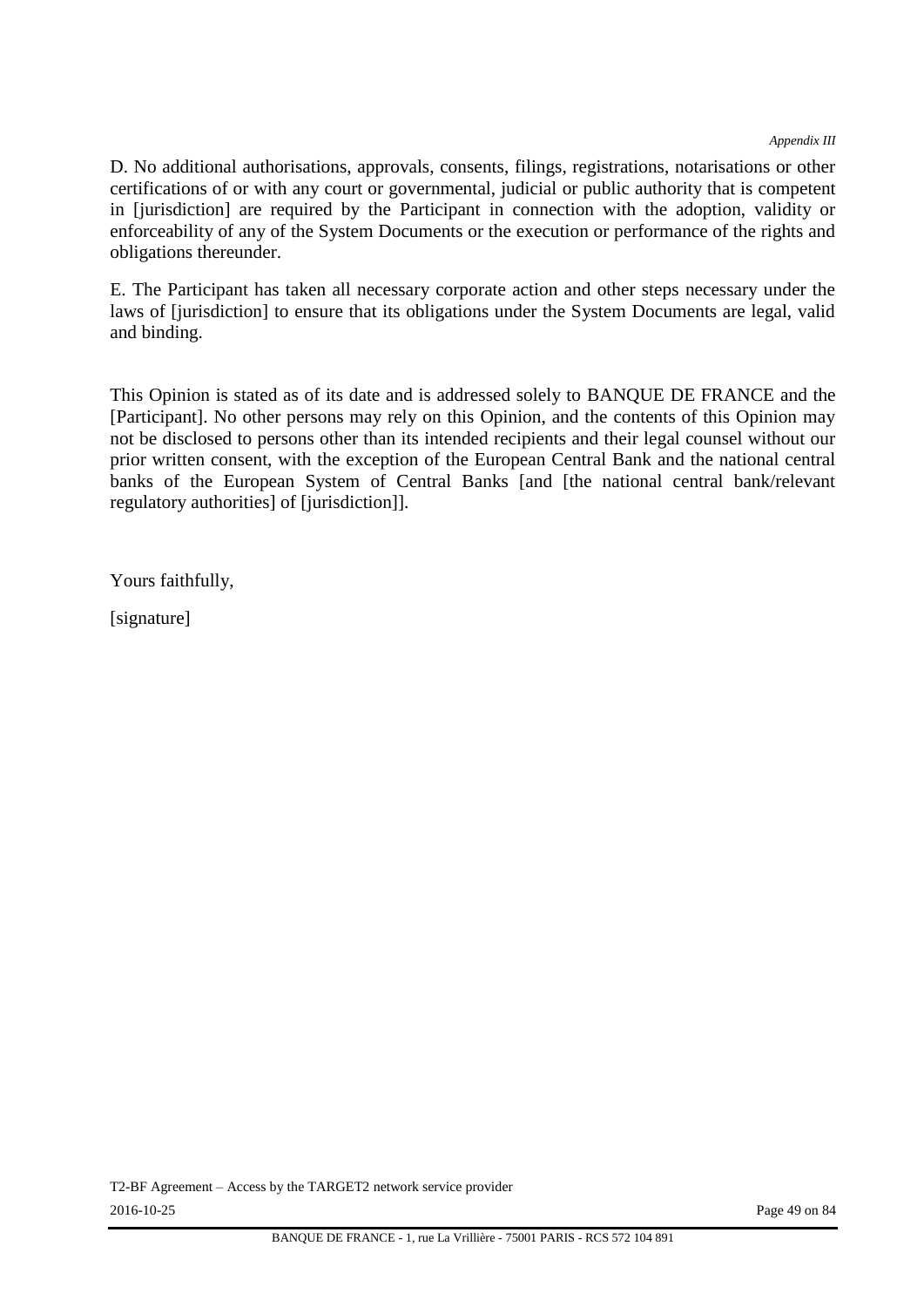# **Terms of reference for country opinions for non-EEA participants in TARGET2**

## BANQUE DE FRANCE

[address]

[name of the system] [location].

[date]

Dear Sir or Madam,

We have been asked as [external] legal advisers to [specify name of Participant or branch of Participant] (the 'Participant') in respect of issues arising under the laws of [jurisdiction in which the Participant is established; hereinafter the 'jurisdiction'] to provide this Opinion under the laws of [jurisdiction] in connection with the participation of the Participant in a system which is a component of TARGET2 (hereinafter the 'System'). References herein to the laws of [jurisdiction] include all applicable regulations of [jurisdiction]. We express an opinion herein under the law of [jurisdiction], with particular regard to the Participant established outside [insert reference to the Member State of the System] in relation to rights and obligations arising from participation in the System, as presented in the System Documents defined below.

This Opinion is confined to the laws of [jurisdiction] as they exist on the date of this Opinion. We have made no investigation of the laws of any other jurisdiction as a basis for this Opinion, and do not express or imply any opinion in this regard. We have assumed that there is nothing in the laws of another jurisdiction which affects this Opinion.

# **1. DOCUMENTS EXAMINED**

For the purposes of this Opinion, we have examined the documents listed below and such other documents as we have deemed necessary or appropriate:

(1) the T2-BF Agreement for the System dated [date] (hereinafter the 'Rules'); and

(2) any other document governing the System and/or the relationship between the Participant and other participants in the System, and between the participants in the System and the BANQUE DE FRANCE.

The Rules and the […] shall be referred to hereinafter as the 'System Documents'.

T2-BF Agreement – Access by the TARGET2 network service provider 2016-10-25 Page 50 on 84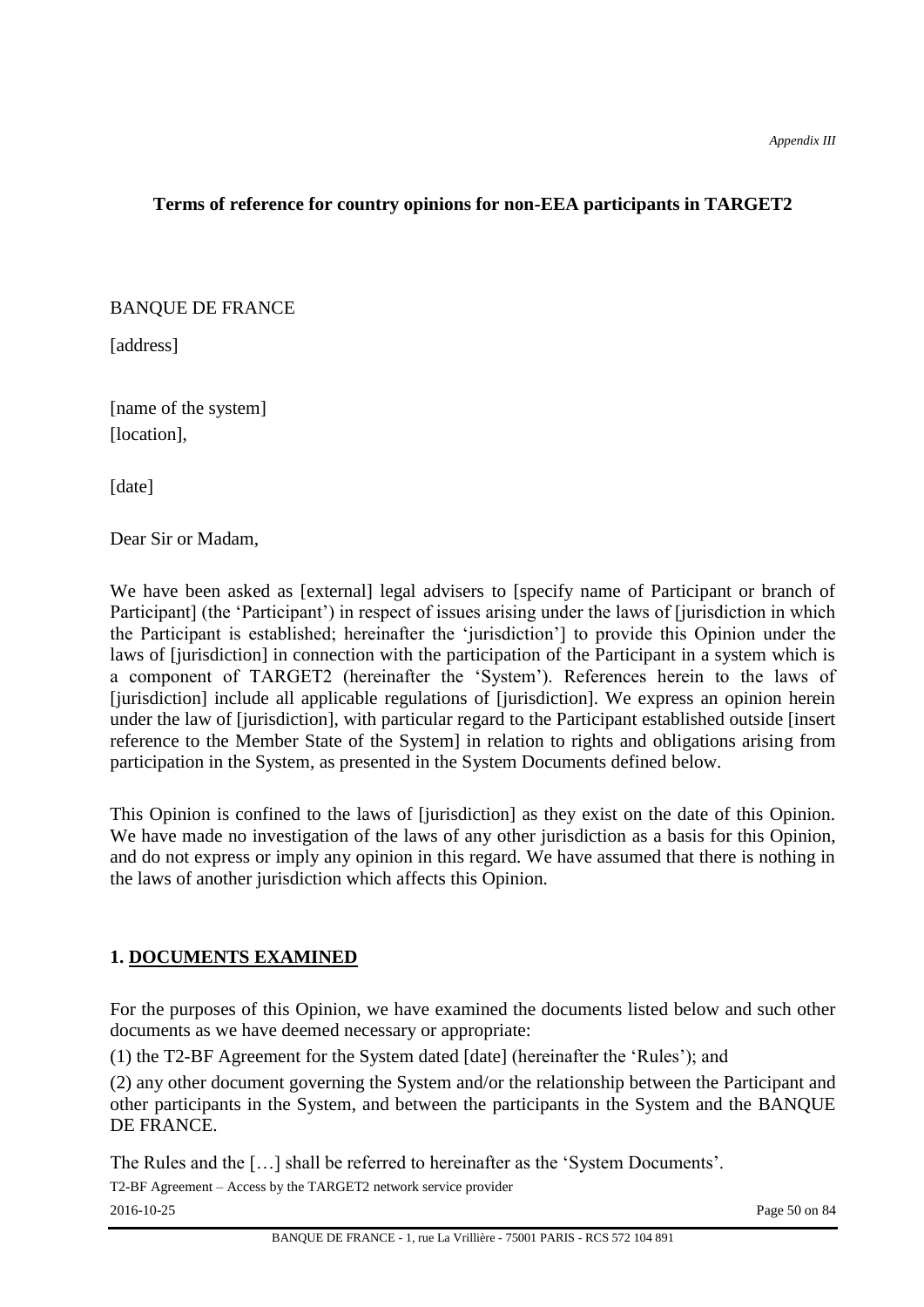# **2. ASSUMPTIONS**

For the purposes of this Opinion we have assumed in relation to the System Documents that:

(1) the System Documents are within the capacity and power of and have been validly authorised, adopted or executed and, where necessary, delivered by the relevant parties;

(2) the terms of the System Documents and the rights and obligations created by them are valid and legally binding under the laws of France by which they are expressed to be governed, and the choice of the laws of France to govern the System Documents is recognised by the laws of France;

(3) the participants in the System through which any payment orders are sent or payments are received, or through which any rights or obligations under the System Documents are executed or performed, are licensed to provide funds transfer services, in all relevant jurisdictions; and

(4) the documents submitted to us in copy or as specimens conform to the originals.

# **3. OPINION**

Based on and subject to the foregoing, and subject in each case to the points set out below, we are of the opinion that:

## 3.1. **Country-specific legal aspects [to the extent applicable]**

The following characteristics of the legislation of [jurisdiction] are consistent with and in no way set aside the obligations of the Participant arising out of the System Documents: [list of countryspecific legal aspects].

## 3.2. **General insolvency issues**

## 3.2.a. *Types of insolvency proceedings*

The only types of insolvency proceedings (including composition or rehabilitation) which, for the purpose of this Opinion, shall include all proceedings in respect of the Participant's assets or any branch it may have in [jurisdiction] to which the Participant may become subject in [jurisdiction], are the following: [list proceedings in original language and English translation] (together collectively referred to as 'Insolvency Proceedings').

In addition to Insolvency Proceedings, the Participant, any of its assets, or any branch it may have in [jurisdiction] may become subject in [jurisdiction] to [list any applicable moratorium, receivership, or any other proceedings as a result of which payments to and/or from the Participant may be suspended, or limitations can be imposed in relation to such payments, or similar proceedings in original language and English translation] (hereinafter collectively referred to as 'Proceedings').

T2-BF Agreement – Access by the TARGET2 network service provider 2016-10-25 Page 51 on 84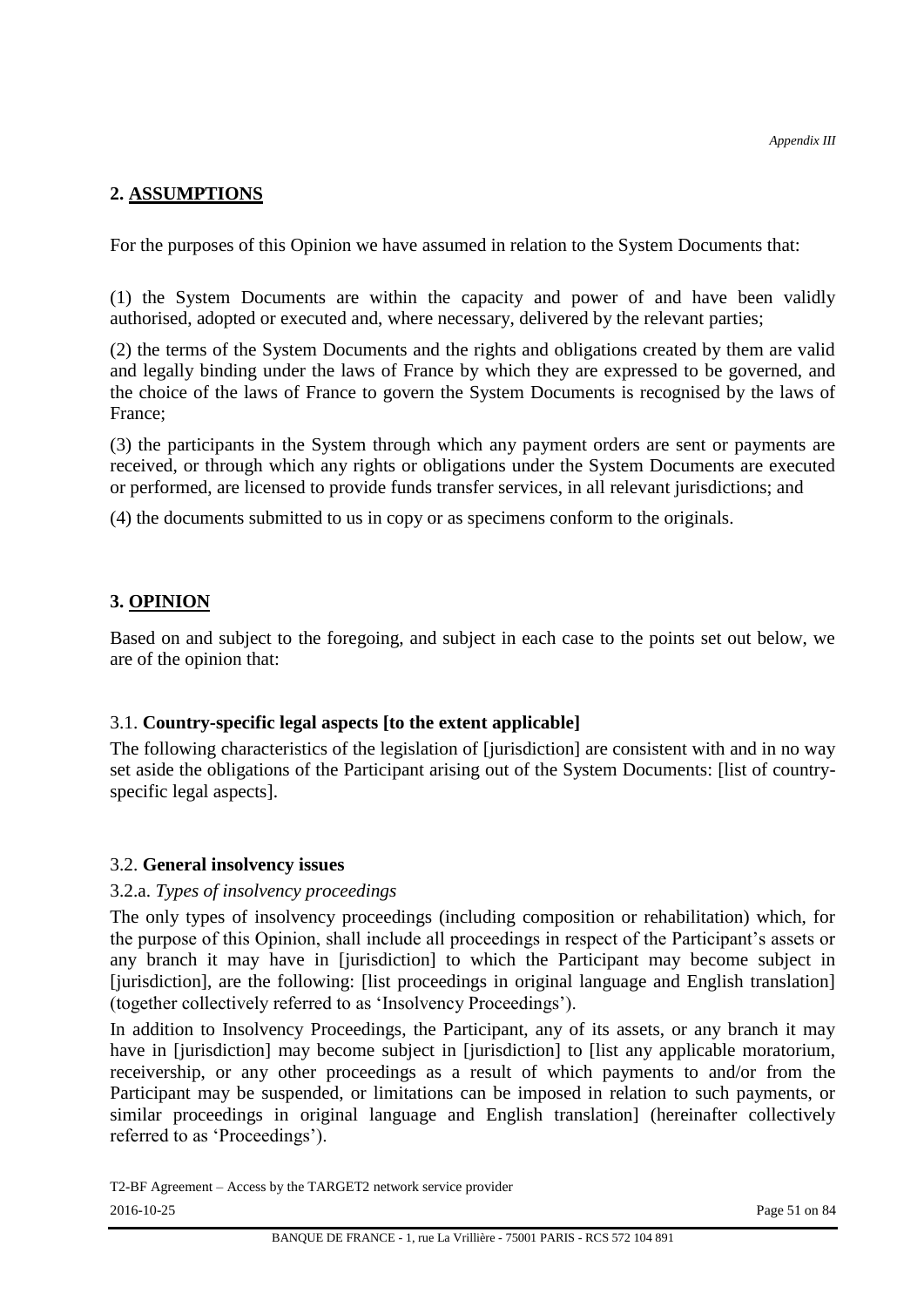#### 3.2.b. *Insolvency treaties*

[jurisdiction] or certain political subdivisions within [jurisdiction], as specified, is/are party to the following insolvency treaties: [specify, if applicable which have or may have an impact on this Opinion].

## **3.3. Enforceability of System Documents**

Subject to the points set out below, all provisions of the System Documents will be binding and enforceable in accordance with their terms under the laws of [jurisdiction], in particular in the event of the opening of any Insolvency Proceedings or Proceedings with respect to the Participant.

In particular, we are of the opinion that:

## 3.3.a. *Processing of payment orders*

The provisions on processing of payment orders [list of sections] of the Rules are valid and enforceable. In particular, all payment orders processed pursuant to such sections will be valid, binding and will be enforceable under the laws of [jurisdiction]. The provision of the Rules which specifies the precise point in time at which payment orders submitted by the Participant to the System become enforceable and irrevocable ([add section of the Rules]) is valid, binding and enforceable under the laws of [jurisdiction].

# 3.3.b. *Authority of the BANQUE DE FRANCE to perform its functions*

The opening of Insolvency Proceedings or Proceedings in respect of the Participant will not affect the authority and powers of the BANQUE DE FRANCE arising out of the System Documents. [Specify [to the extent applicable] that: the same opinion is also applicable in respect of any other entity which provides the Participants with services directly and necessarily required for participation in the System, e.g. network service provider].

## 3.3.c. *Remedies in the event of default*

Where applicable to the Participant, the provisions contained in [list of sections] of the Rules regarding accelerated performance of claims which have not yet matured, the set-off of claims for using the deposits of the Participant, the enforcement of a pledge, suspension and termination of participation, claims for default interest, and termination of agreements and transactions ([insert other relevant clauses of the Rules or the System Documents]) are valid and enforceable under the laws of [jurisdiction].

## 3.3.d. *Suspension and termination*

Where applicable to the Participant, the provisions contained in [list of sections] of the Rules (in respect of suspension and termination of the Participant's participation in the System on the opening of Insolvency Proceedings or Proceedings or other events of default, as defined in the System Documents, or if the Participant represents any kind of systemic risk or has serious operational problems) are valid and enforceable under the laws of [jurisdiction].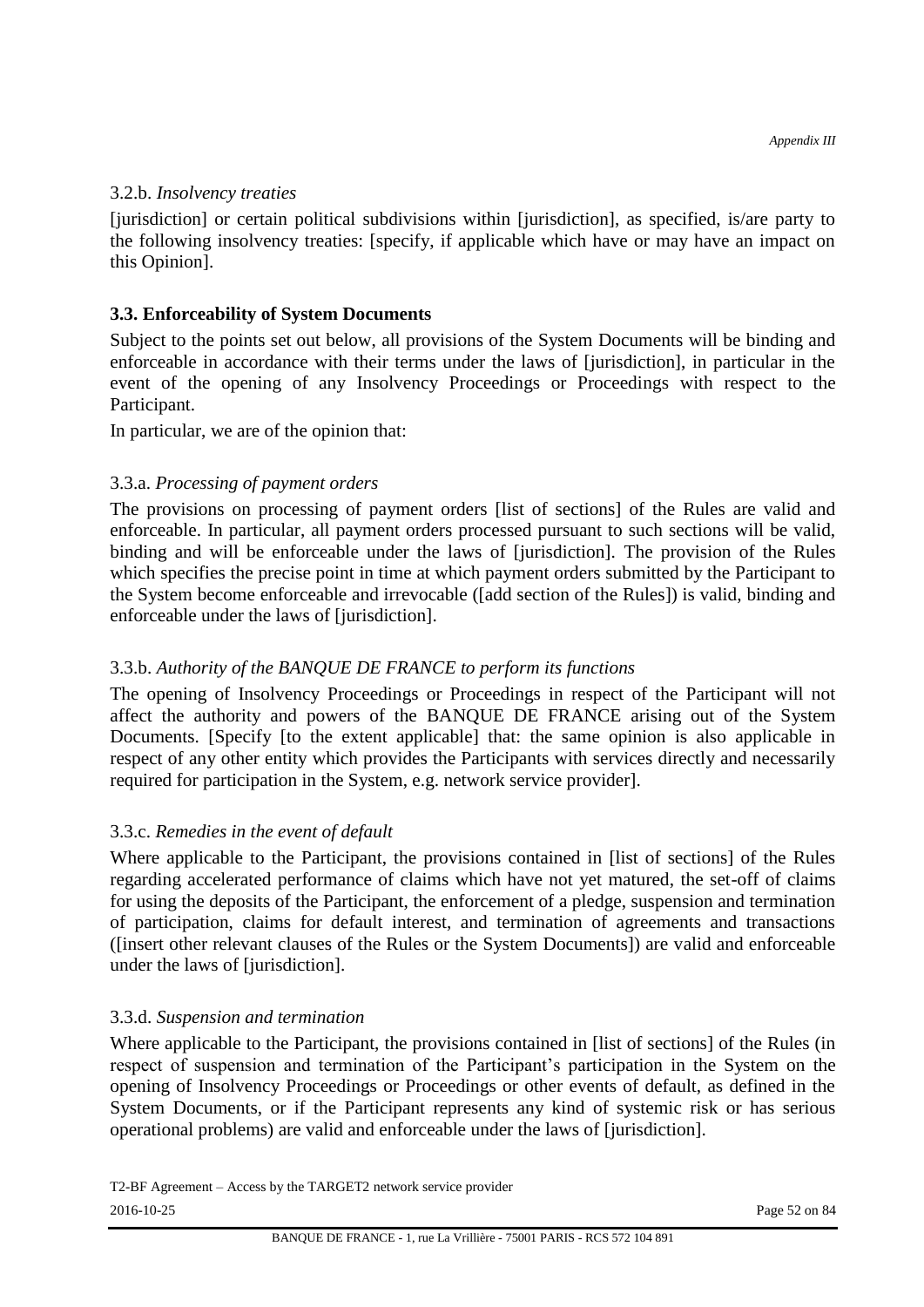#### 3.3.e. *Penalty regime*

Where applicable to the Participant, the provisions contained in [list of sections] of the Rules in respect of penalties imposed on a Participant which is unable to reimburse intraday credit or overnight credit, where applicable, on time are valid and enforceable under the laws of [jurisdiction].

## 3.3.f. *Assignment of rights and obligations*

The rights and obligations of the Participant cannot be assigned, altered or otherwise transferred by the Participant to third parties without the prior written consent of the BANQUE DE FRANCE.

# 3.3.g. *Choice of governing law and jurisdiction*

The provisions contained in [list of sections] of the Rules, and in particular in respect of the governing law, the resolution of a dispute, competent courts, and service of process are valid and enforceable under the laws of [jurisdiction].

## **3.4. Voidable preferences**

We are of the opinion that no obligation arising out of the System Documents, the performance thereof, or compliance therewith prior to the opening of any Insolvency Proceedings or Proceedings in respect of the Participant may be set aside in any such proceedings as a preference, voidable transaction or otherwise under the laws of [jurisdiction].

In particular, and without limitation to the foregoing, we express this opinion in respect of any payment orders submitted by any participant in the System. In particular, we are of the opinion that the provisions of [list of sections] of the Rules establishing the enforceability and irrevocability of payment orders will be valid and enforceable and that a payment order submitted by any participant and processed pursuant to [list of sections] of the Rules may not be set aside in any Insolvency Proceedings or Proceedings as a preference, voidable transaction or otherwise under the laws of [jurisdiction].

# **3.5. Attachment**

If a creditor of the Participant seeks an attachment order (including any freezing order, order for seizure or any other public or private law procedure that is intended to protect the public interest or the rights of the Participant's creditors) hereinafter referred to as an 'Attachment' under the laws of [jurisdiction] from a court or governmental, judicial or public authority that is competent in [jurisdiction], we are of the opinion that [insert the analysis and discussion].

## **3.6. Collateral [if applicable]**

3.6.a. *Assignment of rights or deposit of assets for collateral purposes, pledge and/or repo* 

Assignments for collateral purposes will be valid and enforceable under the laws of [jurisdiction]. Specifically, the creation and enforcement of a pledge or repo under the [insert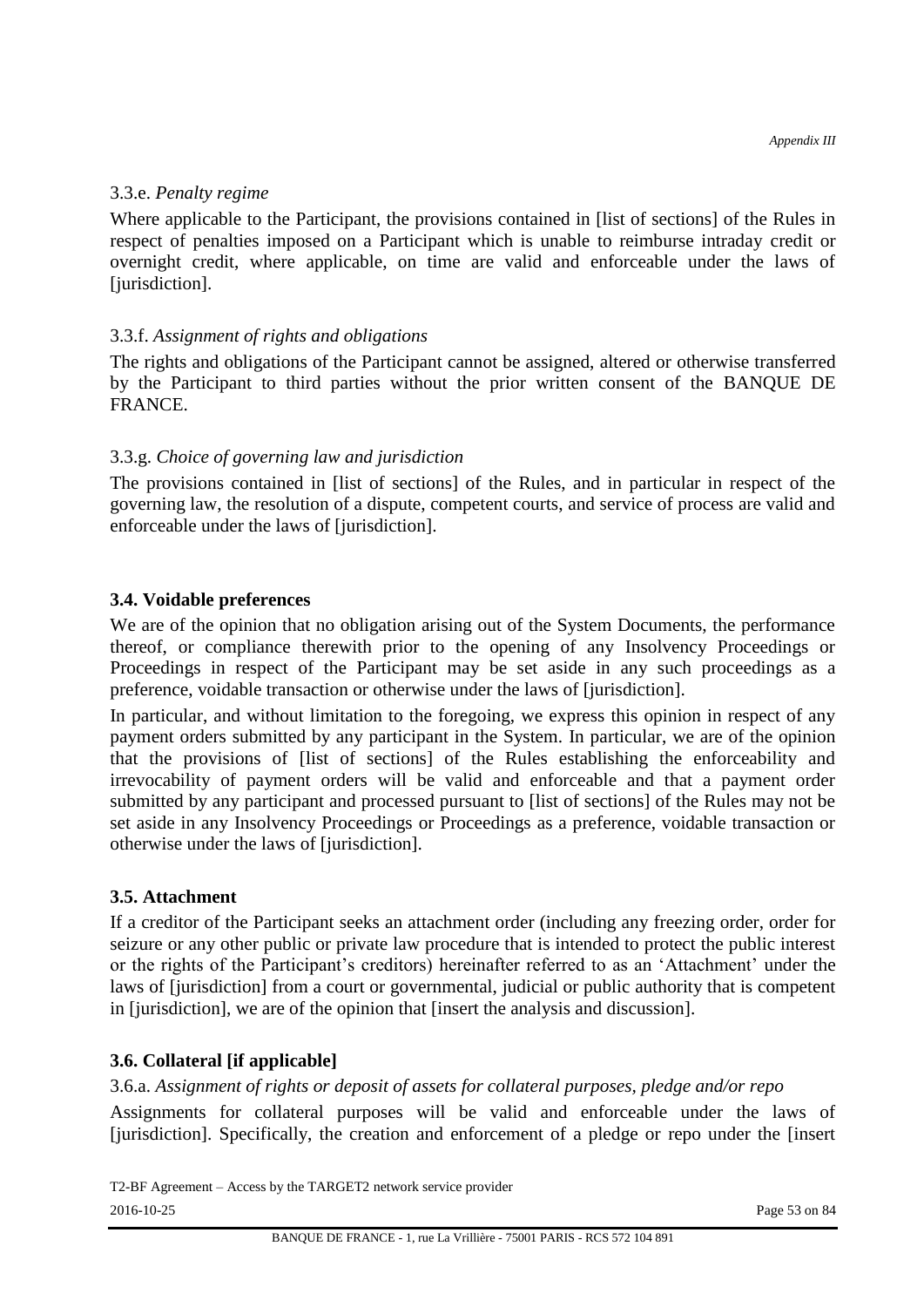reference to the relevant arrangement with the CB] will be valid and enforceable under the laws of [jurisdiction].

#### 3.6.b. *Priority of assignees', pledgees' or repo purchasers' interest over that of other claimants*

In the event of Insolvency Proceedings or Proceedings in respect of the Participant, the rights or assets assigned for collateral purposes, or pledged by the Participant in favour of the BANQUE DE FRANCE or other participants in the System, will rank in priority of payment above the claims of all other creditors of the Participant and will not be subject to priority or preferential creditors.

## 3.6.c. *Enforcing title to security*

Even in the event of Insolvency Proceedings or Proceedings in respect of the Participant, other participants in the System and the BANQUE DE FRANCE as [assignees, pledgees or repo purchasers as applicable] will still be free to enforce and collect the Participant's rights or assets through the action of the BANQUE DE FRANCE pursuant to the Rules.

## 3.6.d. *Form and registration requirements*

There are no form requirements for the assignment for collateral purposes of, or the creation and enforcement of a pledge or repo over the Participant's rights or assets and it is not necessary for the [assignment for collateral purposes, pledge or repo, as applicable], or any particulars of such [assignment, pledge or repo, as applicable,] to be registered or filed with any court or governmental, judicial or public authority that is competent in [jurisdiction].

## **3.7. Branches [to the extent applicable]**

#### 3.7.a. *Opinion applies to action through branches*

Each of the statements and opinions presented above with regard to the Participant applies with equal accuracy and validity under the laws of [jurisdiction] in situations where the Participant acts through its one or more of its branches established outside [jurisdiction].

#### 3.7.b. *Conformity with law*

Neither the execution and performance of the rights and obligations under the System Documents nor the submission, transmission or receipt of payment orders by a branch of the Participant will in any respect breach the laws of [jurisdiction].

#### 3.7.c. *Required authorisations*

Neither the execution and performance of the rights and obligations under the System Documents nor the submission, transmission or receipt of payment orders by a branch of a Participant will require any additional authorisations, approvals, consents, filings, registrations, notarisations or other certifications of or with any court or governmental, judicial or public authority that is competent in [jurisdiction].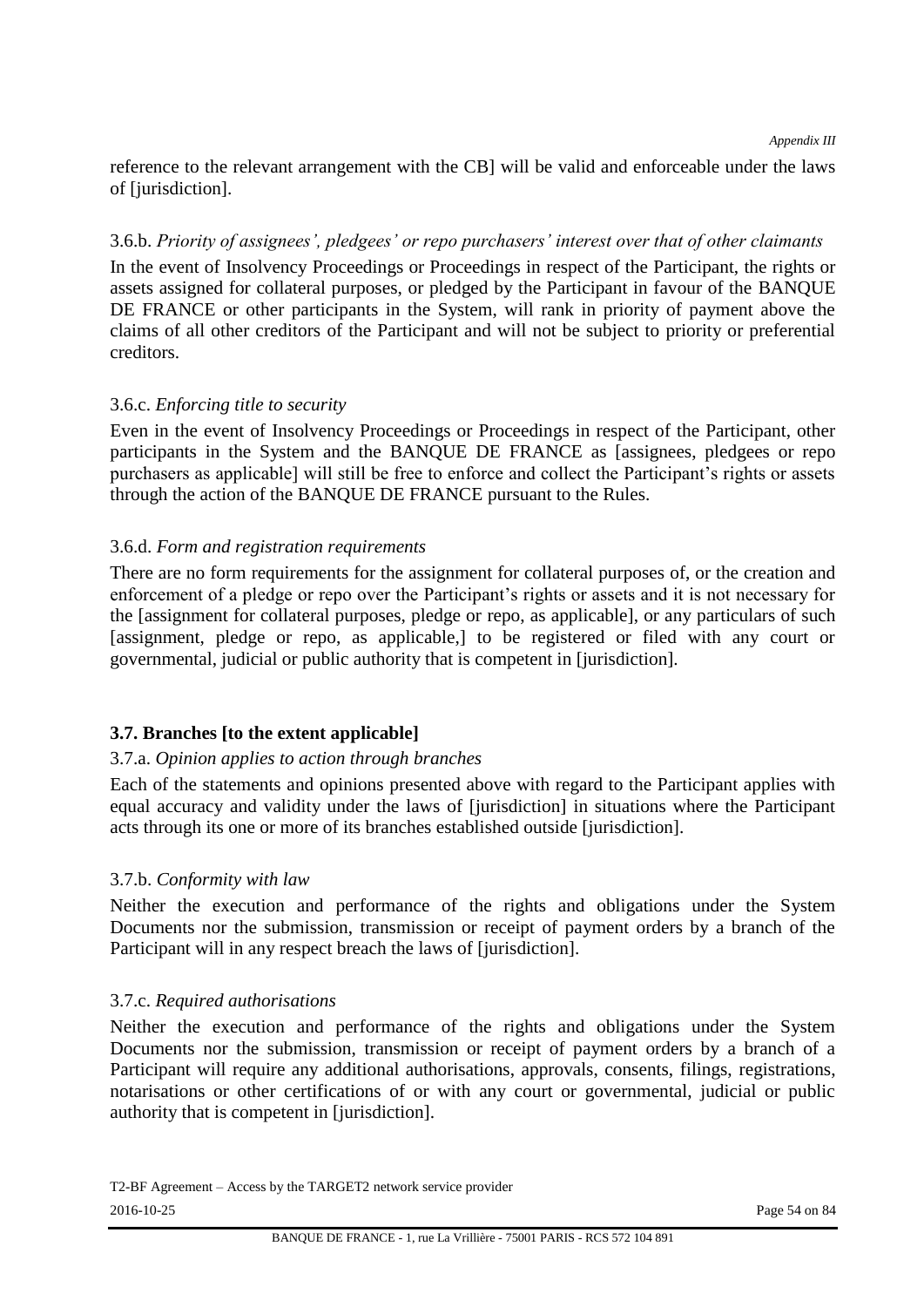*Appendix III*

This Opinion is stated as of its date and is addressed solely to the BANQUE DE FRANCE and the [Participant]. No other persons may rely on this Opinion, and the contents of this Opinion may not be disclosed to persons other than its intended recipients and their legal counsel without our prior written consent, with the exception of the European Central Bank and the national central banks of the European System of Central Banks [and [the national central bank/relevant regulatory authorities] of [jurisdiction]].

Yours faithfully, [signature]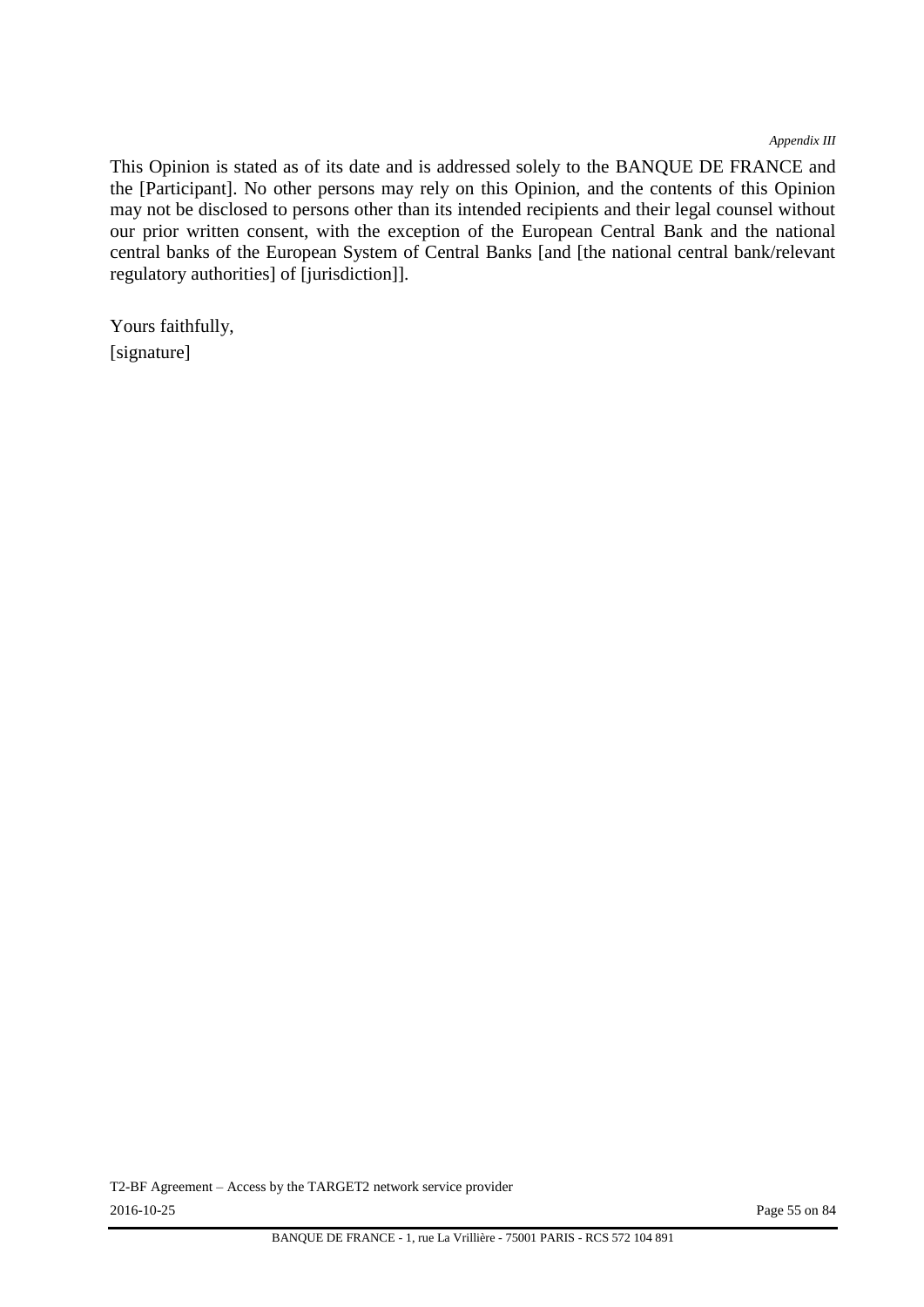#### **BUSINESS CONTINUITY AND CONTINGENCY PROCEDURES**

#### **1. General provisions**

(a) This Appendix sets out the arrangements between the BANQUE DE FRANCE and participants, or ancillary systems, if one or more components of the SSP or the telecommunications network fail or are affected by an abnormal external event, or if the failure affects any participant or ancillary system.

(b) All references to specific times in this Appendix are to the local time at the seat of the ECB, i.e. Central European Time (CET) 7 .

#### **2. Measures of business continuity and contingency processing**

(a) In the event that an abnormal external event occurs and/or there is a failure of the SSP or the telecommunications network which affects the normal operation of TARGET2, the BANQUE DE FRANCE shall be entitled to adopt business continuity and contingency processing measures.

(b) The following main business continuity and contingency processing measures shall be available in TARGET2:

- (i) relocating the operation of the SSP to an alternative site;
- (ii) changing the SSP's operating hours; and
- (iii) initiating contingency processing of very critical and critical payments, as defined in paragraph 6(c) and (d) respectively.

(c) In relation to business continuity and contingency processing measures, the BANQUE DE FRANCE shall have full discretion regarding whether and which measures are adopted to settle payment orders.

#### **3. Incident communication**

 $\overline{a}$ 

(a) Information about the failure of the SSP and/or an abnormal external event shall be communicated to participants through the domestic communication channels, the ICM and T2IS. In particular, communications to participants shall include the following information:

- (i) a description of the event;
- (ii) the anticipated delay in processing (if known);

<sup>7</sup> CET takes into account the change to Central European Summer Tiime

T2-BF Agreement – Access by the TARGET2 network service provider 2016-10-25 Page 56 on 84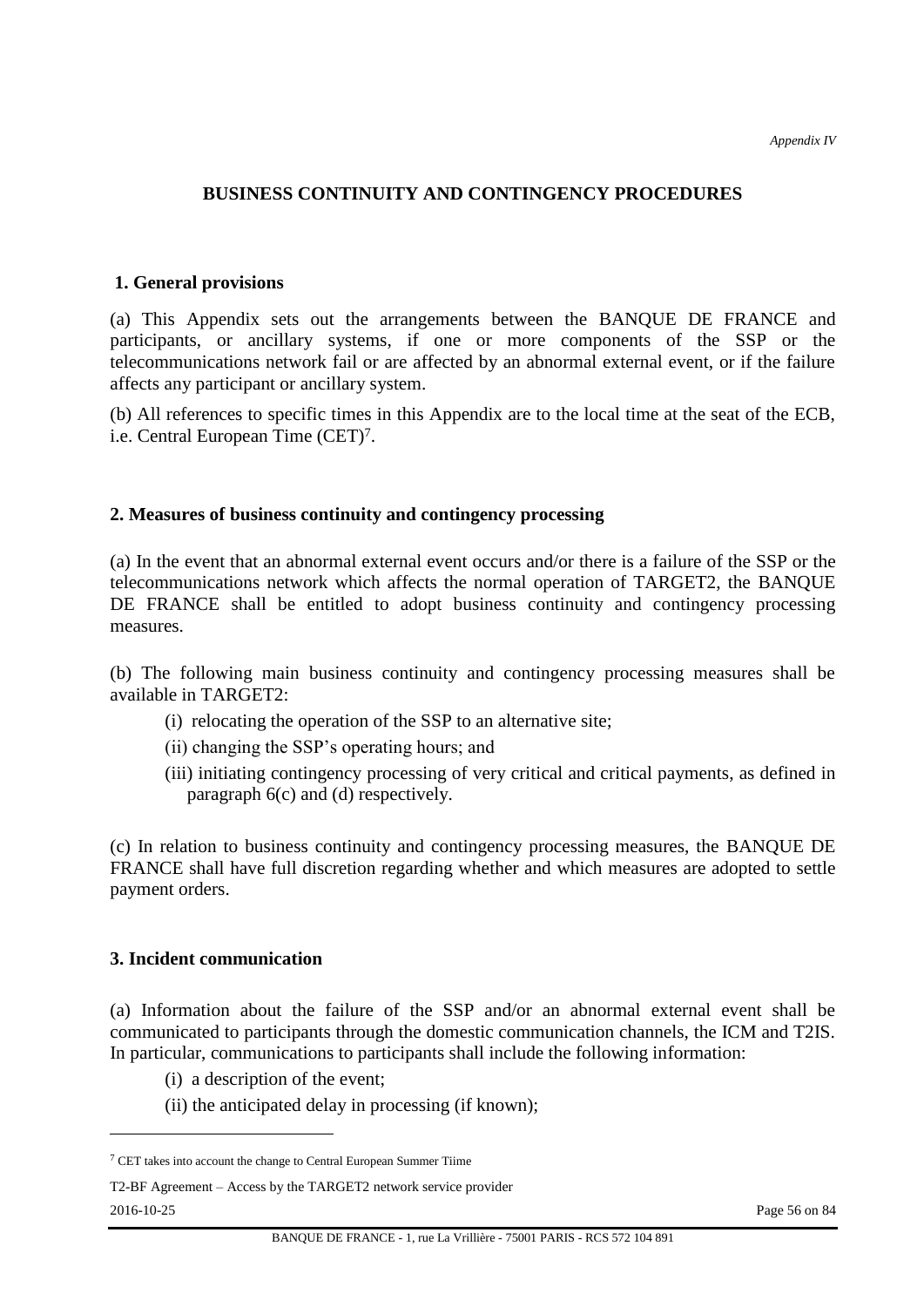- (iii) information on the measures already taken; and
- (iv) the advice to participants.
- (b) In addition, the BANQUE DE FRANCE may notify participants of any other existing or anticipated event which has the potential to affect the normal operation of TARGET2.

## **4. Relocation of the operation of the SSP to an alternative site**

(a) In the event that any of the events referred to in paragraph 2(a) occurs, the operation of the SSP may be relocated to an alternative site, either within the same region or in another region.

(b) In the event that the operation of the SSP or the T2S platform is relocated from one region (Region 1) to another region (Region 2), the participants shall endeavour to reconcile their positions up to the point of the failure or the occurrence of the abnormal external event and provide to the BANQUE DE FRANCE all relevant information in this respect.

(c) Where a PM to DCA liquidity transfer order is debited on the participant's PM account on the SSP in Region 1, but, after reconciliation, is not shown as debited on the SSP in Region 2, the CB responsible for the participant shall debit the participant's PM account in Region 2 to return the participant's PM account balance to the level it had prior to the relocation.

#### **5. Change of operating hours**

(a) The daytime processing of TARGET2 may be extended or the opening time of a new business day may be delayed. During any extended operating time of TARGET2, payment orders shall be processed in accordance with the TARGET2-BANQUE DE FRANCE Agreement, subject to the modifications contained in this Appendix.

(b) Daytime processing may be extended and the closing time thereby delayed if an SSP failure has occurred during the day but has been resolved before 18.00. Such a closing time delay shall in normal circumstances not exceed two hours and shall be announced as early as possible to participants. If such a delay is announced before 16.50, the minimum period of one hour between the cut-off time for customer and interbank payment orders shall remain in place. Once such a delay is announced it may not be withdrawn.

(c) The closing time shall be delayed in cases where an SSP failure has occurred before 18.00 and has not been resolved by 18.00. The BANQUE DE FRANCE shall immediately communicate the delay of closing time to participants.

(d) Upon recovery of the SSP, the following steps shall take place:

(i) the BANQUE DE FRANCE shall seek to settle all queued payments within one hour; this time is reduced to 30 minutes in the event that the SSP failure occurs at 17.30 or later (in cases where the SSP failure was on-going at 18.00);

T2-BF Agreement – Access by the TARGET2 network service provider 2016-10-25 Page 57 on 84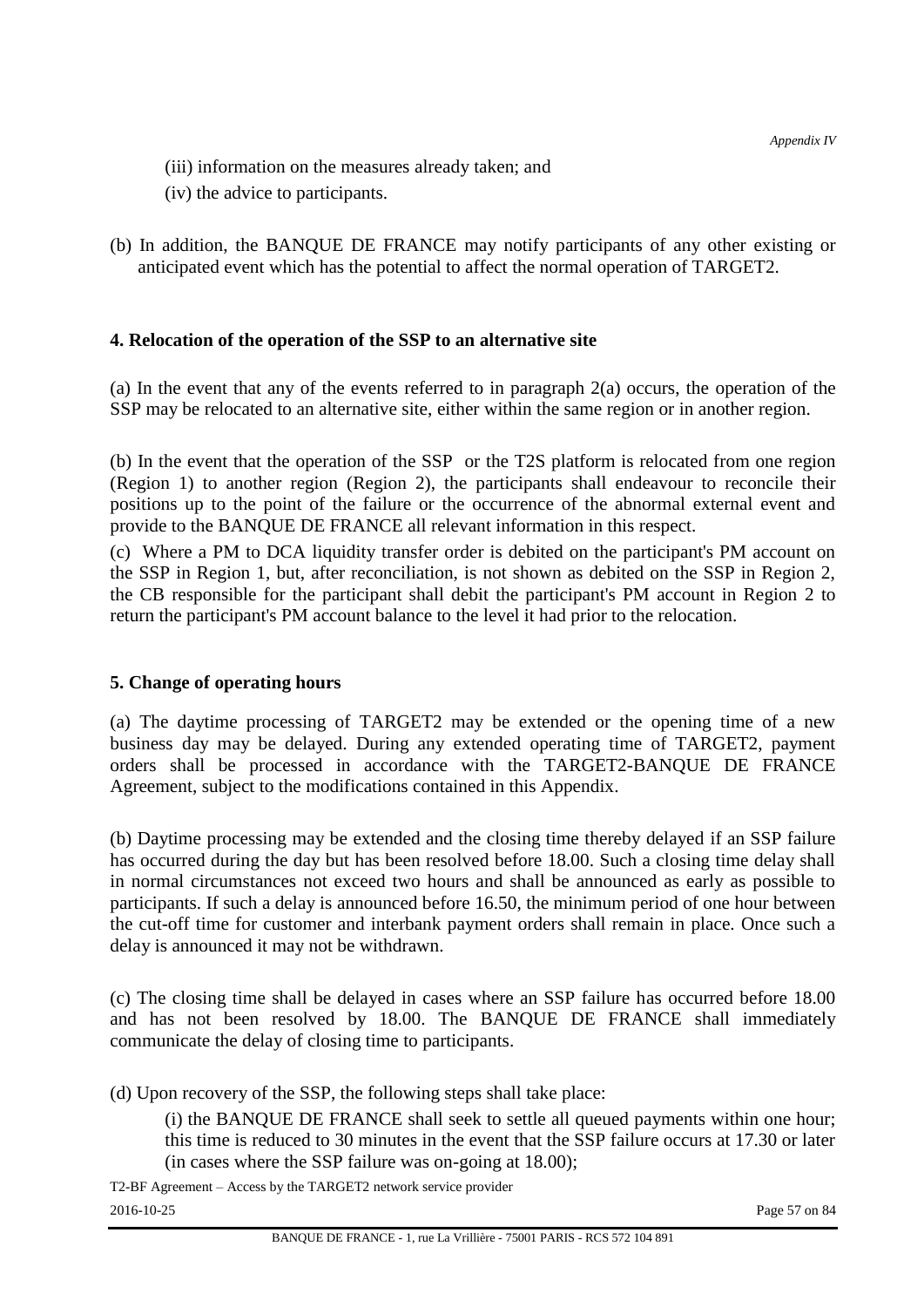(ii) participants' final balances shall be established within one hour; this time shall be reduced to 30 minutes in the event that the SSP failure occurs at 17.30 or later, in cases where the SSP failure was on-going at 18.00;

(iii) at the cut-off time for interbank payments, the end-of-day processing, including recourse to the Eurosystem standing facilities shall take place;

(e) ancillary systems that require liquidity in the early morning need to have established means to cope with cases where the daytime processing cannot be started in time due to an SSP failure on the previous day.

#### **6. Contingency processing**

(a) If it deems it necessary to do so, the BANQUE DE FRANCE shall initiate the contingency processing of payment orders in the Contingency Module of the SSP. In such cases, only a minimum service level shall be provided to participants. The BANQUE DE FRANCE shall inform its participants of the start of contingency processing by means of any available means of communication.

(b) In contingency processing, payment orders shall be processed manually by the BANQUE DE FRANCE.

(c) The following payments shall be considered as 'very critical' and the BANQUE DE FRANCE shall use best efforts to process them in contingency situations:

- (i) CLS Bank International-related payments;
- (ii) end-of-day settlement of EURO1;
- (iii) central counterparty margin calls.

(d) The following types of payments shall be considered as 'critical' and the BANQUE DE FRANCE may decide to initiate contingency processing in relation to them:

(i) payments in relation to the real-time settlement of interfaced securities settlement systems; and

(ii) additional payments, if required to avoid systemic risk.

(iii) les ordres de transfert de liquidité MP à DCA.

(e) Participants shall submit payment orders for contingency processing and information to payees shall be provided through communication means indicated in Appendix X. Information concerning account balances and debit and credit entries may be obtained via the BANQUE DE FRANCE.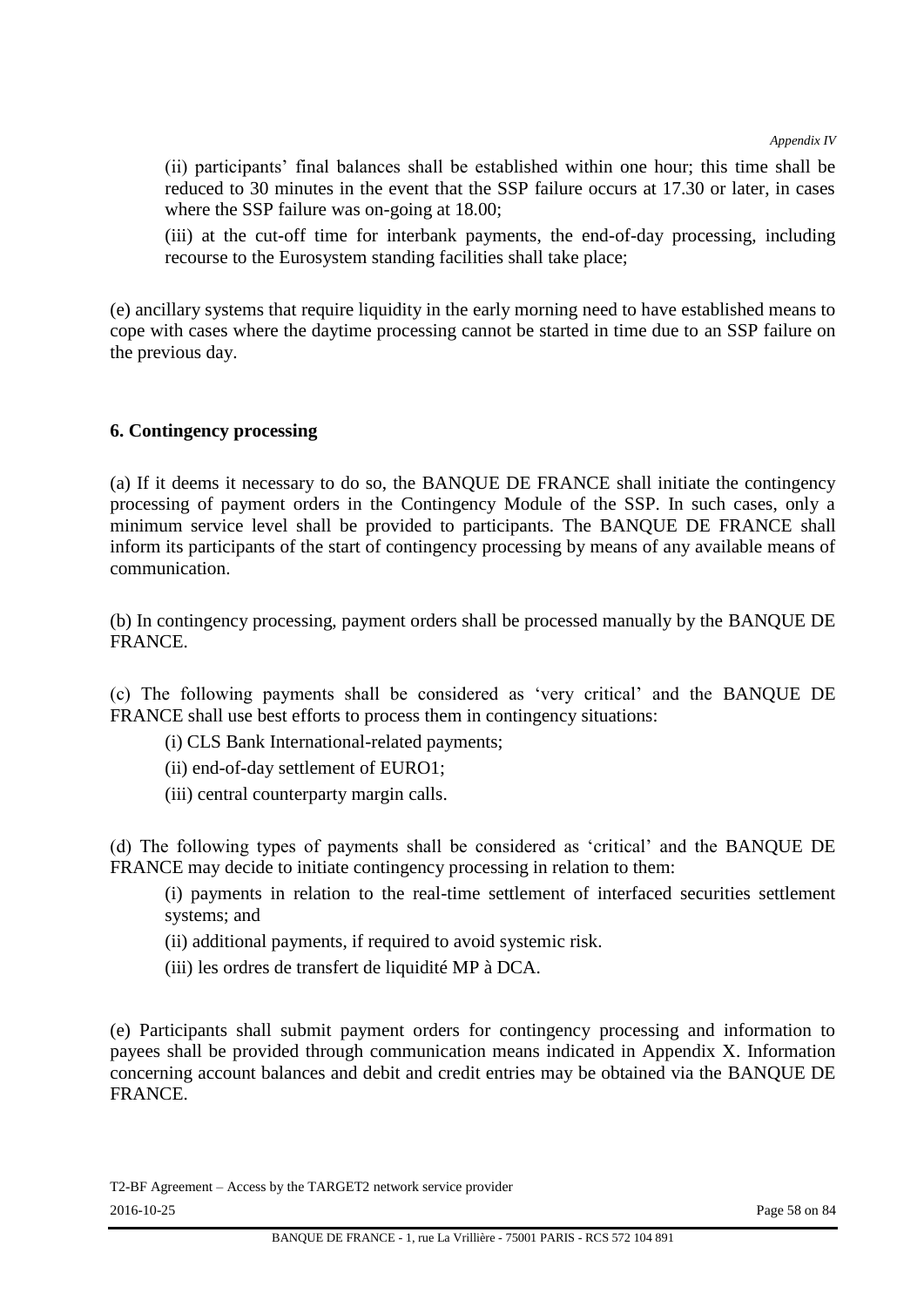*Appendix IV*

(f) Payment orders that have already been submitted to TARGET2-BANQUE DE FRANCE, but are queued, may also undergo contingency processing. In such cases the BANQUE DE FRANCE shall endeavour to avoid the double processing of payment orders, but the participants shall bear the risk of such double processing if it occurred.

(g) For contingency processing of payment orders, participants shall provide additional collateral. During contingency processing, incoming contingency payments may be used to fund outgoing contingency payments. For the purposes of contingency processing, participants' available liquidity may not be taken into account by the BANQUE DE FRANCE.

# **7. Failures linked to participants or ancillary systems**

(a) In the event that a participant has a problem that prevents it from settling payments in TARGET2 it shall be its responsibility to resolve the problem. In particular, a participant may use in-house solutions or the ICM functionality, i.e. backup liquidity redistribution payments and backup contingency payments (CLS, EURO1, STEP2 pre-fund).

(b) If a participant decides to use the ICM functionality for making backup liquidity redistribution payments, the BANQUE DE FRANCE shall, if the participant so requests, open this functionality via the ICM. If the participant so requests, the BANQUE DE FRANCE shall transmit an ICM broadcast message to inform other participants about the participant's use of backup liquidity redistribution payments. The participant shall be responsible for sending such backup liquidity redistribution payments exclusively to other participants with which it has bilaterally agreed on the use of such payments and for any further steps in relation to such payments.

(c) If the measures referred to in subparagraph (a) are exhausted or if they are inefficient, the participant may request support from the BANQUE DE FRANCE.

(d) In the event that a failure affects an ancillary system, that ancillary system shall be responsible for resolving the failure. If the ancillary system so requests, the BANQUE DE FRANCE may act on its behalf. The BANQUE DE FRANCE shall have discretion to decide what support it gives to the ancillary system, including during the night-time operations of the ancillary system. The following contingency measures may be taken:

(i) the ancillary system initiates clean payments, i.e. payments that are not linked to the underlying transaction, via the Participant Interface;

(ii) the BANQUE DE FRANCE creates and/or processes XML instructions/files on behalf of the ancillary system; and/or

(iii) the BANQUE DE FRANCE makes clean payments on behalf of the ancillary system.

(e) The detailed contingency measures with respect to ancillary systems shall be contained in the bilateral arrangements between the BANQUE DE FRANCE and the relevant ancillary system

T2-BF Agreement – Access by the TARGET2 network service provider 2016-10-25 Page 59 on 84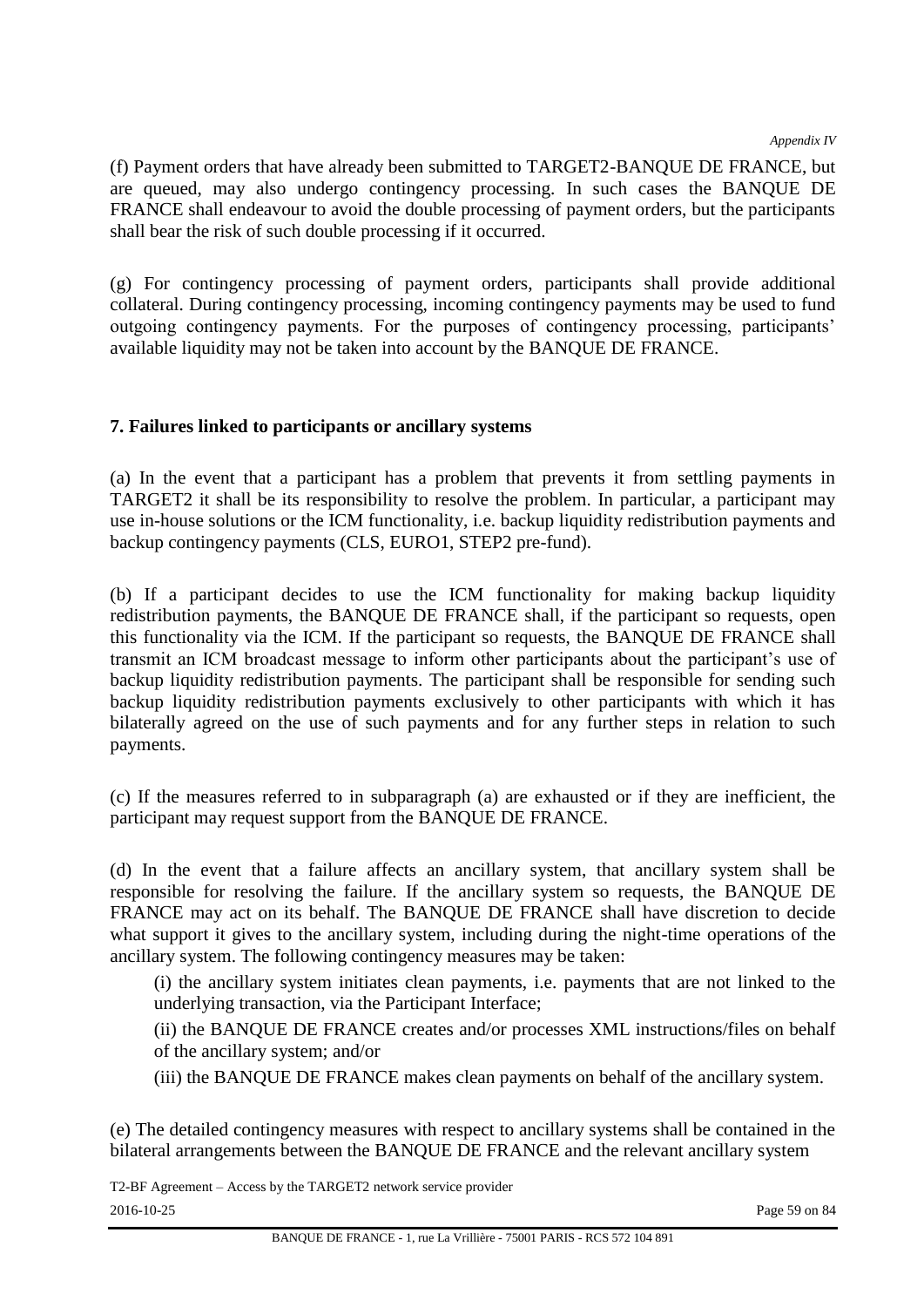#### **8. Other provisions**

(a) In the event that certain data are unavailable because one of the events referred to in paragraph 3(a) has occurred, the BANQUE DE FRANCE is entitled to start or continue processing payment orders and/or operate TARGET2-BANQUE DE FRANCE on the basis of the last available data, as determined by the BANQUE DE FRANCE. If so requested by the BANQUE DE FRANCE, participants and ancillary systems shall resubmit their FileAct/Interact messages or take any other action deemed appropriate by the BANQUE DE FRANCE.

(b) In the event of a failure of the BANQUE DE FRANCE, some or all of its technical functions in relation to TARGET2-BANQUE DE FRANCE may be performed by other Eurosystem CBs.

(c) The BANQUE DE FRANCE may require that the participants participate in regular or ad hoc testing of business continuity and contingency processing measures, training or any other preventive arrangements, as deemed necessary by the BANQUE DE FRANCE. Any costs incurred by the participants as a result of such testing orother arrangements shall be borne solely by the participants.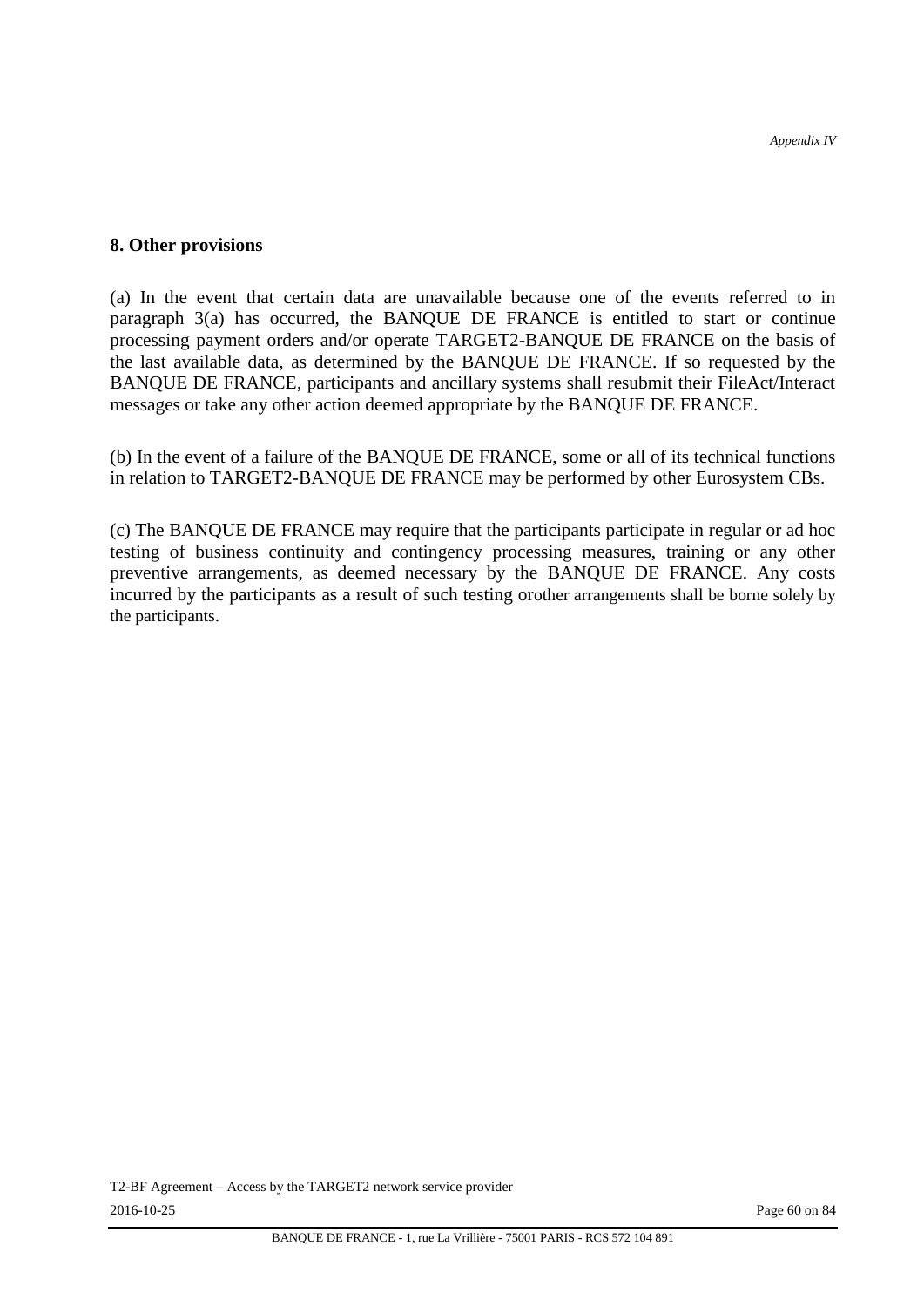## **OPERATING SCHEDULE**

1. TARGET2 is open on all days, except Saturdays, Sundays, New Year's Day, Good Friday and Easter Monday (according to the calendar applicable at the seat of the ECB), 1 May, Christmas Day and 26 December.

2. The reference time for the system is the local time at the seat of the ECB, i.e. CET.

3. The current business day is opened during the evening of the previous business day and operates to the following schedule:

| <b>Time</b>                   | <b>Description</b>                                                                                                                                                                                                                    |  |  |  |  |  |
|-------------------------------|---------------------------------------------------------------------------------------------------------------------------------------------------------------------------------------------------------------------------------------|--|--|--|--|--|
| 6.45-7.00                     | <b>Business</b><br>window<br>daytime<br>to<br>prepare<br>operations $(*)$                                                                                                                                                             |  |  |  |  |  |
| 7.00-18.00                    | Daytime processing                                                                                                                                                                                                                    |  |  |  |  |  |
| 17.00                         | Cut-off time for customer payments, i.e.<br>payments where the originator and/or the<br>beneficiary of a payment is not a direct or<br>indirect participant as identified in the system<br>by the use of an MT 103 or MT 103+ message |  |  |  |  |  |
| 18.00                         | Cut-off time for interbank payments, i.e.<br>payments other than customer payments                                                                                                                                                    |  |  |  |  |  |
| 18.00-18.45 $(**)$            | End-of-day processing                                                                                                                                                                                                                 |  |  |  |  |  |
| $18.15$ (**)                  | General cut-off time for the use of standing<br>facilities                                                                                                                                                                            |  |  |  |  |  |
| (Shortly after) $18.30$ (***) | Data for the update of accounting systems are<br>available to CBs                                                                                                                                                                     |  |  |  |  |  |
| $18.45 - 19.30$ (***)         | Start-of-day processing (new business day)                                                                                                                                                                                            |  |  |  |  |  |
| $19.00$ (***)-19.30(**)       | Provision of liquidity on the PM account                                                                                                                                                                                              |  |  |  |  |  |

T2-BF Agreement – Access by the TARGET2 network service provider 2016-10-25 Page 61 on 84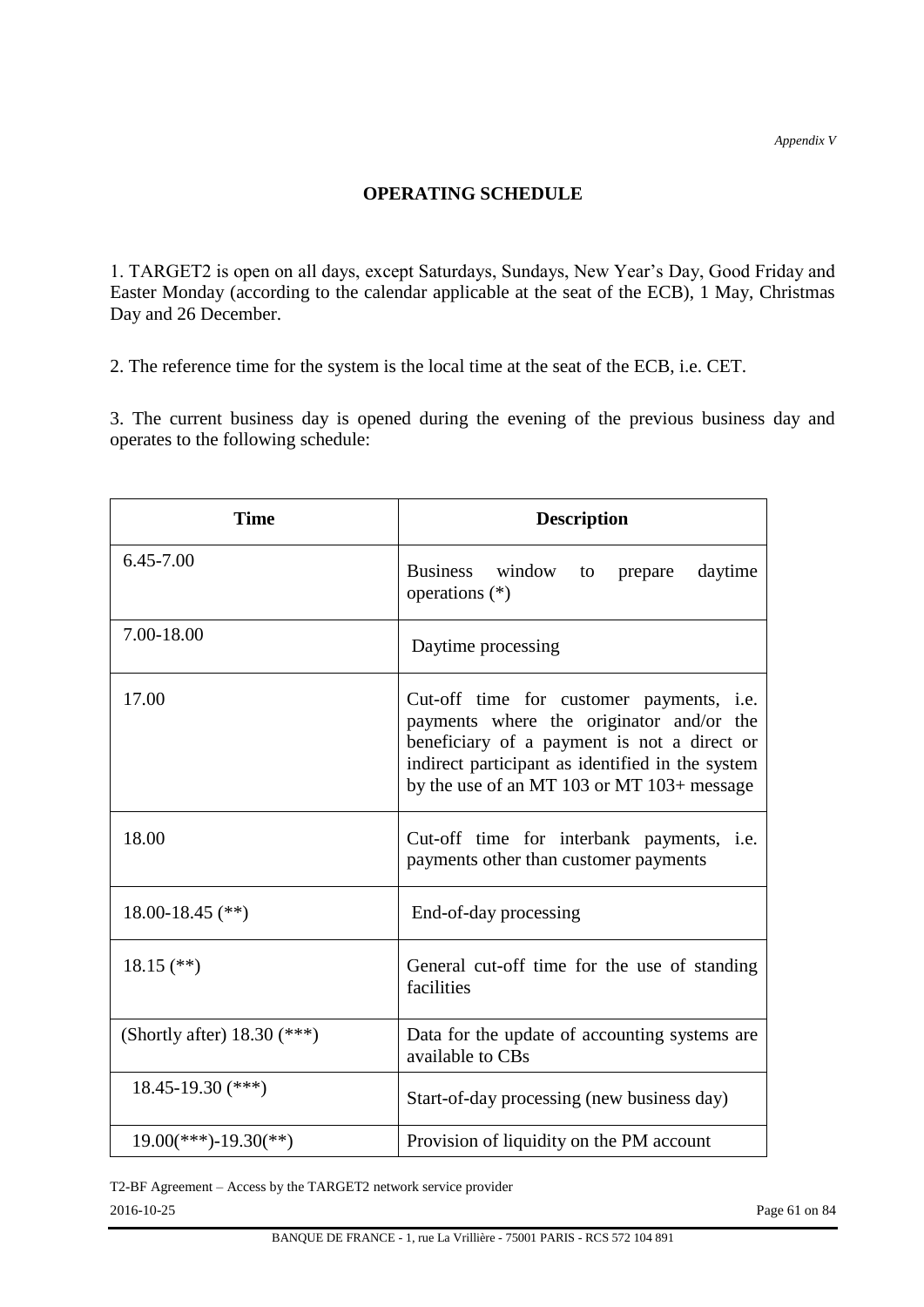*Appendix V*

| $19.30$ (***)       | 'Start-of-procedure' message and settlement of<br>the standing orders to transfer liquidity from<br>the PM accounts to the sub-accounts/mirror<br>account (ancillary system-related settlement)                                                    |
|---------------------|----------------------------------------------------------------------------------------------------------------------------------------------------------------------------------------------------------------------------------------------------|
| $19.30$ (***)-22.00 | Execution of additional liquidity transfers via<br>the ICM before the ancillary system sends the<br>'start-of-cycle' message; settlement period of<br>night-time ancillary system operations (only<br>for ancillary system settlement procedure 6) |
| 22.00-1.00          | Technical maintenance period                                                                                                                                                                                                                       |
| 1.00-7.00           | Settlement procedure of night-time ancillary<br>system operations (only for ancillary system<br>settlement procedure 6)                                                                                                                            |

(\*)'Daytime operations' means daytime processing and end-of-day processing.

(\*\*) Ends 15 minutes later on the last day of the Eurosystem reserve maintenance period.

(\*\*\*) Starts 15 minutes later on the last day of the Eurosystem reserve maintenance period.

4. The ICM is available for liquidity transfers from 19.30 <sup>8</sup> until 18.00 the next day, except during the technical maintenance period from 22.00 until 1.00.

5. The operating hours may be changed in the event that business continuity measures are adopted in accordance with paragraph 5 of Appendix IV.

l

<sup>&</sup>lt;sup>8</sup> Starts 15 minutes later on the last day of the Eurosystem reserve maintenance period.

T2-BF Agreement – Access by the TARGET2 network service provider 2016-10-25 Page 62 on 84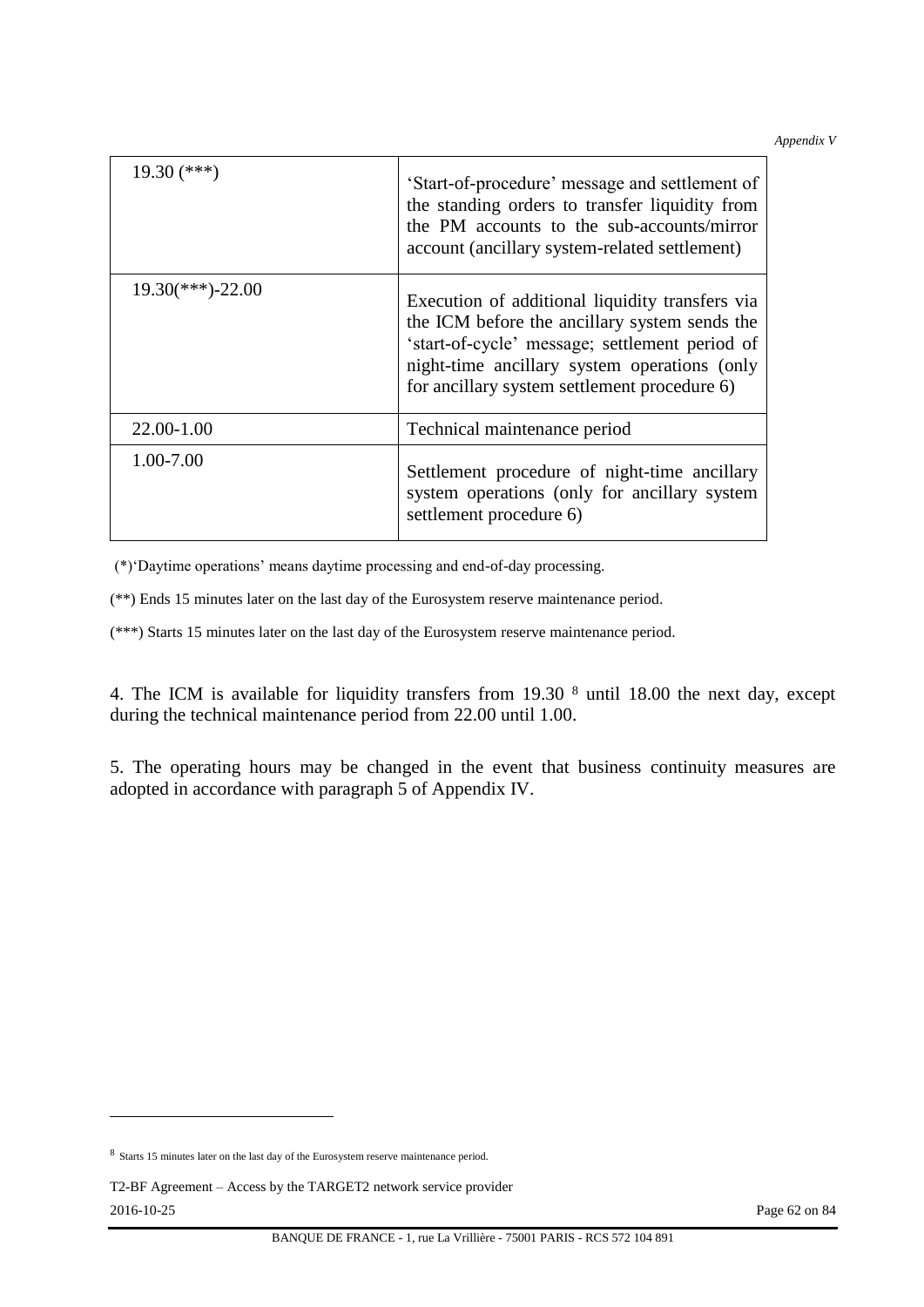# **FEE SCHEDULE AND INVOICING**

## **Fees for direct participants**

1. The monthly fee for the processing of payment orders in TARGET2-BANQUE DE FRANCE for direct participants, depending on which option the direct participant has chosen, shall be either:

(a) EUR 150 per PM account plus a flat fee per transaction (debit entry) of EUR 0.80; or

(b) EUR 1 875 per PM account plus a fee per transaction (debit entry) determined as follows, based on the volume of transactions (number of processed items) per month:

| <b>Band</b>    | <b>From</b>   | T <sub>o</sub> | Price (EUR) |
|----------------|---------------|----------------|-------------|
|                | л.            | 10 000         | 0.60        |
| $\overline{2}$ | 10 001        | 25 000         | 0.50        |
| 3              | 25 001        | 50 000         | 0.40        |
| $\overline{4}$ | 50 001        | 100 000        | 0.20        |
| 5              | Above 100 000 |                | 0.125       |

Liquidity transfers between a participant's PM account and its sub-accounts shall not be subject to a charge.

PM to DCA liquidity transfer orders sent from a participant's PM account and DCA to PM and liquidity transfer orders received on a participant's PM account shall be charged according to the pricing option (a) or (b) above chosen for that PM account.

2. The monthly fee for multi-addressee access shall be EUR 80 for each 8-digit BIC address other than the BIC of the direct participant's account.

3. There shall be an additional monthly fee for direct participants who do not wish the BIC of their account to be published in the TARGET2 directory of EUR 30 per account.

4. The monthly fee for each registration by a direct participant of an indirect participant in the TARGET2 directory shall be EUR 20.

T2-BF Agreement – Access by the TARGET2 network service provider 2016-10-25 Page 63 on 84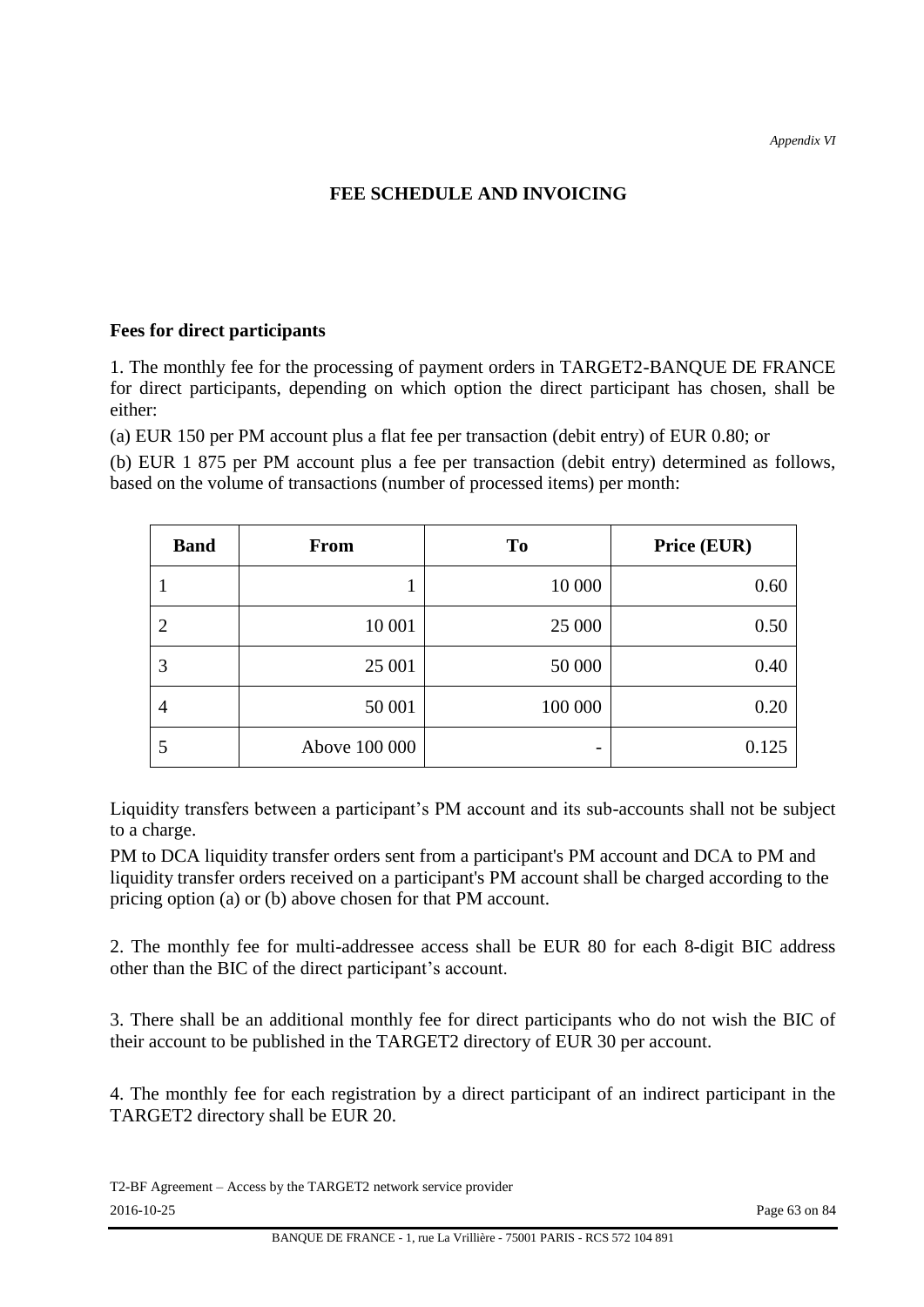*Appendix VI*

3. The one time fee for each registration in the TARGET2 directory of an addressable BIC holder, for branches of direct and indirect participants, branches of correspondents and addressable BIC holders that are members of the same group, as defined in Article 1, shall be EUR 5.

4. The monthly fee for each registration in the TARGET2 directory of an addressable BIC holder for a correspondent shall be EUR 5.

5. The monthly fee for direct participants subscribing to the TARGET2 value-added services for T2S shall be EUR 50 for those participants which have opted for option (a) in paragraph 1 above, and EUR 625 for those participants which have opted for option (b) in paragraph 1 above.

# **Fees for liquidity pooling**

8. For the CAI mode, the monthly fee shall be EUR 100 for each account included in the group.

9. For the AL mode, the monthly fee shall be EUR 200 for each account included in the AL group. If the AL group uses the CAI mode, accounts not included in the AL mode shall pay the CAI monthly fee of EUR 100 per account.

10. For both the AL mode and the CAI mode, the degressive transaction fee structure set out in the table in paragraph 1(b) shall apply to all payments by the participants in the group, as if these payments were sent from one participant's account.

11. The monthly fee of EUR 1 875 referred to in paragraph 1(b) shall be paid by the relevant group manager, and the monthly fee of EUR 150 referred to in paragraph 1(a) shall be paid by all other members of the group. If an AL group is part of a CAI group, and the AL group manager is the same as the CAI group manager, the monthly fee of EUR 1 875 shall only be paid once. If the AL group is a part of a CAI group and the CAI group manager is different from the AL group manager, then the CAI group manager shall pay an additional monthly fee of EUR 1 875. In such cases the invoice for the total fees for all the accounts in the CAI group (including the AL group accounts) shall be sent to the CAI group manager.

## **Fees for Main PM account holders**

12. In addition to the fees set out above in this Appendix, and except for cases expressly provided for in Appendix XI, a monthly fee of EUR 250 for each linked DCA shall be charged to Main PM account holders.

T2-BF Agreement – Access by the TARGET2 network service provider 2016-10-25 Page 64 on 84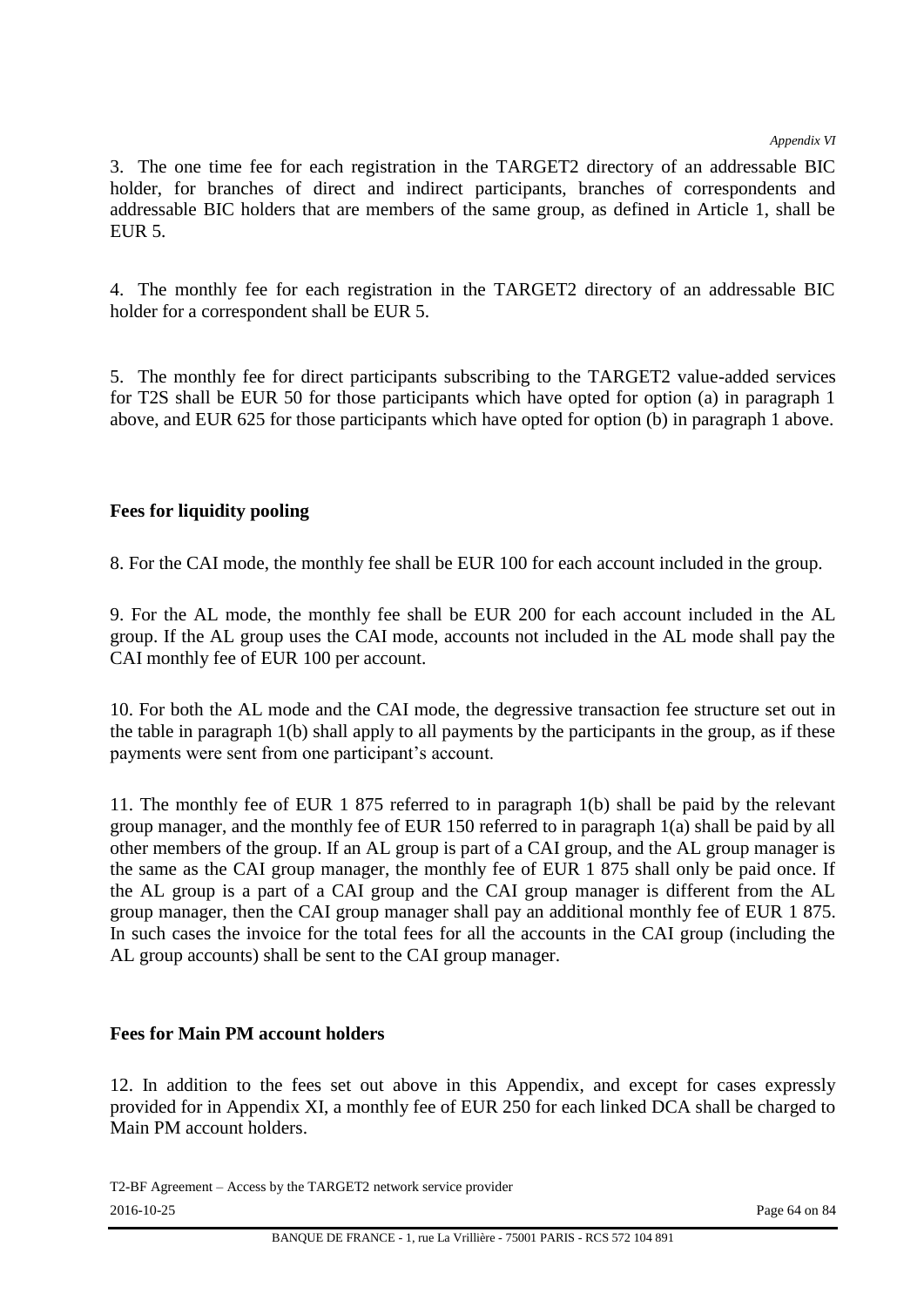*Appendix VI*

|  |  |  |  |  | 13. The Main PM account holders shall be charged the following fees for T2S services |  |  |
|--|--|--|--|--|--------------------------------------------------------------------------------------|--|--|
|  |  |  |  |  | connected with the linked $DCA(s)$ . These items shall be billed separately.         |  |  |

| <b>Tariff items</b>            | Price           | <b>Explanation</b>           |  |  |  |
|--------------------------------|-----------------|------------------------------|--|--|--|
| <b>Settlement services</b>     |                 |                              |  |  |  |
| DCA to DCA liquidity           | 9 euro cent     | per transfer                 |  |  |  |
| transfer orders                |                 |                              |  |  |  |
| Intra-balance movement         | 6 euro cent     | per transaction              |  |  |  |
| (i.e. blocking, unblocking,    |                 |                              |  |  |  |
| reservation of liquidity etc.) |                 |                              |  |  |  |
| <b>Information services</b>    |                 |                              |  |  |  |
| A <sub>2</sub> A reports       | $0.4$ euro cent | per business item in any A2A |  |  |  |
|                                |                 | report generated             |  |  |  |
| A <sub>2</sub> A queries       | 0.7 euro cent   | per queried business item in |  |  |  |
|                                |                 | any A2A query generated      |  |  |  |
| U2A queries                    | 10 euro cent    | per executed search function |  |  |  |
| Messages bundled into a file   | $0.4$ euro cent | per message in a file        |  |  |  |
| Transmissions                  | 1.2 euro cent   | per transmission             |  |  |  |

#### **Invoicing**

14. In the case of direct participants, the following invoicing rules apply. The direct participant (the AL group or CAI group manager in the event that the AL or CAI modes are used) shall receive the relevant invoices for the previous month specifying the fees to be paid, no later than on the fifth business day of the following month. Payment shall be made at the latest on the tenth working day of that month to the account specified by the BANQUE DE FRANCE and shall be debited from that participant's PM account.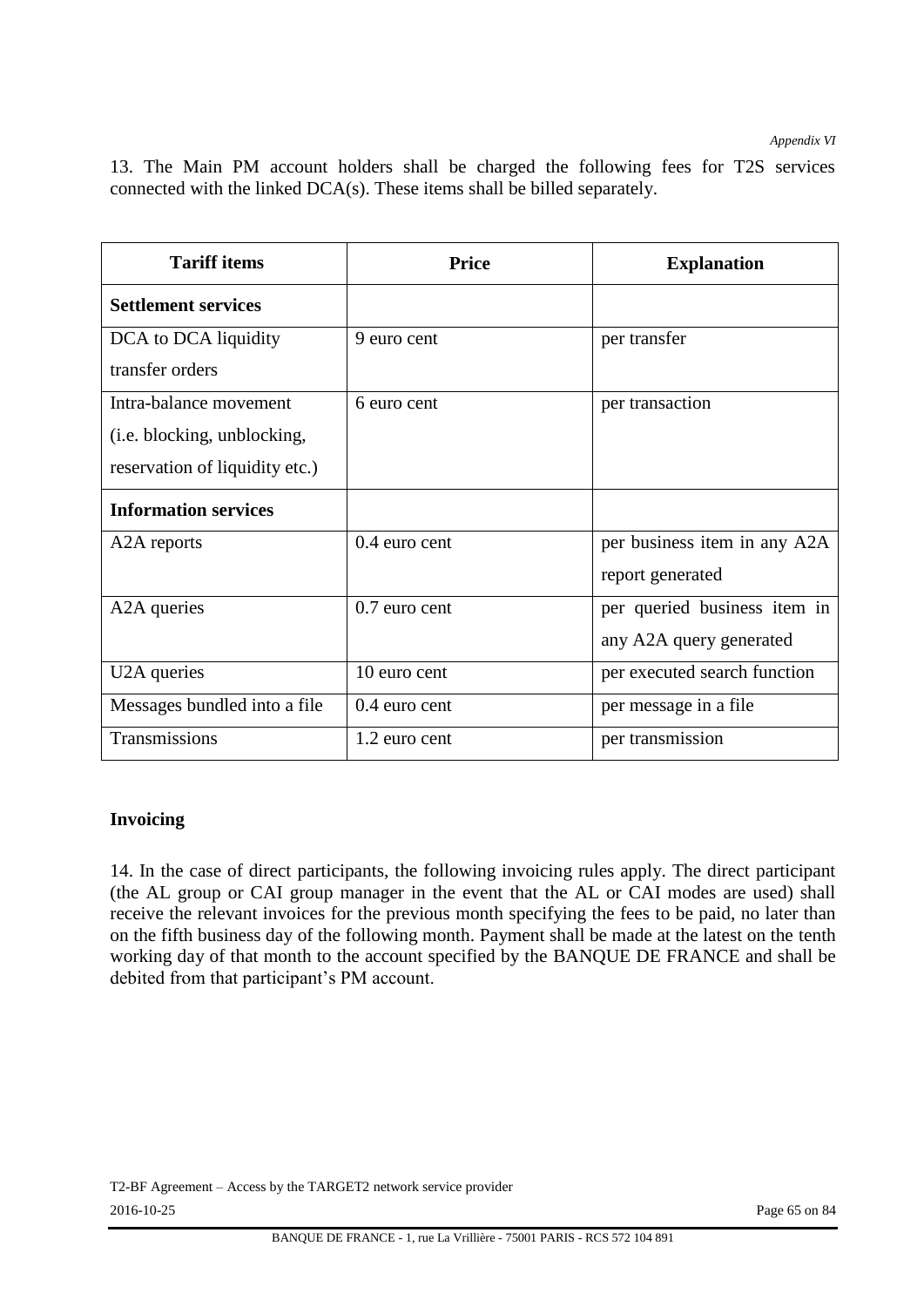# **AGGREGATED LIQUIDITY AGREEMENT VARIANT A**

#### **Template for use of the AL mode by more than one credit institution**

Between, on the one hand:

[participant], acting as AL group manager, holder of PM accounts No […], with BANQUE DE FRANCE represented by [...], acting as [...],

[participant], holder of PM accounts No [...], with BANQUE DE FRANCE represented by [...], acting as  $[\dots]$ ,

[participant], holder of PM accounts No [...], with BANQUE DE FRANCE represented by [...], acting as […],

(hereinafter the 'AL group members')

and on the other hand, the BANQUE DE FRANCE, acting as CB of AL group manager [insert name of AL NCB] [insert name of AL NCB] (hereinafter the 'AL NCBs') (AL group members and AL NCBs hereinafter collectively referred to as the 'Parties')

Whereas:

(1) TARGET2 is legally structured as a multiplicity of payment systems, each of which is designated as a system under the relevant national legislation implementing Directive 98/26/EC of the European Parliament and of the Council of 19 May 1998 on Settlement finality in payment and securities settlement systems9.

(2) Participants in one or more TARGET2 component systems may, under certain conditions laid down in the respective conditions for participation in TARGET2 component systems, set up an AL group, whereby the liquidity on the PM accounts of the AL group members is aggregated.

(3) Aggregation of liquidity enables the AL group members to settle payment orders for an amount exceeding the available liquidity on their respective PM accounts, provided that the total value of all such payment orders never exceeds the aggregate amount of the available liquidity on all such PM accounts. The resulting debit position on one or more of these PM accounts constitutes intraday credit, the provision of which is governed by the respective national arrangements, subject to the modifications described in this agreement; in particular, such debit position is collateralised with the available liquidity on the PM accounts of other AL group members.

(4) The effect of this mechanism is in no way to merge the various PM accounts, which, subject to the limitations described in this agreement, continue to be exclusively held by their respective holders.

T2-BF Agreement – Access by the TARGET2 network service provider

l

2016-10-25 Page 66 on 84

<sup>9</sup> JO L 166 du 11.6.1998, p. 45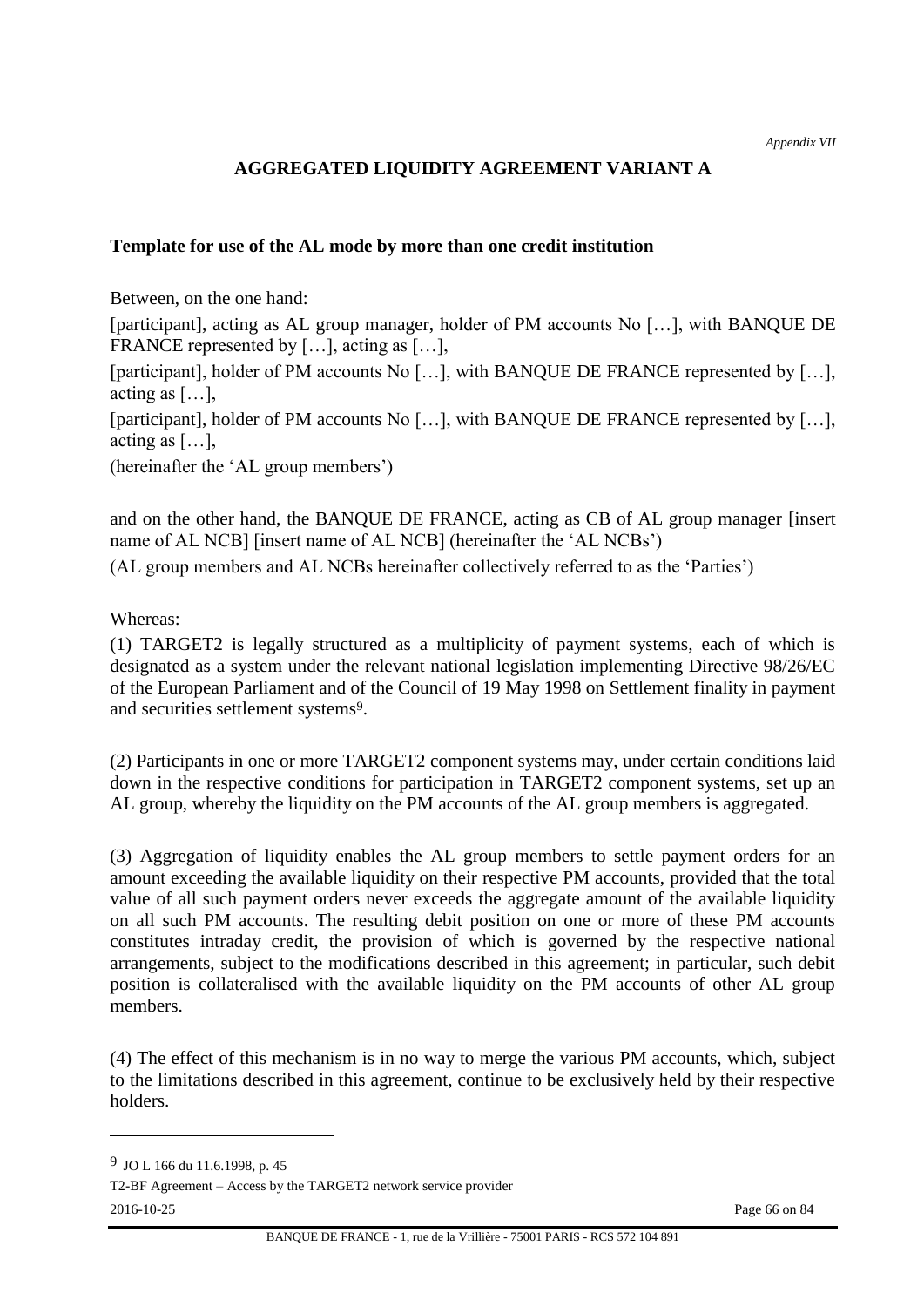(5) Such a mechanism aims to avoid the fragmentation of liquidity in the different TARGET2 component systems and simplify the liquidity management within a group of credit institutions.

(6) This mechanism improves the overall efficiency of settlement of payments in TARGET2.

(7) [Participant], [participant] and [participant] are respectively connected to TARGET2- BANQUE DE FRANCE, [insert names of other concerned TARGET2 component systems], and are bound by the T2-BF Agreement they signed on the [insert relevant dates] and by [insert reference to the arrangements implementing the Harmonised Conditions] of [insert relevant dates],

Now, therefore, the Parties agree the following:

## **Article 1 - Effectiveness of this agreement**

This agreement and any amendment made hereto shall only be effective when the managing NCB, after having obtained any information or documents that it deems appropriate, confirms in writing that this agreement or amendments thereto comply with the requirements laid down in the respective conditions for participation in the TARGET2 component systems.

## **Article 2 - Mutual interest of AL group members and of AL NCBs**

1. The AL group members expressly declare and acknowledge that their entry into this agreement serves their mutual economic, social and financial interests since the payment orders of all AL group members may be settled in their respective TARGET2 component systems, up to an amount corresponding to the available liquidity on all the AL group members' PM accounts, thereby leveraging the liquidity available in other TARGET2 component systems.

2. The AL NCBs have a mutual interest in providing intraday credit to the AL group members, as this promotes the overall efficiency of settling payments in TARGET2. The intraday credit is collateralised in accordance with Article 18 of the Statute of the European System of Central Banks and of the European Central Bank since the debit balance resulting from the execution of a payment order is covered by the available liquidity on the PM accounts held by the other AL group members with their respective AL NCBs, which are collateralised for the discharge of the obligations owed by any of the AL group members to the AL NCBs.

## **Article 3 - AL group members' rights and obligations**

1. AL group members shall be jointly and severally liable towards all AL NCBs in relation to all claims resulting from the settlement in their respective TARGET2 component system of the

T2-BF Agreement – Access by the TARGET2 network service provider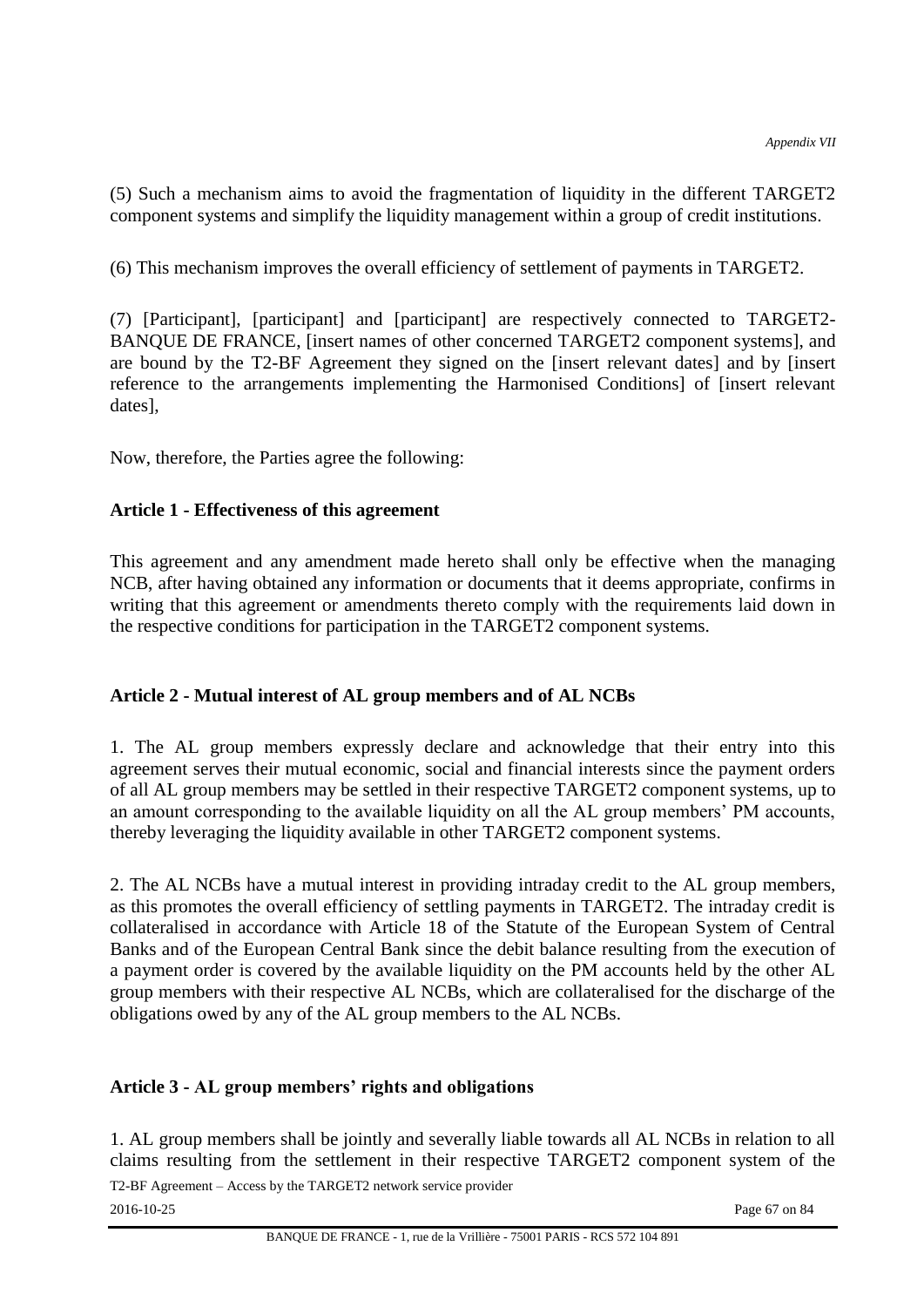payment order of any AL group member. AL group members shall not be entitled to rely on any internal group arrangements on the division of liabilities to avoid any liability to the AL NCBs in relation to the aggregation of all abovementioned liabilities.

2. The total value of all payment orders settled by the AL group members on their PM accounts may never exceed the aggregate amount of all available liquidity on all such PM accounts.

3. AL group members shall be authorised to use the CAI mode, as described in the T2-BF Agreement.

4. The AL group members shall ensure that there is an internal agreement between them containing inter alia:

(a) the rules of internal organisation of the AL group;

(b) the conditions under which the AL group manager has a duty to report to the AL group members;

(c) the costs of the AL mode (including their allocation between AL group members); and

(d) the fees to be paid as remuneration between the AL group members for the services under the AL agreement and the rules for calculating the financial consideration.

With the exception of subparagraph (d), the AL group members may decide whether or not to disclose this internal agreement or parts of it to the AL NCBs. The AL group members shall disclose information referred to in subparagraph (d) to the AL NCBs.

## **Article 4 - AL NCBs' rights and obligations**

1. When an AL group member submits a payment order to its respective TARGET2 component system for an amount exceeding the available liquidity on that AL group member's PM account, its respective AL NCB shall extend intraday credit that is collateralised with the available liquidity on other PM accounts held by the AL group member with its respective AL NCB or on the PM accounts held by the other AL group members with their respective AL NCBs. Such intraday credit shall be governed by the rules applicable to the provision of intraday credit by such AL NCB.

2. Payment orders submitted by any of the AL group members which have the effect of exceeding the available liquidity on all PM accounts of the AL group members shall be queued until sufficient liquidity is available.

3. Except on the opening of insolvency proceedings against one or more AL group members, an AL NCB may claim from each of the AL group members the full discharge of all obligations resulting from the settlement of payment orders of any AL group member in the latter's TARGET2 component system.

T2-BF Agreement – Access by the TARGET2 network service provider 2016-10-25 Page 68 on 84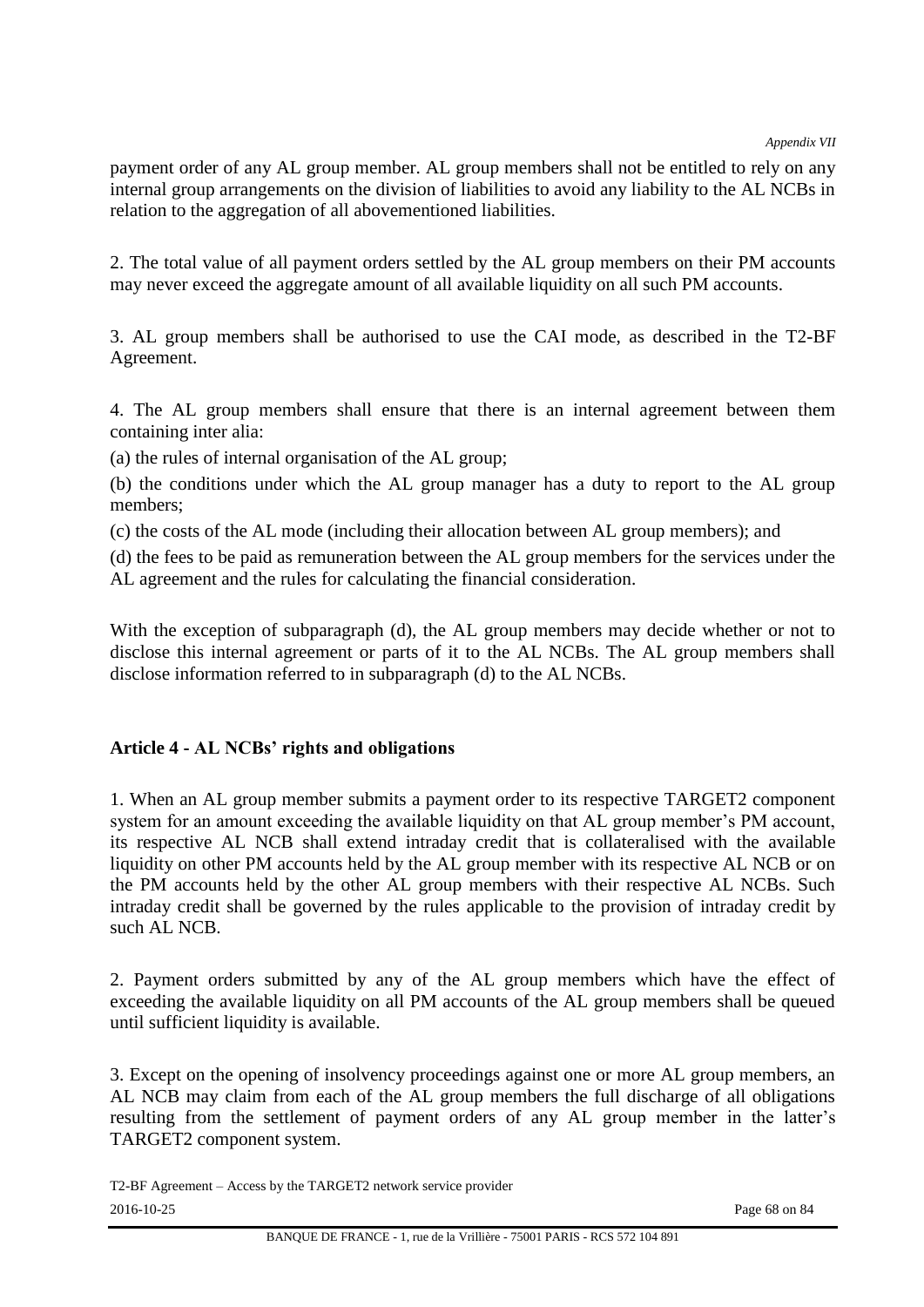#### **Article 5 - Designation and role of the AL group manager**

1. The AL group members hereby designate as AL group manager [indicate the participant designated as AL group manager], which shall be the contact point for all administrative matters relating to the AL group.

2. All AL group members shall provide their respective AL NCB, as well as the AL group manager, with any information which may affect the validity, enforceability and implementation of this agreement, including, without limitation, any modification or ending of the links between the AL group members needed to comply with the definition of a group laid down in the T2-BF Agreement, the occurrence of any events of default within the meaning of the T2-BF Agreement or any event which may affect the validity and/or enforceability of guarantees taken under the T2-B F Agreement and other conventions governing the TARGET2 component systems.

3. The AL group manager shall immediately convey to the managing NCB any information described in paragraph 2 relating to itself or to any other AL group member.

4. The AL group manager shall be responsible in respect of intraday monitoring of the liquidity available within the AL group.

5. The AL group manager shall have power of attorney over the PM accounts of the AL group members and, in particular, shall act as agent of the AL group members in respect of the following operations:

(a) any ICM operations in respect of the AL group members' PM accounts, including, but not limited to, any change in priority of a payment order, revocation, change of settlement time, liquidity transfers (including from and to sub-accounts), reordering of queued transactions, reservation of liquidity in respect of the AL group, and setting and changes of limits in respect of the AL group;

(b) all end-of-day liquidity transactions between the PM accounts of the AL group members ensuring that all balances of the AL group members' PM accounts are levelled out, so that none of these accounts have a debit balance at the end of the day or, where applicable, a debit balance not secured by eligible collateral (hereinafter such procedure is referred to as 'levelling out');

(c) general instructions according to which automatic levelling out shall be performed, i.e. defining the sequence of AL group members' PM accounts with available liquidity to be debited within the levelling out;

(d) in the absence of any explicit instructions by the AL group manager, as set out in subparagraphs (b) and (c), automatic levelling out shall be performed starting with the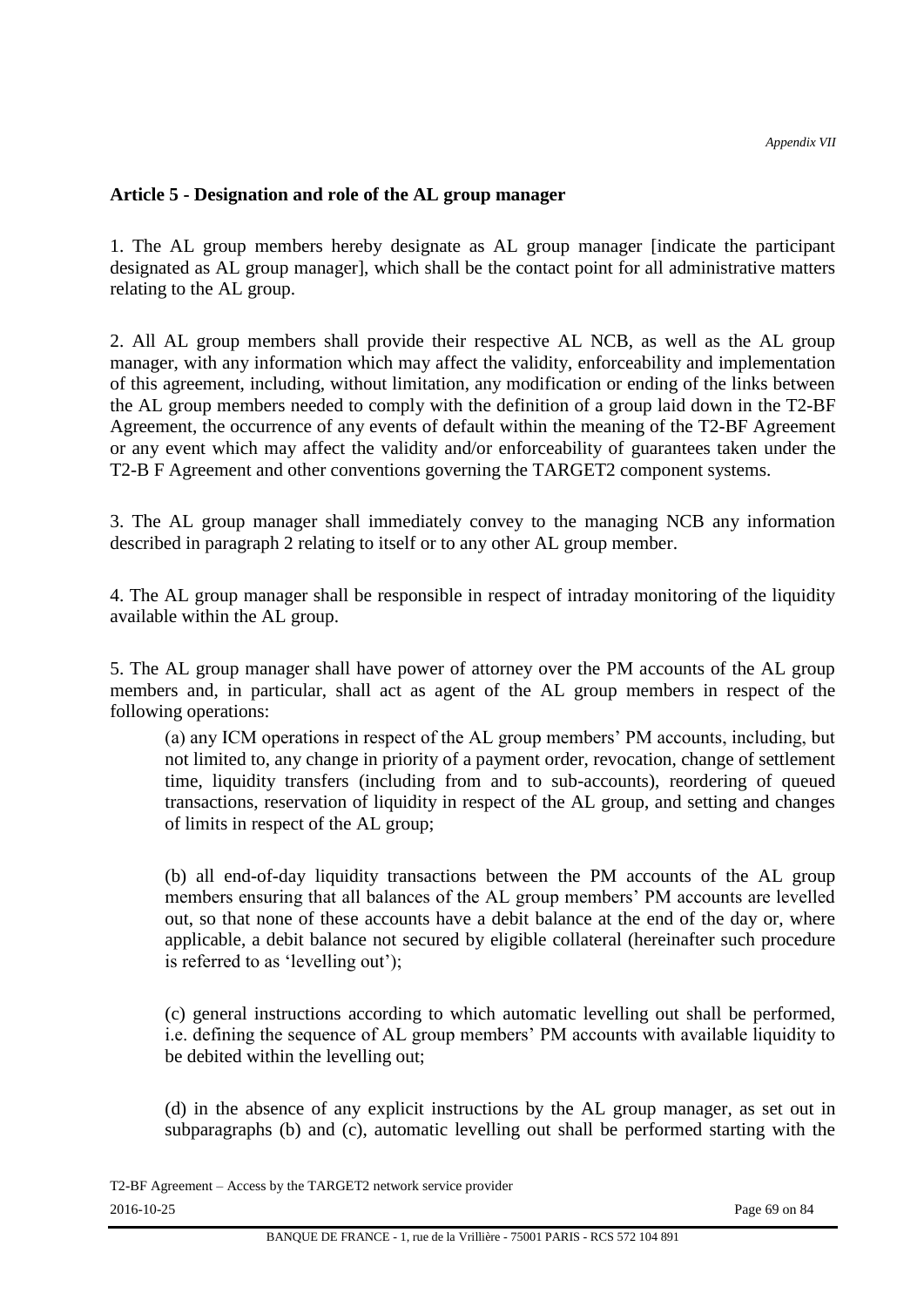PM account with the highest credit balance towards the PM account with the highest debit balance.

The same criteria as defined in subparagraphs (c) and (d) shall be used if an enforcement event, as defined in the T2-BF Agreement, occurs.

6. The AL group members explicitly waive any rights they may have against the AL group manager resulting from the combination of such manager's capacity as a PM account holder and AL group member with its capacity as AL group manager.

# **Article 6 - Role of the managing NCB**

1. The managing NCB shall be the contact point for all administrative matters relating to the AL group.

2. All of the AL NCBs shall immediately provide the managing NCB with any information relating to their respective AL group members which may affect the validity, enforceability and implementation of this agreement, including, but not limited to, any modification or ending of the links between the AL group members needed to comply with the definition of a group, the occurrence of any events of default within the meaning of the T2-BF Agreement or events which may affect the validity and/or enforceability of the guarantees taken under the T2-BF Agreement and other agreements governing the TARGET2 component systems.

3. The managing NCB shall have access to all relevant information in respect of all PM accounts of the AL group members, including, but not limited to, information in respect of any credit line, the balance, total turnover, settled payments, queued payments, as well as information on the AL group members' limits and liquidity reservations.

## **Article 7 - Duration and termination of this agreement**

1. This agreement shall be of unlimited duration.

2. Each of the AL group members may unilaterally terminate its participation in this agreement, provided it gives 14 business days' written notice to the AL NCB in whose TARGET2 component system it participates and to the managing NCB. The managing NCB shall confirm to that AL group member the date of its termination of participation in the AL agreement and shall communicate such date to all AL NCBs which shall inform their AL group members accordingly. If that AL group member was the AL group manager, the remaining AL group members shall immediately appoint a new AL group manager.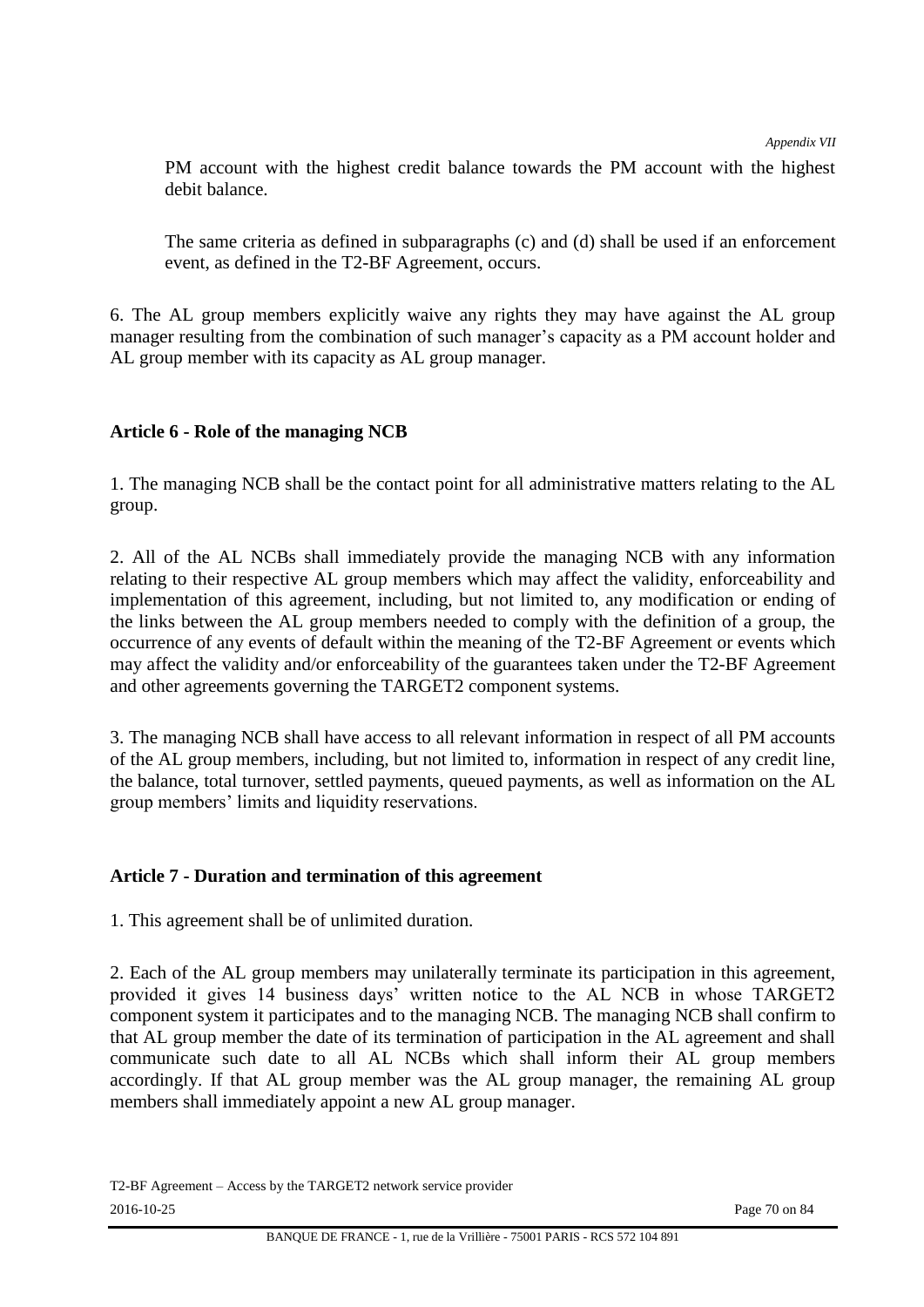3. This agreement or the participation of any AL group member in this agreement, as the case may be, shall automatically be terminated without prior notice and with immediate effect if one or more of the following events occurs:

(a) modification or ending of the links between all AL group members needed to comply with the definition of a group, as laid down in the T2-BF Agreement, or affecting one or more AL group members; and/or

(b) any other requirements for using the AL mode, as described in the T2-BF Agreement are no longer met by all AL group members, or one or more AL group members.

4. Notwithstanding the occurrence of any of the events described in paragraph 3, a payment order that has already been submitted by any AL group member into the relevant TARGET2 component system shall remain valid and enforceable against all AL group members and the AL NCBs. In addition, the guarantees taken under the Agreements governing the TARGET2 component systems shall remain valid after the termination of this agreement until all debit positions on the PM accounts whose liquidity was aggregated are fully discharged by the AL group members.

5. Without prejudice to paragraph 3, the managing NCB, in agreement with the relevant AL NCB, may at any time terminate without prior notice and with immediate effect the participation of any AL group member in this agreement if such AL group member is in breach of any of the provisions hereof. Such decision shall be addressed in writing to all the AL group members setting out the reasons for the decision. If participation is terminated in this way, the AL group members whose participation in this agreement has not been terminated are entitled to terminate their participation in this agreement provided that they give the managing NCB and the relevant AL NCB five business days' written notice thereof. If the AL group manager's participation is terminated, the remaining AL group members shall immediately appoint a new AL group manager.

6. The managing NCB, in agreement with the other AL NCBs, may terminate this agreement without prior notice and with immediate effect if the maintenance of it would endanger the overall stability, soundness and safety of TARGET2 or jeopardise the performance by the AL NCBs of their tasks pursuant to the Statute of the European System of Central Banks and of the European Central Bank. Any decision to do so shall be addressed in writing to the AL group members, setting out the reasons for the decision.

7. This agreement shall remain valid for as long as there are at least two AL group members.

#### **Article 8 - Amendment procedure**

Any change to this agreement, including the extension of the AL group to other participants, shall only be valid and enforceable if expressly agreed to by all parties in writing.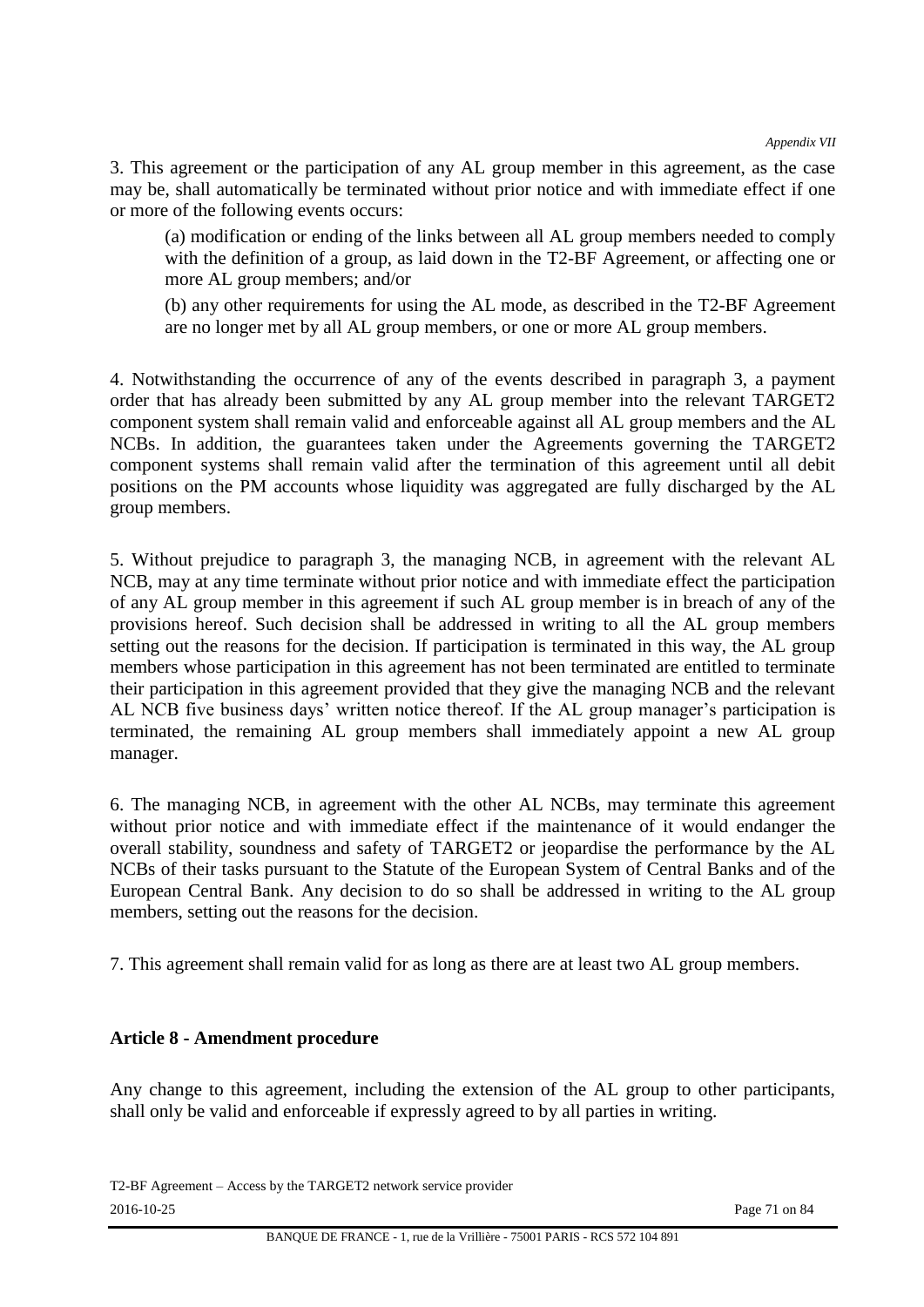## **Article 9 - Governing law**

This agreement shall be governed, construed and implemented in accordance with the French law. This shall be without prejudice to:

(a) the relationship between an AL group member and its respective AL NCB governed by the law of the respective AL NCB; and

(b) the rights and obligations between the AL NCBs governed by the law of the AL NCB which maintains the PM account of the AL group member whose available liquidity is used as collateral.

#### **Article - 10 Application of the T2-BF Agreement**

1. In relation to each of the AL group members and their respective AL NCBs, the relevant provisions of the T2-BF Agreement shall govern any matter not expressly governed by this agreement.

2. The participants' Agreement governing the TARGET2 component systems and this agreement shall be deemed to form part of the same contractual relationship.

Made, in as many copies as there are parties, the [...date....]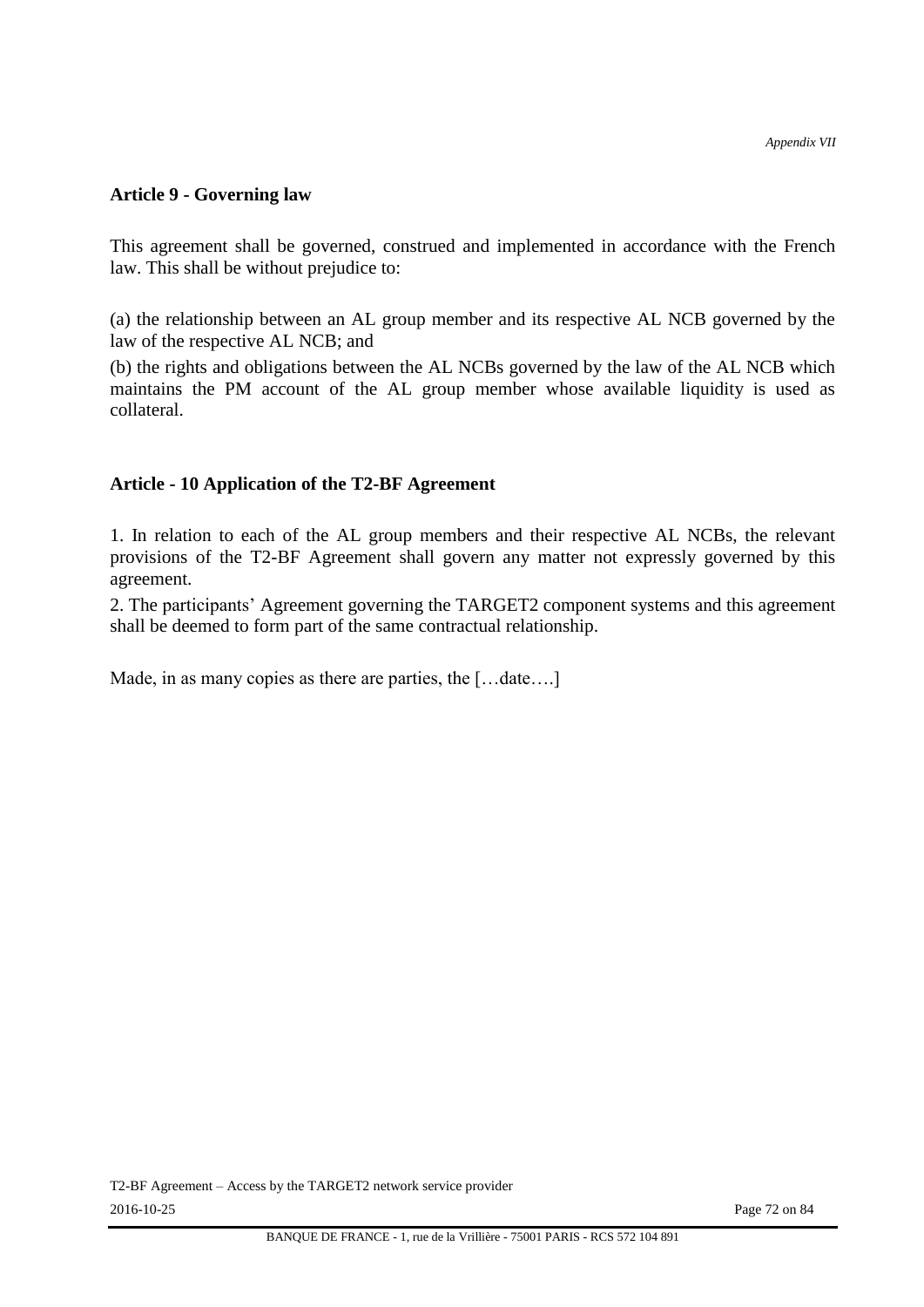# **AGGREGATED LIQUIDITY (AL) AGREEMENT - VARIANT B**

### **Template for use of the AL mode by one credit institution**

Between, on the one hand:

[name and address of a credit institution] represented by […], in his capacity as participant to TARGET2-BANQUE DE FRANCE, holder of PM accounts No […], with BANQUE DE FRANCE, acting as AL group manager

[participant], holder of PM accounts No […], with [insert name of AL NCB – which may be the BANQUE DE FRANCE or any other Eurosystem central bank]

[participant], holder of PM accounts No […], with [insert name of AL NCB – which may be the BANQUE DE FRANCE or any other Eurosystem central bank]

(the participants hereinafter mentioned as the 'AL group members')

and on the other hand, the BANQUE DE FRANCE, in its capacity as managing NCB [insert name of AL NCB] [insert name of AL NCB] (hereinafter the 'AL NCBs')

(AL group members and AL NCBs hereinafter collectively referred to as the 'Parties')

#### Whereas:

(1) TARGET2 is legally structured as a multiplicity of payment systems, each of which is designated as a system under the relevant national legislation implementing Directive 98/26/EC of the European Parliament and of the Council of 19 May 1998 on settlement finality in payment and securities settlement systems.

(2) A credit institution with several PM accounts in one or more TARGET2 component systems may, under certain conditions laid down in the respective conditions for participation in TARGET2 component systems, set up an AL group, whereby the liquidity on such PM accounts of the AL group members is aggregated.

(3) Aggregation of liquidity enables the AL group members to settle payment orders for an amount exceeding the available liquidity on one PM account, provided that the total value of all such payment orders never exceeds the aggregate amount of the available liquidity on all PM accounts of the AL group members. The resulting debit position on one or more of these PM

T2-BF Agreement – Access by the TARGET2 network service provider 2016-10-25 Page 73 on 84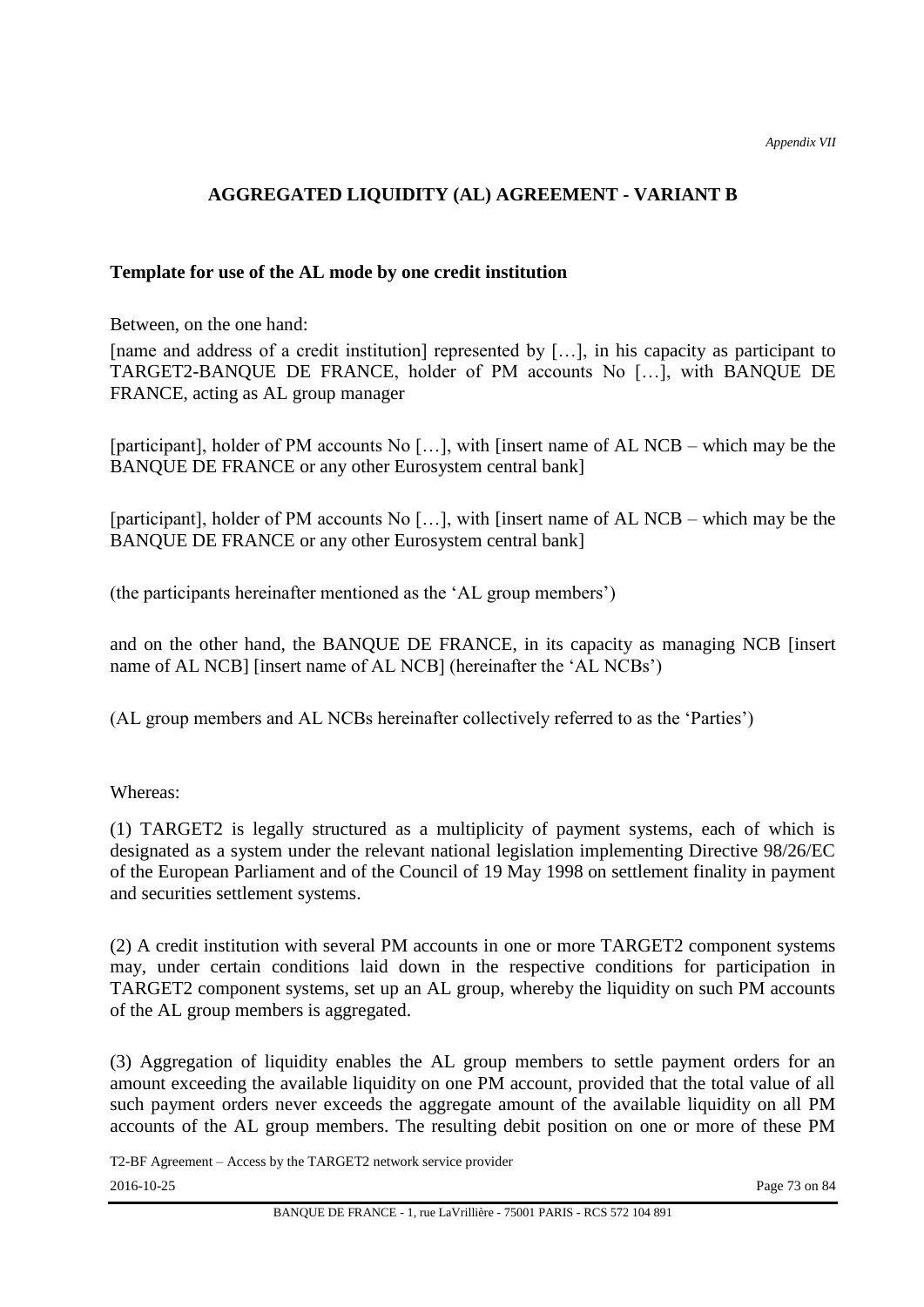*Appendix VII*

accounts constitutes intraday credit, the provision of which is governed by the respective national arrangements, subject to the modifications described in this agreement; in particular, such debit position is collateralised with the available liquidity on all PM accounts of the AL group members.

(4) The effect of this mechanism is in no way to merge the various PM accounts, which, subject to the limitations described in this agreement, continue to be separately held by the AL group members.

(5) Such a mechanism aims to avoid the fragmentation of liquidity in the different TARGET2 component systems and simplify the liquidity management of the AL group members.

(6) This mechanism improves the overall efficiency of settlement of payments in TARGET2.

(7) [Participant], [participant] and [participant] are respectively connected to TARGET2- BANQUE DE FRANCE, TARGET2-[insert CB/country reference], and are bound by the [insert reference to the arrangements implementing the Harmonised Conditions] of [insert relevant dates],

Now, therefore, the Parties agree the following:

# **Article 1 - Effectiveness of this agreement**

This agreement and any amendment made hereto shall only be effective when the managing NCB, after having obtained any information or documents that it deems appropriate, confirms in writing that this agreement or amendments thereto comply with the requirements laid down in the respective conditions for participation in TARGET2 component systems.

# **Article 2 - Mutual interest of AL NCBs**

The AL NCBs have a mutual interest in providing intraday credit to the AL group members, as this promotes the overall efficiency of settling payments in TARGET2. The intraday credit is collateralised in accordance with Article 18 of the Statute of the European System of Central Banks and of the European Central Bank since the debit balance resulting from the execution of a payment order is covered by the available liquidity on the PM accounts held by the AL group members with their respective AL NCBs, which are collateralised for the discharge of the obligations owed by the AL group members to the AL NCBs.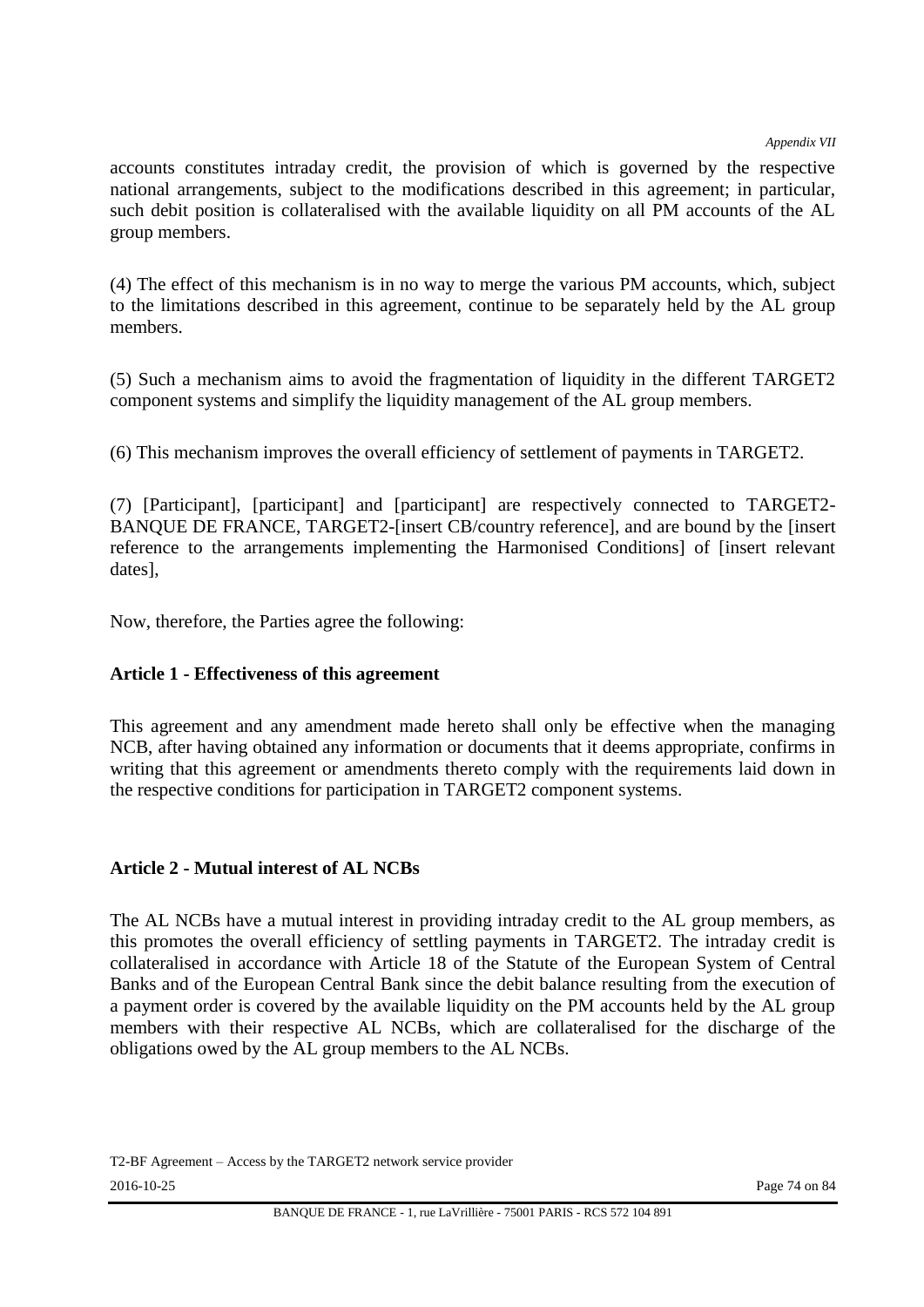# **Article 3 - AL group members' rights and obligations**

1. AL group members shall be liable towards all AL NCBs in relation to all claims resulting from the settlement in their respective TARGET2 component systems of the payment orders of any AL group member.

2. The total value of all payment orders settled by the AL group members on their PM accounts may never exceed the aggregate amount of the available liquidity on all such PM accounts.

3. The AL group members shall be authorised to use the consolidated account information (CAI) mode, as described in the T2-BF Convention.

# **Article 4 - AL NCBs' rights and obligations**

1. When the AL group member submits a payment order to a TARGET2 component system for an amount exceeding the available liquidity on that AL group member's PM account, the relevant AL NCB shall extend intraday credit that is collateralised with the available liquidity on other PM accounts held by the AL group member with its respective AL NCB or on PM accounts held by other AL group members with their respective AL NCBs. Such intraday credit shall be governed by the rules applicable to the provision of intraday credit by such AL NCBs.

2. Payment orders submitted by the AL group members which have the effect of exceeding the available liquidity on all PM accounts of the AL group members shall be queued until sufficient liquidity is available.

3. Each AL NCB may claim from the AL group members the full discharge of all obligations resulting from the settlement of payment orders of the AL group members in the TARGET2 component systems in which they hold PM accounts.

# **Article 5 - Designation and role of the AL group manager**

1. The AL group members hereby designate as AL group manager [indicate the participant designated as AL group manager], which shall be the contact point for all administrative matters relating to the AL group.

2. The AL group members shall provide the relevant AL NCBs with any information which may affect the validity, enforceability and implementation of this agreement, including, without limitation, the occurrence of any events of default within the meaning of the T2-BF Agreement or any event which may affect the validity and/or enforceability of the guarantees of guarantees taken under the Agreements governing the TARGET2 component systems and the present agreement.

T2-BF Agreement – Access by the TARGET2 network service provider 2016-10-25 Page 75 on 84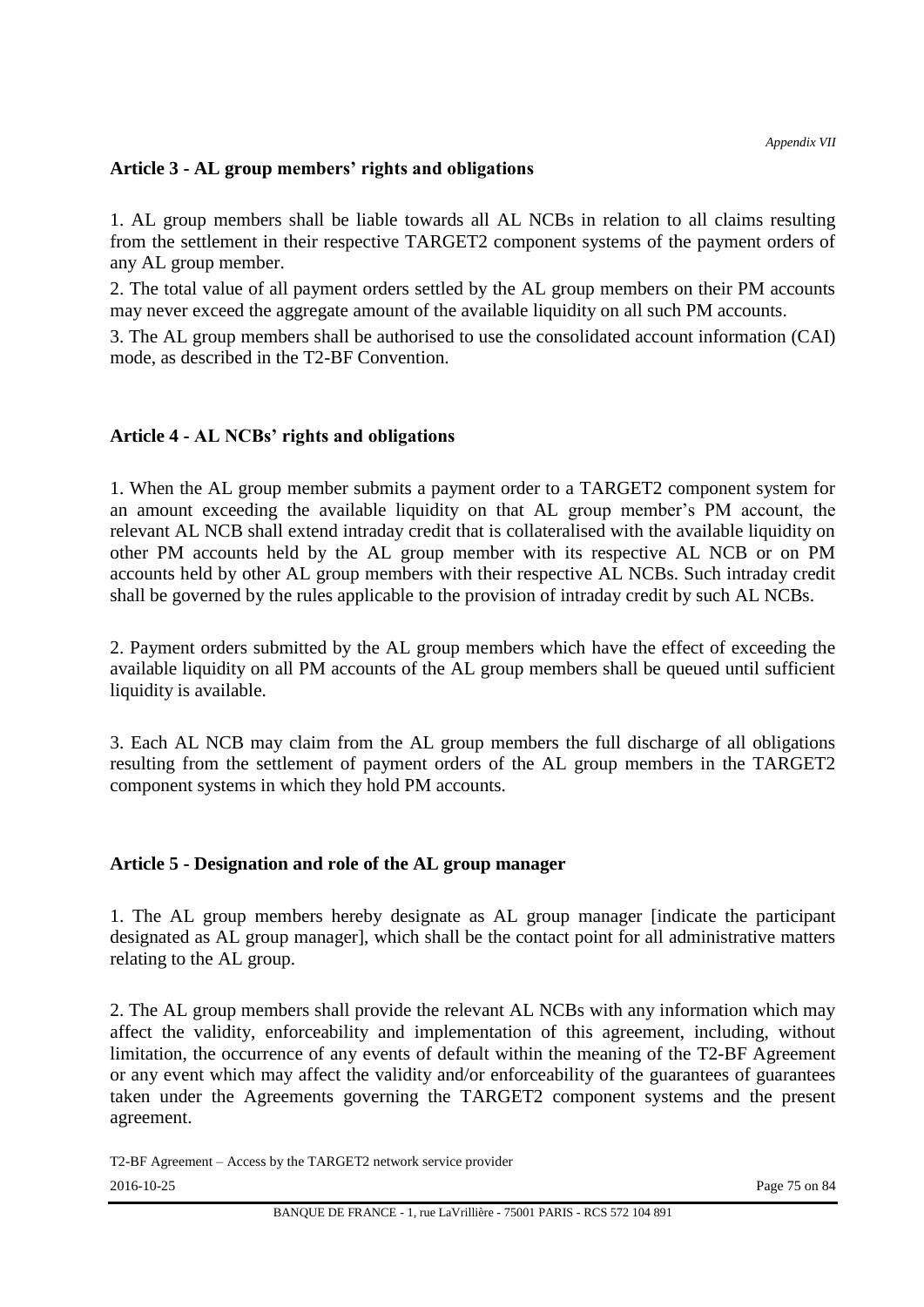3. The AL group manager shall immediately convey to the managing NCB any information described in paragraph 2.

4. The AL group manager shall be responsible in respect of intraday monitoring of the liquidity available within the AL group.

5. The AL group manager shall have power of attorney over all PM accounts of the AL group members and, in particular, shall conduct the following operations:

(a) any ICM operations in respect of the AL group members' PM accounts, including, but not limited to, any change in priority of a payment order, revocation, change of settlement time, liquidity transfers (including from and to sub- accounts), reordering of queued transactions, reservation of liquidity in respect of the AL group, and setting and changes of limits in respect of the AL group;

(b) all end-of-day liquidity transactions between the PM accounts of the AL group members ensuring that all balances of the AL group members' PM accounts are levelled out, so that none of these accounts have a debit balance at the end of the day or, where applicable, a debit balance not secured by eligible collateral (hereinafter such procedure is referred to as 'levelling out');

(c) general instructions according to which an automatic levelling out shall be performed, i.e. defining the sequence of AL group members' PM accounts with available liquidity to be debited within the levelling out;

(d) in the absence of any explicit instructions by the AL group manager, as set out in subparagraphs (b) and (c), an automatic levelling out shall be performed starting with the PM account with the highest credit balance towards the PM account with the highest debit balance.

The same criteria as defined in subparagraphs (c) and (d) shall be used if an enforcement event, as defined in T2-BF Agreement, occurs.

# **Article 6 - Role of the managing NCB**

1. The managing NCB shall be the contact point for all administrative matters relating to the AL group.

2. All of the AL NCBs shall immediately provide the managing NCB with any information relating to the AL group member which may affect the validity, enforceability and implementation of this agreement, including, but not limited to, the occurrence of any events of default within the meaning of the T2-BF Agreement or events which may affect the validity and/or enforceability of the guarantees taken under the TARGET2-BANQUE DE FRANCE Agreement and other agreements governing the TARGET2 component systems.

T2-BF Agreement – Access by the TARGET2 network service provider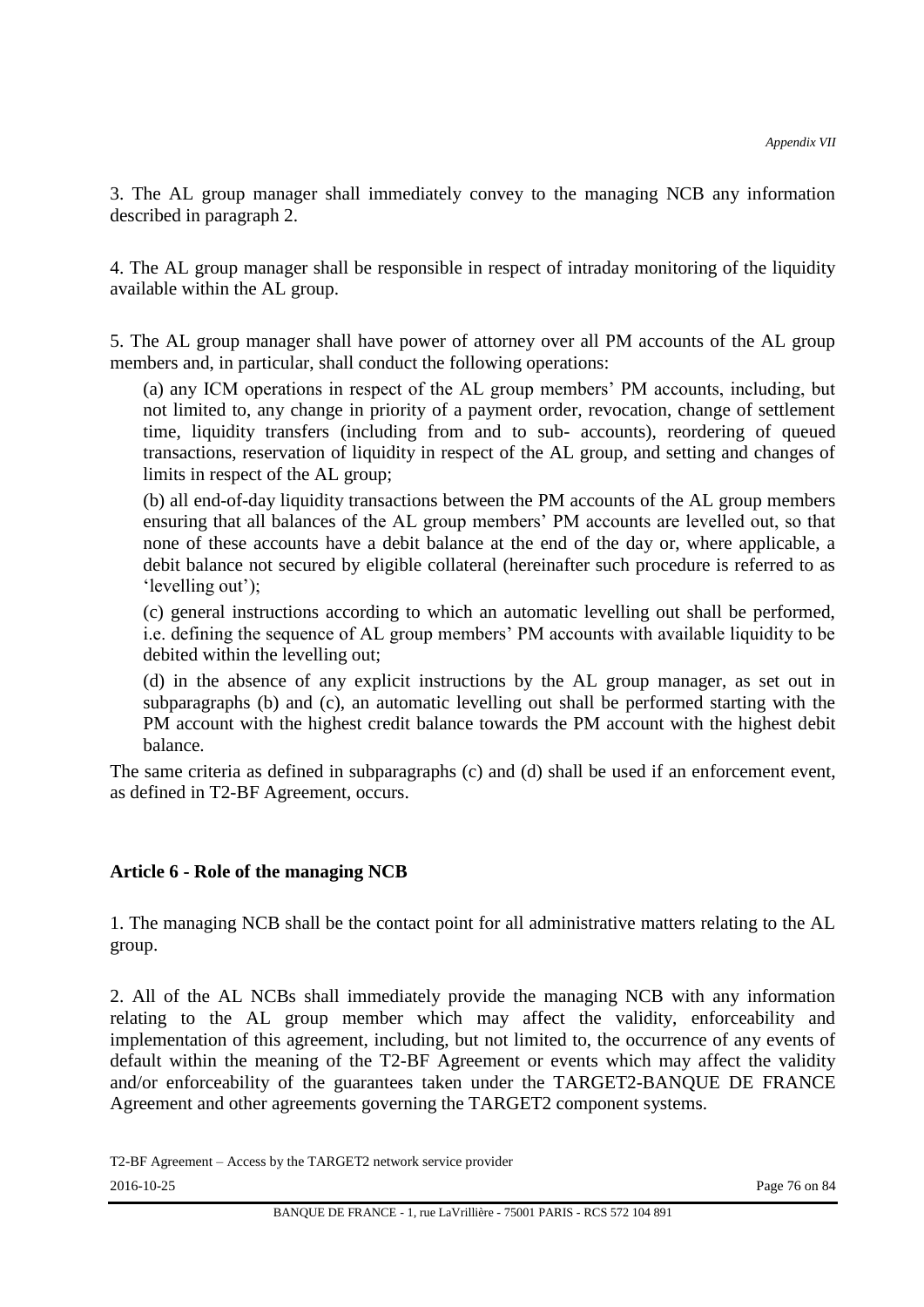*Appendix VII*

3. The managing NCB shall have access to all relevant information in respect of all PM accounts of the AL group members, including, but not limited to, information in respect of any credit line, the balance, total turnover, settled payments, queued payments, as well as information on the AL group members' limits and liquidity reservations.

# **Article 7 - Duration and termination of this agreement**

1. This agreement shall be of unlimited duration.

2. Each of the AL group members may unilaterally terminate its participation in this agreement, provided it gives 14 business days' written notice to the AL NCB in whose TARGET2 component system it participates and to the managing NCB. The managing NCB shall confirm to the AL group member the date of its termination of participation in the AL agreement and shall communicate such date to all AL NCBs which shall inform their AL group members accordingly. If that AL group member was the AL group manager, the remaining AL group members shall immediately appoint a new AL group manager.

3. This agreement shall automatically be terminated without prior notice and with immediate effect if the requirements for using the AL mode, as described in the T2-BF Agreement are no longer met.

4. Notwithstanding the occurrence of an event described in paragraph 3, a payment order that has already been submitted by the AL group member into the relevant TARGET2 component system shall remain valid and enforceable in respect of all AL group members and the AL NCBs. In addition, the guarantees taken under the agreements governing the T2 component systems shall remain valid after the termination of this agreement until all debit positions on the PM accounts whose liquidity was aggregated are fully discharged by the AL group members.

5. Without prejudice to paragraph 3, the managing NCB, in agreement with the AL NCBs, may at any time terminate this agreement if any AL group member is in breach of any of the provisions hereof. Such decision shall be addressed in writing to all the AL group members setting out the reasons for the decision.

6. The managing NCB, in agreement with the other AL NCBs, may terminate this agreement if the maintenance of it would endanger the overall stability, soundness and safety of TARGET2 or jeopardise the performance by the AL NCBs of their tasks pursuant to the Statute of the European System of Central Banks and of the European Central Bank. Any decision to terminate this agreement shall be addressed in writing to the AL group members, setting out the reasons for the decision.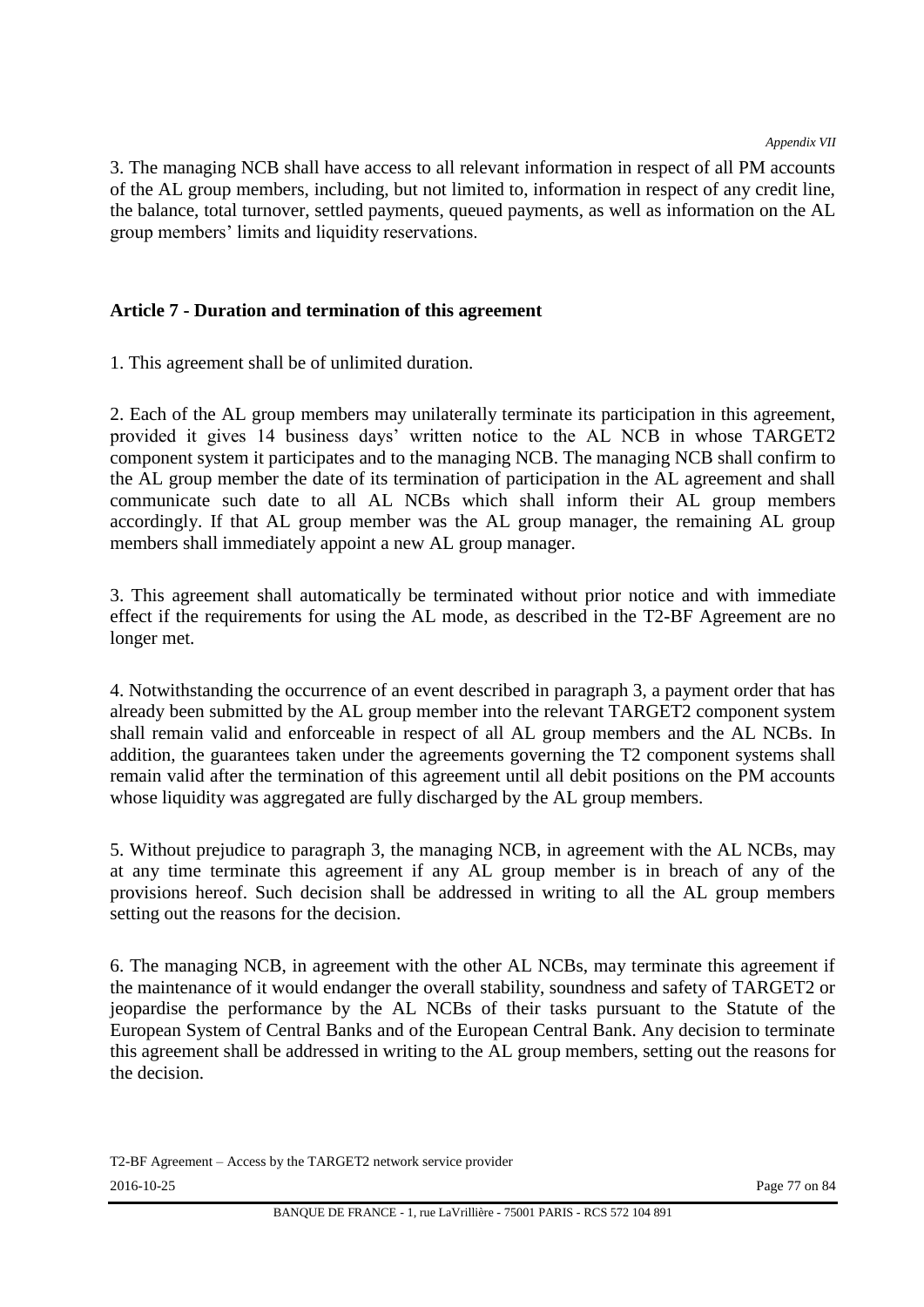### **Article 8 - Amendment procedure**

Any change to this agreement, including the extension of the AL group to other participants, shall only be valid and enforceable if expressly agreed to by all parties in writing.

### **Article 9 - Governing law**

This agreement shall be governed, construed and implemented in accordance with the French law. This shall be without prejudice to:

(a) the relationship between the AL group members and their respective AL NCBs governed by the law of the respective AL NCB; and

(b) the rights and obligations between the AL NCBs governed by the law of the AL NCB which maintains the PM account in which available liquidity is used as collateral.

# **Article 10 - Application of the T2-BF Agreement**

1. In relation to each of the PM accounts of the AL group members, the relevant provisions of the T2-BF Agreement shall govern any matter not expressly governed by this agreement.

2. The participants' agreement governing the TARGET2 component systems and this agreement shall be deemed to form part of the same contractual relationship.

Made, in as many copies as there are parties, the [...date....]

For the BANQUE DE FRANCE :

For ...........................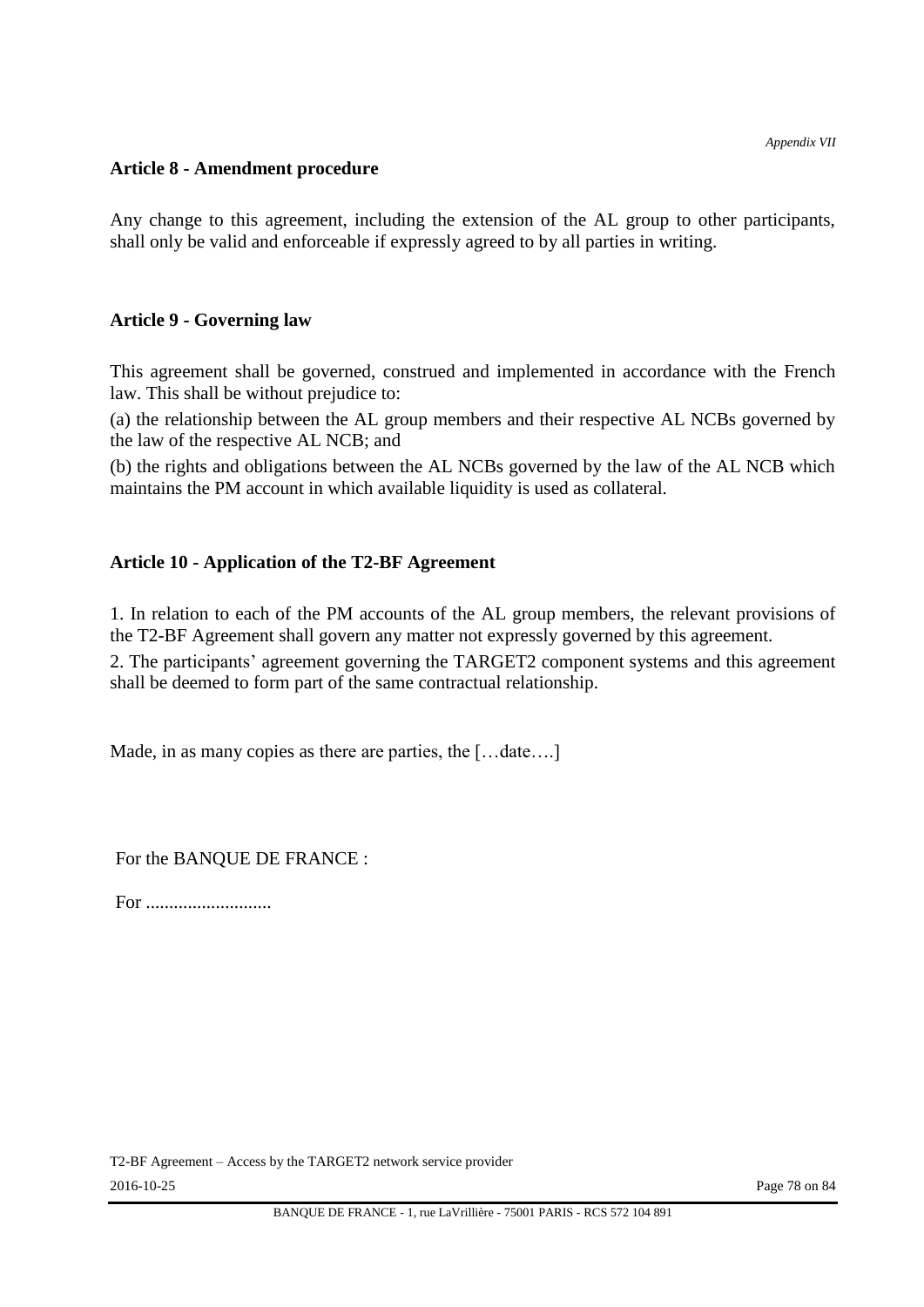# **PROVISIONS FOR CASH OPERATIONS**

By signing this appendix to the TARGET2-BANQUE DE FRANCE Agreement, the participant chooses to use the PM Account MP No [ ] to settle its cash operations and to be subject to the provisions below. Moreover, the Participant is subject to the standards set by the BANQUE OF FRANCE and the Institut d'Émission des Départements d'Outre-Mer (IEDOM) on cash transactions.

### **Article 1 - Account Designation**

The Participant agrees to use only the aforementioned PM account to settle its cash operations. The BANQUE DE FRANCE and / or IEDOM reserve the right to refuse to perform non-standard operations.

# **Article 2 - Chronology of operations**

Cash operations are carried out in the time range of counter opening in the BANQUE DE FRANCE branches defined by the BANQUE DE FRANCE on one hand, by the IEDOM on the other hand, on each financial centre. These hours are brought to the attention of account holders from each of the concerned BANQUE DE FRANCE and IEDOM counters in the respective branches.

### **Article 3 - Use of a CIT company**

The Participant signatory of the Present Appendix conducts its cash operations at branches/counters of the BANQUE DE FRANCE or IEDOM directly or via a CIT (cash-intransit) company authorized by the Participant. In the case where the participant entrusts the achieving its cash operations with the BANQUE DE FRANCE or IEDOM to a CIT company, sufficient evidence of the mandate given to the company by the signatory participant results, in the case of payments, from the holding funds by the carrier and in the case of withdrawals, from its appointment by the signatory participant on the direct debit slip provided for this purpose. The mandate is subject to no further verification from/ by the BANQUE DE FRANCE or the IEDOM.

#### **Article 4 – Payments**

The PM Account designated by the signatory institution is credited with the amount indicated on the payment slip:

- The same day as the deposit if it is carried out on a TARGET2 business day during the day phase of the SSP, as defined in Appendix V of this Agreement, and, provided that the funds are deposited within the accounting schedules provided for in Article 2. - The TARGET2 business day following the day of the deposit if the deposit is made after the deadline for interbank payments as defined in Appendix V or on a day on which TARGET2 is closed.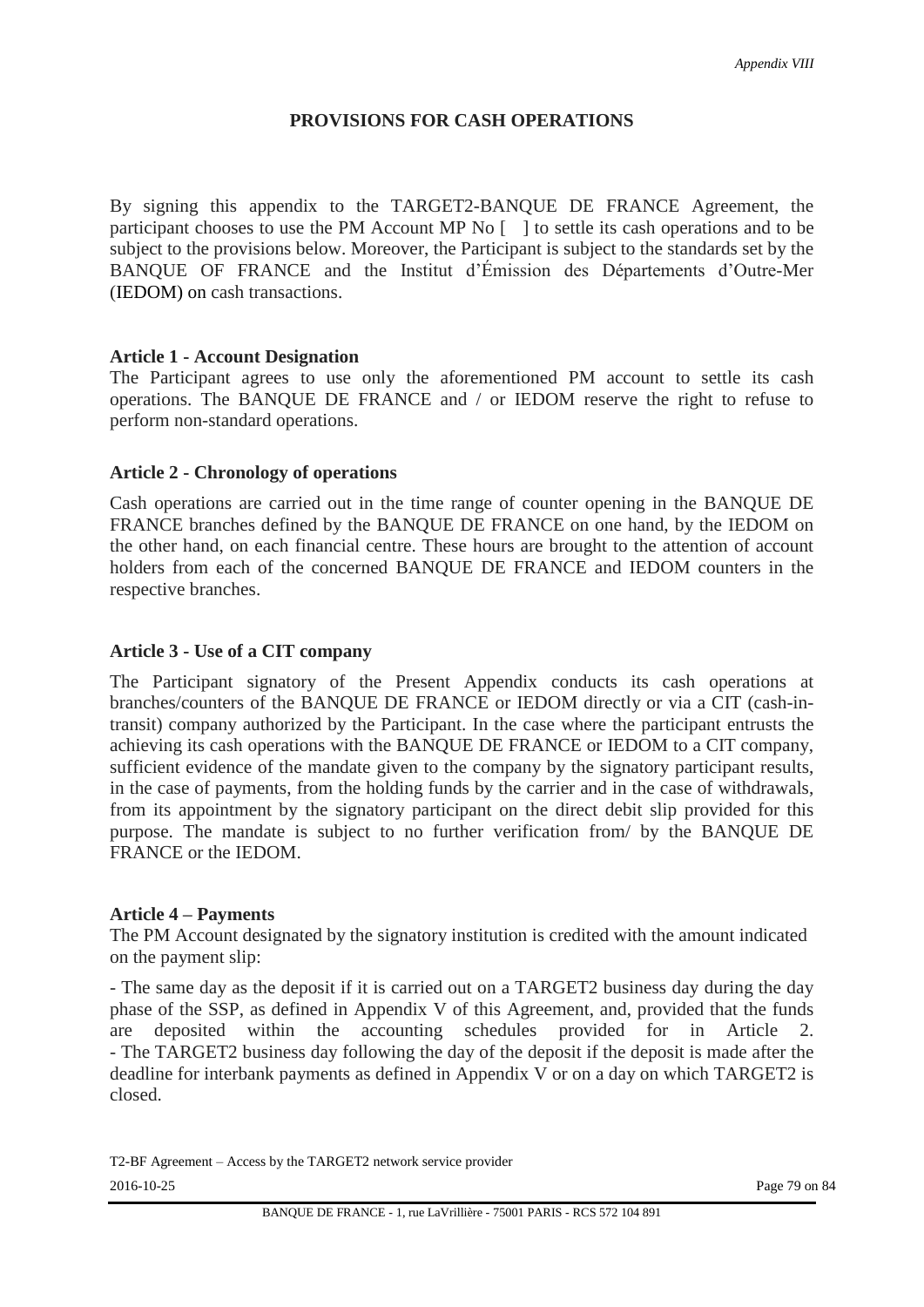The signatory institution agrees in advance with the debits and credits corresponding to the deficits and surpluses discovered during the summary recognition of payments.

The signatory institution agrees in advance with any adjustments (deficits, surpluses, counterfeit coins and banknotes, non-refundable coins and banknotes in accordance with applicable law) resulting from the recognition of the unity of values presented and authorizes the BANQUE DE FRANCE or the IEDOM to allocate /settle these adjustements on the account designated by the Participant for the allocation of its cash operations, regardless of the date on which occurs this recognition.

These provisions supersede previously signed letters of guarantee concerning the benefit of the non-adversarial recognition and to the sealed package deposits.

### **Article 5 – Withdrawals**

The PM account designated by the signatory institution is debited:

- If the withdrawal is made during a TARGET2 business day, the day of the withdrawal, prior to the issuance of funds,
- If the withdrawal is made on a day on which TARGET2 is closed, the TARGET2 business day preceding the date of withdrawal (in this case, the order must have been transmitted on the TARGET2 business day preceding the withdrawal, in the accounting time limits),
- If the withdrawal is made in Mayotte or La Reunion before the day phase of the SSP, the TARGET2 business day preceding the day of withdrawal, against payment to the PM account holder of a compensation calculated at the rate of reserve requirements.

*[Date, Name and signature of the person authorized to designate the PM account receiving the cash operations]*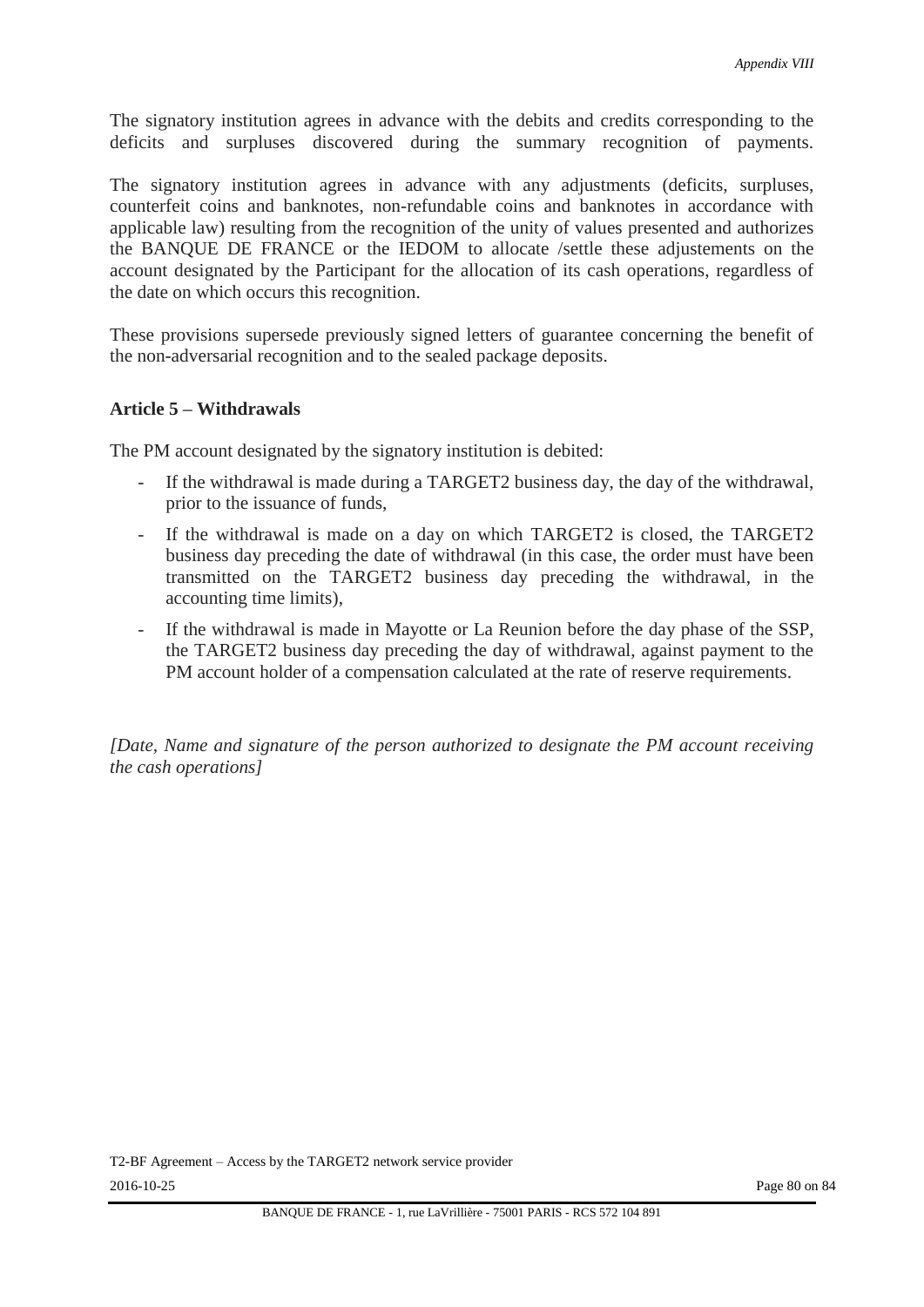### **ADDITIONAL PROVISIONS**

By signing T2-BF Agreement, the Participant is alsosubject to the following provision:

#### **Article 1 - General Compensation with close-out netting**

The Participant expressly recognizes to the BANQUE DE FRANCE the ability to operate in accordance with Articles L. 211-36 et seq. of the Monetary and Financial Code (Code monétaire et financier), the compensation of any claim of any nature whatsoever, of the Participant on the BANQUE DE FRANCE, acting on its own behalf or on behalf of other central banks participating in the European system of Central Banks, with any sum for which the Participant would be debtor under the present Agreement or any other agreement to the BANQUE DE FRANCE acting on its own behalf or on behalf of other central banks participating in the European system of Central Banks.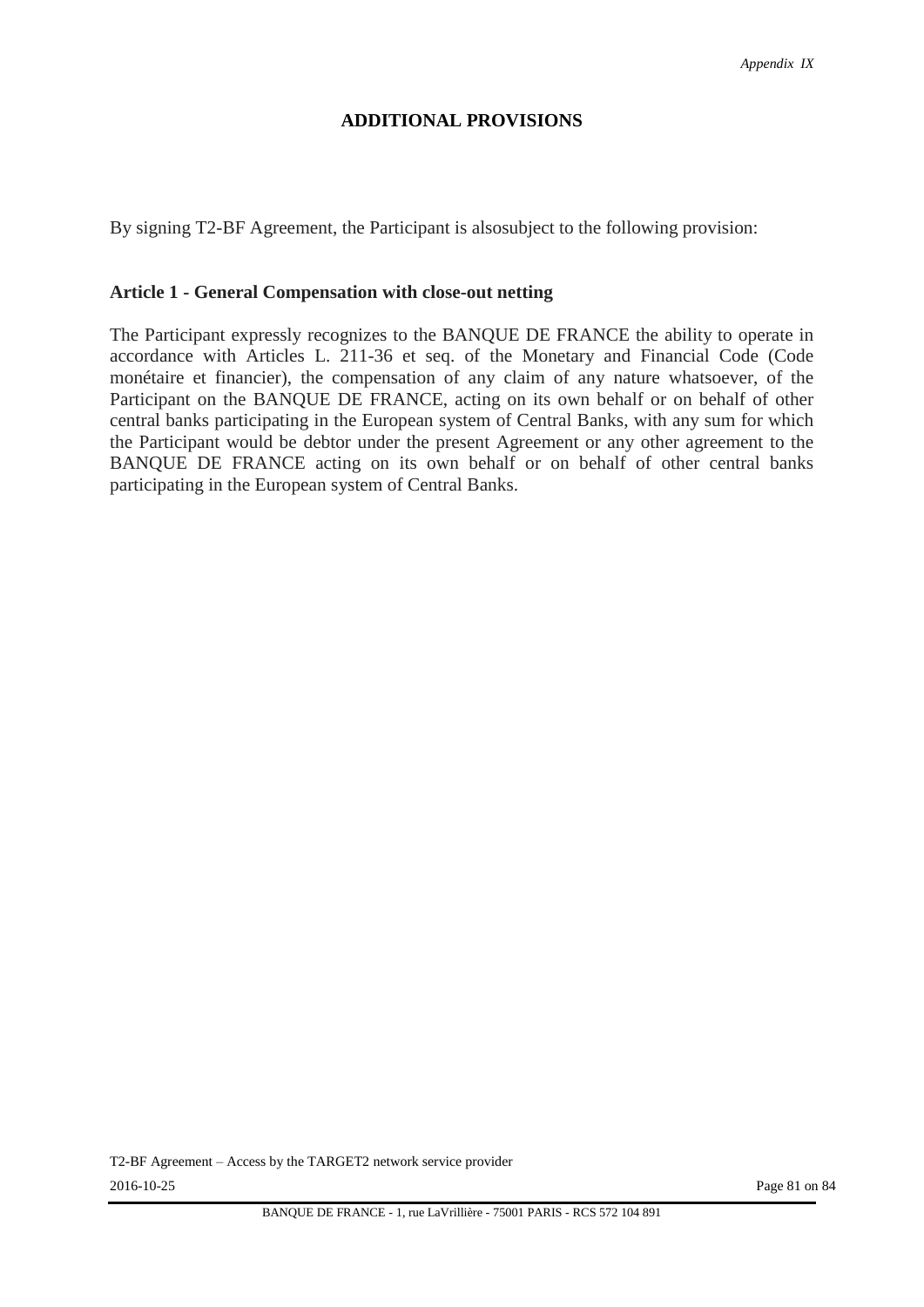# **SIGNATURES AND ACCREDITATIONS**

This appendix completes Article 40 of the T2-BF Agreement.

# **Article 1 – Signature levels**

As of the signing of the T2-BF, the Participant shall distinguish three levels of signatures in its correspondence with the BANQUE DE FRANCE

1. The first level requires the signature of the Participant's company executives or a person expressly authorized by them;

2. The second level requires the signature of any person designated for this purpose in the list made available to the Participant by the BANQUE DE FRANCE;

3. The third level requires the signature of any person designated for this purpose in the list made available to the Participant by the BANQUE DE FRANCE.

The Participant may provide, in the list made available by the BANQUE DE FRANCE, that the signatory can be accredited simultaneously for levels 1, 2 or 3.

# **Article 2 – Requests for participation**

1. Applications for the participation in TARGET2-BANQUE DE FRANCE shall be addressed in writing to the BANQUE DE FRANCE and contain at least the following information or documents, signed and initialled by a level 1 signatory:

a) The T2-BF Agreement signed by a level 1 person. It must be accompanied by all the appendices whose initialling is mandatory, with the exception of appendices VII and VIII, in which cases the initialling is only required when the Participant signs the aggregated liquidity centralization agreement or the liabilities / agreement (cash transactions) contained in these appendices. The agreement or agreements contained in Appendix VII shall be addressed to the BANQUE DE FRANCE by the AL group manager after having affixed the signatures of the level 1 representatives of the other members of the AL Group(s).

b) The Static Data Collection Forms provided by the BANQUE DE FRANCE completed and signed by level 1 or level 2 persons (some of them may have already been returned to the BANQUE DE FRANCE prior to the signing of the T2-BF Agreement).

c) The capacity opinion, if required by the BANQUE DE FRANCE, shall be signed by a level1 person or by a cabinet of external/independent lawyers,

T2-BF Agreement – Access the TARGET2 network service provider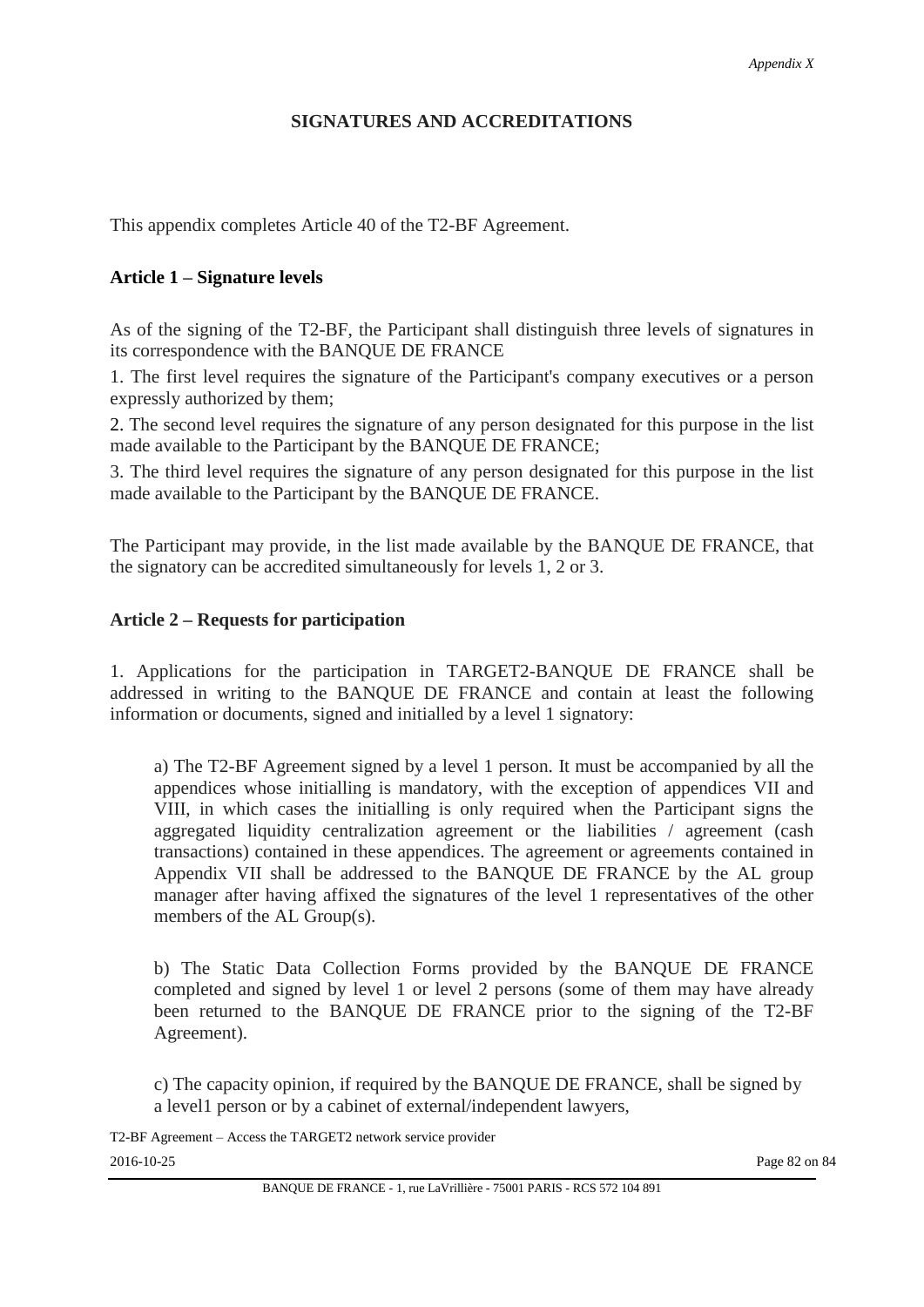d) The country opinion, if required by the BANQUE DE FRANCE, shall be signed by an external/independent law firm,

e) The list available to the participant by the BANQUE DE FRANCE, signed by a level1 person, level 2 and level 3 signatories, asked to sign any of the above mentioned documents and / or acts referred to in this Article.

2. The BANQUE DE FRANCE may also request any additional information it deems necessary to make a decision on the application for participation.

3. The BANQUE DE FRANCE shall communicate its decision on the application for participation to the applicant within one month after the receipt of the documents referred to in paragraph 1. When the BANQUE DE FRANCE requests additional information pursuant to paragraph 2, the decision is communicated within one month after the receipt by the BANQUE DE FRANCE of the information provided by the applicant. Any refusal decision must be justified.

# **Article 3 – other acts**

In the operational phase, the operation of TARGET2-BANQUE DE FRANCE requires the signature by the representatives of the participant of a number of acts:

- Signature of an AL Group Agreement, after the opening of the account of the Participant or the extension of the AL Group Agreement to a new member: level 1 signatories.

This signature shall be communicated to the BANQUE DE FRANCE on a paper version of the AL Group Agreement. The Static Data collection forms accompanying this application may instead be signed either by a level 1 signatory or by a level 2 signatory and may be transmitted by all means provided for in Article 40 of the T2-BF Agreement.

- Opening of an additional PM account or closing of the latter: level 1 signatories.

This signature shall be communicated to the BANQUE DE FRANCE on a paper version of the appropriate Static Data collection form, if necessary accompanied by other Static data collection forms required by the BANQUE DE FRANCE and signed by a level1 or level2 signatory and transmitted by any means provided for in Article 40 of the T2-BF Agreement.

- Opening or closing of a service: level 1 signatories for the appropriate Static Data collection form, if necessary accompanied by other Static Data collection forms required by the BANQUE DE FRANCE and signed by a level 1 or level 2 signatory submitted by any means provided for in Article 40 of the T2-BF Agreement.

- Account Setup: level 1 or 2 signatories.This or these signatures may be submitted by any means provided for in Article 40 of the T2-BF Agreement.

T2-BF Agreement – Access the TARGET2 network service provider